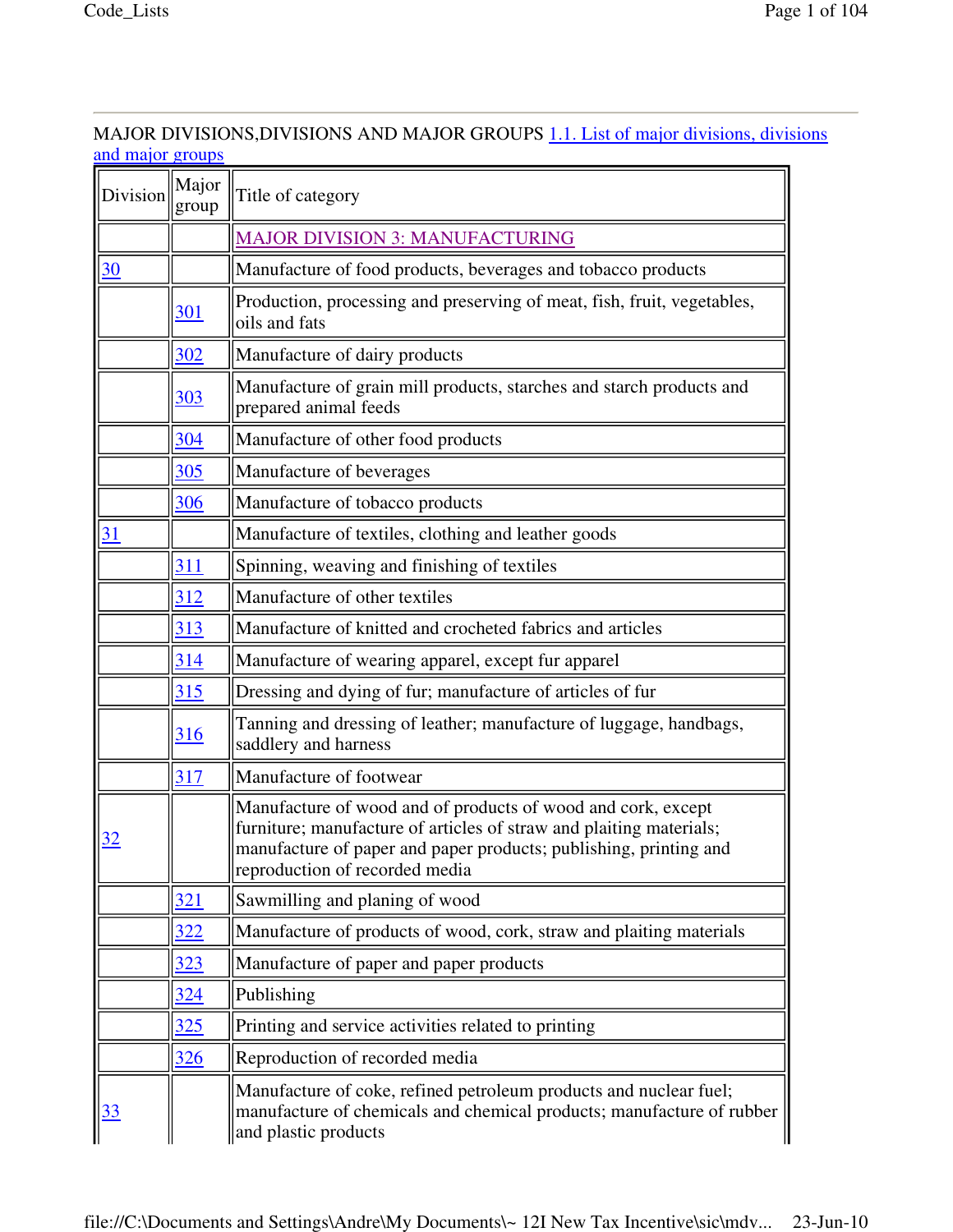|                 | 331        | Manufacture of coke oven products                                                                                                                      |
|-----------------|------------|--------------------------------------------------------------------------------------------------------------------------------------------------------|
|                 | 332        | Petroleum refineries/synthesisers                                                                                                                      |
|                 | 333        | Processing of nuclear fuel                                                                                                                             |
|                 | 334        | Manufacture of basic chemicals                                                                                                                         |
|                 | 335        | Manufacture of other chemical products                                                                                                                 |
|                 | 336        | Manufacture of man-made fibres                                                                                                                         |
|                 | 337        | Manufacture of rubber products                                                                                                                         |
|                 | 338        | Manufacture of plastic products                                                                                                                        |
| $\overline{34}$ |            | Manufacture of other non-metallic mineral products                                                                                                     |
|                 | 341        | Manufacture of glass and glass products                                                                                                                |
|                 | 342        | Manufacture of non-metallic mineral products n.e.c.                                                                                                    |
| 35              |            | Manufacture of basic metals, fabricated metal products, machinery and<br>equipment and of office, accounting and computing machinery                   |
|                 | 351        | Manufacture of basic iron and steel                                                                                                                    |
|                 | 352        | Manufacture of basic precious and non-ferrous metals                                                                                                   |
|                 | 353        | Casting of metals                                                                                                                                      |
|                 | <u>354</u> | Manufacture of structural metal products, tanks, reservoirs and steam<br>generators                                                                    |
|                 | <u>355</u> | Manufacture of other fabricated metal products; metalwork service<br>activities                                                                        |
|                 | 356        | Manufacture of general purpose machinery                                                                                                               |
|                 | 357        | Manufacture of special purpose machinery                                                                                                               |
|                 | 358        | Manufacture of household appliances                                                                                                                    |
|                 | 359        | Manufacture of office, accounting and computing machinery                                                                                              |
| $\frac{36}{5}$  |            | Manufacture of electrical machinery and apparatus n.e.c.                                                                                               |
|                 | 361        | Manufacture of electric motors, generators and transformers                                                                                            |
|                 | 362        | Manufacture of electricity distribution and control apparatus                                                                                          |
|                 | 363        | Manufacture of insulated wire and cable                                                                                                                |
|                 | 364        | Manufacture of accumulators, primary cells and primary batteries                                                                                       |
|                 | 365        | Manufacture of electric lamps and lighting equipment                                                                                                   |
|                 | 366        | Manufacture of other electrical equipment n.e.c.                                                                                                       |
| <u>37</u>       |            | Manufacture of radio, television and communication equipment and<br>apparatus and of medical, precision and optical instruments, watches and<br>clocks |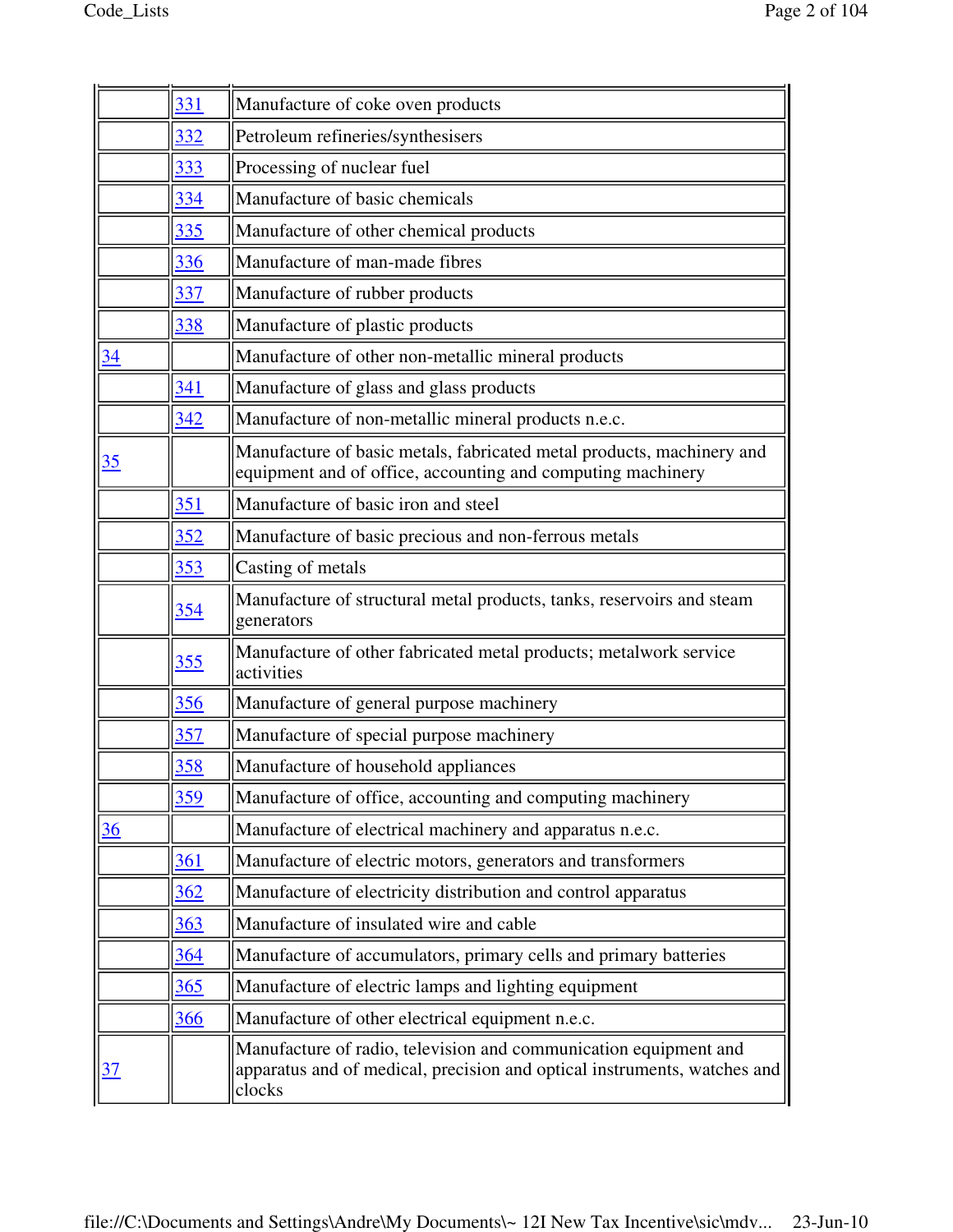| 371        | Manufacture of electronic valves and tubes and other electric<br>components                                                                                        |
|------------|--------------------------------------------------------------------------------------------------------------------------------------------------------------------|
| <u>372</u> | Manufacture of television and radio transmitters and apparatus for line<br>telephony and line telegraphy                                                           |
| 373        | Manufacture of television and radio receivers, sound or video recording<br>or reproducing apparatus and associated goods                                           |
| 374        | Manufacture of medical appliances and instruments and appliances for<br>measuring, checking, testing, navigating and other purposes, except<br>optical instruments |
| 375        | Manufacture of optical instruments and photographic equipment                                                                                                      |
| 376        | Manufacture of watches and clocks                                                                                                                                  |
|            | Manufacture of transport equipment                                                                                                                                 |
| 381        | Manufacture of motor vehicles                                                                                                                                      |
| 382        | Manufacture of bodies (coachwork) for motor vehicles; manufacture of<br>trailers and semi-trailers                                                                 |
| 383        | Manufacture of parts and accessories for motor vehicles and their<br>engines                                                                                       |
| 384        | Building and repairing of ships and boats                                                                                                                          |
| 385        | Manufacture of railway and tramway locomotives and rolling stock                                                                                                   |
| 386        | Manufacture of aircraft and space craft                                                                                                                            |
| 387        | Manufacture of transport equipment n.e.c.                                                                                                                          |
|            | Manufacture of furniture; manufacturing n.e.c.; recycling                                                                                                          |
| 391        | Manufacture of furniture                                                                                                                                           |
| 392        | Manufacture n.e.c.                                                                                                                                                 |
| 395        | Recycling n.e.c.                                                                                                                                                   |
|            |                                                                                                                                                                    |

# **1.2. THE DETAILED CLASSIFICATION**

*The italic headings indicate a logical grouping normally on a level between that of the Division and the Major group and which does not have a code but corresponds to "Division" in the ISIC. In cases where these groupings correspond with major groups, the major group heading is also in italics.*

# **MAJOR DIVISION 3: MANUFACTURING**

| Title of category | $\left\  \text{Division} \right\  \begin{array}{c} \text{Major} \\ \text{group} \end{array}$ |  | Group | $\parallel$ Subgroup |
|-------------------|----------------------------------------------------------------------------------------------|--|-------|----------------------|
|-------------------|----------------------------------------------------------------------------------------------|--|-------|----------------------|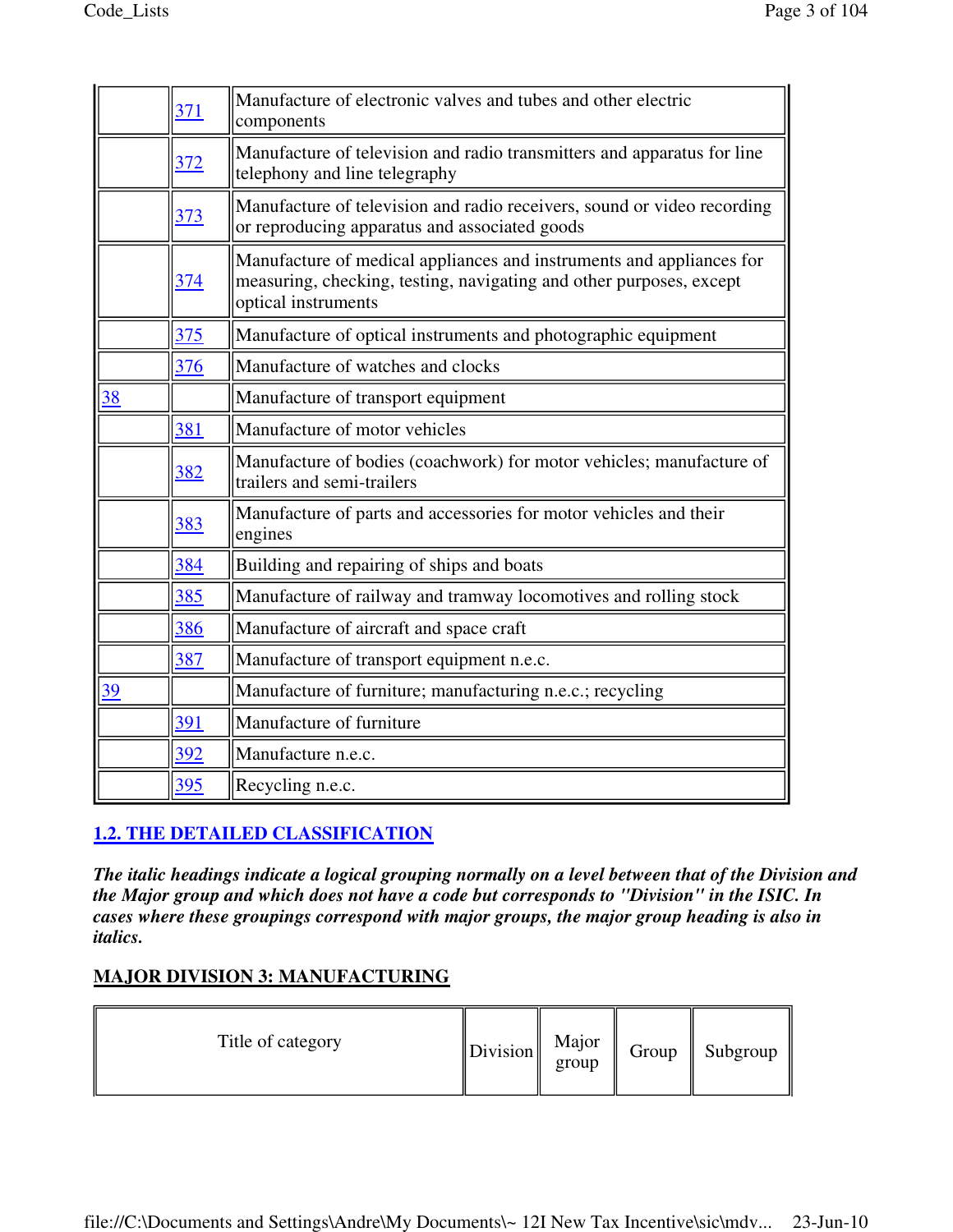| MANUFACTURE OF FOOD PRODUCTS,<br>BEVERAGES AND TOBACCO PRODUCTS                                                                                                       | 30 |     |      |       |
|-----------------------------------------------------------------------------------------------------------------------------------------------------------------------|----|-----|------|-------|
| MANUFACTURE OF FOOD PRODUCTS<br> AND BEVERAGES (301, 302, 303, 304 AND<br>305)                                                                                        |    |     |      |       |
| PRODUCTION, PROCESSING AND<br>PRESERVATION OF MEAT, FISH, FRUIT,<br><b>VEGETABLES, OILS AND FATS</b>                                                                  |    | 301 |      |       |
| <u>Production, processing and preserving of meat</u><br>and meat products                                                                                             |    |     | 3011 |       |
| Slaughtering, dressing and packing of<br>livestock, including poultry and small game for<br>meat                                                                      |    |     |      | 30111 |
| Manufacture of prepared and preserved meat,<br>including sausage; by-products (hides, bones,<br>$etc.$ )                                                              |    |     |      | 30112 |
| Production of lard and other edible fats                                                                                                                              |    |     |      | 30113 |
| Processing and preserving of fish and fish<br>products                                                                                                                |    |     | 3012 |       |
| Manufacture of canned, preserved and<br>processed fish, crustacea and similar foods<br>(except soups)                                                                 |    |     |      | 30120 |
| Processing and preserving of fruit and<br>vegetables                                                                                                                  |    |     | 3013 |       |
| Manufacture of canned, preserved, processed<br>and dehydrated fruit and vegetables (except<br>soups), including fruit juices, juice extracts and<br>potato flour meal |    |     |      | 30130 |
| Manufacture of vegetable and animal oils and<br>fats                                                                                                                  |    |     | 3014 |       |
| Manufacture of crude oil and oilseed cake and<br>meal                                                                                                                 |    |     |      | 30141 |
| Manufacture of compound cooking fats,<br>margarine and edible oils                                                                                                    |    |     |      | 30142 |
| <b>MANUFACTURE OF DAIRY PRODUCTS</b>                                                                                                                                  |    | 302 | 3020 |       |
| Processing of fresh milk (pasteurising,<br>homogenising, sterilising and vitaminising)                                                                                |    |     |      | 30201 |
| Manufacture of butter and cheese                                                                                                                                      |    |     |      | 30202 |
| Manufacture of ice cream and other edible ice,<br>whether or not containing cream or chocolate                                                                        |    |     |      | 30203 |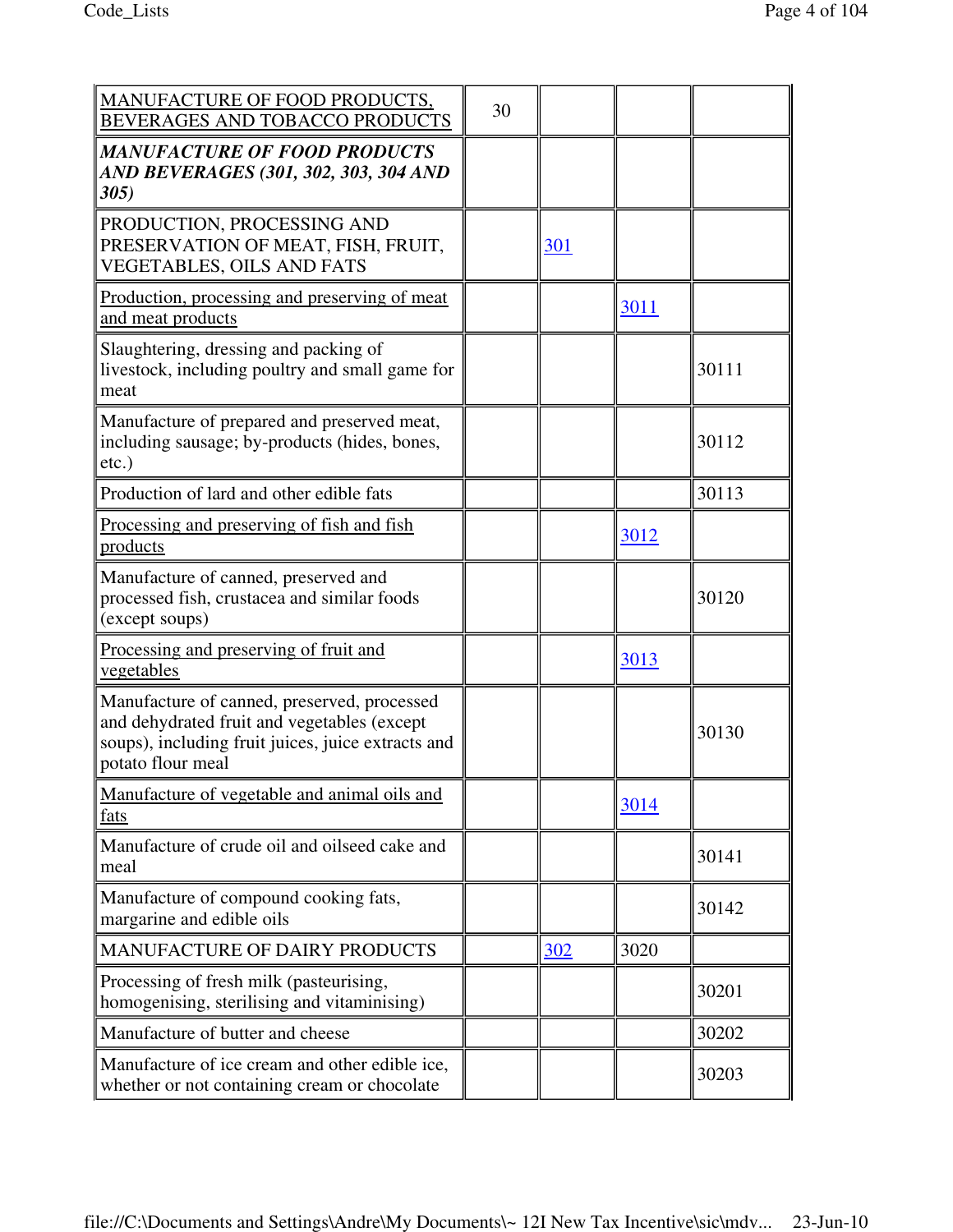| Manufacture of milk powder, condensed milk<br>and other edible milk products, e.g. ghee,<br>casein or lactose                |     |      | 30204 |
|------------------------------------------------------------------------------------------------------------------------------|-----|------|-------|
| MANUFACTURE OF GRAIN MILL<br>PRODUCTS, STARCHES AND STARCH<br>PRODUCTS AND PREPARED ANIMAL<br><b>FEEDS</b>                   | 303 |      |       |
| Manufacture of grain mill products                                                                                           |     | 3031 |       |
| Manufacture of flour and grain mill products,<br>including rice and vegetable milling; grain mill<br>residues                |     |      | 30311 |
| Manufacture of breakfast foods                                                                                               |     |      | 30312 |
| Manufacture of starches and starch products                                                                                  |     | 3032 | 30320 |
| Manufacture of prepared animal feeds                                                                                         |     | 3033 | 30330 |
| <b>MANUFACTURE OF OTHER FOOD</b><br><b>PRODUCTS</b>                                                                          | 304 |      |       |
| Manufacture of bakery products                                                                                               |     | 3041 | 30410 |
| Manufacture of sugar, including golden syrup<br>and castor sugar                                                             |     | 3042 | 30420 |
| Manufacture of cocoa, chocolate and sugar<br>confectionery                                                                   |     | 3043 | 30430 |
| Manufacture of macaroni, noodles, couscous<br>and similar farinaceous products                                               |     | 3044 | 30440 |
| Manufacture of other food products n.e.c.                                                                                    |     | 3049 |       |
| Manufacture of coffee, coffee substitutes and<br>tea                                                                         |     |      | 30491 |
| Manufacture of nut foods                                                                                                     |     |      | 30492 |
| Manufacture of spices, condiments, vinegar,<br>yeast, egg products, soups and other food<br>products n.e.c.                  |     |      | 30499 |
| MANUFACTURE OF BEVERAGES                                                                                                     | 305 |      |       |
| Distilling, rectifying and blending of spirits:<br>ethyl alcohol production from fermented<br>materials; manufacture of wine |     | 3051 | 30510 |
| Manufacture of beer and other malt liquors and<br>malt                                                                       |     | 3052 |       |
| Breweries, except sorghum beer breweries                                                                                     |     |      | 30521 |
| Sorghum beer breweries                                                                                                       |     |      | 30522 |
| Manufacture of malt                                                                                                          |     |      | 30523 |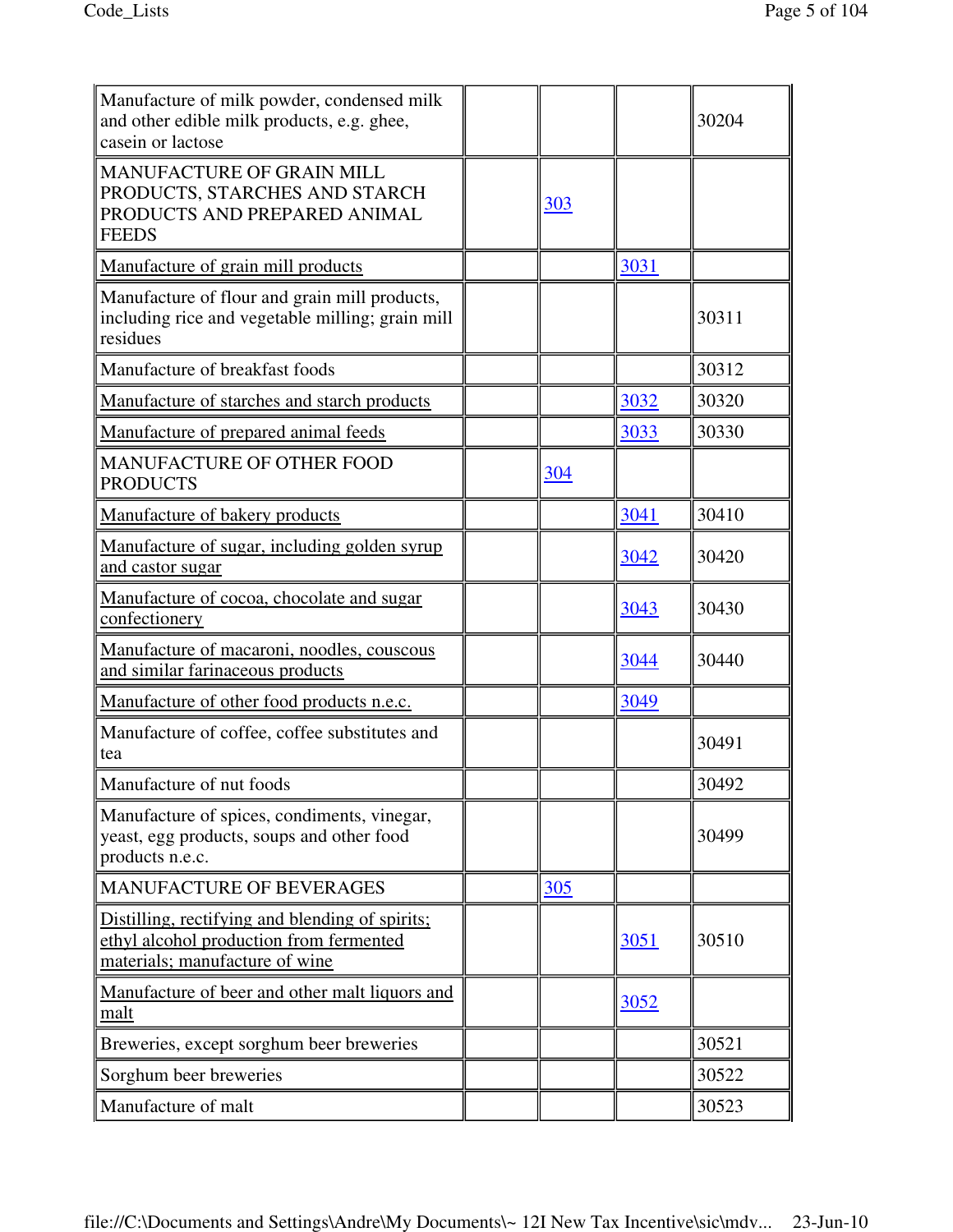| Manufacture of soft drinks; production of<br>mineral waters                                              |    |     | 3053 | 30530 |
|----------------------------------------------------------------------------------------------------------|----|-----|------|-------|
| <b>MANUFACTURE OF TOBACCO</b><br><b>PRODUCTS</b>                                                         |    | 306 | 3060 | 30600 |
| <b>MANUFACTURE OF TEXTILES,</b><br><b>CLOTHING AND LEATHER GOODS</b>                                     | 31 |     |      |       |
| <b>MANUFACTURE OF TEXTILES (311 AND</b><br>312)                                                          |    |     |      |       |
| SPINNING, WEAVING AND FINISHING OF<br><b>TEXTILES</b>                                                    |    | 311 |      |       |
| Preparation and spinning of textile fibres;<br>weaving of textiles                                       |    |     | 3111 |       |
| Preparatory activities in respect of animal<br>fibres, including washing, combing and carding<br>of wool |    |     |      | 31111 |
| Preparatory activities in respect of vegetable<br>fibres                                                 |    |     |      | 31112 |
| Spinning, weaving and finishing of yarns and<br>fabrics predominantly of wool and other animal<br>fibres |    |     |      | 31113 |
| Spinning, weaving and finishing of yarns and<br>fabrics predominantly of vegetable fibres                |    |     |      | 31114 |
| Finishing of textiles                                                                                    |    |     | 3112 |       |
| Finishing of purchased yarns and fabrics                                                                 |    |     |      | 31120 |
| MANUFACTURE OF OTHER TEXTILES                                                                            |    | 312 |      |       |
| Manufacture of made-up textile articles, except<br>apparel                                               |    |     | 3121 |       |
| Manufacture of blankets, made-up furnishing<br>articles and stuffed articles                             |    |     |      | 31211 |
| Manufacture of tents, tarpaulins, sails and other<br>canvas goods                                        |    |     |      | 31212 |
| Manufacture of automotive textile goods<br>(including safety belts, and seat covers)                     |    |     |      | 31213 |
| Manufacture of other textile articles (except<br>apparel)                                                |    |     |      | 31219 |
| Manufacture of carpets, rugs and mats                                                                    |    |     | 3122 | 31220 |
| Manufacture of cordage, rope, twine and<br>netting                                                       |    |     | 3123 | 31230 |
| Manufacture of other textiles n.e.c.                                                                     |    |     | 3129 | 31290 |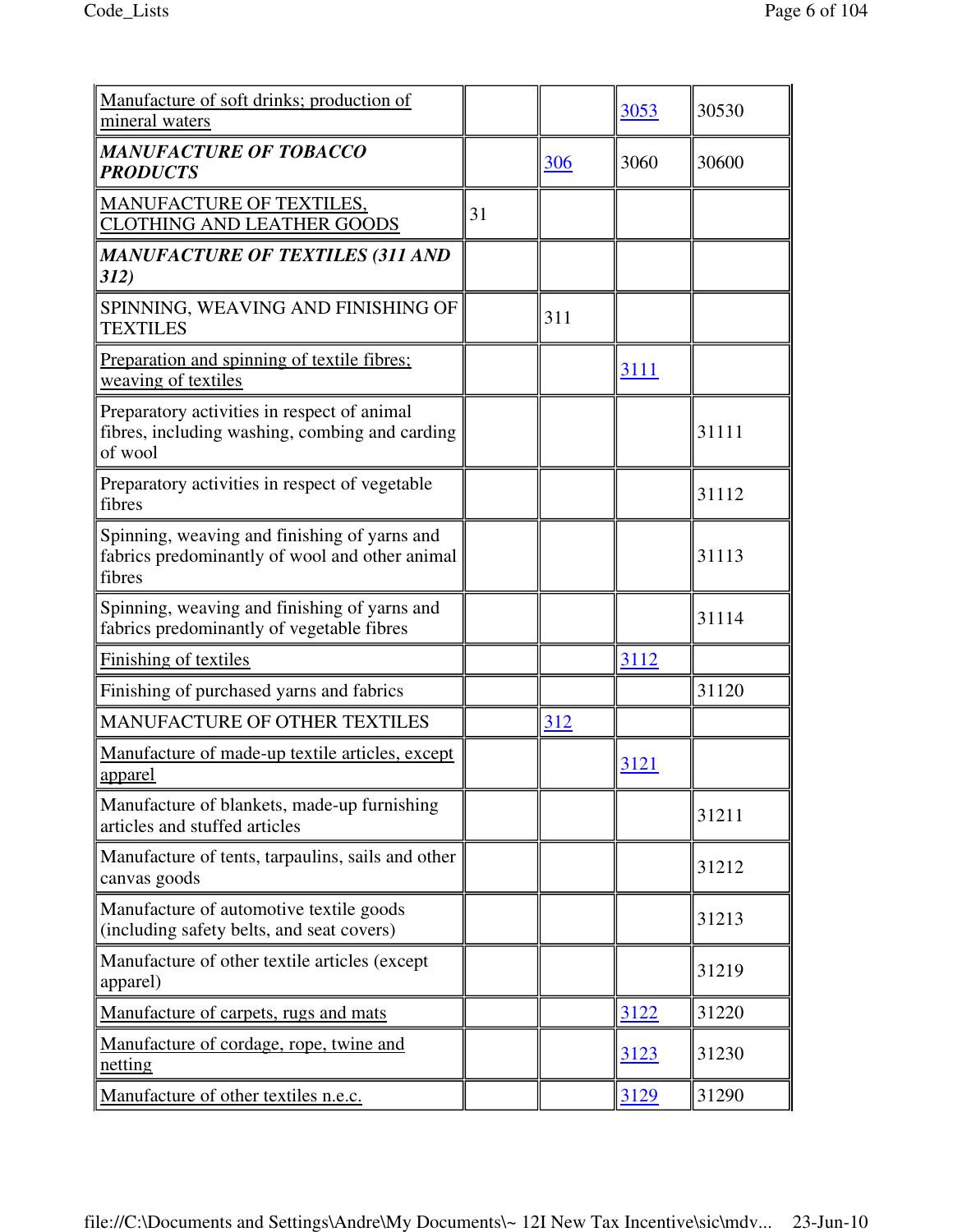| MANUFACTURE OF WEARING<br><b>APPAREL; DRESSING AND DYEING OF</b><br>FUR (313, 314 AND 315)                                                                                                                  |    |     |      |       |
|-------------------------------------------------------------------------------------------------------------------------------------------------------------------------------------------------------------|----|-----|------|-------|
| MANUFACTURE OF KNITTED AND<br><b>CROCHETED FABRICS AND ARTICLES</b>                                                                                                                                         |    | 313 | 3130 |       |
| Garment and hosiery knitting mills                                                                                                                                                                          |    |     |      | 31301 |
| Other knitting mills                                                                                                                                                                                        |    |     |      | 31309 |
| MANUFACTURE OF WEARING APPAREL,<br><b>EXCEPT FUR APPAREL</b>                                                                                                                                                |    | 314 | 3140 |       |
| Manufacture of men's and boys' clothing                                                                                                                                                                     |    |     |      | 31401 |
| Manufacture of women's, girls' and infants'<br>clothing                                                                                                                                                     |    |     |      | 31402 |
| Bespoke tailoring                                                                                                                                                                                           |    |     |      | 31403 |
| Manufacture of hats, caps and ties                                                                                                                                                                          |    |     |      | 31404 |
| DRESSING AND DYEING OF FUR;<br><b>MANUFACTURE OF ARTICLES OF FUR</b>                                                                                                                                        |    | 315 | 3150 |       |
| Dressing and dyeing of fur, manufacture of<br>artificial fur, fur apparel and other articles of<br>  fur                                                                                                    |    |     |      | 31500 |
| MANUFACTURE OF LEATHER,<br><b>LEATHER PRODUCTS AND FOOTWEAR</b><br>$(316 \, \text{AND} \, 317)$                                                                                                             |    |     |      |       |
| TANNING AND DRESSING OF LEATHER;<br>MANUFACTURE OF LUGGAGE,<br>HANDBAGS, SADDLERY AND HARNESS                                                                                                               |    | 316 |      |       |
| Tanning and dressing of leather                                                                                                                                                                             |    |     | 3161 | 31610 |
| Manufacture of luggage, handbags and the like,<br>saddlery and harness                                                                                                                                      |    |     | 3162 |       |
| Manufacture of travel goods and ladies'<br>handbags                                                                                                                                                         |    |     |      | 31621 |
| Manufacture of other general and small goods<br>of leather and leather substitutes, including<br>harness and saddlery                                                                                       |    |     |      | 31629 |
| <b>MANUFACTURE OF FOOTWEAR</b>                                                                                                                                                                              |    | 317 | 3170 | 31700 |
| MANUFACTURE OF WOOD AND OF<br>PRODUCTS OF WOOD AND CORK,<br>EXCEPT FURNITURE; MANUFACTURE<br>OF ARTICLES OF STRAW AND PLAITING<br><b>MATERIALS; MANUFACTURE OF PAPER</b><br>AND PAPER PRODUCTS; PUBLISHING, | 32 |     |      |       |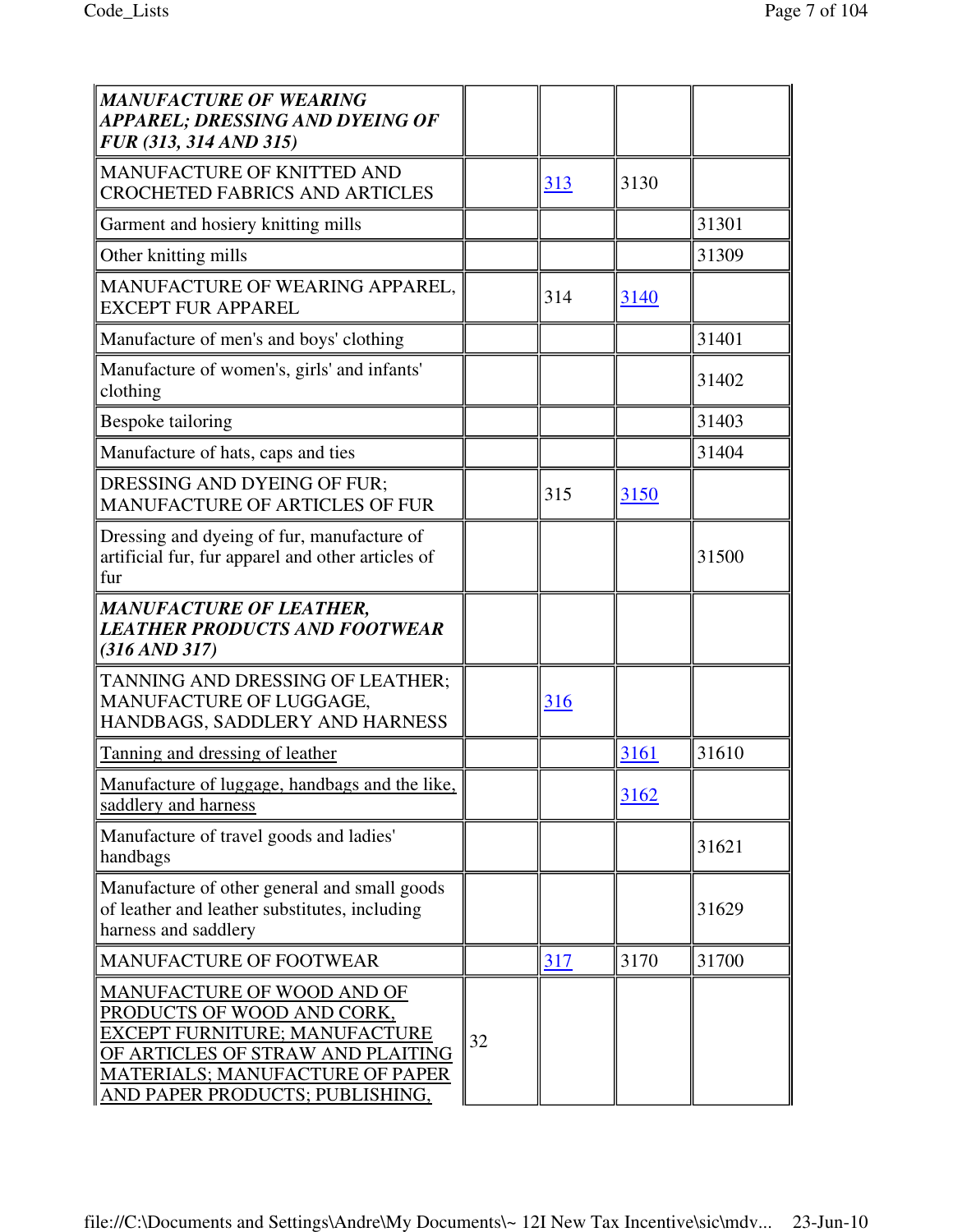| PRINTING AND REPRODUCTION OF<br><b>RECORDED MEDIA</b>                                                                                                                            |     |      |       |
|----------------------------------------------------------------------------------------------------------------------------------------------------------------------------------|-----|------|-------|
| <b>MANUFACTURE OF WOOD AND</b><br><b>PRODUCTS OF WOOD, EXCEPT</b><br><b>FURNITURE; MANUFACTURE OF</b><br><b>ARTICLES OF STRAW AND PLAITING</b><br><b>MATERIALS (321 AND 322)</b> |     |      |       |
| SAWMILLING AND PLANING OF WOOD                                                                                                                                                   | 321 | 3210 |       |
| Sawmilling and preserving of timber                                                                                                                                              |     |      | 32101 |
| Other mill products, including wattle bark<br>grinding and compressing                                                                                                           |     |      | 32109 |
| MANUFACTURE OF PRODUCTS OF<br>WOOD, CORK, STRAW AND PLAITING<br><b>MATERIALS</b>                                                                                                 | 322 |      |       |
| Manufacture of veneer sheets; manufacture of<br>plywood, laminboard, particle board and other<br>panels and boards                                                               |     | 3221 | 32210 |
| Manufacture of builders' carpentry and joinery                                                                                                                                   |     | 3222 | 32220 |
| Manufacture of wooden containers                                                                                                                                                 |     | 3223 | 32230 |
| Manufacture of other products of wood;<br>manufacture of articles of cork, straw and<br>plaiting materials                                                                       |     | 3229 |       |
| Coffins (excluding the manufacture of coffins<br>by funeral undertakers)                                                                                                         |     |      | 32291 |
| Picture frames and framing                                                                                                                                                       |     |      | 32292 |
| Other articles of wood, cork, straw and plaiting<br>materials, including woodcarving and<br>woodturning                                                                          |     |      | 32299 |
| <b>MANUFACTURE OF PAPER AND PAPER</b><br><b>PRODUCTS</b>                                                                                                                         | 323 |      |       |
| Manufacture of pulp, paper and paperboard                                                                                                                                        |     | 3231 | 32310 |
| Manufacture of corrugated paper and<br>paperboard and of containers of paper and<br>paperboard                                                                                   |     | 3232 |       |
| Manufacture of corrugated paper and<br>paperboard                                                                                                                                |     |      | 32321 |
| Manufacture of containers of paper and<br>paperboard                                                                                                                             |     |      | 32322 |
| Manufacture of other articles of paper and<br>paperboard                                                                                                                         |     | 3239 |       |
| Stationery                                                                                                                                                                       |     |      | 32391 |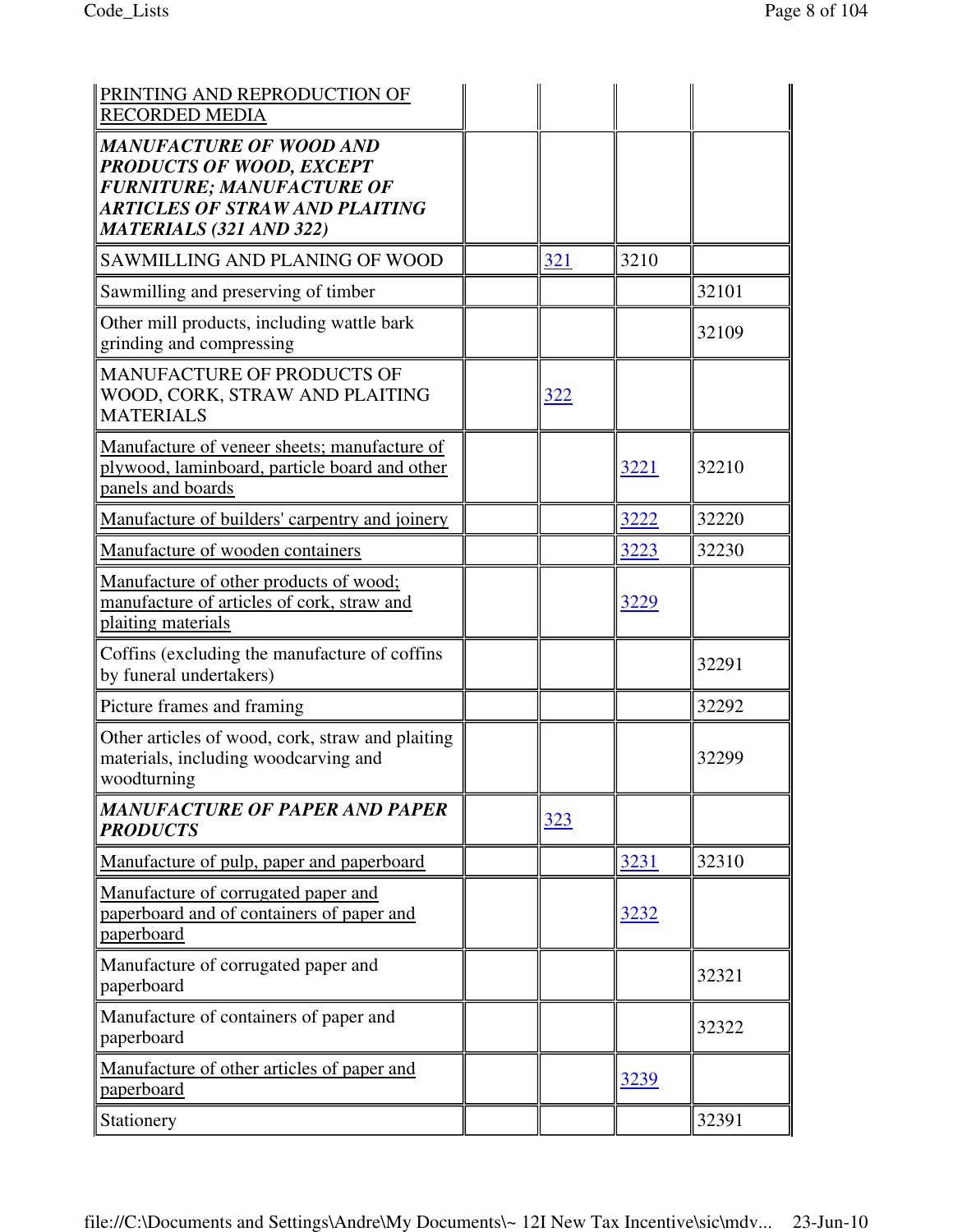| Other paper products                                                                                                                                                        |    |            |      | 32399 |
|-----------------------------------------------------------------------------------------------------------------------------------------------------------------------------|----|------------|------|-------|
| PUBLISHING, PRINTING AND<br><b>REPRODUCTION OF RECORDED MEDIA</b><br>$(324, 325 \text{ AND } 326)$                                                                          |    |            |      |       |
| PUBLISHING                                                                                                                                                                  |    | 324        |      |       |
| Publishing of books, brochures, musical books<br>and other publications                                                                                                     |    |            | 3241 | 32410 |
| Publishing of newspapers, journals and<br>periodicals                                                                                                                       |    |            | 3242 | 32420 |
| Publishing of recorded media                                                                                                                                                |    |            | 3243 | 32430 |
| Other publishing                                                                                                                                                            |    |            | 3249 | 32490 |
| PRINTING AND SERVICE ACTIVITIES<br><b>RELATED TO PRINTING</b>                                                                                                               |    | <u>325</u> |      |       |
| Printing                                                                                                                                                                    |    |            | 3251 | 32510 |
| Service activities related to printing                                                                                                                                      |    |            | 3252 | 32520 |
| REPRODUCTION OF RECORDED MEDIA                                                                                                                                              |    | 326        | 3260 | 32600 |
| MANUFACTURE OF COKE, REFINED<br>PETROLEUM PRODUCTS AND NUCLEAR<br>FUEL; MANUFACTURE OF CHEMICALS<br>AND CHEMICAL PRODUCTS;<br>MANUFACTURE OF RUBBER AND<br>PLASTIC PRODUCTS | 33 |            |      |       |
| MANUFACTURE OF COKE, REFINED<br>PETROLEUM PRODUCTS AND NUCLEAR<br><b>FUEL (331, 332 AND 333)</b>                                                                            |    |            |      |       |
| MANUFACTURE OF COKE OVEN<br><b>PRODUCTS</b>                                                                                                                                 |    | 331        | 3310 | 33100 |
| PETROLEUM<br>REFINERIES/SYNTHESISERS                                                                                                                                        |    | 332        |      |       |
| Petrol, fuel oils, lubricating oils and greases,<br>primarily from crude oil                                                                                                |    |            | 3321 | 33210 |
| Petrol, fuel oils, lubricating oils and greases,<br>primarily from coal                                                                                                     |    |            | 3322 | 33220 |
| Petrol, fuel oils, lubricating oils and greases,<br>primarily from natural gas                                                                                              |    |            | 3323 | 33230 |
| Lubricating oils and greases, primarily from<br>other organic products                                                                                                      |    |            | 3324 | 33240 |
| Compounded and blended lubricating oils and<br>greases from purchased materials other than<br>crude petroleum                                                               |    |            | 3325 | 33250 |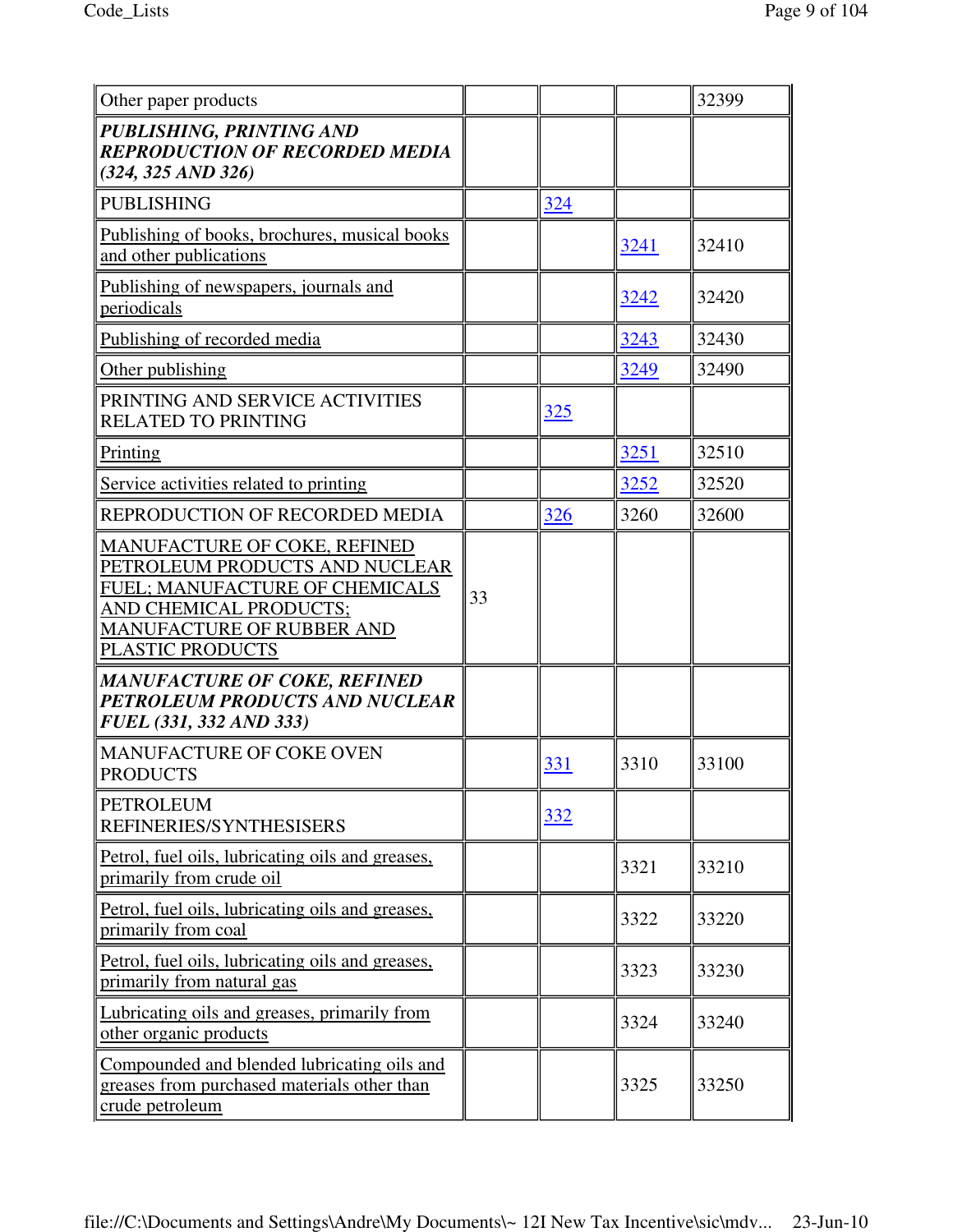| Other petroleum/synthesised products n.e.c.                                                                     |     | 3329 | 33290 |
|-----------------------------------------------------------------------------------------------------------------|-----|------|-------|
| PROCESSING OF NUCLEAR FUEL                                                                                      | 333 | 3330 | 33300 |
| <b>MANUFACTURE OF CHEMICALS AND</b><br><b>CHEMICAL PRODUCTS (334, 335 AND</b><br>336)                           |     |      |       |
| MANUFACTURE OF BASIC CHEMICALS                                                                                  | 334 |      |       |
| Manufacture of basic chemicals, except<br>fertilizers and nitrogen compounds                                    |     | 3341 | 33410 |
| Manufacture of fertilizers and nitrogen<br>compounds                                                            |     | 3342 | 33420 |
| Manufacture of plastics in primary form and of<br>synthetic rubber                                              |     | 3343 | 33430 |
| MANUFACTURE OF OTHER CHEMICAL<br><b>PRODUCTS</b>                                                                | 335 |      |       |
| Manufacture of pesticides and other agro-<br>chemical products                                                  |     | 3351 | 33510 |
| Manufacture of paints, varnishes and similar<br>coatings, printing ink and mastics                              |     | 3352 | 33520 |
| Manufacture of pharmaceuticals, medicinal<br>chemicals and botanical products                                   |     | 3353 | 33530 |
| Manufacture of soap and detergents, cleaning<br>and polishing preparations, perfumes and toilet<br>preparations |     | 3354 |       |
| Manufacture of soap and other cleaning<br>compounds                                                             |     |      | 33541 |
| Manufacture of perfumes, cosmetics and other<br>toilet preparations                                             |     |      | 33542 |
| Manufacture of other preparations such as<br>polishes, waxes and dressings                                      |     |      | 33549 |
| Manufacture of other chemical products n.e.c.                                                                   |     | 3359 |       |
| Manufacture of edible salt                                                                                      |     |      | 33591 |
| Manufacture of explosives and pyrotechnic<br>products                                                           |     |      | 33592 |
| Manufacture of adhesives, glues, sizes and<br>cements                                                           |     |      | 33593 |
| Manufacture of other chemical products n.e.c.                                                                   |     |      | 33599 |
| <b>MANUFACTURE OF MAN-MADE FIBRES</b>                                                                           | 336 | 3360 | 33600 |
| <b>MANUFACTURE OF RUBBER AND</b><br>PLASTIC PRODUCTS (337 AND 338)                                              |     |      |       |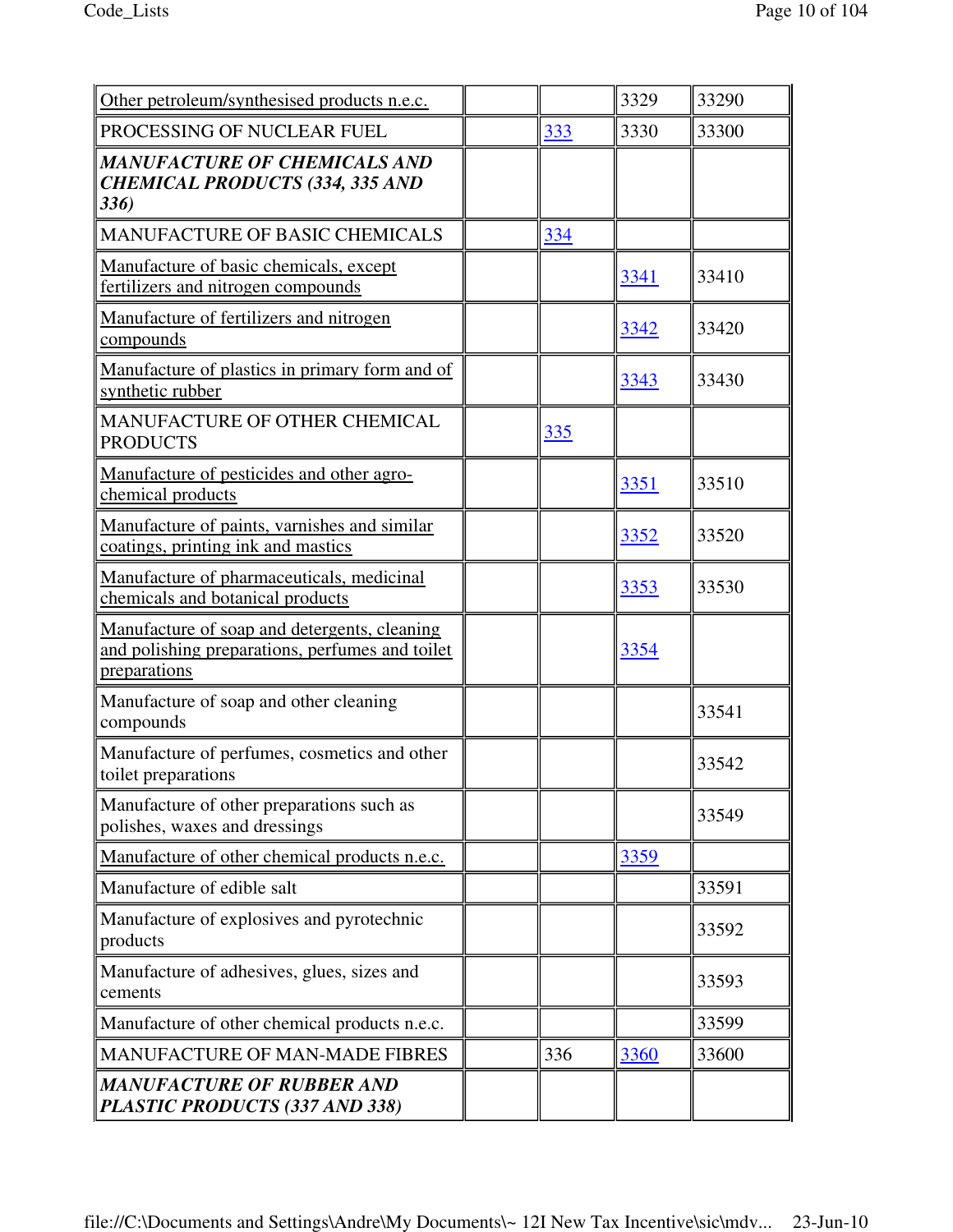| <b>MANUFACTURE OF RUBBER PRODUCTS</b>                                                                                                                                   |    | 337 |             |       |
|-------------------------------------------------------------------------------------------------------------------------------------------------------------------------|----|-----|-------------|-------|
| Manufacture of rubber tyres and tubes;<br>retreading and rebuilding of rubber tyres                                                                                     |    |     | 3371        |       |
| Manufacture of tyres and tubes                                                                                                                                          |    |     |             | 33711 |
| Rebuilding and retreading of tyres                                                                                                                                      |    |     |             | 33712 |
| Manufacture of other rubber products                                                                                                                                    |    |     | 3379        | 33790 |
| <b>MANUFACTURE OF PLASTIC PRODUCTS</b>                                                                                                                                  |    | 338 | 3380        | 33800 |
| <b>MANUFACTURE OF OTHER NON-</b><br><b>METALLIC MINERAL PRODUCTS</b>                                                                                                    | 34 |     |             |       |
| <b>MANUFACTURE OF GLASS AND GLASS</b><br><b>PRODUCTS</b>                                                                                                                |    | 341 | 3411        |       |
| Manufacture of sheet and plate glass, glass<br>blocks, tubes and rods; glass fibres and glass<br>wool                                                                   |    |     |             | 34111 |
| Manufacture of glass containers; glass<br>kitchenware and tableware; scientific and<br>laboratory glassware, clock and watch glasses<br>and other glass products n.e.c. |    |     |             | 34112 |
| MANUFACTURE OF NON-METALLIC<br>MINERAL PRODUCTS N.E.C                                                                                                                   |    | 342 |             |       |
| Manufacture of non-structural non-refractory<br>ceramicware                                                                                                             |    |     | 3421        | 34210 |
| Manufacture of refractory ceramic products                                                                                                                              |    |     | 3422        | 34220 |
| Manufacture of structural non-refractory clay<br>and ceramic products                                                                                                   |    |     | 3423        | 34230 |
| Manufacture of cement, lime and plaster                                                                                                                                 |    |     | 3424        | 34240 |
| Manufacture of articles of concrete, cement and<br>plaster                                                                                                              |    |     | 3425        | 34250 |
| Cutting, shaping and finishing of stone                                                                                                                                 |    |     | 3426        | 34260 |
| Manufacture of other non-metallic mineral<br>products n.e.c.                                                                                                            |    |     | <u>3429</u> |       |
| Abrasives                                                                                                                                                               |    |     |             | 34291 |
| Other non-metallic mineral products n.e.c.                                                                                                                              |    |     |             | 34299 |
| MANUFACTURE OF BASIC METALS,<br>FABRICATED METAL PRODUCTS,<br>MACHINERY AND EQUIPMENT AND OF<br>OFFICE, ACCOUNTING AND COMPUTING<br><b>MACHINERY</b>                    | 35 |     |             |       |
| <b>MANUFACTURE OF BASIC METALS (351,</b><br>352 AND 353)                                                                                                                |    |     |             |       |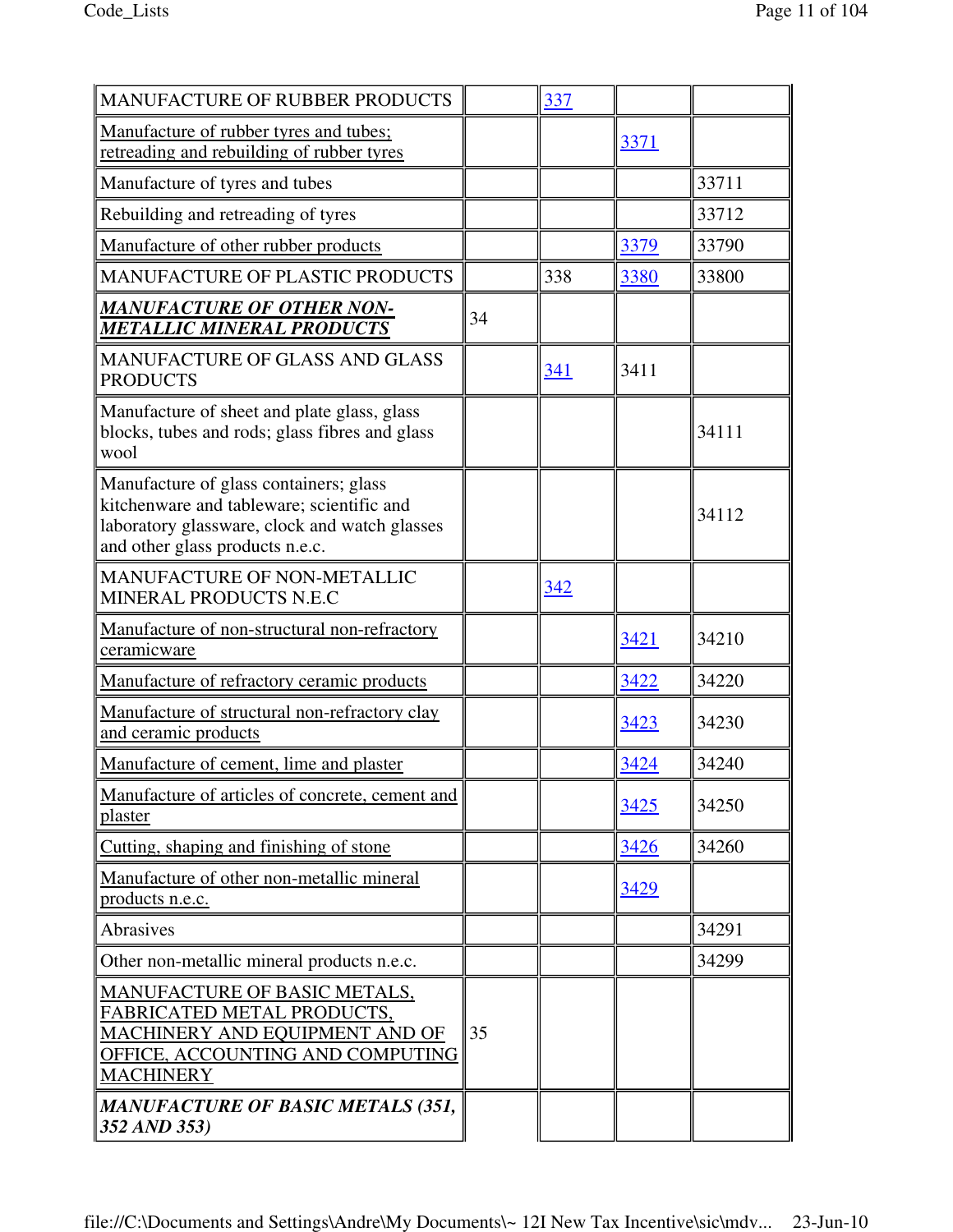| <b>MANUFACTURE OF BASIC IRON AND</b><br><b>STEEL</b>                                                    | 351        | 3510 |       |
|---------------------------------------------------------------------------------------------------------|------------|------|-------|
| Basic iron and steel industries, except steel pipe<br>and tube mills                                    |            |      | 35101 |
| Steel pipe and tube mills                                                                               |            |      | 35102 |
| <b>MANUFACTURE OF BASIC PRECIOUS</b><br>AND NON-FERROUS METALS                                          | 352        | 3520 |       |
| Refining of precious metals, e.g. gold, silver,<br>platinum                                             |            |      | 35201 |
| Manufacture of primary non-ferrous metal<br>products, excluding precious metals                         |            |      | 35202 |
| <b>CASTING OF METALS</b>                                                                                | 353        |      |       |
| Casting of iron and steel                                                                               |            | 3531 | 35310 |
| Casting of non-ferrous metals                                                                           |            | 3532 | 35320 |
| <b>MANUFACTURE OF FABRICATED</b><br><b>METAL PRODUCTS (354 AND 355)</b>                                 |            |      |       |
| MANUFACTURE OF STRUCTURAL<br>METAL PRODUCTS, TANKS,<br>RESERVOIRS AND STEAM GENERATORS                  | 354        |      |       |
| Manufacture of structural metal products                                                                |            | 3541 |       |
| Manufacture of metal structures or parts thereof                                                        |            |      | 35411 |
| Other structural metal products, e.g. metal<br>doors, windows and gates                                 |            |      | 35419 |
| Manufacture of tanks, reservoirs and similar<br>containers of metal                                     |            | 3542 | 35420 |
| Manufacture of steam generators, except<br>central heating hot water boilers                            |            | 3543 | 35430 |
| MANUFACTURE OF OTHER<br><b>FABRICATED METAL PRODUCTS;</b><br>METALWORK SERVICE ACTIVITIES               | <u>355</u> |      |       |
| Forging, pressing, stamping and roll-forming of<br>metal; powder metallurgy                             |            | 3551 | 35510 |
| Treatment and coating of metals; general<br>mechanical engineering on a fee or contract<br><b>basis</b> |            | 3552 |       |
| Treating and coating of metals                                                                          |            |      | 35521 |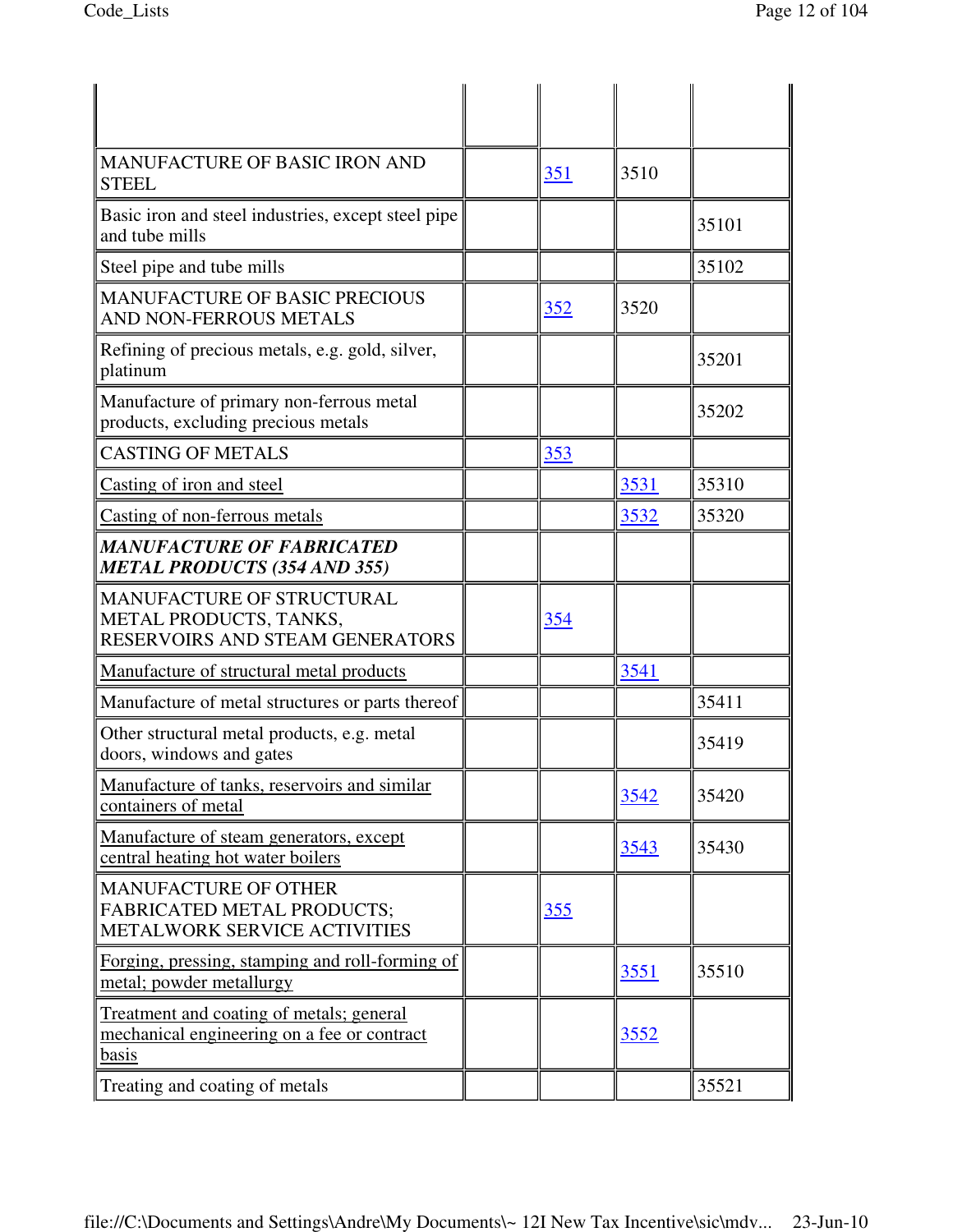| General mechanical engineering on a fee or<br>contract basis                             |     |      | 35522 |
|------------------------------------------------------------------------------------------|-----|------|-------|
| Manufacture of cutlery, hand tools and general<br>hardware                               |     | 3553 | 35530 |
| Manufacture of other fabricated metal products<br>n.e.c.                                 |     | 3559 |       |
| Manufacture of metal containers, e.g. cans and<br>tins                                   |     |      | 35591 |
| Manufacture of cables and wire products                                                  |     |      | 35592 |
| Manufacture of springs (all types)                                                       |     |      | 35593 |
| Manufacture of metal fasteners                                                           |     |      | 35594 |
| Manufacture of other metal products n.e.c.                                               |     |      | 35599 |
| <b>MANUFACTURE OF MACHINERY AND</b><br>EQUIPMENT N.E.C. (356, 357 AND 358)               |     |      |       |
| MANUFACTURE OF GENERAL PURPOSE<br><b>MACHINERY</b>                                       | 356 |      |       |
| Manufacture of engines and turbines, except<br>aircraft, vehicle and motor cycle engines |     | 3561 | 35610 |
| Manufacture of pumps, compressors, taps and<br>valves                                    |     | 3562 | 35620 |
| Manufacture of bearings, gears, gearing and<br>driving elements                          |     | 3563 | 35630 |
| Manufacture of ovens, furnaces and furnace<br>burners                                    |     | 3564 | 35640 |
| Manufacture of lifting and handling equipment                                            |     | 3565 | 35650 |
| Manufacture of other general purpose<br>machinery                                        |     | 3569 | 35690 |
| MANUFACTURE OF SPECIAL PURPOSE<br><b>MACHINERY</b>                                       | 357 |      |       |
| Manufacture of agricultural and forestry<br>machinery                                    |     | 3571 | 35710 |
| Manufacture of machine tools                                                             |     | 3572 | 35720 |
| Manufacture of machinery for metallurgy                                                  |     | 3573 | 35730 |
| Manufacture of machinery for mining,<br>quarrying and construction                       |     | 3574 | 35740 |
| Manufacture of machinery for food, beverage<br>and tobacco processing                    |     | 3575 | 35750 |
| Manufacture of machinery for textile, apparel<br>and leather production                  |     | 3576 | 35760 |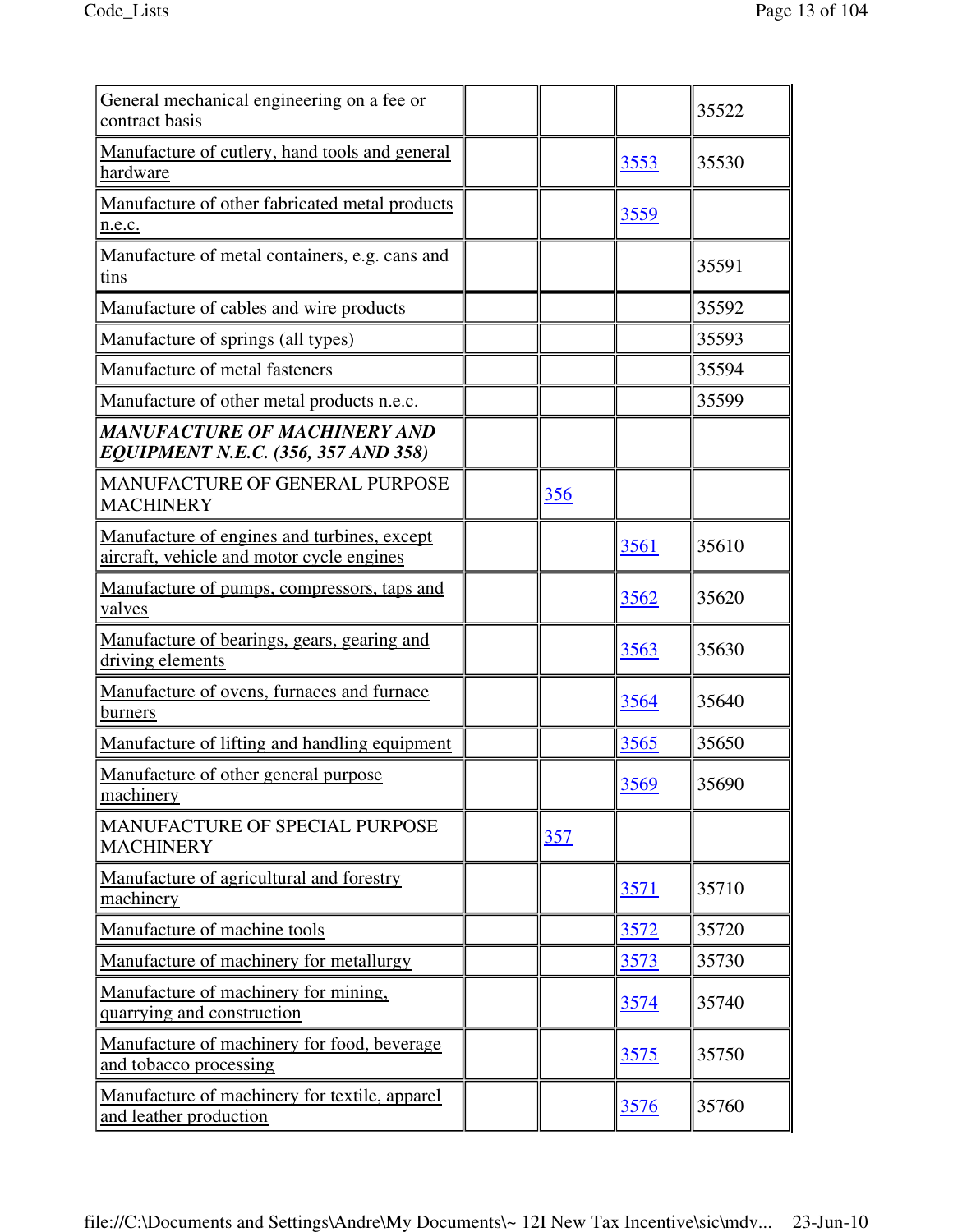| Manufacture of weapons and ammunition                                                                                                                               |    |     | 3577 | 35770 |
|---------------------------------------------------------------------------------------------------------------------------------------------------------------------|----|-----|------|-------|
| Manufacture of other special purpose<br>machinery                                                                                                                   |    |     | 3579 | 35790 |
| <b>MANUFACTURE OF HOUSEHOLD</b><br>APPLIANCES N.E.C.                                                                                                                |    | 358 | 3580 | 35800 |
| <b>MANUFACTURE OF OFFICE,</b><br><b>ACCOUNTING AND COMPUTING</b><br><b>MACHINERY</b>                                                                                |    | 359 | 3590 | 35900 |
| <b>MANUFACTURE OF ELECTRICAL</b><br>MACHINERY AND APPARATUS N.E.C.                                                                                                  | 36 |     |      |       |
| <b>MANUFACTURE OF ELECTRICAL</b><br>MACHINERY AND APPARATUS N.E.C.<br>$(361, 362, 363, 364 \text{ AND } 365)$                                                       |    |     |      |       |
| MANUFACTURE OF ELECTRIC MOTORS,<br><b>GENERATORS AND TRANSFORMERS</b>                                                                                               |    | 361 | 3610 | 36100 |
| <b>MANUFACTURE OF ELECTRICITY</b><br>DISTRIBUTION AND CONTROL<br><b>APPARATUS</b>                                                                                   |    | 362 | 3620 | 36200 |
| <b>MANUFACTURE OF INSULATED WIRE</b><br><b>AND CABLE</b>                                                                                                            |    | 363 | 3630 | 36300 |
| MANUFACTURE OF ACCUMULATORS,<br>PRIMARY CELLS AND PRIMARY<br><b>BATTERIES</b>                                                                                       |    | 364 | 3640 | 36400 |
| <b>MANUFACTURE OF ELECTRIC LAMPS</b><br>AND LIGHTING EQUIPMENT                                                                                                      |    | 365 | 3650 |       |
| Manufacture of electric bulbs and fluorescent<br>tubes                                                                                                              |    |     |      | 36501 |
| Manufacture of illuminated signs and<br>advertising displays                                                                                                        |    |     |      | 36502 |
| Manufacture of lamps and lampshades                                                                                                                                 |    |     |      | 36503 |
| MANUFACTURE OF OTHER ELECTRICAL<br>EQUIPMENT N.E.C.                                                                                                                 |    | 366 | 3660 | 36600 |
| MANUFACTURE OF RADIO, TELEVISION<br>AND COMMUNICATION EQUIPMENT<br>AND APPARATUS AND OF MEDICAL,<br>PRECISION AND OPTICAL<br><b>INSTRUMENTS, WATCHES AND CLOCKS</b> | 37 |     |      |       |
| <b>MANUFACTURE OF RADIO,</b><br>TELEVISION AND COMMUNICATION<br><b>EQUIPMENT AND APPARATUS (371, 372</b><br>AND 373)                                                |    |     |      |       |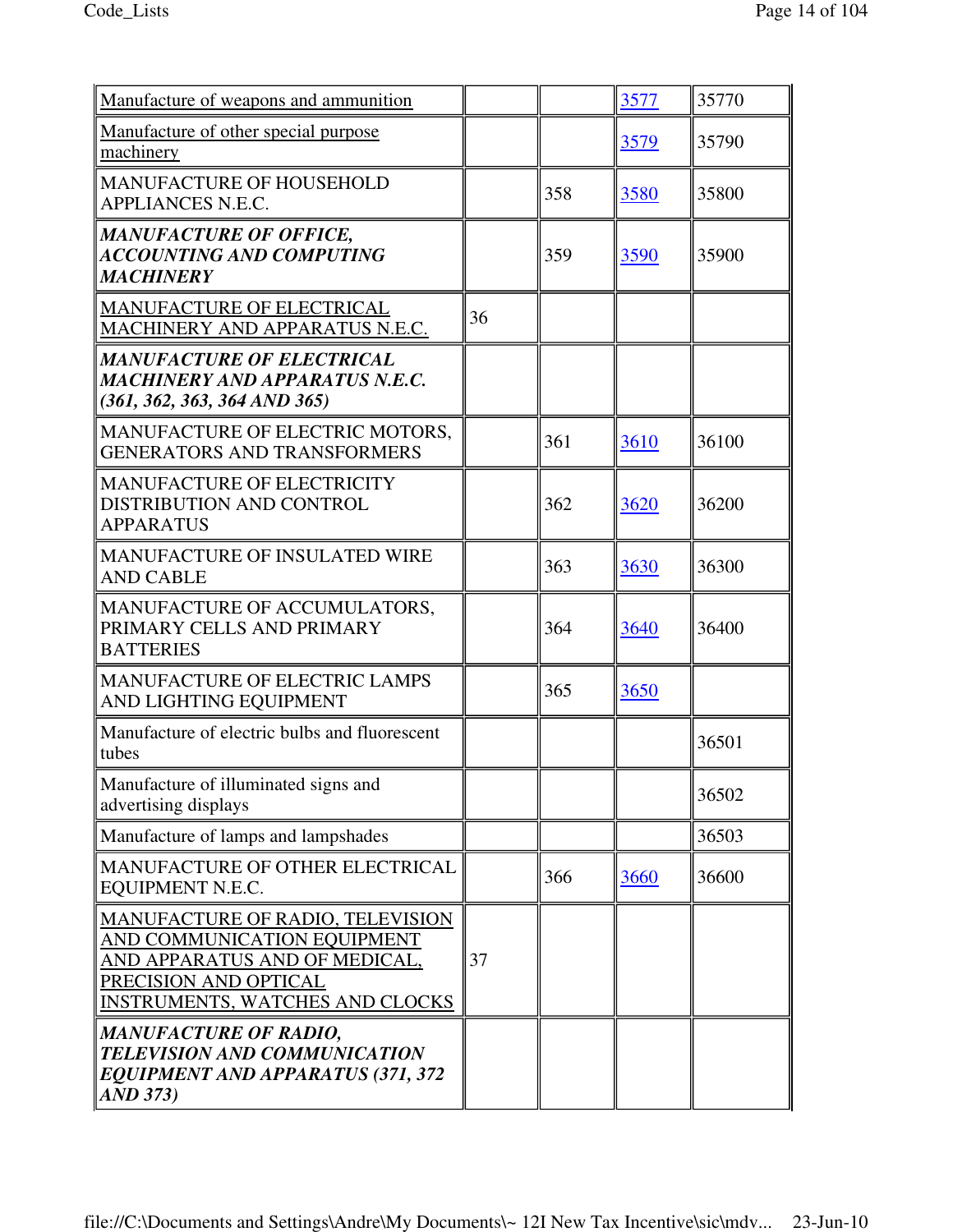| MANUFACTURE OF ELECTRONIC<br><b>VALVES AND TUBES AND OTHER</b><br><b>ELECTRONIC COMPONENTS</b>                                                                                         |    | 371 | 3710        | 37100 |
|----------------------------------------------------------------------------------------------------------------------------------------------------------------------------------------|----|-----|-------------|-------|
| MANUFACTURE OF TELEVISION AND<br><b>RADIO TRANSMITTERS AND</b><br>APPARATUS FOR LINE TELEPHONY AND<br>LINE TELEGRAPHY                                                                  |    | 372 | 3720        | 37200 |
| <b>MANUFACTURE OF TELEVISION AND</b><br>RADIO RECEIVERS, SOUND OR VIDEO<br>RECORDING OR REPRODUCING<br>APPARATUS AND ASSOCIATED GOODS                                                  |    | 373 | 3730        | 37300 |
| <b>MANUFACTURE OF MEDICAL,</b><br><b>PRECISION AND OPTICAL</b><br><b>INSTRUMENTS, WATCHES AND CLOCKS</b><br>$(374, 375 \text{ AND } 376)$                                              |    |     |             |       |
| <b>MANUFACTURE OF MEDICAL</b><br>APPLIANCES AND INSTRUMENTS AND<br>APPLIANCES FOR MEASURING,<br>CHECKING, TESTING, NAVIGATING AND<br>FOR OTHER PURPOSES, EXCEPT<br>OPTICAL INSTRUMENTS |    | 374 |             |       |
| Manufacture of medical and surgical equipment<br>and orthopaedic appliances                                                                                                            |    |     | 3741        |       |
| Orthopaedic appliances                                                                                                                                                                 |    |     |             | 37411 |
| Surgical, medical and dental supplies                                                                                                                                                  |    |     |             | 37412 |
| Manufacture of instruments and appliances for<br>measuring, checking, testing, navigating and<br>for other purposes, except industrial process<br>control equipment                    |    |     | 3742        | 37420 |
| Manufacture of industrial process control<br>equipment                                                                                                                                 |    |     | 3743        | 37430 |
| MANUFACTURE OF OPTICAL<br><b>INSTRUMENTS AND PHOTOGRAPHIC</b><br><b>EQUIPMENT</b>                                                                                                      |    | 375 | <u>3750</u> | 37500 |
| MANUFACTURE OF WATCHES AND<br><b>CLOCKS</b>                                                                                                                                            |    | 376 | 3760        | 37600 |
| <b>MANUFACTURE OF TRANSPORT</b><br><b>EQUIPMENT</b>                                                                                                                                    | 38 |     |             |       |
| MANUFACTURE OF MOTOR VEHICLES,<br><b>TRAILERS AND SEMI-TRAILERS (381, 382</b><br>$AND$ 383)                                                                                            |    |     |             |       |
| MANUFACTURE OF MOTOR VEHICLES                                                                                                                                                          |    | 381 | 3810        | 38100 |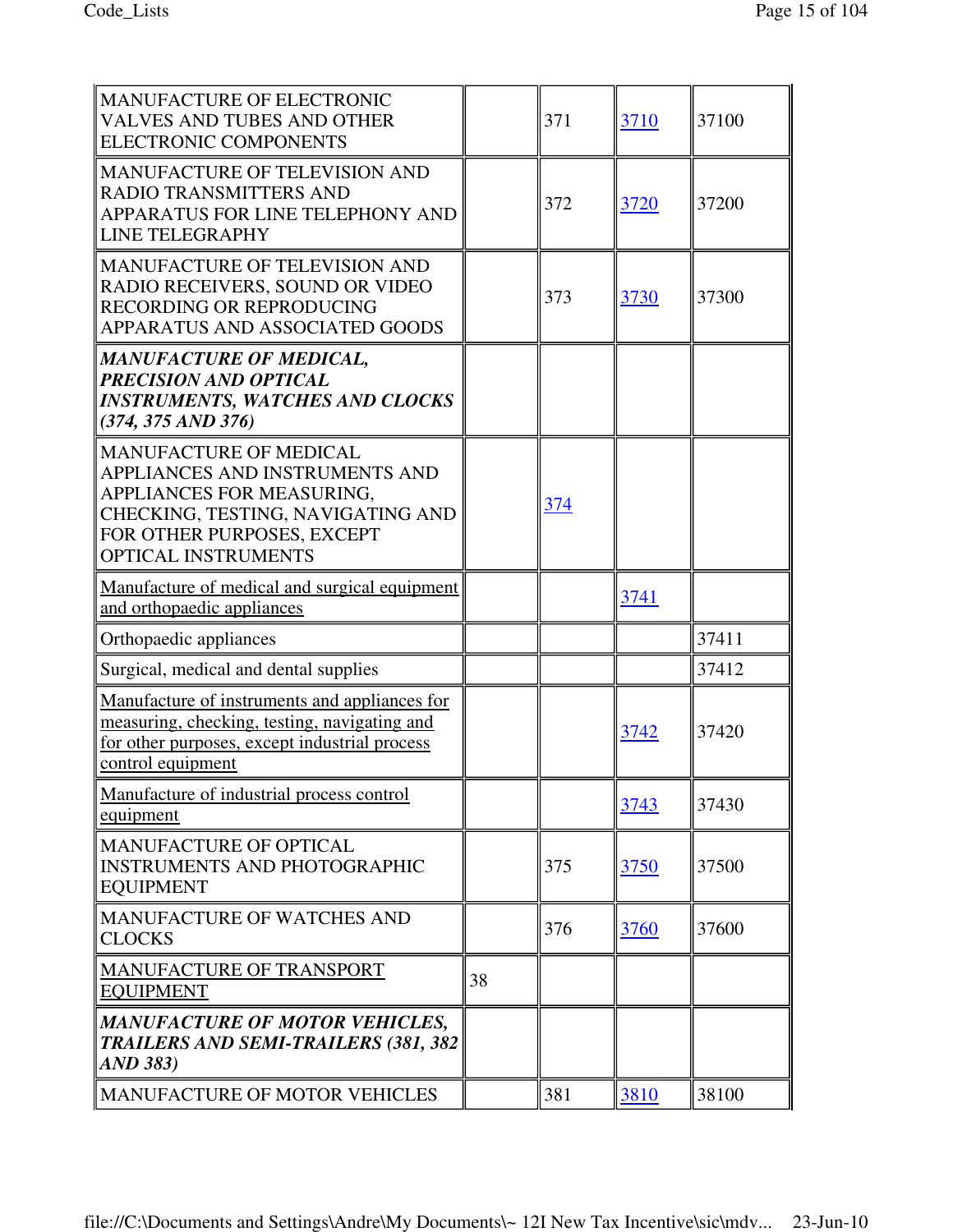| <b>MANUFACTURE OF BODIES</b><br>(COACHWORK) FOR MOTOR VEHICLES;<br>MANUFACTURE OF TRAILERS AND<br><b>SEMI-TRAILERS</b> |    | 382 | 3820 | 38200 |
|------------------------------------------------------------------------------------------------------------------------|----|-----|------|-------|
| <b>MANUFACTURE OF PARTS AND</b><br><b>ACCESSORIES FOR MOTOR VEHICLES</b><br><b>AND THEIR ENGINES</b>                   |    | 383 | 3830 |       |
| Manufacture of radiators                                                                                               |    |     |      | 38301 |
| Activities of specialised automotive<br>engineering workshops working primarily for<br>the motor trade                 |    |     |      | 38302 |
| Manufacture of other motor vehicle parts and<br>accessories                                                            |    |     |      | 38309 |
| <b>MANUFACTURE OF OTHER TRANSPORT</b><br><b>EQUIPMENT (384, 385 AND 386)</b>                                           |    |     |      |       |
| <b>BUILDING AND REPAIRING OF SHIPS</b><br><b>AND BOATS</b>                                                             |    | 384 |      |       |
| Building and repairing of ships                                                                                        |    |     | 3841 | 38410 |
| Building and repairing of pleasure and sporting<br>boats                                                               |    |     | 3842 | 38420 |
| <b>MANUFACTURE OF RAILWAY AND</b><br>TRAMWAY LOCOMOTIVES AND<br><b>ROLLING STOCK</b>                                   |    | 385 | 3850 | 38500 |
| MANUFACTURE OF AIRCRAFT AND<br><b>SPACECRAFT</b>                                                                       |    | 386 | 3860 | 38600 |
| <b>MANUFACTURE OF TRANSPORT</b><br>EQUIPMENT N.E.C.                                                                    |    | 387 |      |       |
| Manufacture of motor cycles                                                                                            |    |     | 3871 | 38710 |
| Manufacture of bicycles and invalid carriages                                                                          |    |     | 3872 | 38720 |
| Manufacture of other transport equipment n.e.c.                                                                        |    |     | 3879 | 38790 |
| <b>MANUFACTURE OF FURNITURE;</b><br>MANUFACTURING N.E.C.; RECYCLING                                                    | 39 |     |      |       |
| <b>MANUFACTURE OF FURNITURE;</b><br><b>MANUFACTURING N.E.C. (391 AND 392)</b>                                          |    |     |      |       |
| <b>MANUFACTURE OF FURNITURE</b>                                                                                        |    | 391 | 3910 |       |
| Manufacture of furniture made predominantly<br>of metal                                                                |    |     |      | 39101 |
| Manufacture of furniture made predominantly<br>of plastic materials                                                    |    |     |      | 39102 |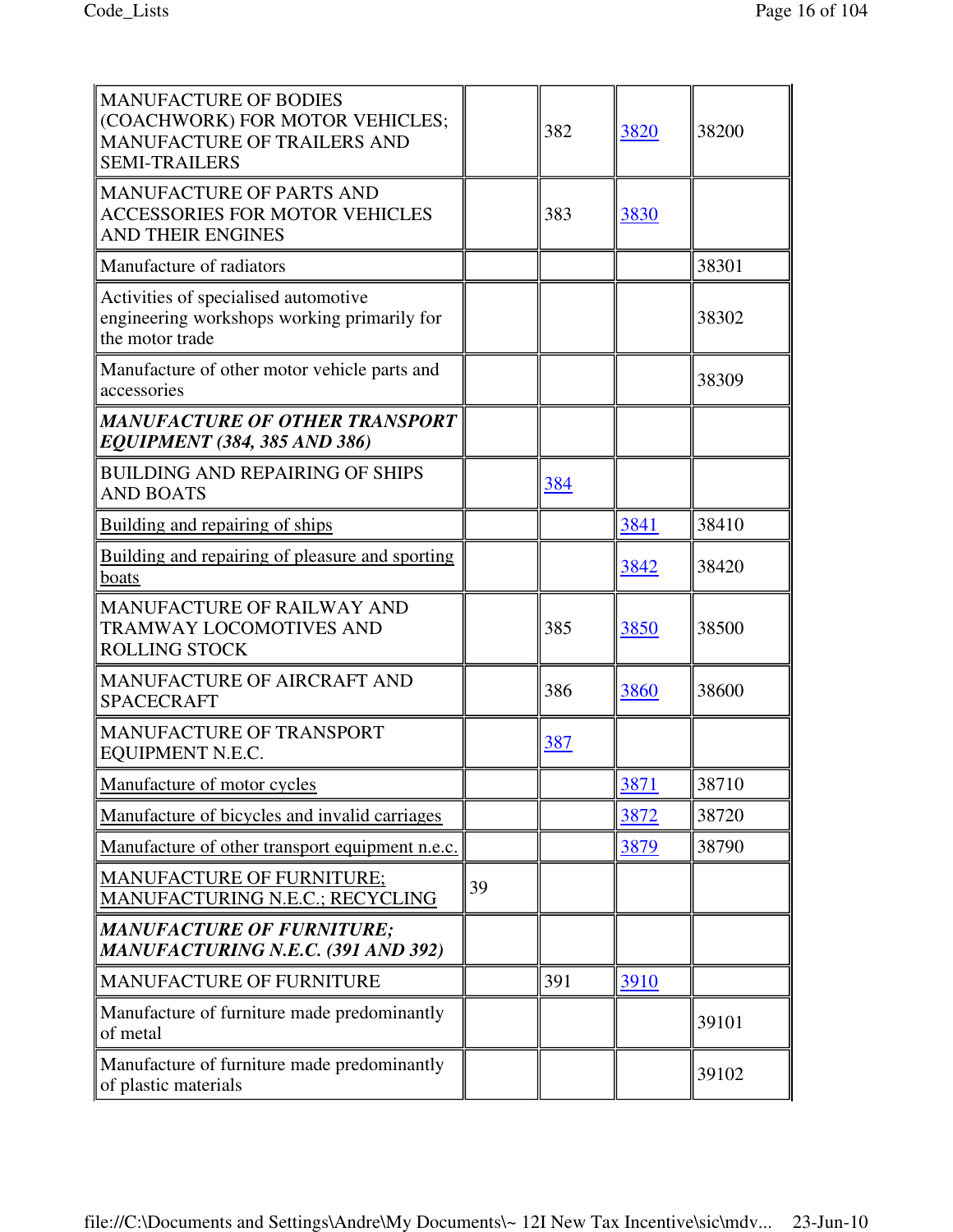| Manufacture of furniture made predominantly<br>of materials other than metal, plastic or<br>concrete                                                              |     |      | 39103 |
|-------------------------------------------------------------------------------------------------------------------------------------------------------------------|-----|------|-------|
| MANUFACTURING N.E.C.                                                                                                                                              | 392 |      |       |
| Manufacture of jewellery and related articles                                                                                                                     |     | 3921 |       |
| Jewellery and related articles composed of<br>precious metals, precious and semi-precious<br>stones and pearls                                                    |     |      | 39211 |
| Diamond cutting and polishing                                                                                                                                     |     |      | 39212 |
| Other precious and semi-precious stone cutting<br>and polishing                                                                                                   |     |      | 39219 |
| Manufacture of musical instruments                                                                                                                                |     | 3922 | 39220 |
| Manufacture of sports goods                                                                                                                                       |     | 3923 | 39230 |
| Manufacture of games and toys                                                                                                                                     |     | 3924 | 39240 |
| Other manufacturing n.e.c                                                                                                                                         |     | 3929 |       |
| <b>Brushes and brooms</b>                                                                                                                                         |     |      | 39291 |
| Crayons, chalk, pens and pencils                                                                                                                                  |     |      | 39292 |
| Buttons, buckles, slide fasteners, etc.                                                                                                                           |     |      | 39293 |
| Number plates, signs and advertising displays,<br>that are not electrical                                                                                         |     |      | 39294 |
| Engraving                                                                                                                                                         |     |      | 39295 |
| Other industries not elsewhere classified,<br>including rubber stamps, taxidermists, ostrich<br>feathers, costume jewellery and novelties,<br>umbrellas and canes |     |      | 39299 |
| RECYCLING N.E.C.                                                                                                                                                  | 395 |      |       |
| Recycling of metal waste and scrap n.e.c.                                                                                                                         |     | 3951 | 39510 |
| Recycling of non-metal waste and scrap n.e.c.                                                                                                                     |     | 3952 | 39520 |

# • Back to top

# **1.3. DESCRIPTIONS OF INDUSTRIES**

# **MAJOR DIVISION 3: MANUFACTURING**

1. Manufacturing is defined as the physical or chemical transformation of materials or compounds into new products, whether the work is performed by power-driven machines or by hand, whether it is done in a factory or in the worker's home and whether the products are sold wholesale or retail. The assembly of products from component parts is considered to be Manufacturing, except in cases where the activity is appropriately classified under Construction.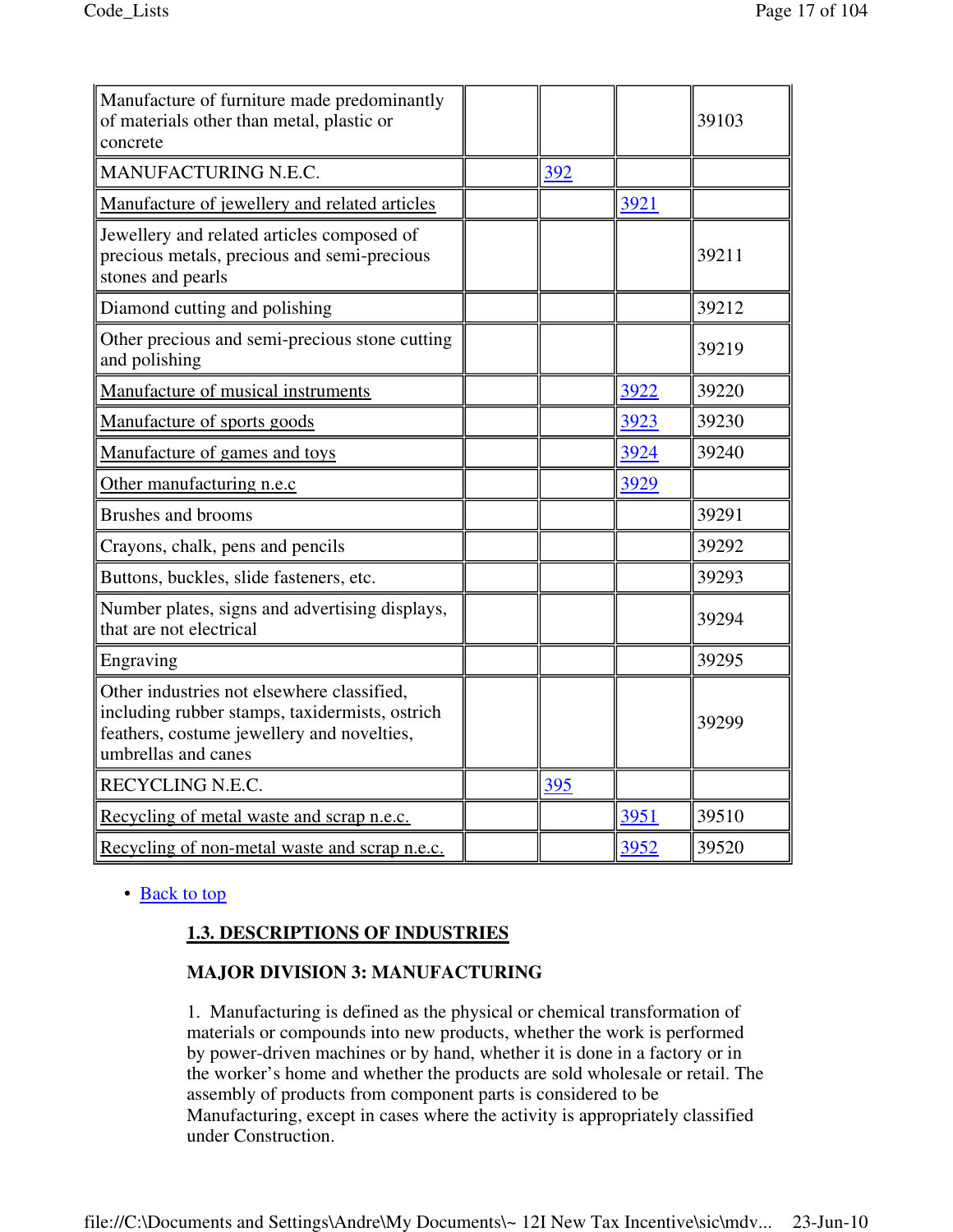2. The assembly and installation of machinery and equipment in mining, manufacturing, commercial and other business establishments is classified under the same group of Manufacturing as the manufacture of the item installed. Excluded is the assembly on site of prefabricated, integral parts of bridges, water tanks, storage and warehouse facilities, railway and elevated pedestrian bridges, and lift, escalator, plumbing, sprinkler, central heating, ventilating, air-conditioning, lighting and electrical wiring systems for buildings and mines and all kinds of structures which are construction activities if undertaken as a specialised activity. Establishments specialising in the installation of household appliances, such as stoves and ranges, refrigerators, washing machines and driers, are classified under the appropriate retail trade group.

3. The manufacture of specialised components and parts of and accessories and attachments to machinery and equipment is, as a general rule, classified under the same group as the manufacture of the machinery and equipment for which the parts and accessories are intended. However, the making of specialised components and accessories by moulding or extruding plastic materials is included in subgroup 33800 (Manufacture of plastic products). The manufacture of unspecialised components and parts of machinery and equipment, e.g. engines, pistons, electric motors, electrical assemblies, valves, gears and roller bearings, is classified under the appropriate group of Manufacturing, without regard to the machinery and equipment in which these items may be included.

4. The classification of repair work is discussed in detail in the introduction to this manual. Specialised repair shops are classified under the same division of the SIC as establishments in which the major part of that kind of repair work is carried on. Establishments primarily engaged in the repair of ships, aircraft, railway equipment, factory equipment and furniture are classified under Manufacturing. Motor engineers, i.e. establishments primarily engaged in motor engineering repair work for the motor trade, are also classified under Manufacturing (subgroup 38302 - Activities of specialised automotive engineering workshops working primarily for the motor trade).

5. The irradiation of products is classified under the same group of Manufacturing as the manufacture or processing of the products irradiated, e.g. the irradiation of fresh or processed vegetables and fruit is classified under group 3013 (Processing and preserving of fruit and vegetables) and the irradiation of medical and surgical equipment under group 3741 (Manufacture of medical and surgical equipment and orthopaedic appliances).

6. Packaging activities done for others on a fee or contract basis are classified under group 8895 (Packaging activities) major group 889 (Business activities n.e.c.).

# DIVISION 30: MANUFACTURE OF FOOD PRODUCTS, BEVERAGES AND TOBACCO PRODUCTS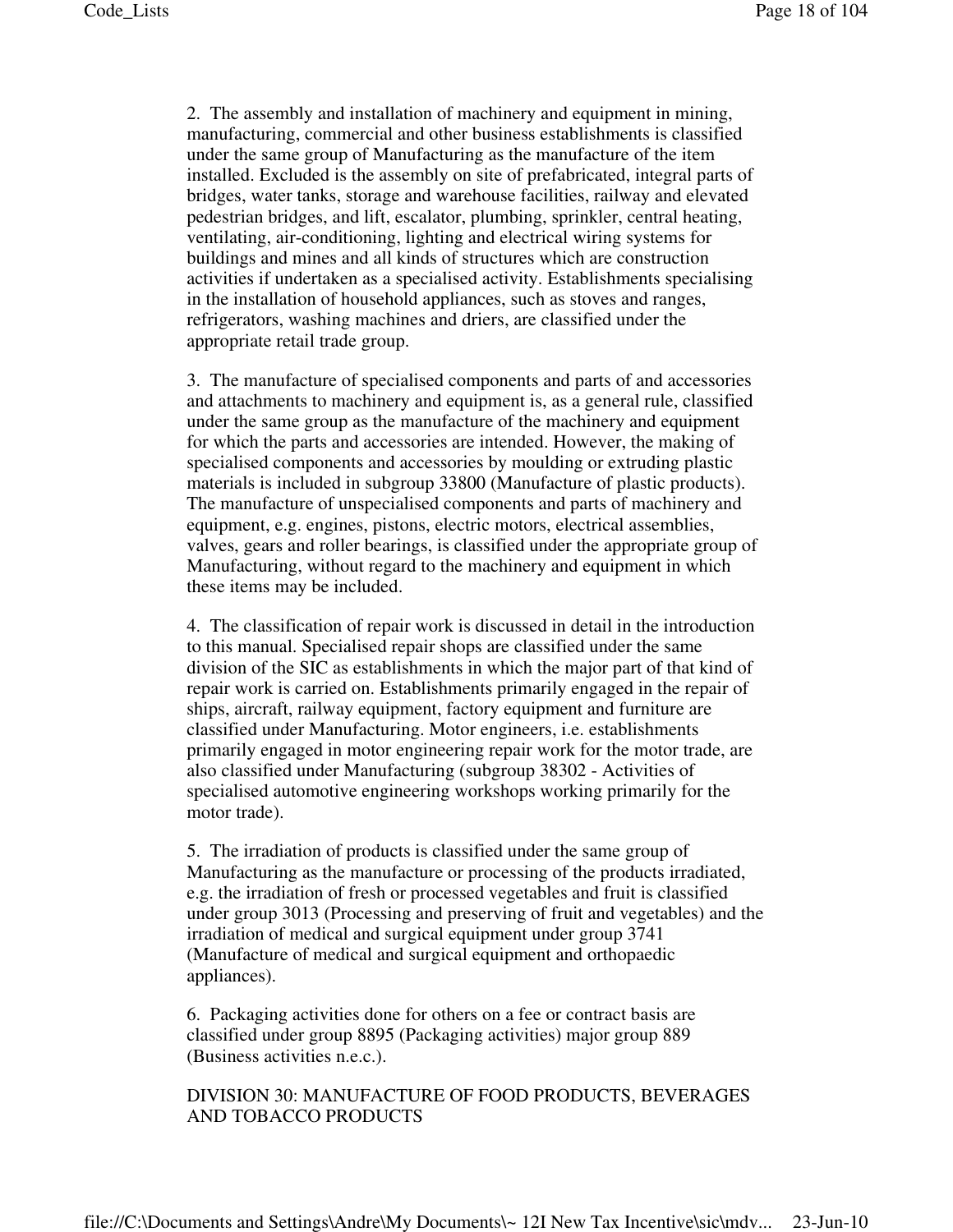#### 301 Production, processing and preservation of meat, fish, fruit, vegetables, oils and fats

#### 3011 Production, processing and preserving of meat and meat products

This group includes the operation of slaughterhouses, killing, dressing or packing meat of cattle, hogs, sheep, goats, horses, poultry, rabbits, game or other animals. Included is the processing of whales on land or on vessels specialised for this work.

The production of fresh, chilled or frozen meat or poultry.

Preservation and preparation of meat and meat products by such process as drying, smoking, salting, quick-freezing, immersing in brine or canning. Sausage production and manufacture of natural sausage casings is included.

Rendering and refining of lard or other edible animal fats.

Production of meat meals or meat offal, packed meat pies and biltong.

Slaughtering includes the production of by-products such as raw hides and skins, pulled wool, feathers or down, teeth or bones.

#### Exclusions:

The manufacture of extracts of meat and soup containing meat is classified under group 3049 (Manufacture of other food products n.e.c.).

The rendering of inedible animal fats and oils is included in group 3014 (Manufacture of vegetable and animal oils and fats).

Synthetic sausage casings are classified under group 3380 (Manufacture of plastic products).

The slaughtering of poultry undertaken in conjunction with poultry farming is classified under group 1122 (Other animal farming; production of animal products n.e.c.).

#### 3012 Processing and preserving of fish and fish products

This group includes the preserving of fish and fish products by processes such as drying, smoking, curing, salting, immersing in brine, dehydrating, quick-freezing or canning, and the production of fresh, chilled or frozen fish fillets or roe, including caviar and caviar substitutes. The production of frozen fish, including fish which has been cut up, minced or ground into flour for human consumption.

The production of fermented fish, fish paste or fish balls. The production of fish-meal for human consumption or animal feed.

The preserving of crustaceans or molluscs by freezing or by other means such as drying, smoking, salting, immersing in brine, cooking in sauces or immersing in vinegar. The production of meal and solubles from fish,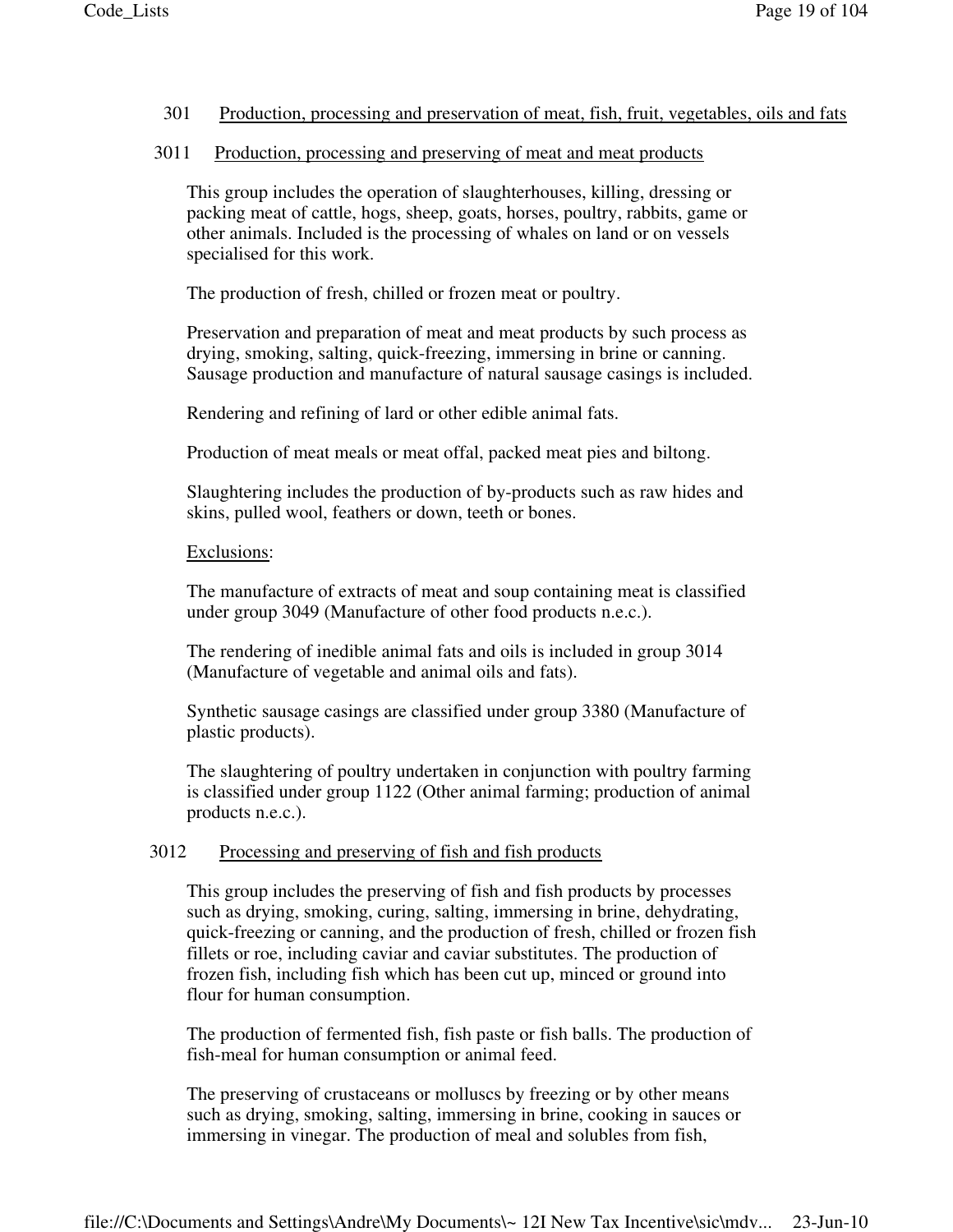crustaceans and molluscs and other aquatic animals unfit for human consumption.

Activities of vessels engaged in processing and preserving fish, crustaceans and molluscs are also classified here.

#### Exclusions:

Fishing and the processing of the catch aboard the fishing-boats are classified under group 1310 (Ocean and coastal fishing).

The processing of whales on land or on special vessels is classified under group 3011 (Production, processing and preserving of meat and meat products).

The production of oils and fats from marine materials (except whales) is classified under group 3014 (Manufacture of vegetable and animal oils and fats).

The manufacture of soup containing fish, crustaceans or molluscs is classified under subgroup 3049 (Manufacture of other food products n.e.c.).

#### 3013 Processing and preserving of fruit and vegetables

This group includes the manufacture of food consisting mainly of fruit or vegetables.

The preserving of cooked or uncooked fruit or vegetables by freezing, including the preparation or preserving of fruit or vegetable juices.

Preserving by other means such as dehydration, drying, immersing in oil or in vinegar.

The processing of potatoes.

The manufacture of prepared meals or vegetables.

The manufacture of potato flour and meal.

The preserving of fruit and vegetables by canning.

The manufacture of jams, marmelades or jellies.

Exclusions:

The manufacture of flour or meal of dried leguminous vegetables is classified under group 3031 (Manufacture of grain mill products).

The manufacture of soups of vegetables and fruit is classified under group 3049 (Manufacture of other food products n.e.c.).

3014 Manufacture of vegetable and animal oils and fats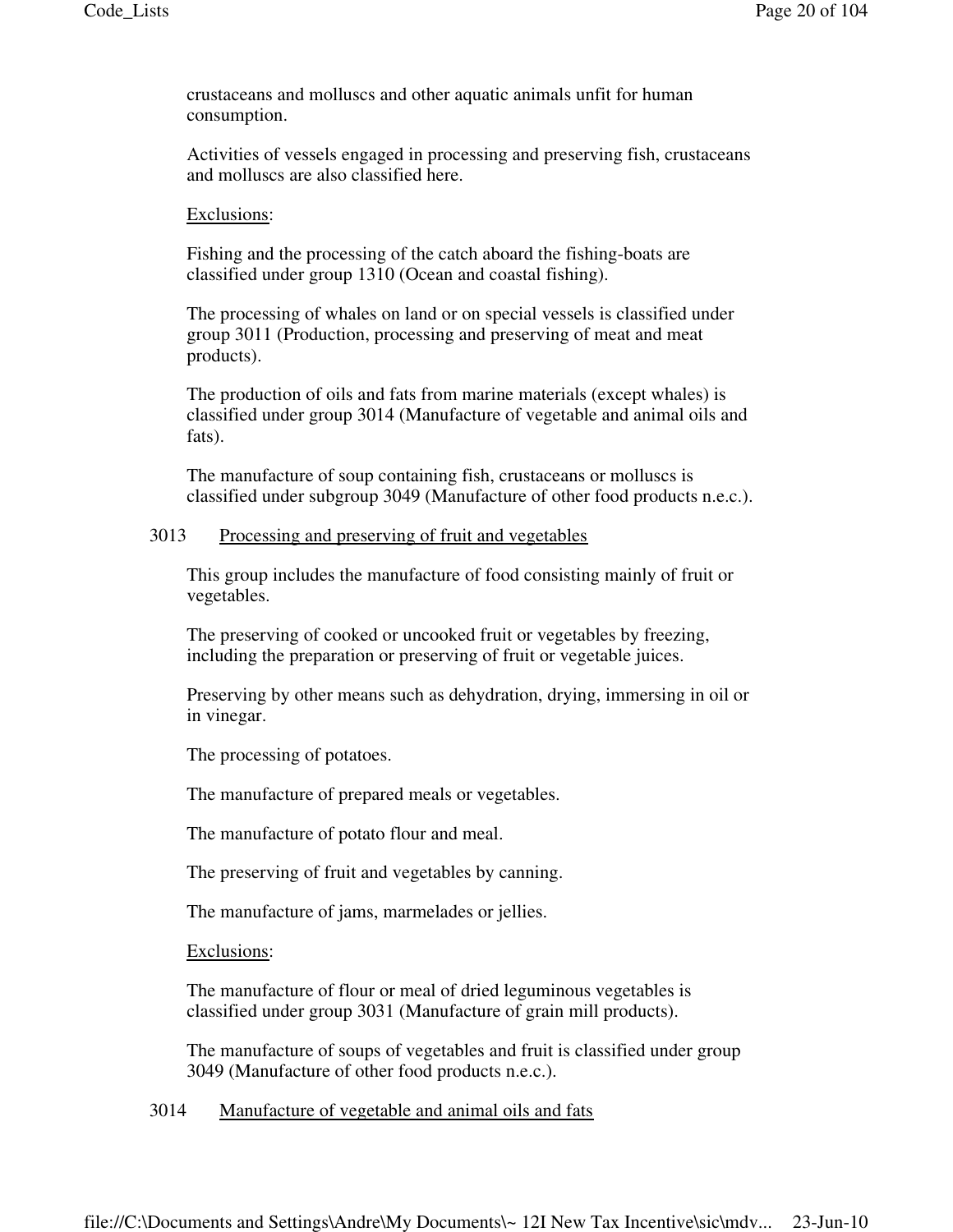This group includes the manufacture of oils and fats from vegetable or animal materials, except the rendering and refining of lard and other edible animal fats. The manufacture of whale oil. The extraction of oils from fish or fish liver. The production of vegetable oils, including oils from nuts or olives.

The production of cake or meal, or other residual products of oil production.

The production of non-defatted flour or meal of oil-seeds, oil nuts or oil kernels.

The production of partly hydrogenated oils; the production of margarine or other table oils or cooking fats.

The production of cotton seed oil includes cotton linters as a by-product.

#### Exclusions:

The rendering and refining of lard and other edible animal fats are classified under group 3011 (Production, processing and preserving of meat and meat products).

Wet grain milling is classified under group 3032 (Manufacture of starches and starch products).

The production of maize oil is also classified under group 3032.

The treatment of oils and fats by chemical processes is classified under group 3359 (Manufacture of other chemical products n.e.c.).

#### 302 3020 Manufacture of dairy products

This group includes milk processing, the grading, filtering, testing or chilling of fresh, liquid full cream milk or cream, separating cream from milk, the pasteurising, sterilising, homogenising, peptonising or humanising of milk, the freezing or whipping of cream, milk concentrating, fermenting, "culturing", the production of milk or cream in solid form, i.e. in blocks, powder or granules.

The production of natural butter or butter that has been dehydrated, resolidified or made rancid.

The production of cheese or curd: Fresh, ripened, hard or processed cheese.

The production of whey: Fresh, concentrated or dry.

The production of yoghurt, ice cream and other edible ice, whether containing cream or chocolate or not.

The production of casein or lactose.

Exclusions: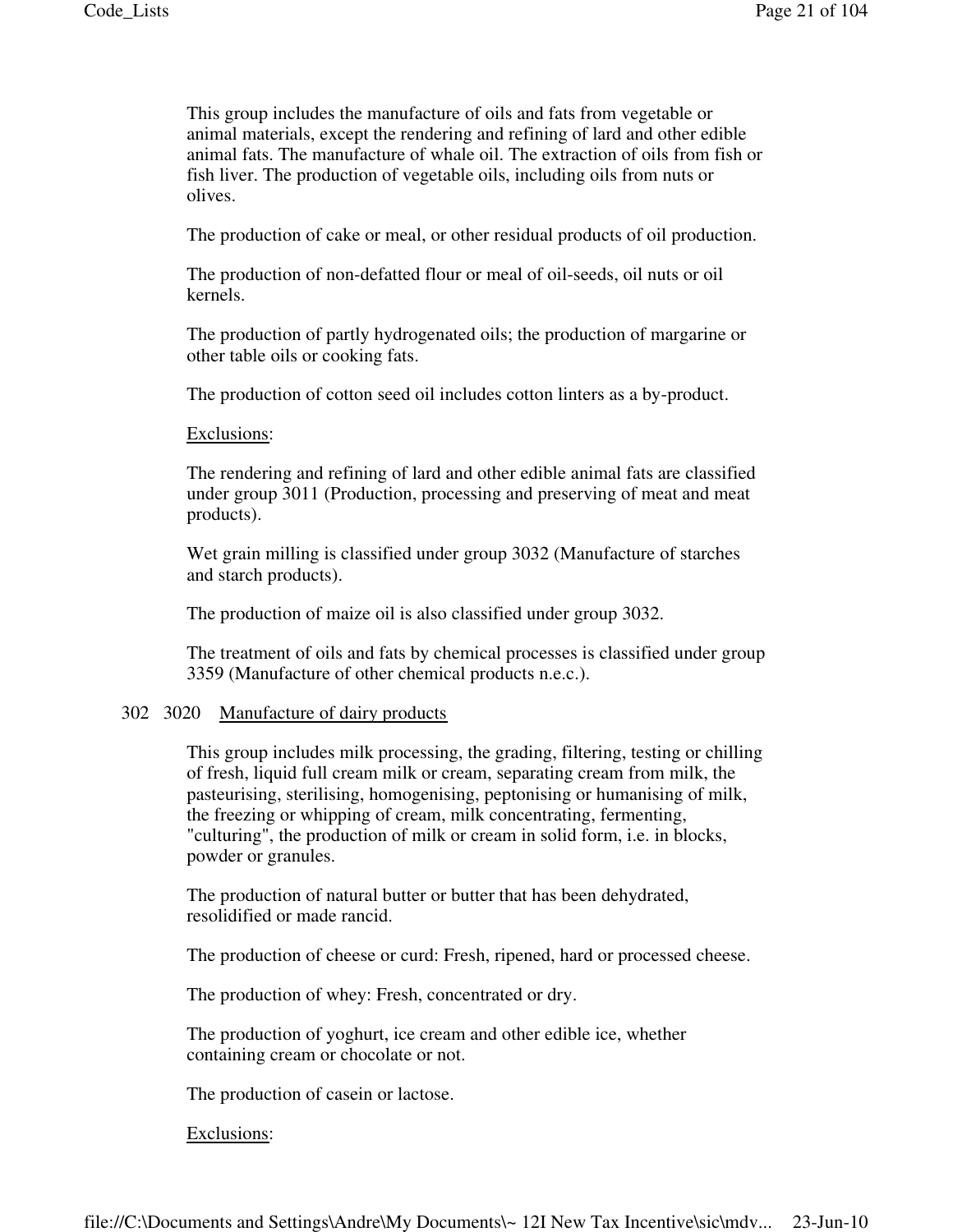The production of raw milk is classified under group 1121 (Farming of cattle, sheep, goats, horses, asses, mules and hinnies; dairy farming).

The manufacture of margarine is classified under group 3014 (Manufacture of vegetable and animal oils and fats).

The bottling on a fee or contract basis of fresh milk for retail distribution is classified under subgroup 88950 (Packaging activities).

The bottling of fresh milk by retailers for retail distribution is classified under subgroup 62209.

# 303 Manufacture of grain mill products, starches and starch products and prepared animal

## feeds

#### 3031 Manufacture of grain mill products

This group includes grain milling: Flour, groats, meal or pellets of wheat, rye, oats, maize or other cereal grains.

Rice milling: Husked, milled, polished, glazed, parboiled or converted. The production of rice flour.

Vegetable milling: Flour or meal of dried leguminous vegetables, of roots or tubers, or of edible nuts.

The manufacture of breakfast foods obtained by roasting or swelling cereal grains or by rolling, pearling, flaking or polishing grains.

# Exclusions:

The manufacture of potato flour and meal is classified under group 3013 (Processing and preserving of fruit and vegetables).

Wet corn milling is classified under group 3032 (Manufacture of starches and starch products).

Prepared feeds for animals and poultry are classified under group 3033 (Manufacture of prepared animal feeds).

#### 3032 Manufacture of starches and starch products

This group includes the manufacture of starches: Starches made from maize, rice, other grains, potatoes, manioc or other vegetable materials.

Wet grain milling.

The manufacture of glucose and glucose syrup, maltose.

The manufacture of gluten is included.

The manufacture of tapioca and tapioca substitutes prepared from starch.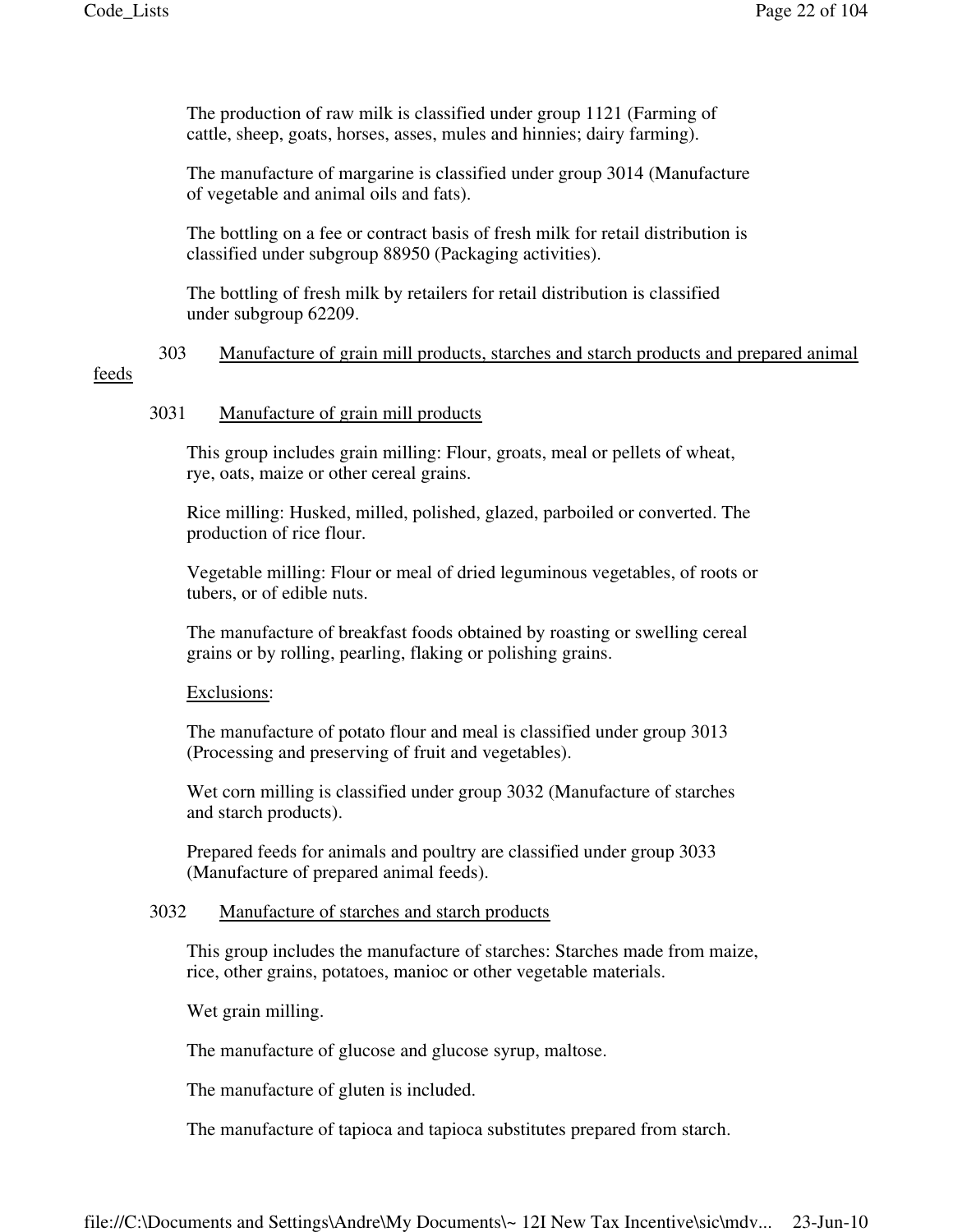The production of maize oil.

## Exclusions:

The manufacture of potato flour and meal is classified under group 3013 (Processing and preserving of fruit and vegetables).

The manufacture of milk sugars (lactose) is classified under group 3020 (Manufacture of dairy products).

The processing of sugar cane or the production of sucrose sugar in refineries is classified under group 3042 (Manufacture of sugar, including golden syrup and castor sugar).

The manufacture of artificial honey, caramel and inulin is classified under group 3049 (Manufacture of other food products n.e.c.).

#### 3033 Manufacture of prepared animal feeds

This group includes the production of prepared pet foods: Preparations consisting of mixtures of materials or of materials specially treated or packaged to make them suitable as feed for dogs, cats, birds, fish or other pet animals.

The manufacture of prepared feeds mainly for farm animals, including premixes or feed concentrates, sweetened fodder or feed supplements.

#### Exclusions:

The production of fish-meal for animal feed is classified under group 3012 (Processing and preserving of fish and fish products).

Activities which result in the production of by-products useful as animal feed without special treatment or further processing are classified under those industries in which the by-products occur, e.g. the production of oil-seed cake is classified under group 3014 (Manufacture of vegetable and animal oils and fats) and the production of grain milling residues is classified under group 3031 (Manufacture of grain mill products).

#### 304 Manufacture of other food products

#### 3041 Manufacture of bakery products

This group includes the manufacture of fresh, frozen or dry bakery products: Fresh bread or rolls. Pastry, cakes, pies, tarts or other fine bakers' wares. Biscuits and other dry bakery products.

#### Exclusions:

The manufacture of dry, fresh or cooked farinaceous products of the kind known as pastas is classified under group 3044 (Manufacture of macaroni, noodles, couscous and similar farinaceous products).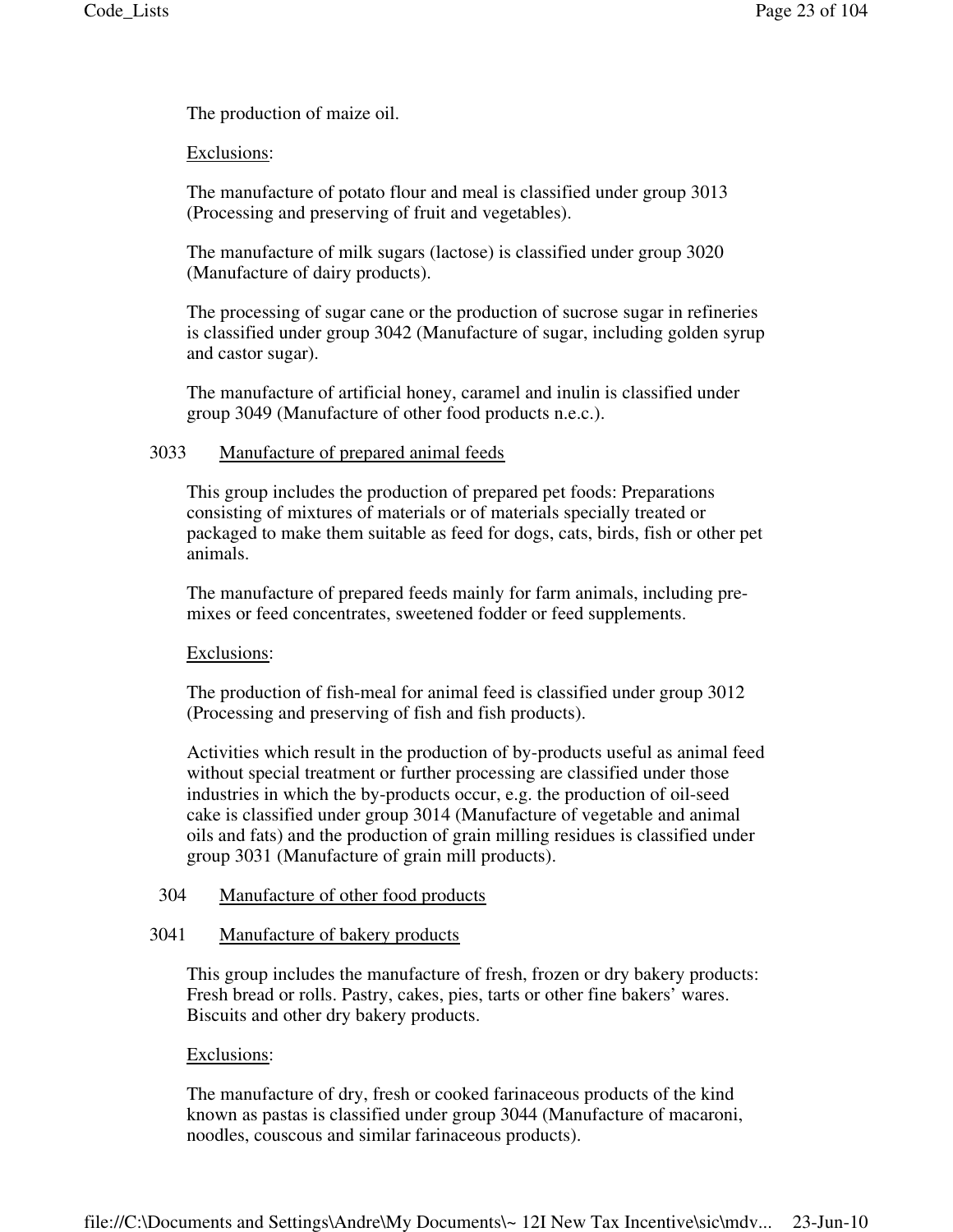The production of packed meat pies is classified under group 3011 (Production, processing and preserving of meat and meat products).

#### 3042 Manufacture of sugar, including golden syrup and castor sugar

This group includes the production of cane or beet sugar: Raw cane sugar, refined cane or beet sugar, syrup made of beet or cane sugar, other sugars and sugar syrups (e.g. maple sugar, invert sugar, palm sugar, castor sugar). The production of molasses.

## Exclusions:

The manufacture of glucose and other sugars made from starches is classified under group 3032 (Manufacture of starches and starch products).

#### 3043 Manufacture of cocoa, chocolate and sugar confectionery

This group includes manufacture of cocoa in the form of paste, powder or blocks. The manufacture of cocoa butter, fat or oil.

The manufacture of chocolate or other chocolate preparations.

The manufacture of sugar confectionery such as boiled sweets, toffees, marshmallows, fudge, caramels, cachous, nougat, fondants and white chocolate. The manufacture of chewing gum.

The preserving of fruit, nuts, fruitpeels and other parts of plants in sugar.

#### Exclusions:

The production of solid or liquid sucrose sugar is classified under group 3042 (Manufacture of sugar including golden syrup and castor sugar).

Nut roasting and the manufacture of salted nuts and popcorn is classified under group 3049 (Manufacture of other food products n.e.c.).

## 3044 Manufacture of macaroni, noodles, couscous and similar farinaceous products

This group includes the manufacture of uncooked farinaceous products: Spaghetti, macaroni, noodles or other pasta products shaped for use in the preparation of lasagne, canneloni, ravioli, etc.

Manufacture of couscous. Manufacture of stuffed pasta, whether or not cooked.

Manufacture of other cooked pasta products. Manufacture of canned or frozen pasta products.

#### Exclusions: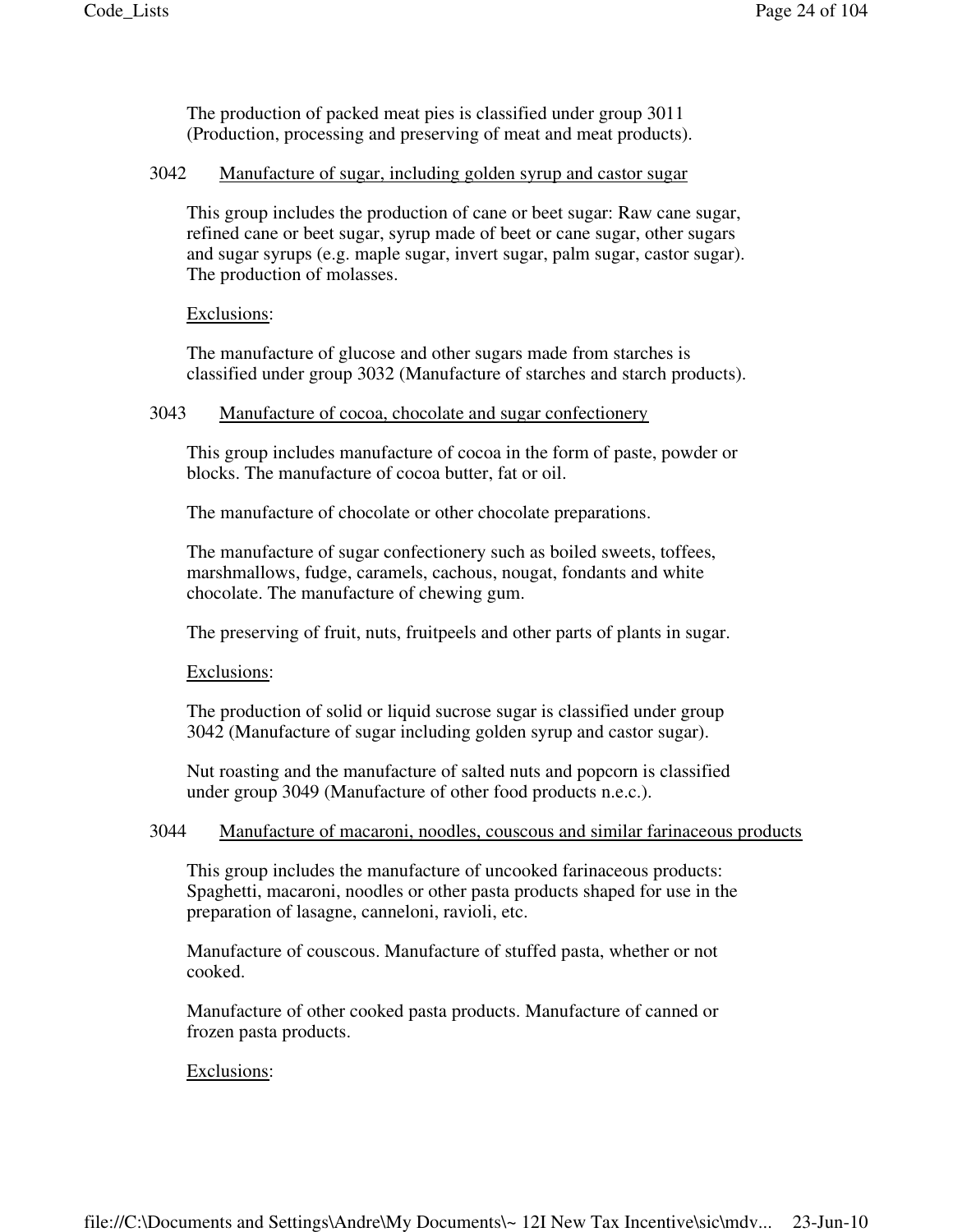The manufacture of soup, in particular dry or powdered soups containing pasta, is classified under group 3049 (Manufacture of other food products n.e.c.).

#### 3049 Manufacture of other food products n.e.c.

This group includes roasting, grinding and decaffeinating of coffee. The manufacture of coffee substitutes containing coffee.

The manufacture of extracts, essences of concentrates of coffee and preparations with a basis of these products.

The roasting and grinding of chicory and the preparation of other roasted coffee substitutes and their essences, extracts or concentrates.

The manufacture of tea or maté extracts, essences or concentrates or preparation with a basis of these essences, extracts or concentrates or with a basis of tea or maté. Rooibos tea is included.

The production of liquid, powdered or frozen whole eggs, egg whites, egg yolks, reconstituted eggs and preserved eggs.

The production of foods for infants or for invalids which contain homogenised ingredients including meat, fish, fruit, vegetables, milk or malt extracts.

The roasting of nuts or the manufacture of nut foods and pastes.

The manufacture of artificial honey, caramel and inulin.

The manufacture of soup in liquid, powder or solid form, including frozen soup and soup tablets.

The manufacture of soup containing meat, fish, crustaceans, molluscs or pasta.

The manufacture of tartaric materials, baking powder, custard, puddingpowders and flavoured cool drink powders.

The manufacture of spices, sauces and condiments including mustard or mustard flour.

The manufacture of vinegar, yeast or other food products not elsewhere classified, including extracts and juices of meat, fish, crustaceans or molluscs.

The manufacture of pre-cooked meals for resale.

Exclusions: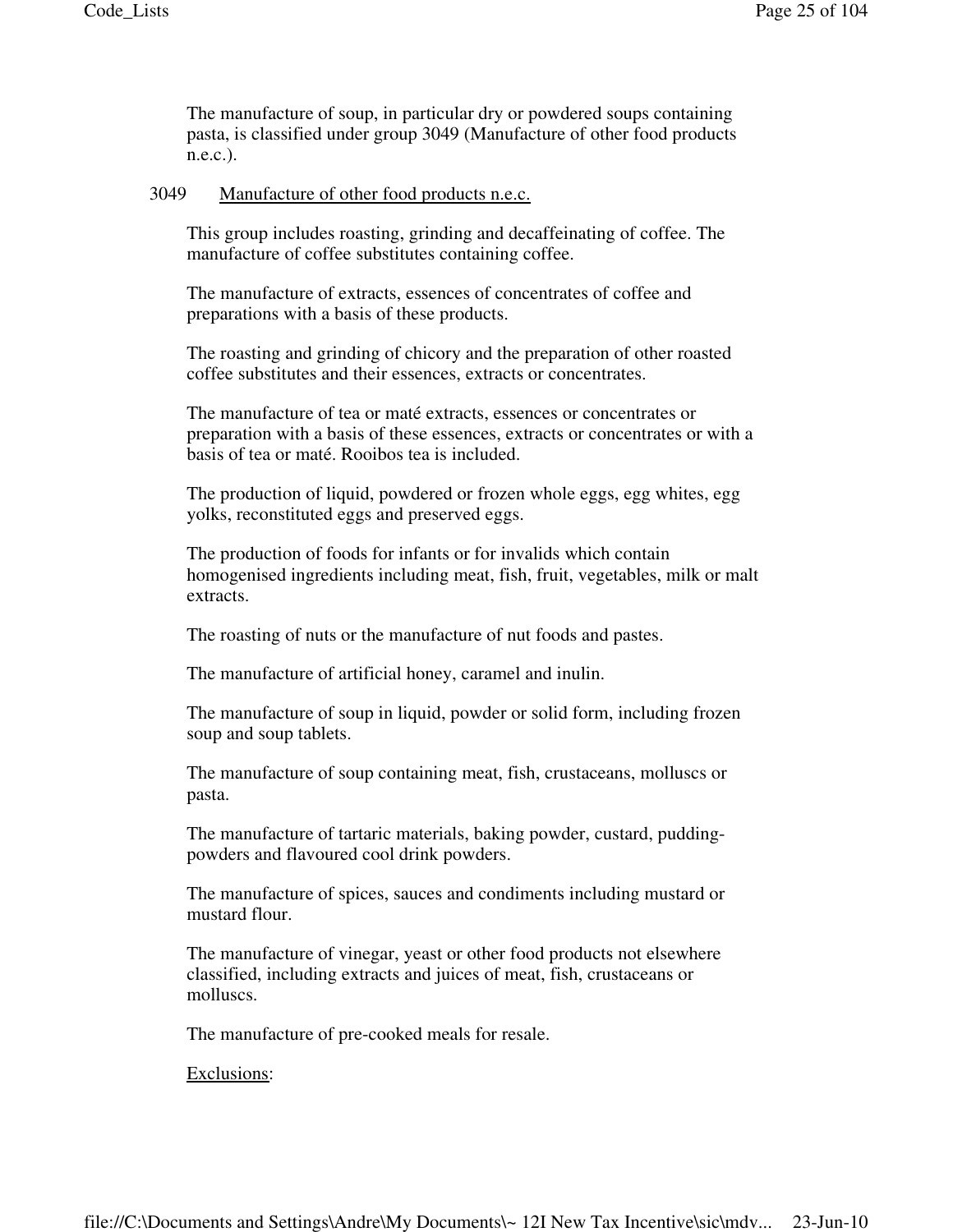The growing of spice crops is classified under group 1113 (Growing of fruit, nuts, beverage and spice crops). Activities of tea factories associated with tea plantations are also classified under group 1113.

Manufacture of edible salt is classified under subgroup 33591 (Manufacture of edible salt).

#### 305 Manufacture of beverages

## 3051 Distilling, rectifying and blending of spirits; ethyl alcohol production from fermented materials; manufacture of wine

This group includes the manufacture of distilled, potable, alcoholic beverages such as whisky, rum, brandy, gin, prepared mixed drinks, liqueurs, cordials, liquors or other alcoholic beverages containing distilled ethyl alcohol.

The manufacture of compound alcoholic preparations of a kind used to make beverages.

Ethyl alcohol production by processes involving the fermentation of vegetable materials and the distillation of the resulting liquors.

The production of neutral spirits.

This group also includes the manufacture of wine from grapes not grown by the same unit, including sparkling and flavoured wines.

The manufacture of fortified wine such as sherry and marsala is included.

The manufacture of other fermented but not distilled alcoholic beverages such as perry, cider, mead or sake.

#### Exclusions:

The manufacture of alcohol, except that which is included here, is classified under group 3341 (Manufacture of basic chemicals, except fertilizers and nitrogen compounds).

The growing of grapes and the manufacture of wine at the same location is classified under group 1113 (Growing of fruit, nuts, beverage and spice crops).

The brewing of malt liquors is classified under group 3052 (Manufacture of beer and other malt liquors and malt).

Merely bottling and labelling wines is classified under subgroup 61222 (Wholesale trade in beverages), if performed as a part of buying and selling at wholesale, and under group 8895 (Packaging activities) if performed on a fee or contract basis.

# 3052 Manufacture of beer and other malt liquors and malt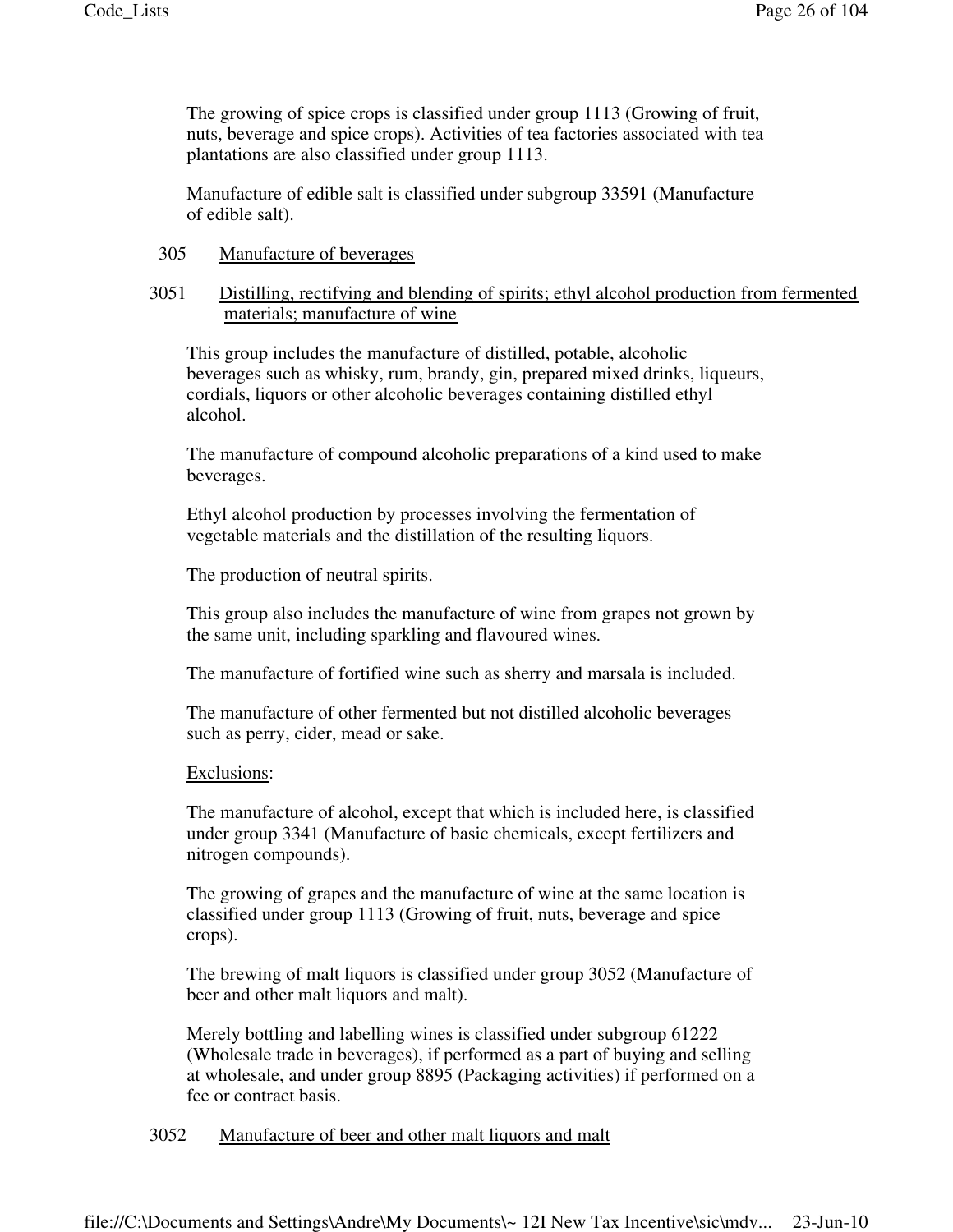This group includes the manufacture of malt liquors such as beer, ale, porter and stout.

The manufacture of sorghum beer.

The manufacture of malt.

Exclusions:

Manufacture of yeast is classified under group 3049 (Manufacture of other food products n.e.c.).

Merely bottling and labelling malt liquors is classified under subgroup 61222 (Wholesale trade in beverages), if performed as a part of buying and selling at wholesale, and under group 8895 (Packaging activities), if performed on a fee or contract basis.

#### 3053 Manufacture of soft drinks; production of mineral waters

This group includes the manufacture of non-alcoholic beverages commonly known as soft drinks.

The manufacture of soda water and of drinks flavoured with fruit juices, syrups, or other materials.

The production, i.e. bottling at the source, of spa, mineral or sea water.

Exclusions:

Merely bottling and labelling ordinary (tap) water or sea water is classified under subgroup 61222 (Wholesale trade in beverages) if performed as a part of buying and selling at wholesale, and under group 8895 (Packaging activities) if performed on a fee or contract basis.

The manufacture of fruit juices is classified under group 3013 (Processing and preserving of fruit and vegetables).

## 306 3060 Manufacture of tobacco products

This group includes the manufacture of tobacco products such as cigarettes or cigars, pipe tobacco, chewing tobacco or snuff.

The manufacture of homogenized or reconstituted tobacco.

Exclusions:

The growing and preliminary processing of tobacco leaves are classified under group 1110 (Growing of cereals and other crops n.e.c.).

## DIVISION 31: MANUFACTURE OF TEXTILES, CLOTHING AND LEATHER GOODS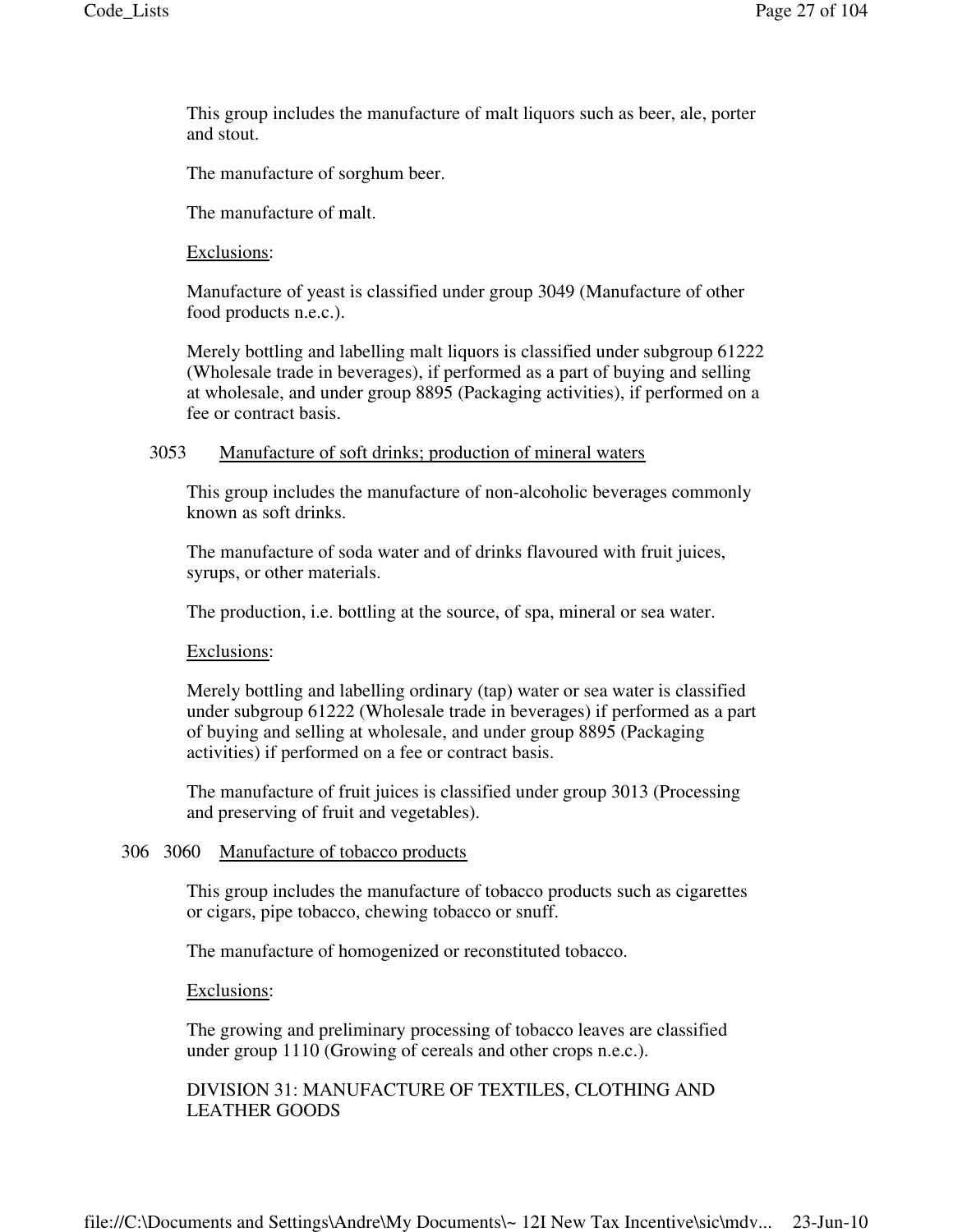# 3111 Preparation and spinning of textile fibres; weaving of textiles

This group includes preparatory activities in respect of textile fibres such as the reeling and washing of silk, the degreasing, carbonising or fleece dyeing of wool, any other preparatory activities including the carding or combing of these fibres and of jute, sisal, flax or ramie, manilla hemp, coir or other animal or vegetable fibres and of all kinds of man-made fibres.

By-products are, besides waste, also products such as wool grease.

The production of garnetted stock is included in this group if done as part of an integrated production process.

The spinning or manufacture of yarn or thread for weaving or sewing, for retail sale, wholesale trade or further processing.

This yarn or thread may consist of any textile material, including mixtures. The manufacture of paper yarn is also included.

The weaving or manufacture of broad woven fabrics of all the abovementioned materials, including their mixtures.

Also included are woven glass fabrics and the manufacture of special fabrics such as pile or chenille fabrics, terry towelling, gauze, etc.

Finishing work, such as bleaching, dyeing, calendering, napping, shrinking or printing are included, as long as it is done as part of the above-mentioned processes.

#### Exclusions:

Preparatory activities carried out in combination with agriculture or farming are classified under the appropriate group of division 11 (Agriculture, hunting and related services) or 12 (Forestry, logging and related services) according to the main activity.

The retting of plants containing vegetable textile fibres, such as jute, flax or coir is therefore classified under group 1111 (Growing of cereals and other crops n.e.c.).

Cotton ginning is classified under group 1140 (Agricultural and animal husbandry services, except veterinary activities).

The finishing of textiles of group 3111 by units not manufacturing such textiles is classified under group 3112 (Finishing of textiles).

The manufacture of textile floor covering is classified under group 3122 (Manufacture of carpets, rugs and mats).

The manufacture of narrow fabrics and special fabrics is classified under group 3129 (Manufacture of other textiles n.e.c.).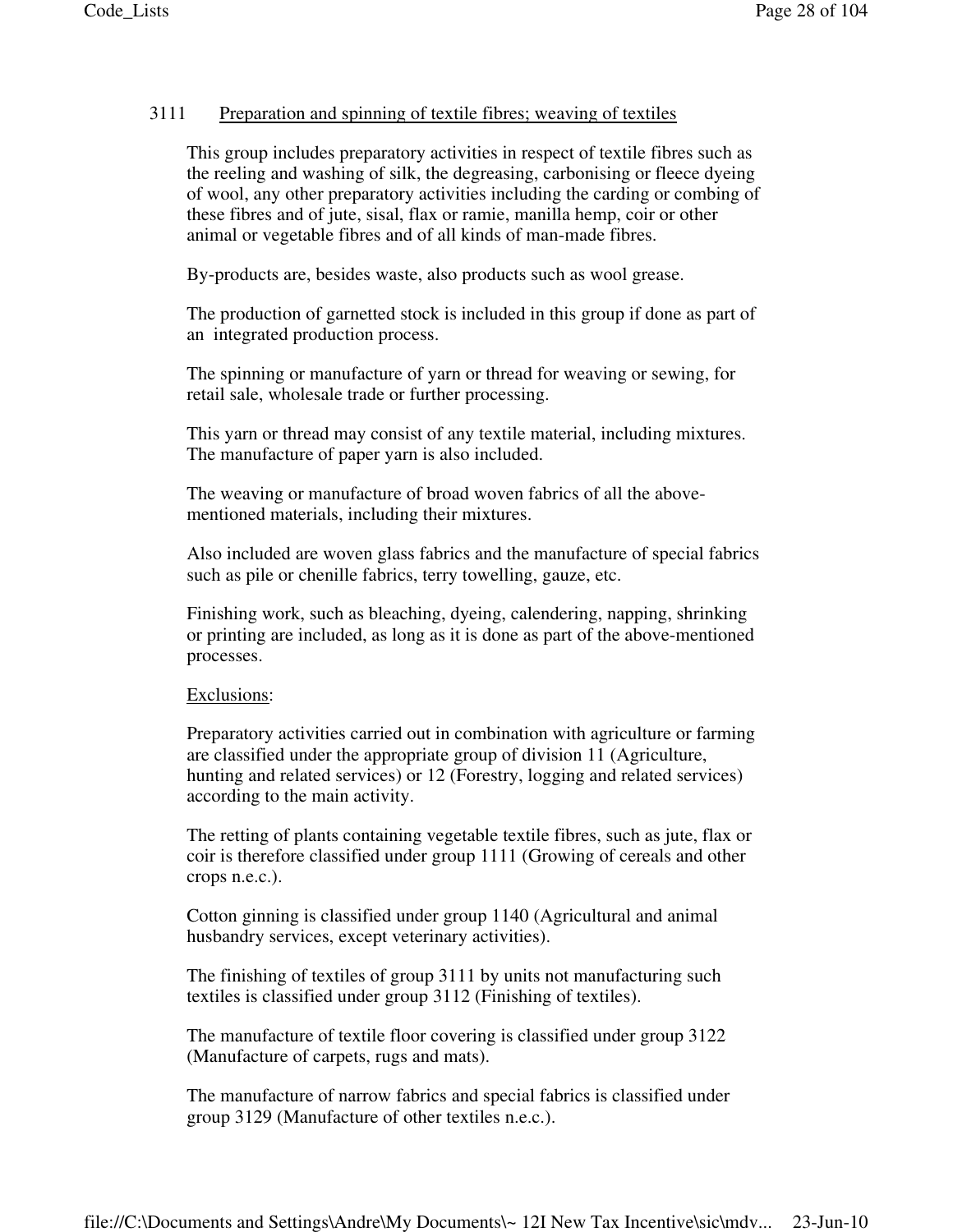Knitting and crocheting is classified under group 3130 (Manufacture of knitted and crocheted fabrics and articles).

The manufacture of man-made fibres is classified under group 3360 (Manufacture of man-made fibres).

The manufacture of glass fibres is classified under major group 341 (Manufacture of glass and glass products).

The spinning of yarn of asbestos is classified under group 3429 (Manufacture of other non-metallic mineral products n.e.c.).

The production of garnetted stock as a separate activity is classified under group 3952 (Recycling of non-metal waste and scrap n.e.c.).

## 3112 Finishing of textiles

This group includes the finishing of textiles of group 3111 not made in the same unit by such activities as bleaching, dyeing, calendering, napping, shrinking or printing.

No distinction is to be made between these activities carried out on a fee or contract basis or by purchasing the materials and selling the finished products.

## Exclusions:

The finishing of textiles produced in the same unit is classified under groups 3111 (Preparation and spinning of textile fibres; weaving of textiles), 3129 (Manufacture of other textiles n.e.c.) or 3130 (Manufacture of knitted and crocheted fabrics and articles), as appropriate.

# 312 Manufacture of other textiles

#### 3121 Manufacture of made-up textile articles, except apparel

This group includes the manufacture of made-up articles of any textile material, including knitted or crocheted fabrics from fabrics not made in the same unit. It includes manufactured articles such as the following:

- Blankets, travelling rugs and all kinds of table or other household linen;

- made-up furnishing articles such as curtains, valances, blinds, bedspreads, some stuffed articles such as quilts, eiderdowns, cushions, pouffes, pillows and sleeping bags;

- tarpaulins, tents, camping goods, sails, sun blinds, loose covers for cars, machines or furniture;

- flags, banners, pennants;

- dustcloths, dishcloths, life jackets, etc.;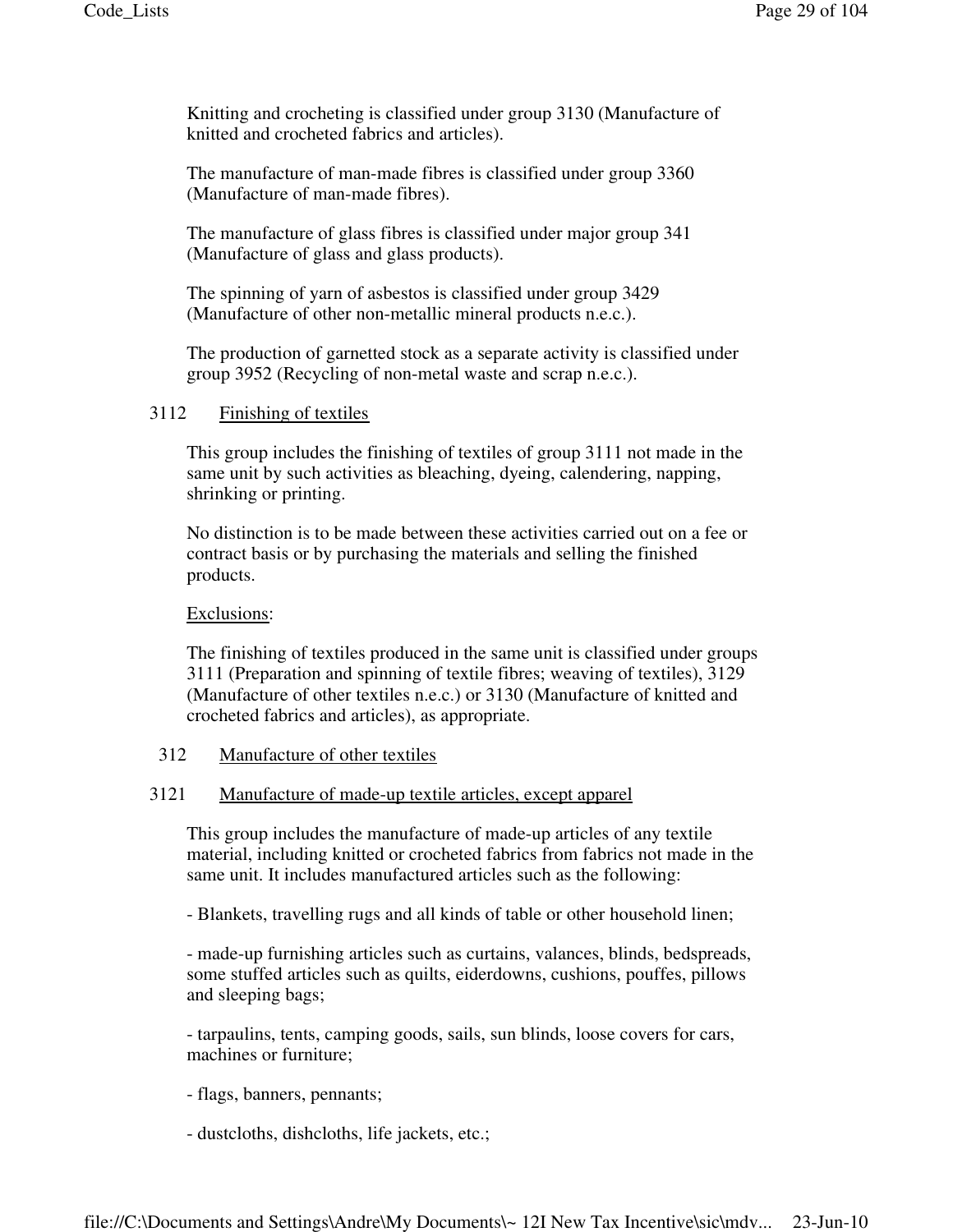- parachutes; and
- bags and sacks.

The manufacture of hand-woven tapestry is included in this group.

The manufacture of the textile part of electric blankets is also classified under this group.

## Exclusions:

If the articles characteristic of this group are produced in the same unit that makes the fabrics, then the activity is considered to be an ancillary activity of either weaving, group 3111 (Preparation and spinning of textile fibres; weaving of textiles), knitting or crocheting, group 3130 (Manufacture of knitted and crocheted fabrics and articles), or the manufacture of other textiles not elsewhere classified, group 3129.

The manufacture of textile articles for technical use is classified under group 3129 (Manufacture of other textiles n.e.c.).

Canvas prepared for use by painters is also classified under group 3129.

The manufacture and/or upholstery of seats for motor vehicles is classified under group 3910 (Manufacture of furniture)

#### 3122 Manufacture of carpets, rugs and mats

This group includes the manufacture of textile floor covering either in the piece or made to measure such as -

- carpets, rugs and mats produced by weaving, tufting, braiding, flocking, needle punching, etc., from yarns of wool, cotton, man-made fibres, jute, coco coir, sisal and similar fibres.

# Exclusions:

The manufacture of mats and matting of plaiting materials is classified under group 3229 (Manufacture of other products of wood; manufacture of articles of cork, straw and plaiting materials).

The manufacture of floor coverings of cork, rubber or plastic materials, even when textile backed is classified by primary materials under groups 3229 (Manufacture of other products of wood; manufacture of articles of cork, straw and plaiting materials), 3379 (Manufacture of other rubber products) or 3380 (Manufacture of plastic products), respectively.

The manufacture of linoleum and other hardsurfaced floor coverings is classified under group 3929 (Other manufacturing n.e.c.).

# 3123 Manufacture of cordage, rope, twine and netting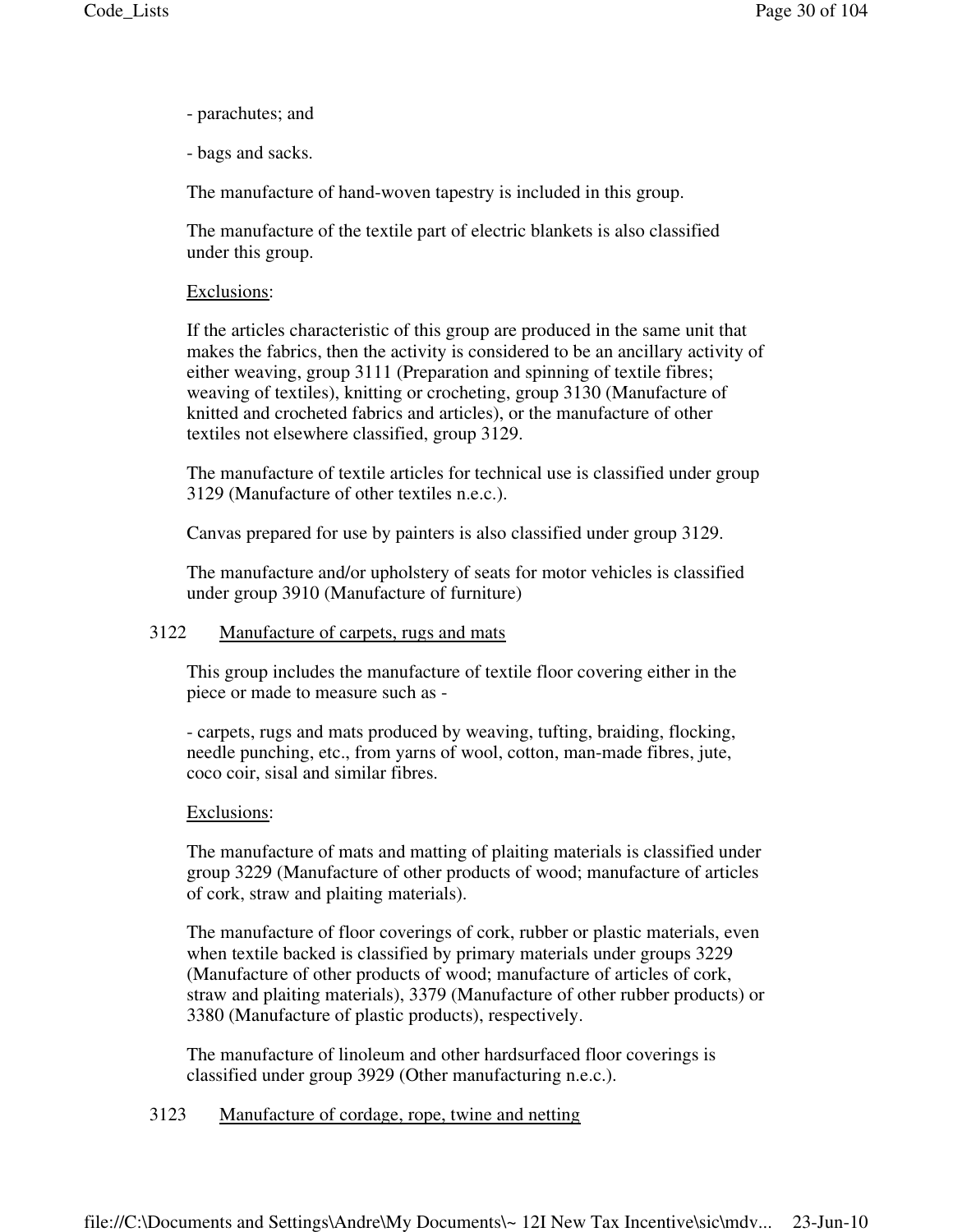This group includes the manufacture of cordage, rope, twine and cables of textile fibres, whether or not impregnated, coated, covered or sheathed with rubber or plastics. It also includes the manufacture of netting of cordage, rope or twine and the manufacture of products of rope or netting such as made-up nets, fishing nets, ships' fenders, unloading cushions, loading slings, rope or cable fitted with metal rings.

Nets used in sport, included here, can, however, also be a characteristic product of activities classified under group 3923 (Manufacture of sports goods).

#### Exclusions:

The manufacture of hairnets is classified under group 3140 (Manufacture of wearing apparel, except fur apparel).

#### 3129 Manufacture of other textiles n.e.c.

This group includes all activities related to textiles or textile products, not specified elsewhere in division 31 (Manufacture of textiles, clothing and leather goods) or anywhere else in this classification. A large number of different processes are involved and a wide variety of goods are produced such as the following:

- Narrow woven fabrics, including fabrics consisting of warp without weft assembled by means of an adhesive;

- labels, badges and similar articles of textile materials;

- ornamental trimmings: Braids, tassels, pompons and similar articles;

- tulles and other net fabrics, lace in the piece, in strips or in motifs, embroidery;

- felt, including impregnated, coated, covered or laminated felt, and other non-woven fabrics including those in which plastics or rubber form the bonding substance but which are not the main constituent;

- fabrics impregnated, coated, covered or laminated with plastic;

- wadding of textile materials and articles of textile wadding such as sanitary towels or tampons;

- metallised yarn or gimped yarn; rubber thread or cord covered with textile material; textile yarn or strip covered, impregnated, coated or sheathed with rubber or plastics;

- tyre cord fabric of high-tenacity man-made yarn; other treated or coated fabrics: Tracing cloth; canvas prepared for use by painters; buckram and similar stiffened textile fabrics; fabrics coated with gum or amylaceous substances;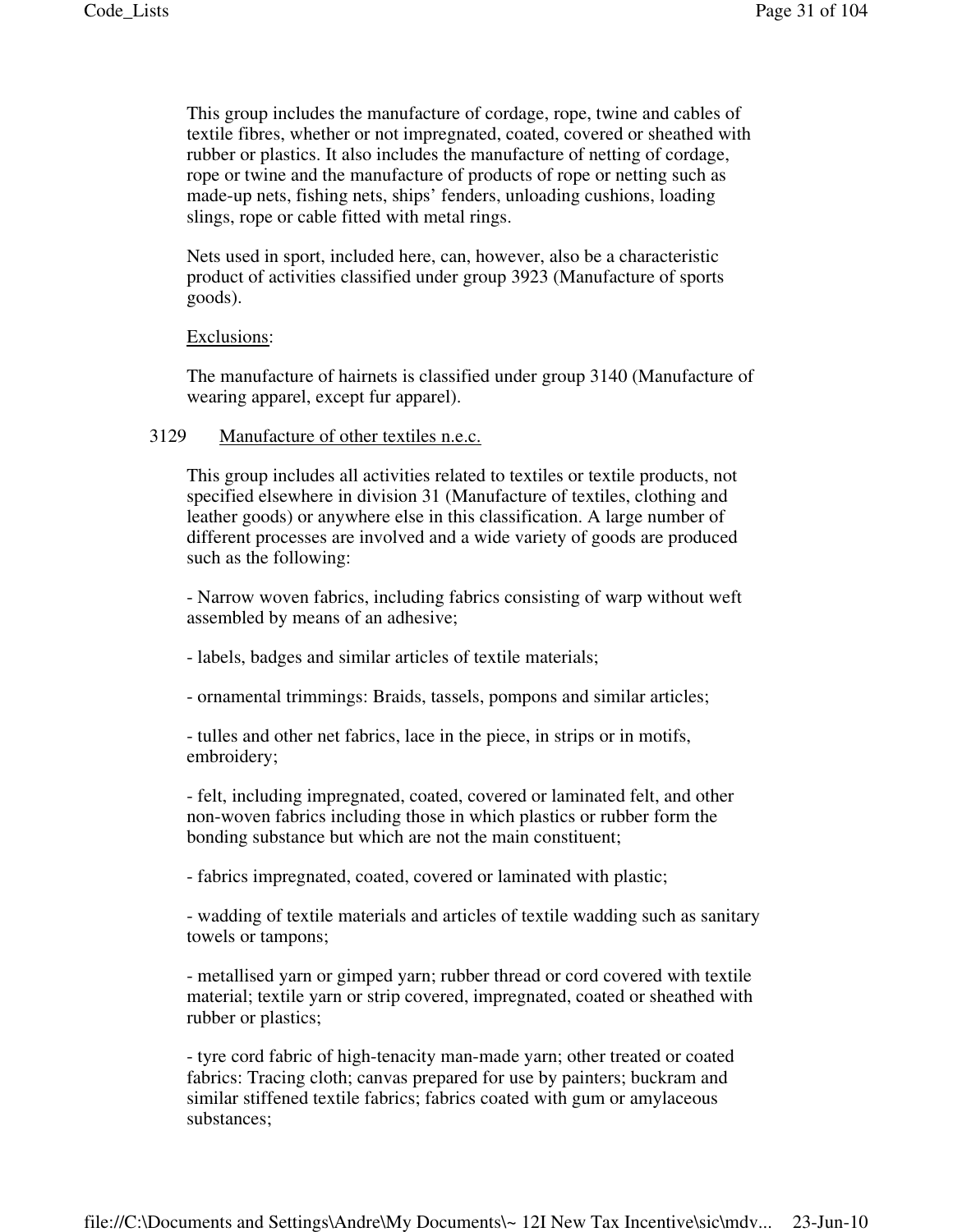- textile wicks (woven, plaited or knitted); incandescent gas mantles and tubular gas mantle fabric; hosepiping and similar textile tubing with or without lining, armour or accessories of other materials; transmission or conveyor belts or belting, whether or not reinforced with metal or other material, or other textile products or articles for technical uses such as bolting cloth, straining cloth, fabrics or felts used in paper making and other special fabrics.

#### Exclusions:

The manufacture of wadding from wood is classified under group 3210 (Sawmilling and planing of wood) and the manufacture of cellulose wadding under group 3231 (Manufacture of pulp, paper and paperboard).

The manufacture of transmission or conveyor belts or belting of textile fabric or of textile yarn or cord impregnated, coated, covered or laminated with rubber is classified under group 3379 (Manufacture of other rubber products) when rubber is the main constituent.

The manufacture of plates, sheets or strips of cellular rubber or cellular plastics combined with felt or non-wovens where the textile is present merely for reinforcing purposes, is classified under groups 3379 (Manufacture of other rubber products) and 3380 (Manufacture of plastic products), respectively.

The manufacture of cloth of woven metal wire is classified under group 3559 (Manufacture of other fabricated metal products n.e.c.).

#### 313 3130 Manufacture of knitted and crocheted fabrics and articles

This group includes activities in which products are actually knitted or crocheted whether by hand or with more or less complicated machines. It therefore includes both the manufacture of knitted or crocheted fabrics and of articles that are knitted or crocheted directly into shape.

Included is the production of knitted fabrics, flat or circular, with or without elastomeric yarn or rubber thread and also knit pile or terry fabrics.

The knitting or crocheting of wearing apparel and other made-up articles directly into shape is included in this group.

This involves articles such as jerseys, pullovers, cardigans, T-shirts and other vests, pantihose, tights, stockings, socks and other hosiery.

Also included is the manufacture of wearing apparel of fabric knitted in the same unit.

Included is the bleaching and dyeing and finishing of knitted products.

Exclusions: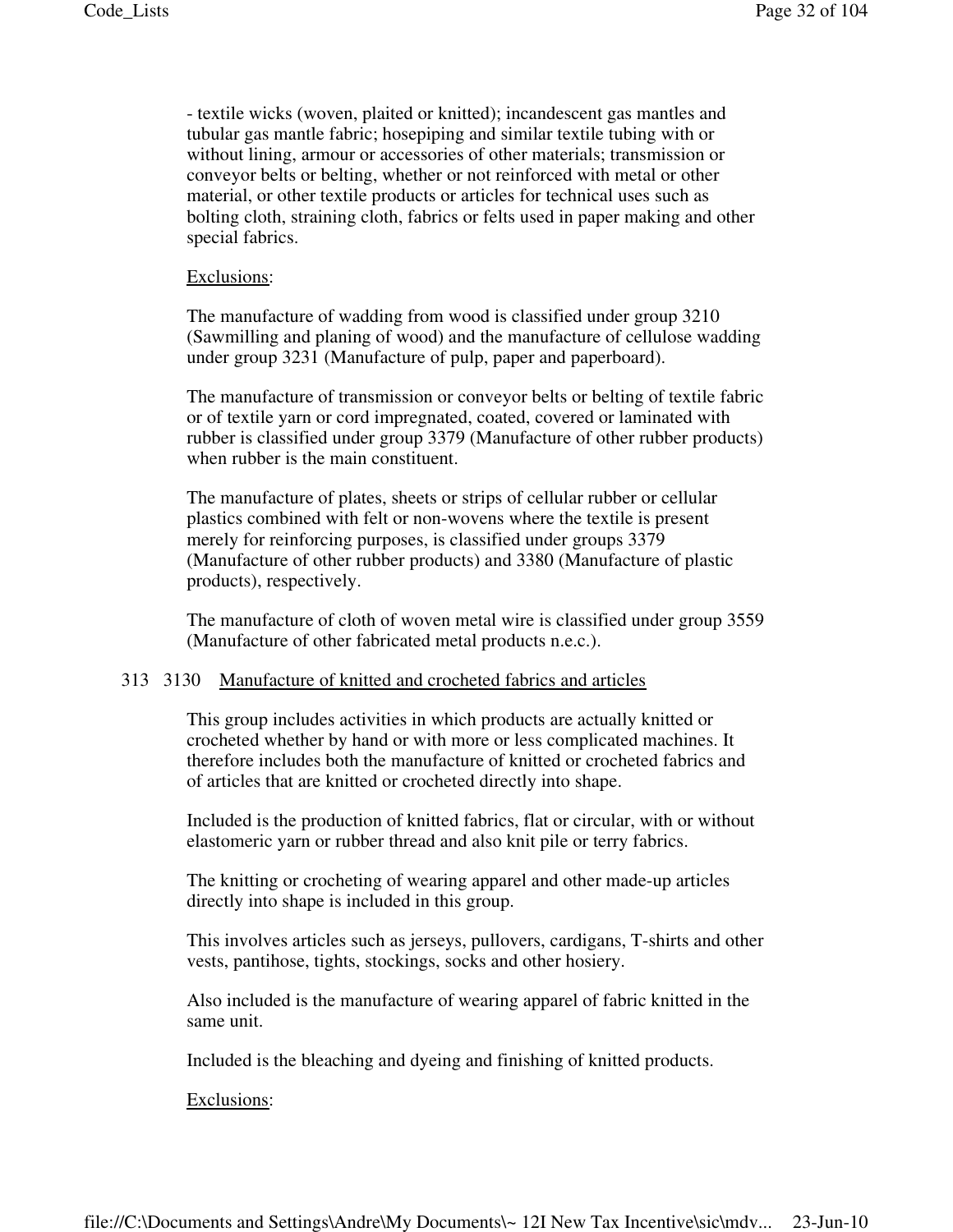The manufacture of knitted clothing from fabric not knitted in the same unit is classified under group 3140 (Manufacture of wearing apparel, except fur apparel).

The manufacture of orthopaedic appliances is classified under group 3741 (Manufacture of medical and surgical equipment and orthopaedic appliances).

# 3140 Manufacture of wearing apparel, except fur apparel

This group includes the manufacture of wearing apparel made of material not made in the same unit. The material used may be of any kind (except furs) such as fabric, woven, knitted or crocheted, non-wovens, lace or other textile material, leather or imitation leather, plaited materials, etc. It may be coated, impregnated or rubberised. In principle the raw material is cut and sewn together. Both regular and contract activities are included. Also included is the activity that performs only the entrepreneurial functions of producing, such as buying raw materials, designing and preparing samples, arranging for manufacture of garments from their materials by contract factories and selling the finished apparel. Custom tailoring is included as well.

This group includes more specifically the manufacture of wearing apparel for men, women, children and babies, of outerwear, underwear and nightwear, of normal, formal, work or sports clothing, of hats and caps and of all kinds of clothing accessories such as gloves, belts, shawls, ties, cravats, hairnets, etc.

The manufacture of parts of these products are also classified here.

Printing on clothing is included as long as it is done as part of the manufacturing process.

#### Exclusions:

The manufacture of apparel of fabrics knitted in the same unit is classified under group 3130 (Manufacture of knitted and crocheted fabrics and articles).

The manufacture of wearing apparel of furskins is classified under group 3150 (Dressing and dyeing of fur; manufacture of articles of fur), except the manufacture of headgear of furs, which remains classified under this group.

The manufacture of footwear is classified under group 3170.

The manufacture of wearing apparel of rubber or plastics which is not assembled by stitching but is merely sealed together is classified under groups 3379 (Manufacture of other rubber products) and 3380 (Manufacture of plastic products), respectively.

Printing on garments which does not form part of the manufacturing process is classified under group 3251 (Printing).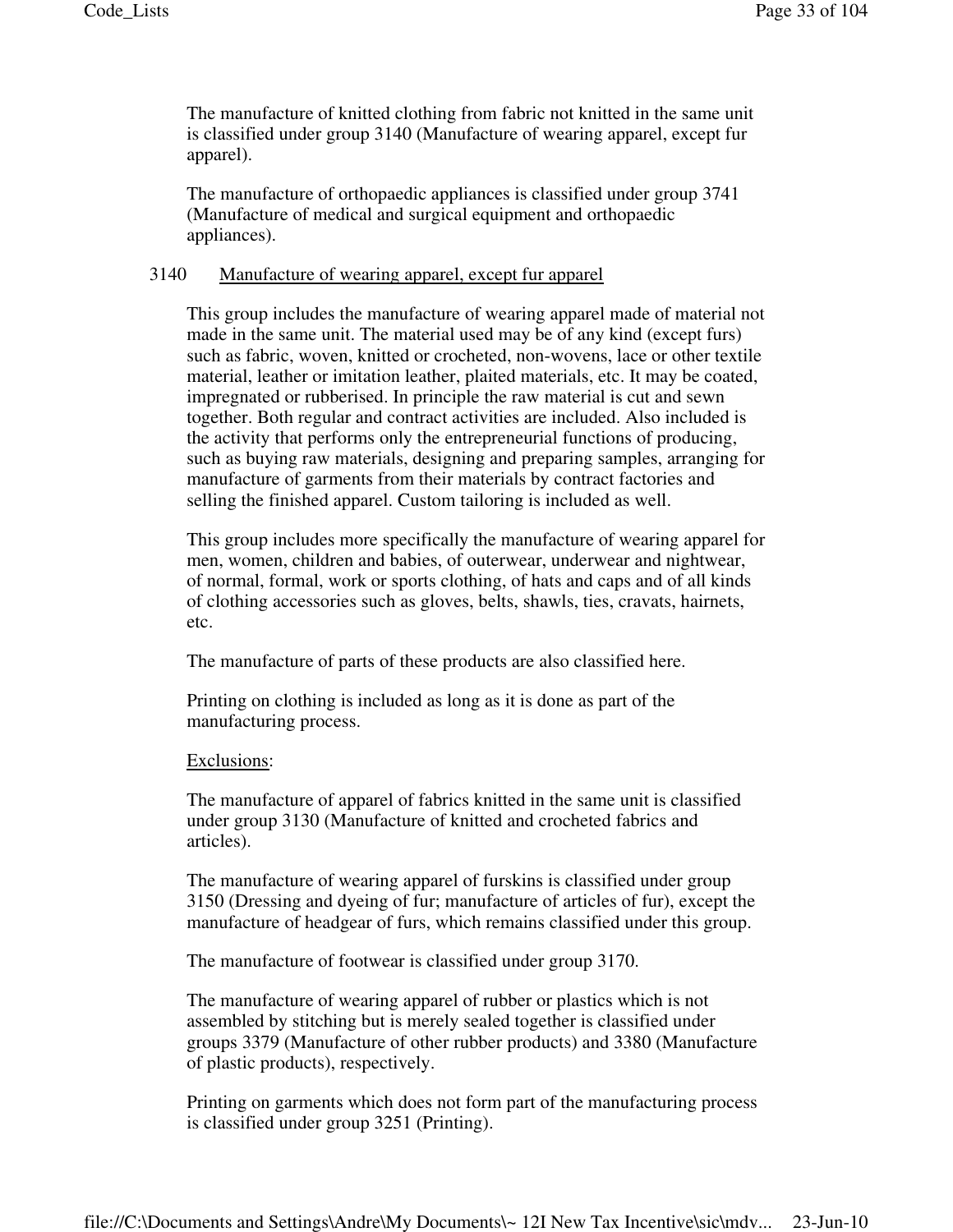The manufacture of safety headgear except sports headgear, is classified under group 3380 (Manufacture of plastic products) or 3559 (Manufacture of other fabricated metal products n.e.c.) according to their constituent material.

The manufacture of asbestos apparel (including headgear) is classified under group 3429 (Manufacture of other non-metallic mineral products n.e.c.).

Apparel and accessories of paper are classified under group 3239 (Manufacture of other articles of paper and paperboard).

The manufacture of sports gloves and sports headgear is classified under group 3923 (Manufacture of sports goods).

The repair of wearing apparel is classified under subgroup 62609 (Other repair services for the general public n.e.c.).

#### 3150 Dressing and dyeing of fur; manufacture of articles of fur

This group includes both the production of dressed furskins and other hides and skins that have been tanned and dressed with the hair and the manufacture of articles of furs or of hides with the hair.

The production of furskins includes such operations as scraping, currying, tanning, bleaching, shearing and plucking to prepare the skins for the fur trade.

The most important articles made of furs or hides with the hair are wearing apparel and accessories, assemblies of furs such as plates, mats, strips, etc., and articles such as rugs, unstuffed pouffes; industrial polishing cloths.

Also included in this group is the manufacture of artificial fur and articles thereof.

#### Exclusions:

The production of furskins is classified either under group 1122 (Other animal farming; production of animal products n.e.c.) or major group 115 (Hunting, trapping and game propagation including related services).

The production of raw hides and skins as part of the activity of slaughtering is classified under group 3011 (Production, processing and preserving of meat and meat products).

The manufacture of imitation furskins obtained by weaving or knitting is classified under group 3111 (Preparation and spinning of textile fibres; weaving of textiles) and 3130 (Manufacture of knitted and crocheted fabrics and articles), respectively.

The manufacture of fur hats or hat parts is classified under group 3140 (Manufacture of wearing apparel, except fur apparel). The manufacture of apparel trimmed with fur is also classified under group 3140.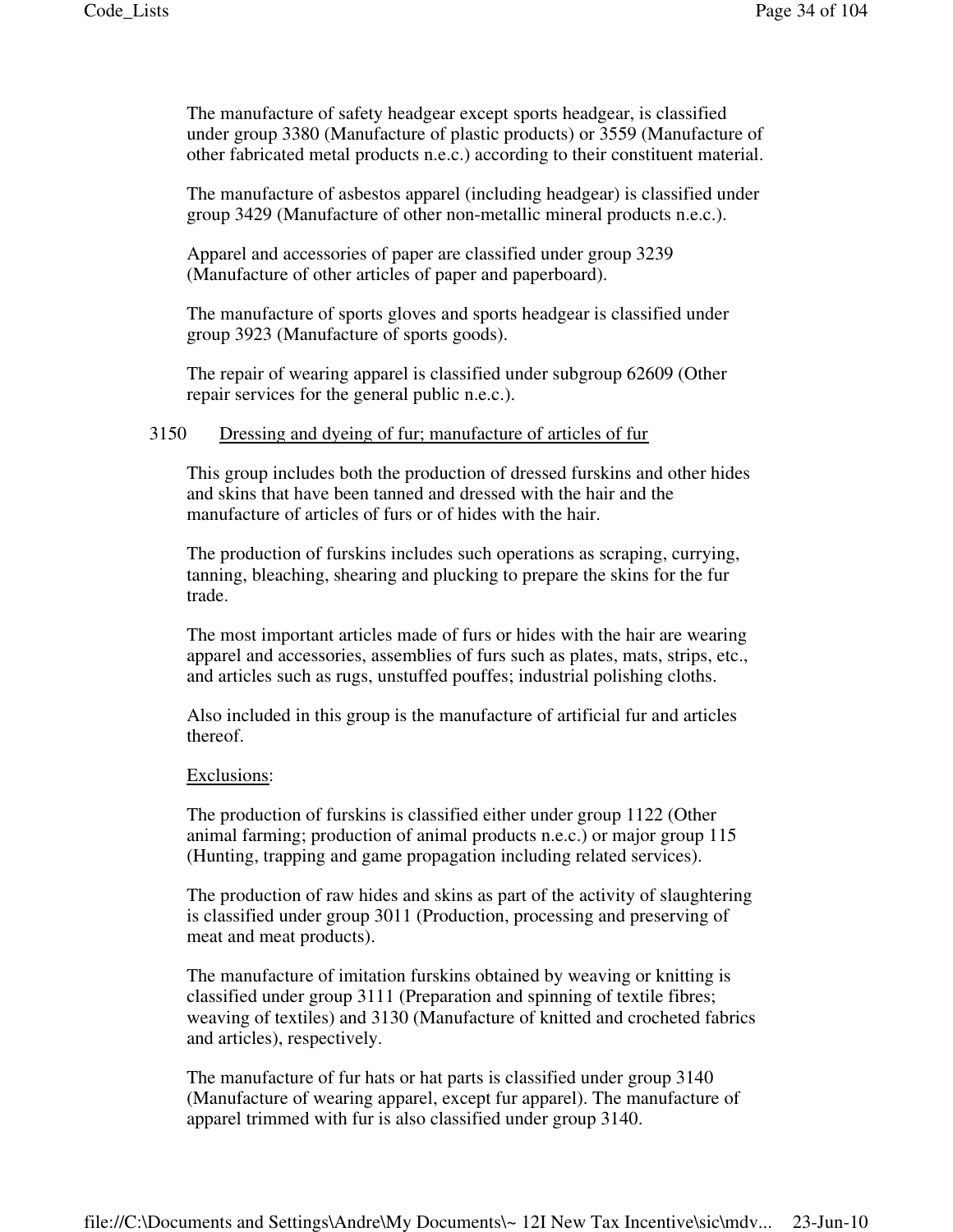The manufacture of boots or shoes containing fur parts are classified under group 3170 (Manufacture of footwear).

# 316 Tanning and dressing of leather; manufacture of luggage, handbags, saddlery and harness

## 3161 Tanning and dressing of leather

This group includes the production of tanned or dressed leather; vegetable, mineral or chemical tanning. It also includes the manufacture of finished chamois, finished parchment, or patent and metallised leathers and of composition leather, i.e. slabs, sheets or strips of a material with a basis of leather or leather fibre.

## Exclusions:

The production of raw hides and skins as part of the activity of abattoirs is classified under group 3011 (Production, processing and preserving of meat and meat products).

The manufacture of leather apparel is classified under group 3140 (Manufacture of wearing apparel, except fur apparel).

Tanning or dressing of furskins or hides with the hair is classified under group 3150 (Dressing and dyeing of fur; manufacture of articles of fur).

# 3162 Manufacture of luggage, handbags and the like, saddlery and harness

This group includes the manufacture of luggage, handbags, saddlery and harness and other articles of leather or composition leather not elsewhere classified. Also included here is the manufacture of luggage, handbags and the like when made of other materials (mostly imitation leathers), such as plastics, textile materials, vulcanised fibre or paperboard.

#### Exclusions:

The manufacture of leather apparel and hats is classified under group 3140 (Manufacture of wearing apparel, except fur apparel).

The manufacture of footwear is classified under group 3170.

The manufacture of wooden saddlery is classified under group 3229 (Manufacture of other products of wood; manufacture of articles of cork, straw and plaiting materials).

#### 317 3170 Manufacture of footwear

This group includes the manufacture of footwear for all purposes (other than orthopaedic footwear), of any material (other than of asbestos or of textile material lacking applied soles), by any process, including moulding.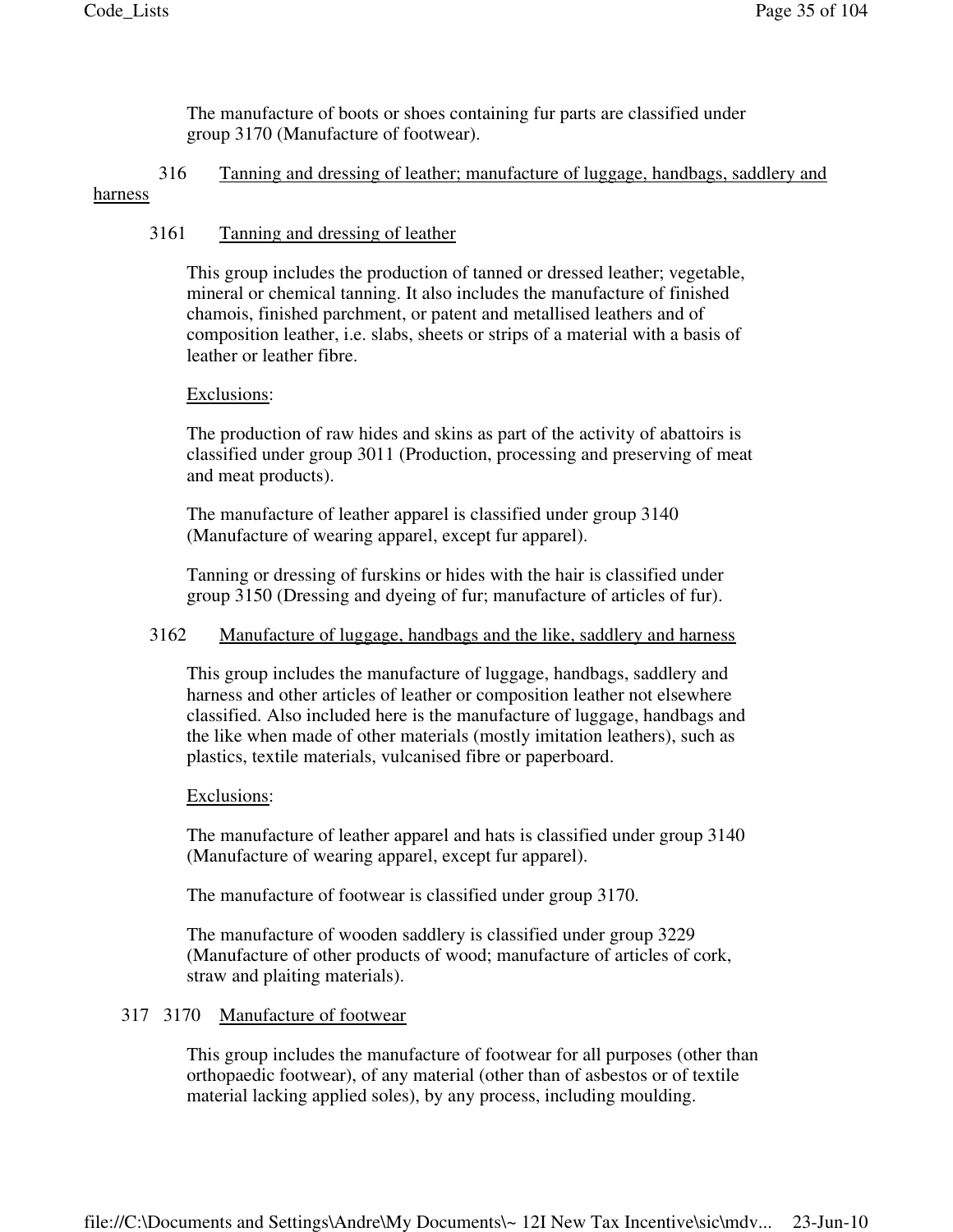The materials used may be leather, rubber, plastics, textile materials, wood or other materials and the processes applied may be cutting and sewing, gumming, moulding or any other process.

Also included is the manufacture of gaiters, leggings and similar articles and of parts of footwear, such as uppers and parts of uppers, inner and outer soles etc., of any material.

Exclusions:

The manufacture of footwear of textile material without applied soles is classified under group 3130 (Manufacture of knitted and crocheted fabrics and articles).

The manufacture of footwear of asbestos is classified under group 3429 (Manufacture of other non-metallic mineral products n.e.c.).

The manufacture of orthopaedic shoes is classified under group 3741 (Manufacture of medical and surgical equipment and orthopaedic appliances).

DIVISION 32: MANUFACTURE OF WOOD AND OF PRODUCTS OF WOOD AND CORK, EXCEPT FURNITURE; MANUFACTURE OF ARTICLES OF STRAW AND PLAITING MATERIALS; MANUFACTURE OF PAPER AND PAPER PRODUCTS; PUBLISHING, PRINTING AND REPRODUCTION OF RECORDED MEDIA

#### 321 3210 Sawmilling and planing of wood

This group includes the operation of sawmills and planing mills, whether or not mobile, in the forest or elsewhere.

The sawing of rough lumber or timber from logs or resawing cants and flitches into lumber. Planing combined with sawing or the separate production of surfaced lumber and timber and standard workings or patterns of lumber.

The slicing, peeling or chipping of logs.

Also included is the impregnation of chemical treatment of wood with preservatives or other materials.

The manufacture of wood wool, wood-flour and chip particles when done as a primary activity.

The manufacture of unassembled wood flooring, including parquet flooring.

The manufacture of wooden railway sleepers.

Manufacture of charcoal.

The grinding and compressing of wattle bark.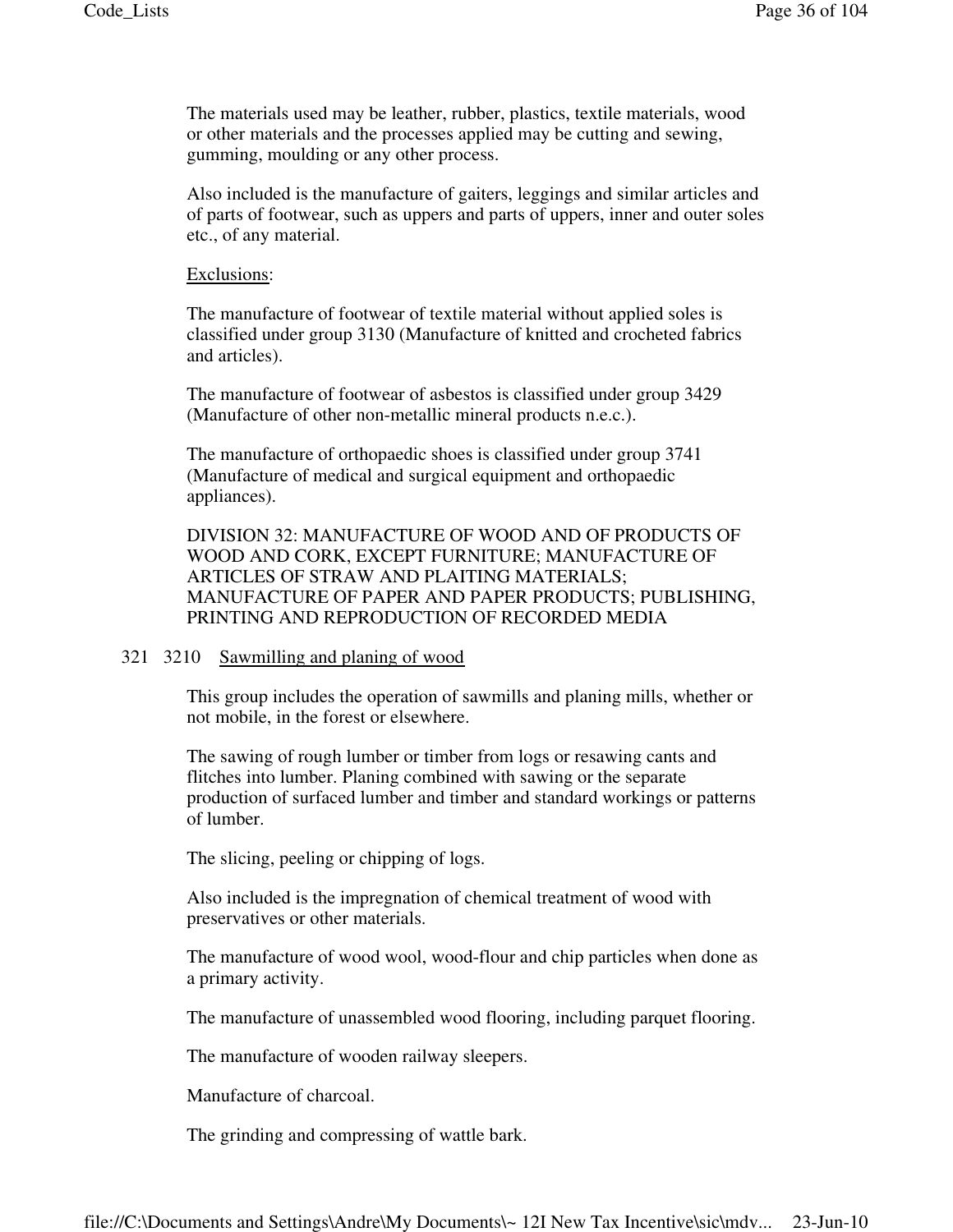# Exclusions:

Logging and the production of wood in the rough (debarked and simply squared), are classified under group 1220 (Logging and related services).

The manufacture of veneer sheets thin enough for use in plywood, boards and panels is classified under group 3221 (Manufacture of veneer sheets; manufacture of plywood, laminboard, particle board and other panels and boards).

The manufacture of shingles and shakes, beadings and mouldings etc., is classified under group 3222 (Manufacture of builders' carpentry and joinery). Charcoal burning carried out in the forest is classified under group 1210 (Forestry and related services).

322 Manufacture of products of wood, cork, straw and plaiting materials

# 3221 Manufacture of veneer sheets; manufacture of plywood, laminboard, particle board and other panels and boards

This group includes the manufacture of veneer sheets thin enough to be used for veneering or making plywood or for other purposes. The sheets may be obtained by sawing, slicing or peeling (rotary cutting) and may be smoothed, dyed, coated or impregnated or reinforced with paper or fabric backings or made in the form of motifs.

It also includes the manufacture of plywood, veneered panels and similar laminated wood and the manufacture of particle board and fibreboard.

Characteristic of the production of these goods is that they are obtained by using high pressure presses, whether or not in combination with glues.

The production of densified wood is included in this group.

## Exclusions:

The manufacture of sliced or peeled wood of a thickness greater than that commonly found in plywood is classified under group 3210 (Sawmilling and planing of wood).

# 3222 Manufacture of builders' carpentry and joinery

This group includes the manufacture of wooden goods intended to be used primarily in the construction industry. The output of these activities consists of a large variety of products such as the following:

- Builders' carpentry, including beams, rafters, roof struts and similar goods used for structural purposes or in arch supports, scaffoldings or other temporary supports;

- builders' joinery, including doors, windows, shutters and their frames, whether or not containing metal fittings such as hinges, locks, etc.; stairs,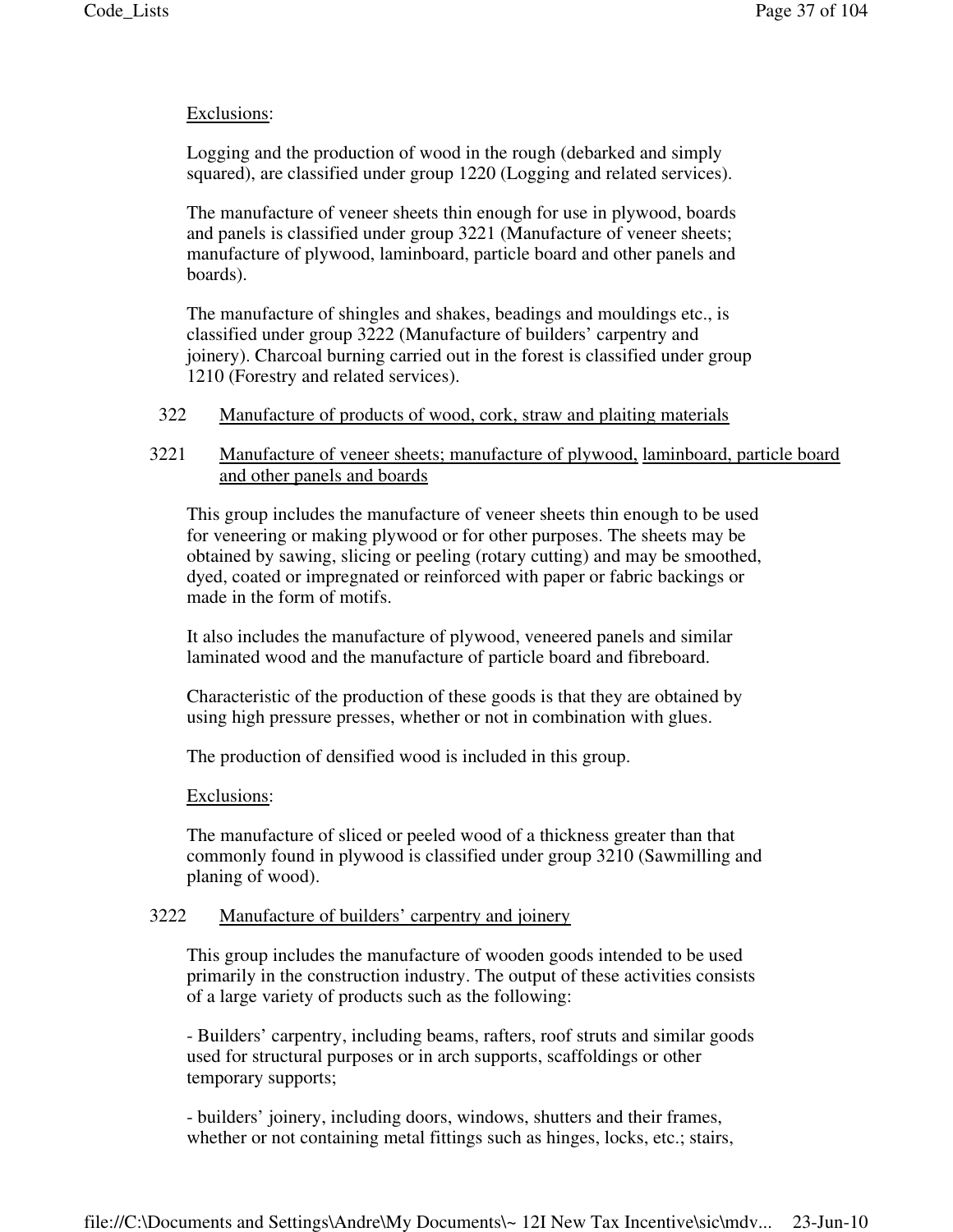porchwork, railings, etc.; parquet flooring blocks, strips etc., assembled into panels;

- wooden beading and mouldings, shingles and shakes; and

- cellular wood panels, wainscot, built-in cupboards.

The production of recognisable unassembled pieces of these goods is classified under this group.

The installation of self-manufactured carpentry or joinery of wood.

The manufacture of prefabricated buildings, predominantly of wood, is included.

### Exclusions:

The manufacture of unassembled wood flooring, including parquet flooring, is classified under group 3210 (Sawmilling and planing of wood).

The manufacture of venetian blinds and of kitchen cabinets, bookcases, wardrobes and other non-standing furniture is classified under group 3229 (Manufacture of other products of wood; manufacture of articles of cork, straw and plaiting materials).

### 3223 Manufacture of wooden containers

This group includes the manufacture of packing cases, boxes, crates, drums and similar packings of wood; cable drums of wood, pallets, box pallets and other loading boards of wood.

The manufacture of barrels, vats, tubs and other coopers' products and parts of coopers' products of wood.

#### Exclusions:

The manufacture of luggage of wood not covered by any other materials is classified under group 3229 (Manufacture of other products of wood; manufacture of articles of cork, straw and plaiting materials).

The manufacture of cases of plaiting materials and baskets and other rattan, reed or willow containers is also classified under group 3229.

## 3229 Manufacture of other products of wood; manufacture of articles of cork, straw and plaiting materials

This group includes the manufacture of wood products not elsewhere classified such as - tools, tool bodies, handles and bodies for brooms or brushes; boot or shoe lasts and trees of wood; statuettes and other ornaments of wood; clothes hangers; wood marquetry and inlaid wood; caskets and cases for jewellery and cutlery and similar articles of wood; household utensils and kitchenware of wood; non-standing furniture, such as kitchen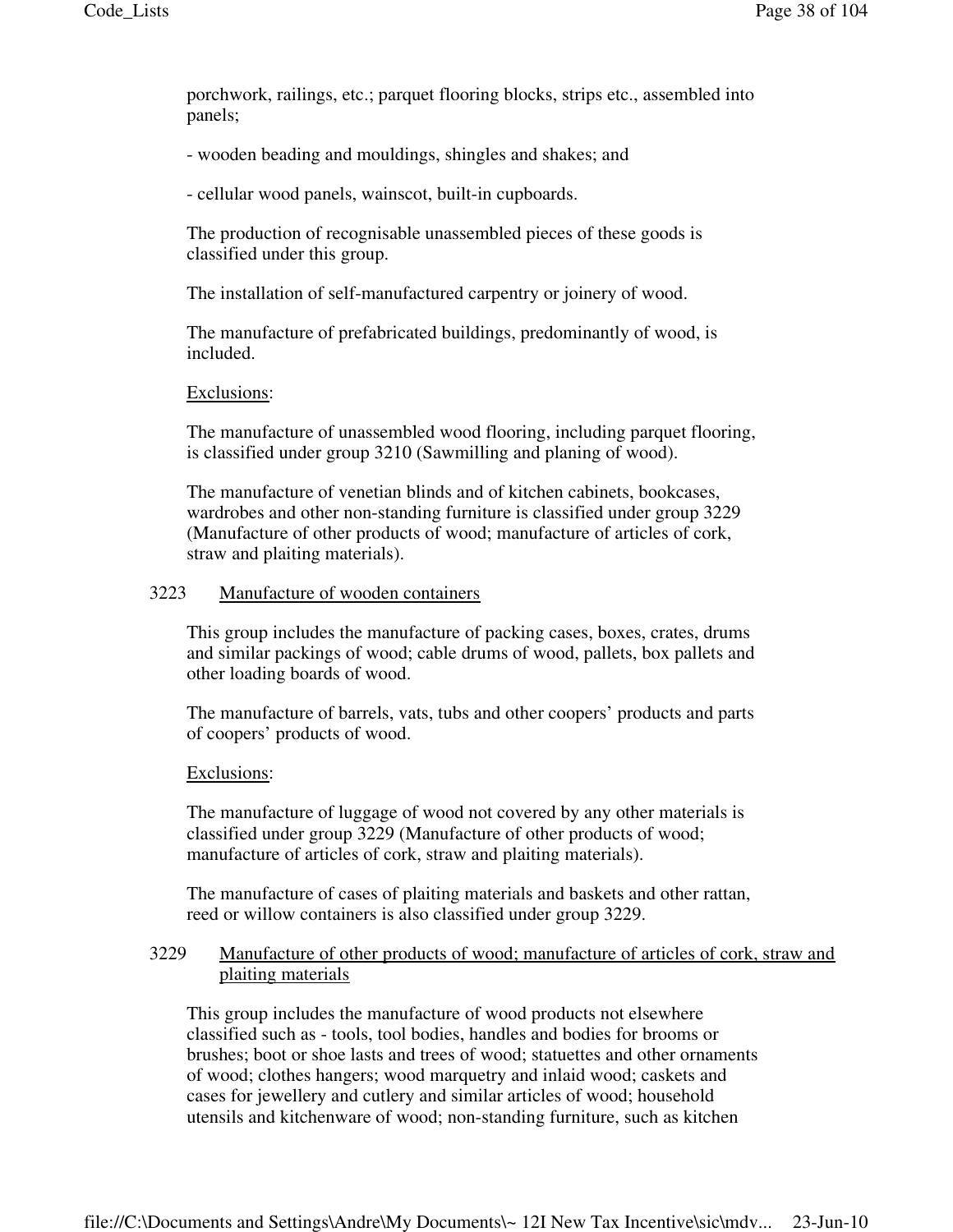cabinets, bookcases and wardrobes, and articles of furniture such as coat and hat racks.

The manufacture of wooden spools, caps, bobbins, sewing thread reels and similar articles of turned wood.

The manufacture of other articles of wood not elsewhere classified.

Natural cork processing to obtain products such as debarked or roughly squared cork or cork blocks, sheets, plates or strips.

The manufacture of agglomerated cork.

Manufacture of articles of natural or agglomerated cork.

The manufacture of plaits, plaiting materials and similar products thereof. The manufacture of similar products bound together in parallel strands or woven together in sheet form.

The manufacture of mats, matting or screens.

The manufacture of baskets, wickerwork and other articles made directly to shape from plaiting materials or made up from sheets, strands or plaits.

### Exclusions:

The manufacture of mats or matting of spun textile materials is classified under group 3122 (Manufacture of carpets and rugs).

The manufacture of luggage or cases of wood covered with another material, e.g. plastic sheeting, is classified under group 3162 (Manufacture of luggage, handbags and the like, saddlery and harness).

The manufacture of footwear and parts of footwear is classified under group 3170 (Manufacture of footwear).

The manufacture of lamps and lights fittings is classified under group 3650 (Manufacture of electric lamps and lighting equipment).

The manufacture of clock cases is classified under group 3760 (Manufacture of watches and clocks).

The manufacture of furniture is classified under group 3910.

The manufacture of imitation jewellery is classified under group 3929 (Other manufacturing n.e.c.).

The manufacture of walking sticks and wooden umbrella handles is also classified under group 3929.

- 323 Manufacture of paper and paper products
- 3231 Manufacture of pulp, paper and paperboard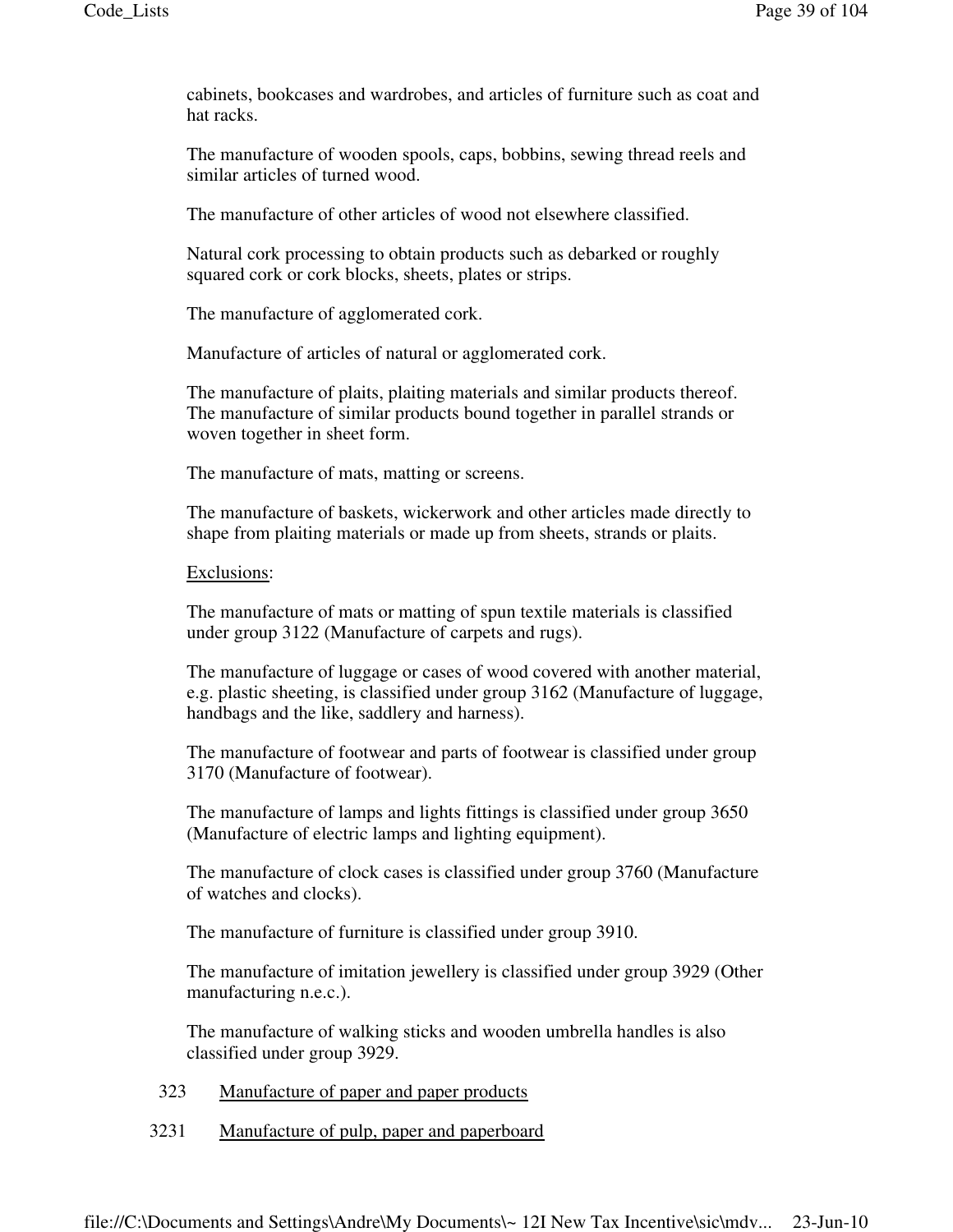This group includes the manufacture of wood pulp: Mechanical, chemical (dissolving or non-dissolving; bleached, semi-bleached or unbleached) or semi-chemical.

The manufacture of cotton linters pulp.

The manufacture of pulps of other fibrous cellulosic material by mechanical, chemical or semi-chemical processes.

Making pulp from waste paper is included.

The operation of paper mills and manufacture of uncoated or machine coated paper or paperboard in rolls or sheets. The manufacture of newsprint, other printing or writing paper; stock papers intended for conversion into towels, napkins, facial tissues etc., cellulose wadding and webs of cellulose fibres; paper used for packaging, as corrugating medium, or in the manufacture of cigarettes. The manufacture of vegetable parchment, greaseproof, tracing or other glazed, transparent or translucent paper.

The manufacture of multiple paper and paperboard.

The manufacture of handmade paper.

The further processing of paper and paperboard producing products such as coated, covered or impregnated paper, crêped or crinkled paper, composite paper and paperboard (e.g. paper laminated with bitumen or other adhesive).

#### Exclusions:

The manufacture of corrugated paper and paperboard is classified under group 3232.

The manufacture of other articles of pulp, paper or paperboard is classified under group 3239. The manufacture of carbon paper, self-copying paper and other copying or transfer paper not in rolls or sheets is classified under group 3239.

The manufacture of abrasive paper is classified under group 3429 (Manufacture of other non-metallic mineral products n.e.c.).

The manufacture of sensitised photographic paper is classified under group 3359 (Manufacture of other chemical products n.e.c.).

The manufacture of coated or impregnated paper in which the coating or impregnation is the main contituent (e.g. paper impregnated with soap) is classified under that group under which the manufacture of the coating or impregnant is classified.

 3232 Manufacture of corrugated paper and paperboard and of containers of paper and paperboard

This group includes the manufacture of the following: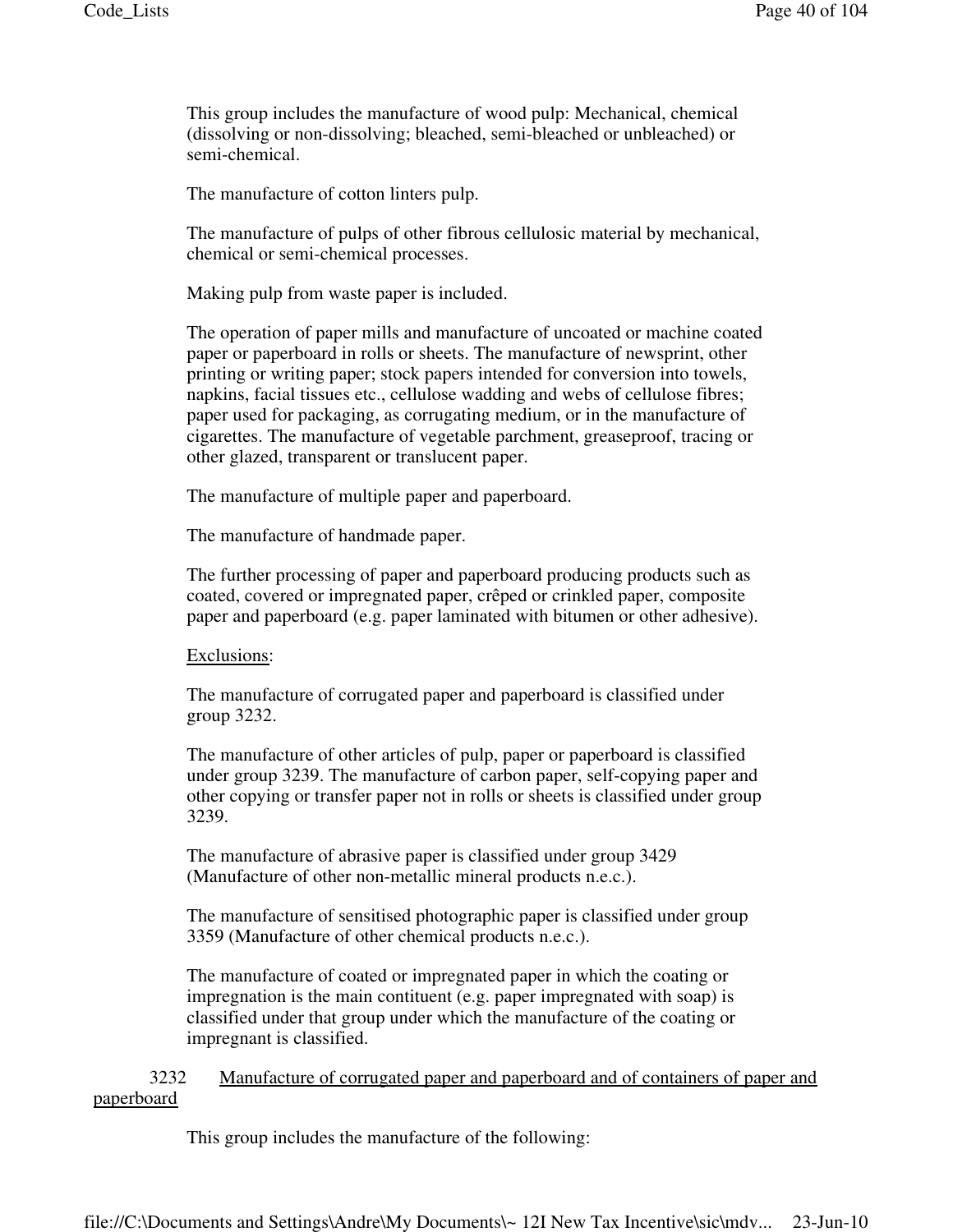- Corrugated paper or paperboard;
- containers of corrugated paper or paperboard;

- folding or setup cartons, boxes and cases of non-corrugated paper or paperboard;

- sacks and bags; and
- other packing containers, including record sleeves, etc.

### Exclusions:

The manufacture of envelopes is classified under group 3239 (Manufacture of other articles of paper and paperboard).

## 3239 Manufacture of other articles of paper and paperboard

This group includes the manufacture of the following:

- Carbon paper, self-copying paper and other copying or transfer papers in sizes or packings sold to consumers, envelopes, letter cards, correspondence cards or plain postcards, wallets and writing compendiums containing an assortment of paper stationery;

- toilet paper, handkerchiefs, cleansing tissues, towels, serviettes, wallpaper and other paper, paperboard or moulded paper articles found about the house, e.g. trays, dishes, cups, sanitary towels and tampons, napkins and napkin liners for babies, articles of apparel and clothing accessories and other paper articles found on a person;

- filter blocks, slabs and plates of paper pulp;

- other articles of paper, paperboard or moulded paper pulp such as bobbins, spools or caps; filter paper and paperboard; rolls, sheets and dials printed for self-recording apparatus; writing or other graphic papers cut to size or shape or printed, embossed or perforated; gummed or adhesive paper in strips or rolls; labels.

#### Exclusions:

The manufacture of paper or paperboard in bulk whether in rolls or sheets is classified under group 3231 (Manufacture of pulp, paper and paperboard).

# 324 Publishing

This major group includes publishing whether or not connected with printing. Publishing involves financial, technical, artistic, legal and marketing activities, among others, but these activities are not predominant.

The breakdown into groups is based on the type of printed matter or recorded media published.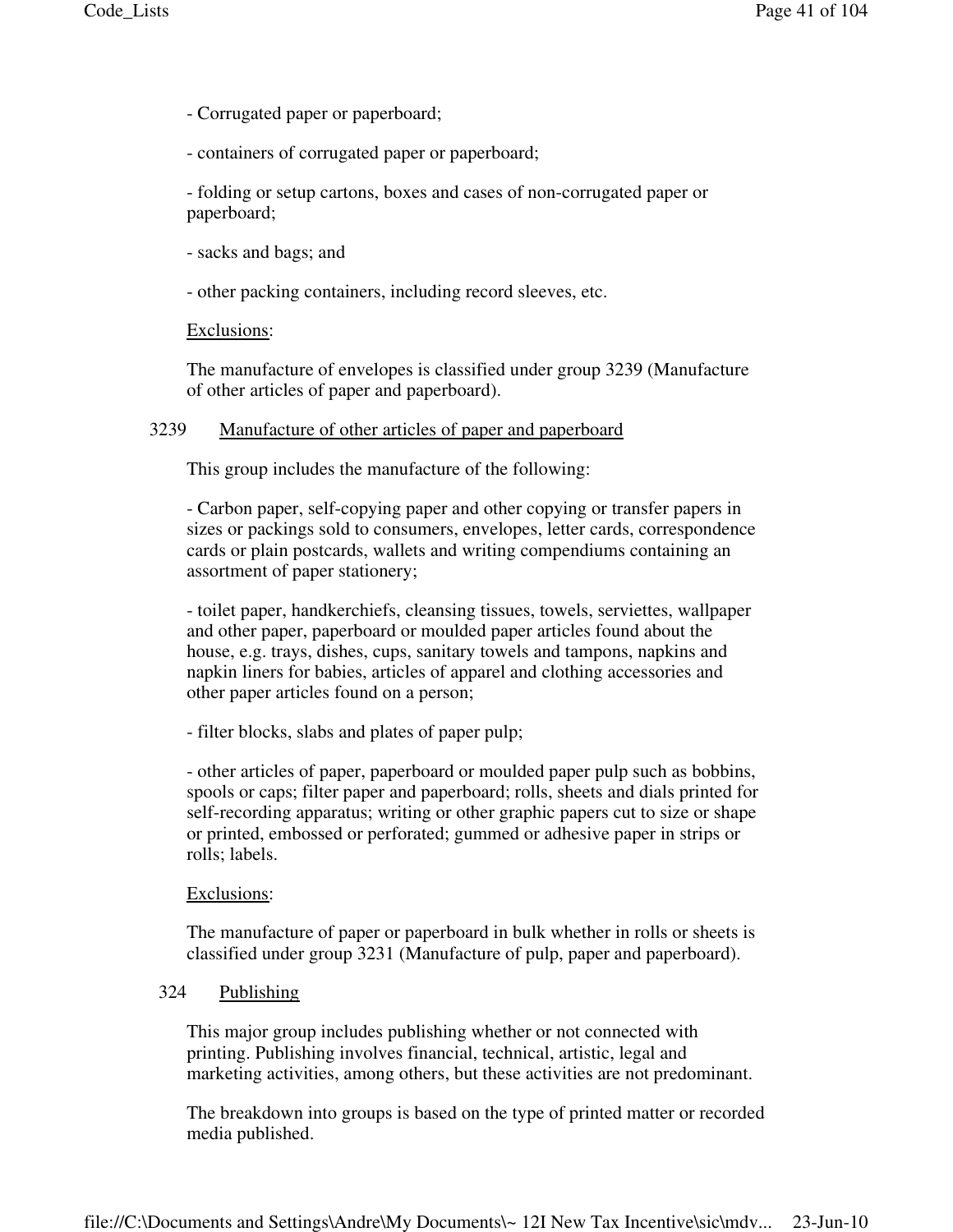# Exclusions:

Printing is classified under group 3251.

The reproduction of recorded media is classified under group 3260.

The publishing of motion pictures and video tapes is classified under group 9611 (Motion picture and video production and distribution) and of computer software under group 8620 (Software consultancy and supply).

The preparation and production on a fee or contract basis of master copies for records or audio material are classified under group 9649 (Other recreational activities).

## 3241 Publishing of books, brochures, musical books and other publications

This group includes the publishing of books, textbooks, atlases and maps, brochures, pamphlets, musical works and other publications.

### 3242 Publishing of newspapers, journals and periodicals

This group includes the publishing of newspapers, journals and periodicals of a technical or general nature, including trade journals, comics, etc.

### 3243 Publishing of recorded media

This group includes the publishing of records and other recorded audio media.

## Exclusions:

The publishing of motion pictures and video tapes is classified under group 9611 (Motion picture and video production and distribution) and of computer software under group 8620 (Software consultancy and supply).

## 3249 Other publishing

This group includes the publishing of photos, engravings and postcards, timetables, forms, posters, the reproduction of works of art, or other printed matters.

This group also includes all micropublishing.

## 325 Printing and service activities related to printing

# 3251 Printing

This group includes the printing of newspapers, magazines, periodicals, journals, books, music pamphlets, maps, atlases, posters, playing cards and other material for others on a fee or contract basis, e.g. catalogues on account of machinery producers; postage, revenue stamps or currency on account of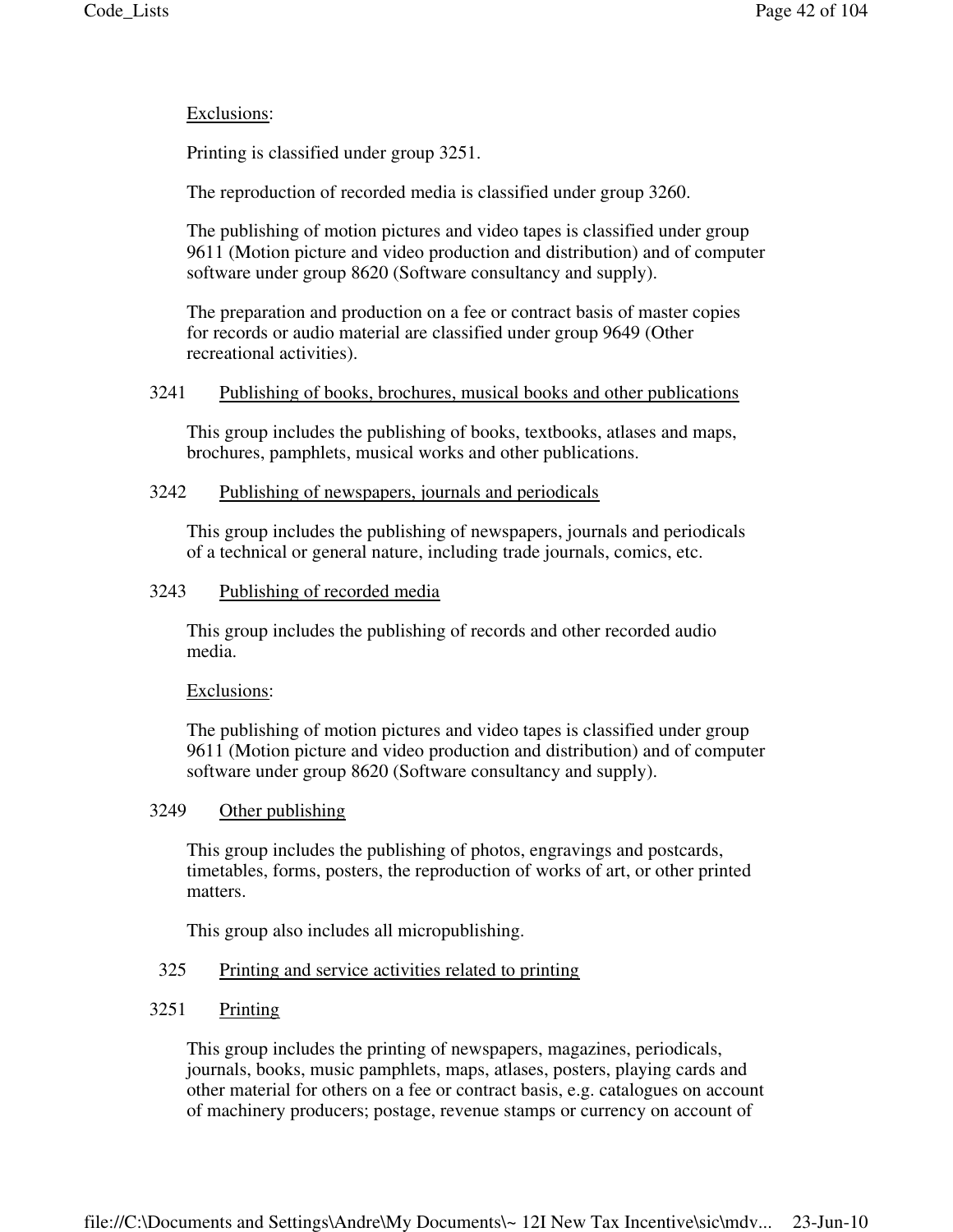governments; books, albums, diaries, business forms etc., on account of stationers.

Printing includes reproducing material by means of duplicating machines, computer controlled reproduction, embossers, photocopiers or thermocopiers.

Printing on clothing, textiles, plastics, metals and glass for others on a fee or contract basis is included.

### Exclusions:

The printing of labels of paper or paperboard is classified under group 3239 (Manufacture of other articles of paper and paperboard).

The publishing of printed matter and printing by publishers is classified under major group 324.

The production of original material by authors, musicians, engineers, architects and others is classified in the industry appropriate to their technical or artistic activity.

Duplicating done as a business service (e.g. in "copyshops") is classified under group 8899 (Other business activities n.e.c.).

### 3252 Service activities related to printing

This group includes bookbinding and other work related to bookbinding such as book or paper bronzing, gilding and edging, map and sample mounting.

The production of composed type, prepared printing plates or cylinders, impressed lithographic stones or other impressed media for use in printing in another unit.

#### Exclusions:

The manufacture of type chests or typefaces are classified under group 3579 (Manufacture of other special purpose machinery).

The production of printing media which have not been impressed is classified under an appropriate group by material.

#### 326 3260 Reproduction of recorded media

This group includes the reproduction of records, audio, video and computer tapes from master copies, the reproduction of floppy, hard or compact disks, the reproduction of non-customised software and film duplicating.

#### Exclusions:

The reproduction of printed matter is classified under group 3251 (Printing).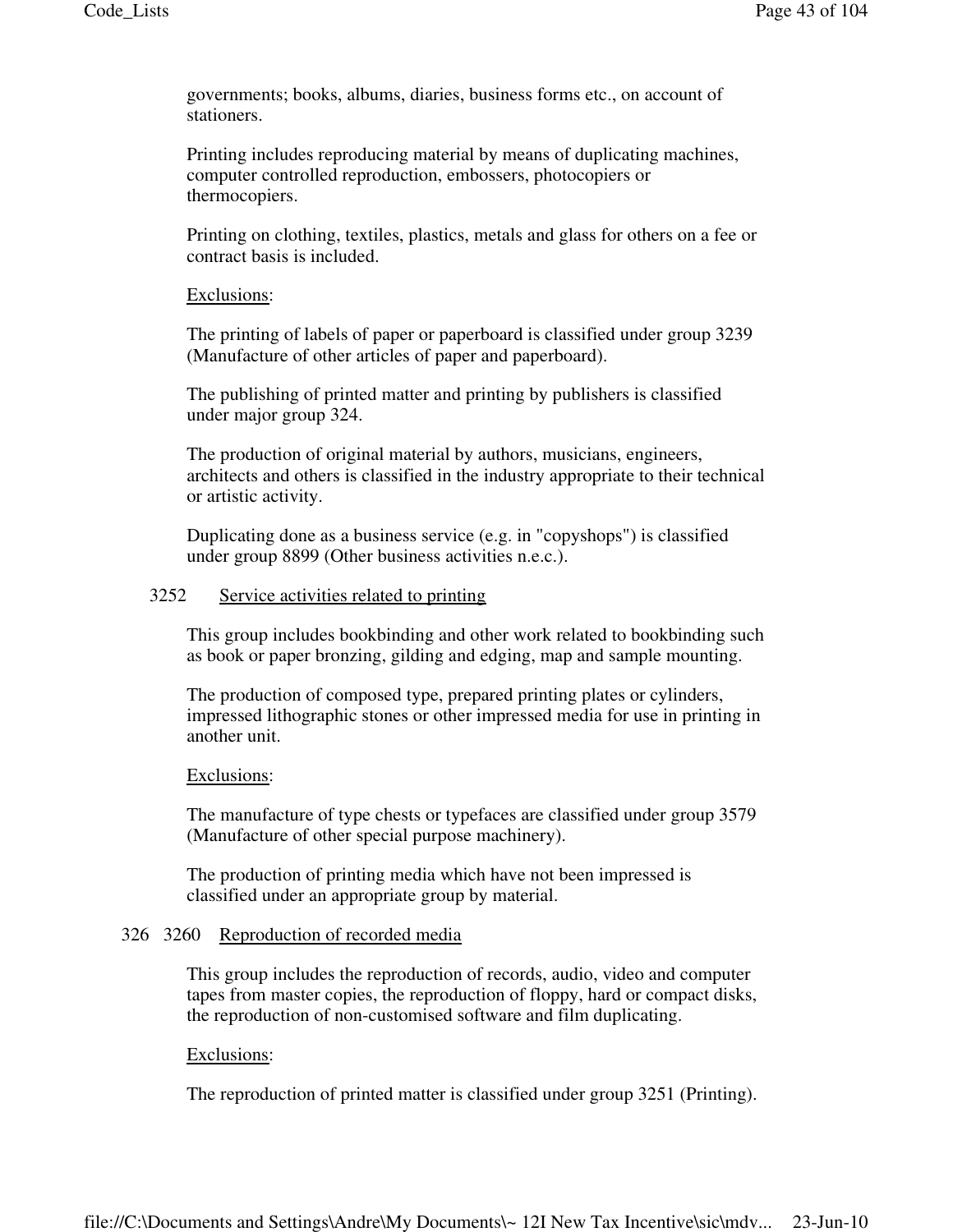The production on a fee or contract basis of intermediate products such as master records is classified under group 9649 (Other recreational activities).

DIVISION 33: MANUFACTURE OF COKE, REFINED PETROLEUM PRODUCTS AND NUCLEAR FUEL; MANUFACTURE OF CHEMICALS AND CHEMICAL PRODUCTS; MANUFACTURE OF RUBBER AND PLASTIC PRODUCTS

# 331 3310 Manufacture of coke oven products

This group includes the operation of coke ovens mainly for the production of coke or semi-coke from hardcoal and lignite, or retort carbon and residual products such as coal tar or pitch.

The agglomeration of coke.

The manufacture of asphalt materials for road building and other purposes; fuel and igniting briquettes and packaged fuel from purchased coal or lignite.

#### Exclusions:

The distillation of coal tar is classified under group 3341 (Manufacture of basic chemicals, except fertilizers and nitrogen compounds).

The production of town gas and other manufactured gases such as water gas or producer gas is classified under group 4120 (Manufacture of gas; distribution of gaseous fuels through mains).

Articles manufactured from asphalt materials such as coal tar pitch is classified under group 3429 (Manufacture of other non-metallic mineral products n.e.c.).

Coke ovens which are in gas works are classified under group 4120 (Manufacture of gas; distribution of gaseous fuels through mains).

Coke ovens located in iron and steel works are classified under group 3510 (Manufacture of basic iron and steel).

The manufacture of fuel and igniting briquettes and packaged fuels by coal and lignite mines is included in group 2100 (Mining of coal and lignite).

#### 332 Petroleum refineries/synthesisers

This group includes the production of liquid or gaseous fuels (e.g. ethane, butane or propane), illuminating oils, lubricating oils or greases or other products from crude petroleum or bituminous minerals or their fractionation products.

Included is the manufacture or extraction of products such as petroleum jelly, paraffin wax, other petroleum waxes, and residual products such as petroleum coke, petroleum bitumen etc.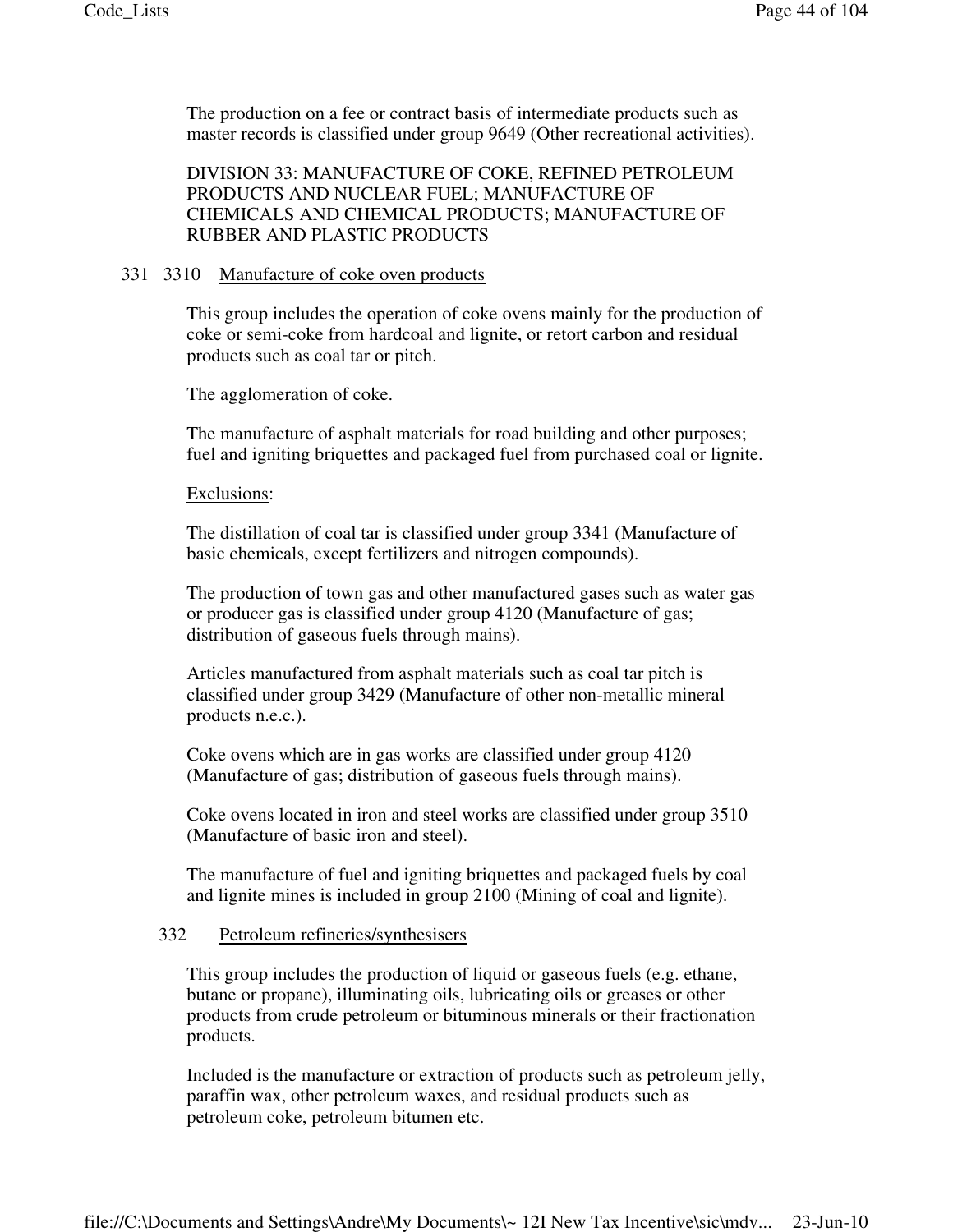The manufacture of compounded and blended lubricating oils and greases from purchased materials other than crude petroleum and oil. Also included is the manufacture of lubricating oils and greases primarily from other organic materials.

Exclusions:

The operation of oil or gas field properties to obtain crude petroleum or natural gas is classified under group 2211 (Extraction of crude petroleum and natural gas).

### 333 3330 Processing of nuclear fuel

This group includes the extraction of uranium metal from pitchblende or other uraniumbearing ores. The manufacture of alloys, dispersions of mixtures of natural uranium or its compounds.

The manufacture of enriched uranium and its compounds; plutonium and its compounds; or alloys, dispersions or mixtures of these compounds.

The manufacture of uranium depleted in U 235 and its compounds, thorium and its compounds; or alloys, dispersions or mixtures of these compounds.

The manufacture of other radioactive elements, isotopes or compounds.

The manufacture of non-irradiated fuel elements for use in nuclear reactors.

## 334 Manufacture of basic chemicals

## 3341 Manufacture of basic chemicals, except fertilizers and nitrogen compounds

This group includes the manufacture of the following:

- Industrial gases, including elemental gases; liquid or compressed air, acetylene, refrigerant gases, mixed industrial gases, etc.;

- other chemical elements, except base metals, precious metals or radioactive elements, isotopes and compounds for nuclear fuel;

- inorganic acids, except nitric acid;

- alkalis or other inorganic compounds such as inorganic pigments;

- basic organic chemicals: Saturated and unsaturated acyclic and cyclic hydrocarbons, benzene, toluene, xyline and other coal tar or mineral oil distillation products; acyclic alcohols; phenols and phenol-alcohols; methanol and higher alcohols (except ethyl alcohol); ketones or quinones; monocarborylic or poly-carborylic acids, including acetic acid; aminefunction compounds; nitrile-function compounds; or other organic compounds;

- colouring matter of vegetable or animal origin; synthetic organic dyestuffs;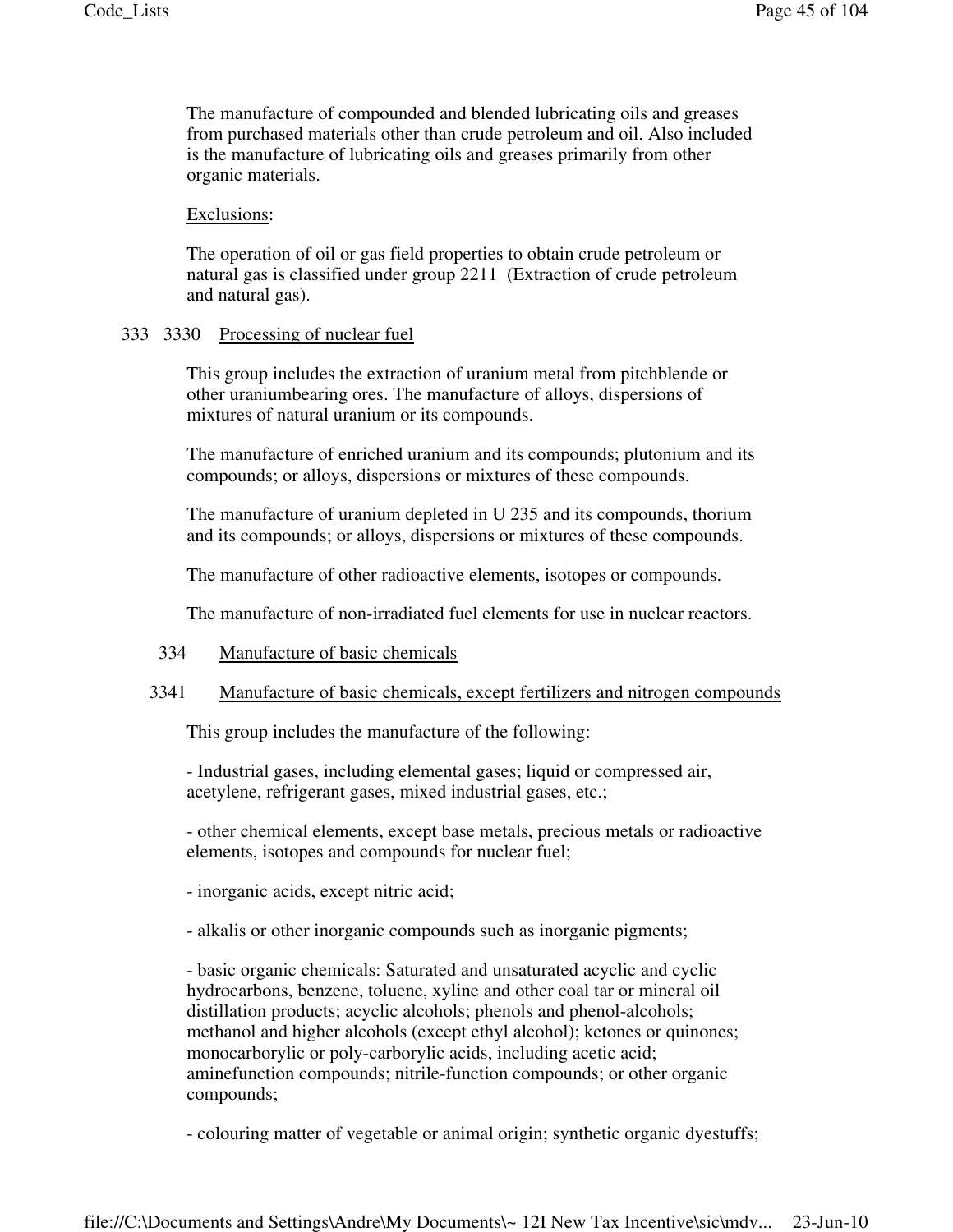- the extraction of volatile products by the distillation of wood;
- synthetic tanning agents; and
- lyes and other basic chemicals not elsewhere classified.

### Exclusions:

The extraction of methane, ethane, butane or propane at a mine is classified under group 2211 (Extraction of crude petroleum and natural gas).

The production of ethyl alcohol is classified under group 3051 (Distilling, rectifying and blending of spirits; ethyl alcohol production from fermented materials; manufacture of wine).

The production in a petroleum refinery of ethane, butane or propane is classified under major group 332 (Petroleum refineries/synthesisers).

The manufacture of nitrogenous fertilizers and nitrogen compounds is classified under group 3342 (Manufacture of fertilizers and nitrogen compounds), even though such products may have uses other than as fertilizers.

The manufacture of plastics in primary forms and of synthetic rubber is classified under group 3343.

The manufacture of crude glycerol is classified under group 3354 (Manufacture of soap and detergents, cleaning and polishing preparations, perfumes and toilet preparations).

The manufacture of essential oils is classified under group 3359 (Manufacture of other chemical products n.e.c.).

## 3342 Manufacture of fertilizers and nitrogen compounds

This group includes the manufacture of straight, mixed, compound or complex nitrogenous, phosphatic or potassic fertilizers.

Included is the manufacture of urea.

Manufacture of products of the nitrogenous fertilizer industry; nitric acid, ammonia, commercial ammonium chloride, nitrates of potassium.

#### Exclusions:

Guano mining is classified under subgroup 25319 (Other chemical and fertilizer mineral mining).

The manufacture of pesticides and other agro-chemical products is classified under group 3351 (Manufacture of pesticides and other agro-chemical products).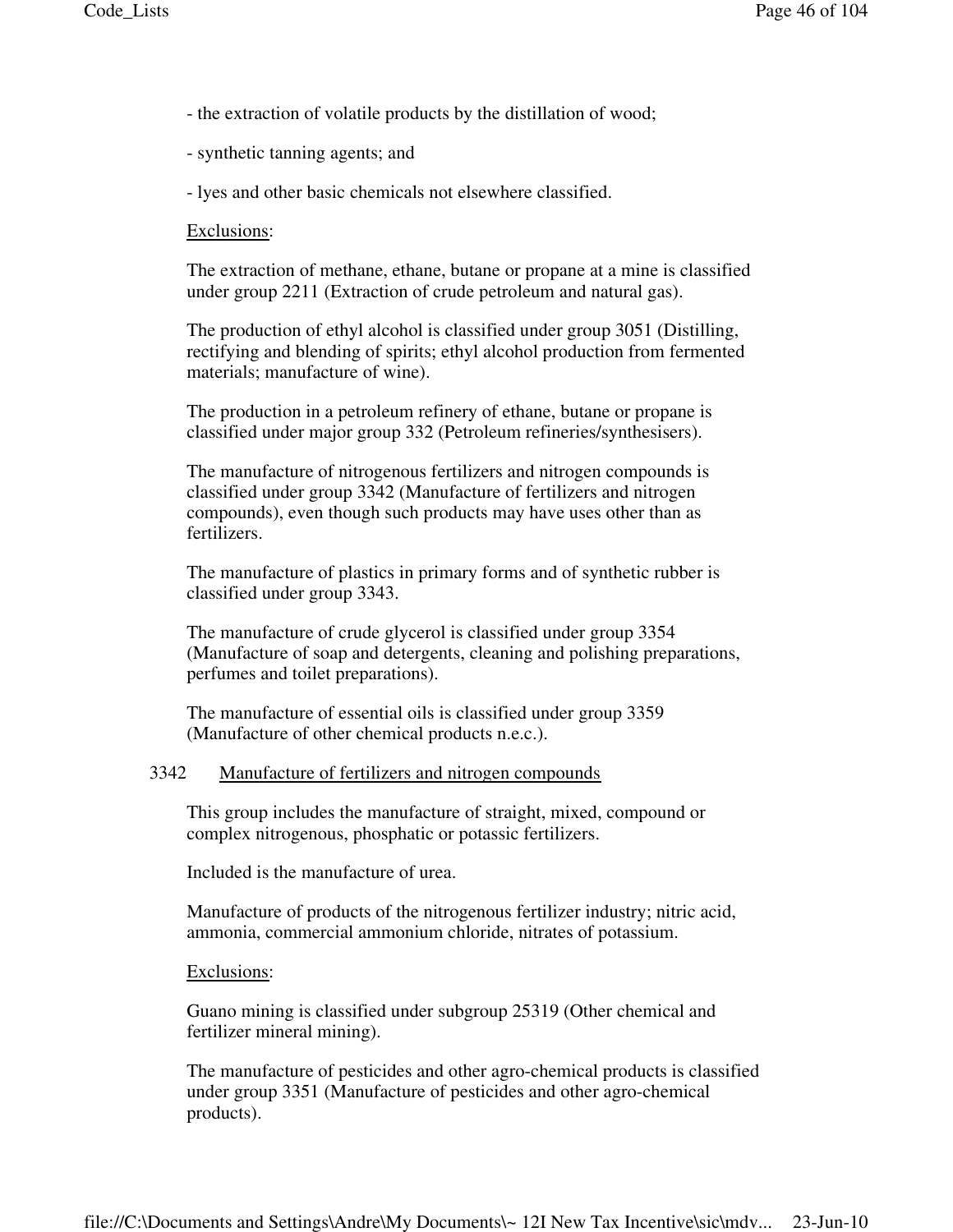# 3343 Manufacture of plastics in primary forms and of synthetic rubber

This group includes the manufacture of plastics in primary form, including polymers of ethylene, polypropylene or other olefins, styrene, vinyl chloride or other halogenated olefins, vinyl acetate or of other vinyl esters, other vinyl polymers; polyacetals, other polyethers and epoxide resins, polycarbonates, alkyd resins, polyallyl esters and other polyesters; polyamides; amino resins, phenolic resins and polyurethanes; silicones; petroleum resins, polyterpenes, polysulphides, polysulphones; cellulose and its chemical derivatives; natural polymers (e.g. alginic acid), modified natural polymers such as hardened proteins; or ion exchangers based on the above polymers.

The manufacture of synthetic rubber and factice derived from oils, in primary form.

The production of mixtures of synthetic rubber and natural rubber or rubberlike gums (e.g. balata), in primary form.

## Exclusions:

The processing of purchased resin or plastic raw materials to produce plastic products, film and sheets, is classified under group 3380 (Manufacture of plastic products).

# 335 Manufacture of other chemical products

## 3351 Manufacture of pesticides and other agro-chemical products

This group includes the manufacture of insecticides, rodenticides, fungicides, herbicides, anti-sprouting products, plant growth regulators, disinfectants and other agro-chemical products not elsewhere classified.

## Exclusions:

The manufacture of fertilizers and nitrogen compounds is classified under group 3342.

# 3352 Manufacture of paints, varnishes and similar coatings, printing ink and mastics

This group includes the manufacture of the following:

- Paints, varnishes, enamels or lacquers;

- prepared pigments, prepared opacifiers and prepared colours, vitrifiable enamels, and glazes, engobes or similar preparations of a kind used in the ceramic, enamelling or glass industry;

- pigments and other colouring matter of a kind used in the manufacture of paints or by artists or other painters;

- mastics, caulking compounds or similar non-refractory filling or surfacing preparations;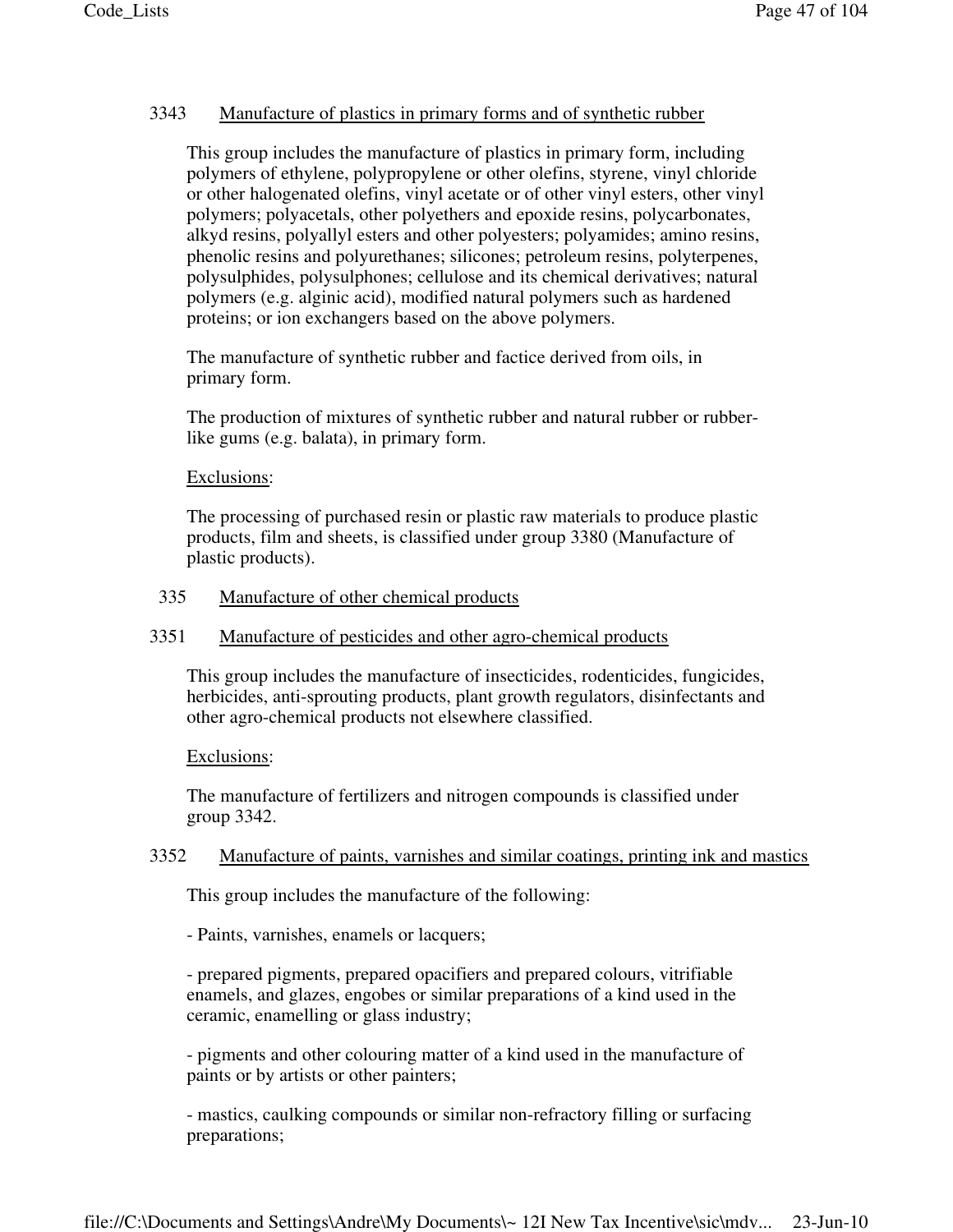- organic composite solvents and thinners not elsewhere classified. The manufacture of prepared paint or varnish removers; and

- printing ink.

Exclusions:

The manufacture of dyes or dyestuffs is classified under group 3341 (Manufacture of basic chemicals, except fertilizers and nitrogen compounds).

The manufacture of pigments such as titanium oxide, compounds of chromium, cadmium or other colour-bearing chemical compounds is also classified under group 3341.

The manufacture of writing and drawing ink is classified under group 3359 (Manufacture of other chemical products n.e.c.).

## 3353 Manufacture of pharmaceuticals, medicinal chemicals and botanical products

This group includes the manufacture of the following:

- Pharmaceutical preparations for human or veterinary use: Generic or proprietary preparations; preparations available to the general public or controlled by the health system; ampoules, tablets, capsules, vials, ointments, powders or solutions; botanical products ground, graded, milled or otherwise prepared;

- surgical dressings, medicated wadding, fracture bandages, catgut and other prepared sutures;

- cement used in dentistry; and

- chemical substances used in the manufacture of pharmaceuticals: Antibiotics, endocrine products, basic vitamins; opium derivatives; sulpha drugs; serums and plasmas; salicylic acid, its salts and esters; glycosides and vegetable alkaloids; chemically pure sugar etc.

## Exclusions:

The packing of pharmaceuticals for own account by wholesalers or retailers is classified under group 6139 (Wholesale trade in other household goods) or 6231 (Retail trade in pharmaceutical and medical goods, cosmetic and toilet articles) and packaging on a fee or contract basis under group 8895 (Packaging activities).

## 3354 Manufacture of soap and detergents, cleaning and polishing preparations, perfumes and toilet preparations

This group includes the manufacture of the following:

- Soap in the form of bars, cakes, moulded pieces, shapes, liquids, pastes or in other forms; organic surface-active products in like forms; paper,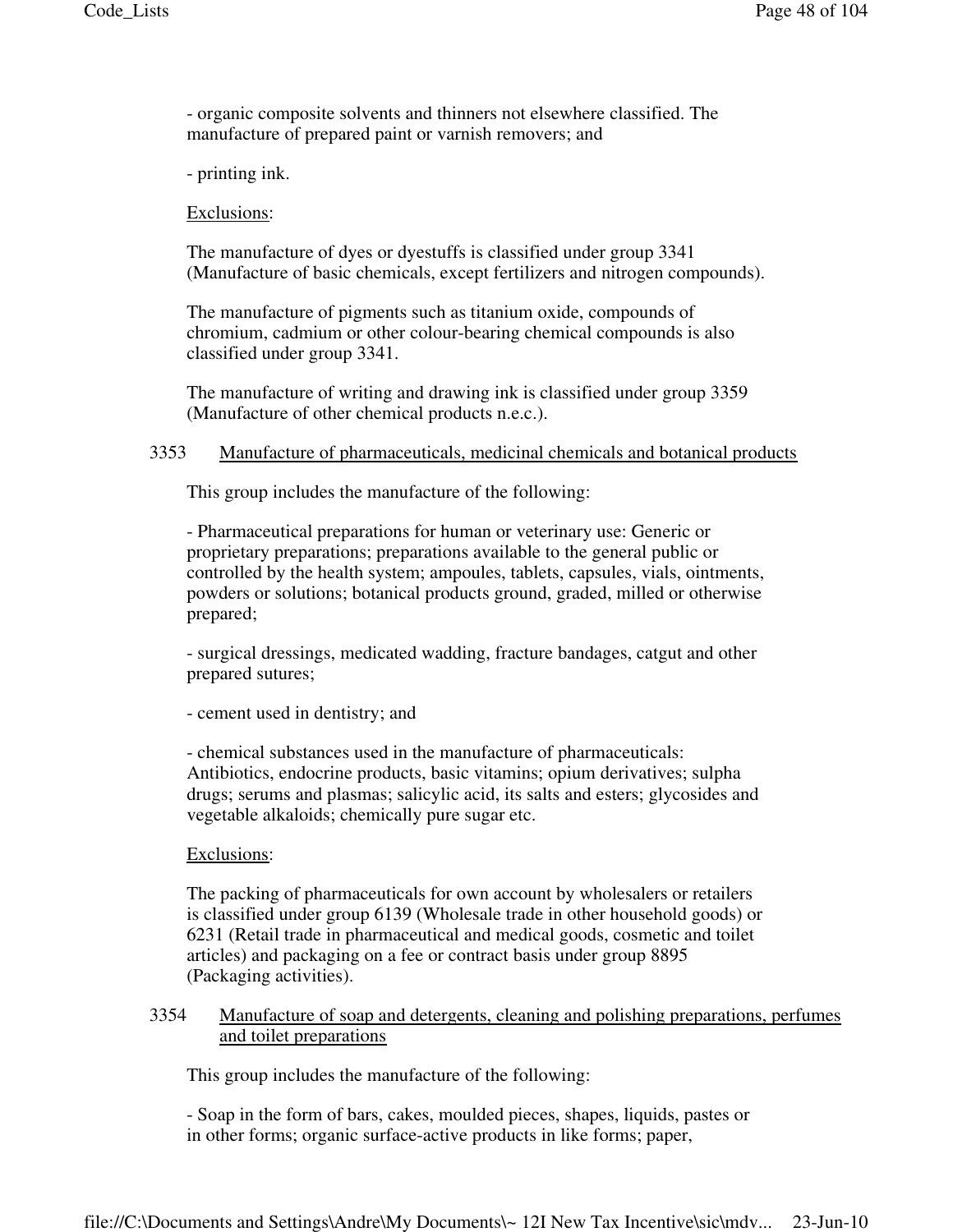wadding, felt or other material impregnated, coated or covered with soap or detergent; crude glycerol;

- organic surface-active agents or preparations for use as washing or cleaning preparations;

- tonsorial preparations including shampoos, hair lacquers, waving or straightening preparations; pre-shave, shaving or aftershave preparations or depilatories;

- odoriferous preparations for personal use such as perfumes, cologne water or toilet water;

- beauty or make-up preparations including manicure or pedicure preparations;

- preparations for oral or dental hygiene including denture fixative, pastes and powders;

- other perfumery, cosmetic or toilet preparations not elsewhere classified such as personal deodorants or bath salts;

- polishes and creams for footwear, floors, coachwork, glass or metal, scouring pastes and powders and similar goods in the form of paper, felt, wadding, non-wovens, cellular plastics or cellular rubber, impregnated, coated or covered with polishes or creams, scouring pastes or powders;

- artificial waxes and prepared waxes consisting of mixtures of waxes; and

- preparations for perfuming or deodorising rooms.

#### Exclusions:

The manufacture of separate, chemically defined compounds is classified under group 3341 (Manufacture of basic chemicals, except fertilizers and nitrogen compounds).

The extraction and refining of essential oils are classified under group 3359 (Manufacture of other chemical products n.e.c.).

The manufacture of candles is classified under group 3929 (Other manufacturing n.e.c.).

## 3359 Manufacture of other chemical products n.e.c.

This group includes the manufacture of the following:

- Explosives, pyrotechnic products (torches, fire lighters, etc.), propellant powders, other prepared explosives, detonating or safety fuses, caps, fireworks, signalling flares, etc;

- gelatin and gelatin derivatives, glues of animal origin, prepared glues and other prepared adhesives, including adhesives based on rubber or plastics;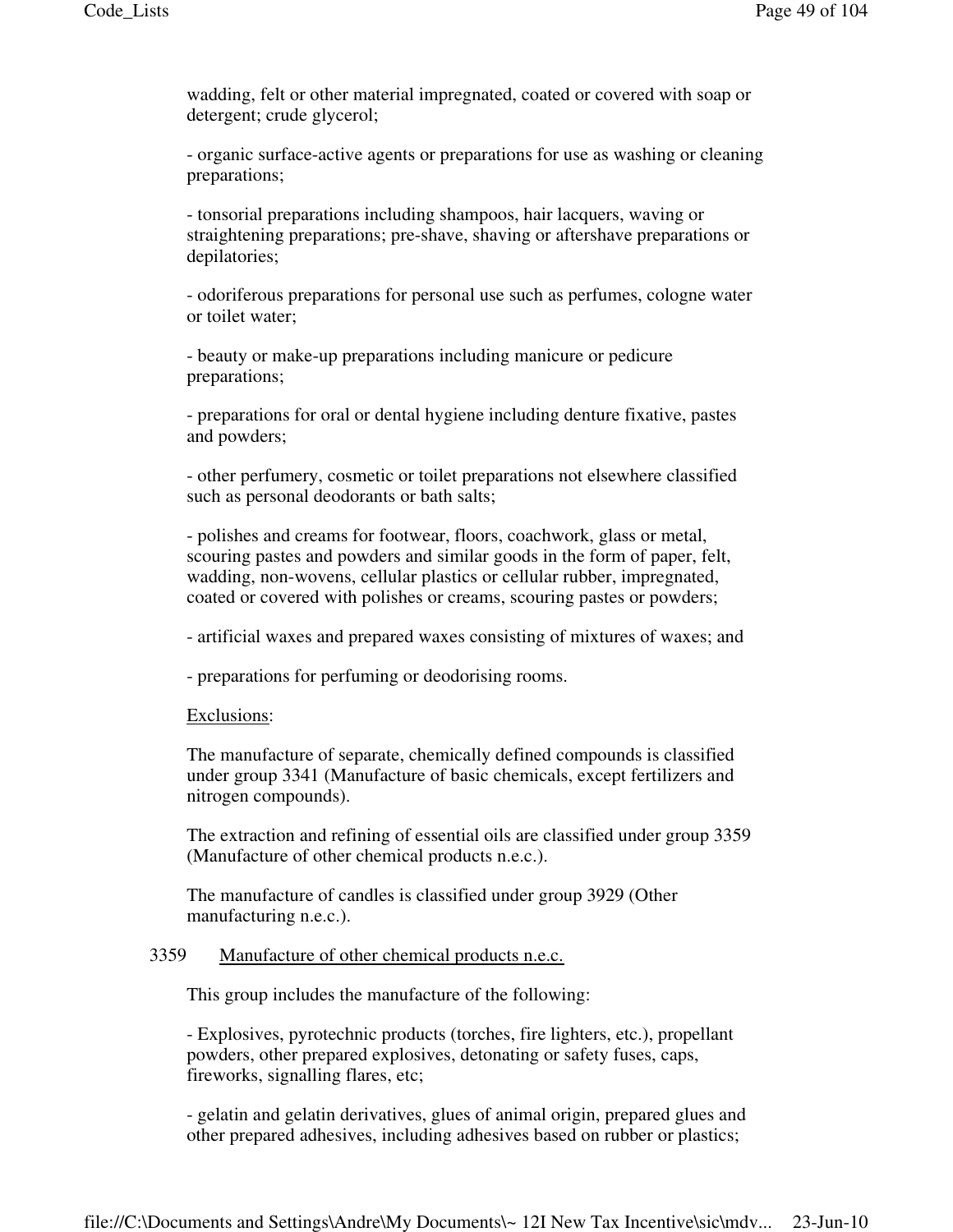- peptones, peptone derivatives, other protein substances and their derivatives not elsewhere classified;

- essential oils. Modification by chemical processes (e.g. by oxidation, polymerisation etc.) of oils and fats;

- materials used in the finishing of textiles;

- powders and pastes used in soldering, brazing or welding;

- substances used to pickle metal;

- activated carbon, lubricating oil additives, prepared rubber accelerators, catalysts and other chemical products for industrial use;

- anti-knock preparations, anti-freeze preparations, liquids for hydraulic transmission, composite diagnostic or laboratory reagents, etc.;

- photochemical products, such as photographic plates, films, sensitised paper, other sensitised unexposed materials, and chemical preparations for photographic uses;

- writing and drawing ink;

- prepared unrecorded media for sound recording or similar recording of other phenomena; and

- processed salt.

#### Exclusions:

In general, the manufacture of chemically defined products in bulk is classified under group 3341 (Manufacture of basic chemicals, except fertilizers and nitrogen compounds).

The manufacture of printing ink is classified under group 3352.

## 3360 Manufacture of man-made fibres

This group includes the manufacture of artificial or synthetic filament tow and staple fibres, not carded or combed.

The manufacture of synthetic or artificial filament yarn, whether or not textured, high tenacity, multiple or cabled.

The manufacture of synthetic or artificial nonfilament or strip (e.g. artificial straw).

### Exclusions:

The manufacture of yarns of man-made staple is classified under group 3111 (Preparation and spinning of textile fibres; weaving of textiles).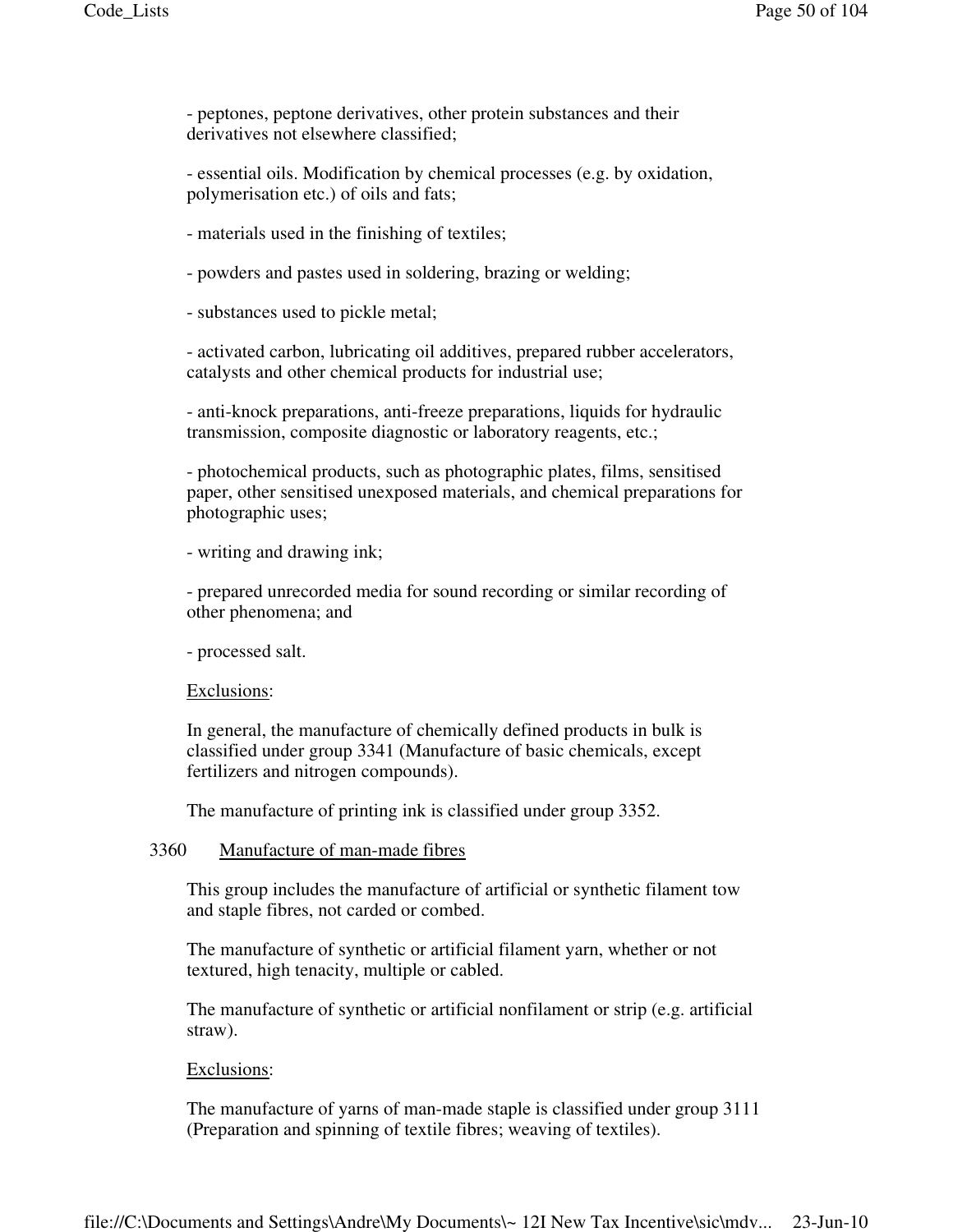The manufacture of textured, plied, cabled or otherwise processed yarns from filaments, tow, staple or yarn not made in the same unit is also classified under group 3111.

- 337 Manufacture of rubber products
- 3371 Manufacture of rubber tyres and tubes; retreading and rebuilding of rubber tyres

This group includes the manufacture and retreading of vehicle tyres of rubber, including tyres for equipment or mobile machinery.

The manufacture of pneumatic tyres and solid or cushion tyres.

The manufacture of tyres designed for use on off-road vehicles or equipment such as aircraft or bulldozers, or on toys, furniture or for other uses.

The manufacture of inner tubes for the tyres described above.

The manufacture of tyre parts such as interchangeable tyre treads, or tyre flaps.

The manufacture of "camel-back" strips for retreading tyres.

The rebuilding of tyres. The replacement of tread on used pneumatic tyres.

Exclusions:

The manufacture of tube repair materials is classified under group 3379 (Manufacture of other rubber products).

The repair of punctured tyres is classified under group 6320 (Maintenance and repair of motor vehicles).

The manufacture of rubber footwear is classified under group 3170 (Manufacture of footwear).

### 3379 Manufacture of other rubber products

This group includes the manufacture of rubber products not elsewhere classified. The manufacture of semi-finished or finished rubber products; unvulcanised, vulcanised or hard rubber products; products wholly or partly of synthetic or natural rubber or of rubber-like gums.

The wide variety of activities include manufacture of plates, sheets, strips, rods and profile shapes; tubes, pipes and hoses; conveyor or transmission belts or belting; hygienic or pharmaceutical articles; articles of apparel; floor coverings, etc.

#### Exclusions:

The production of rubber by plantations is classified under group 1111 (Growing of cereals and other crops n.e.c.).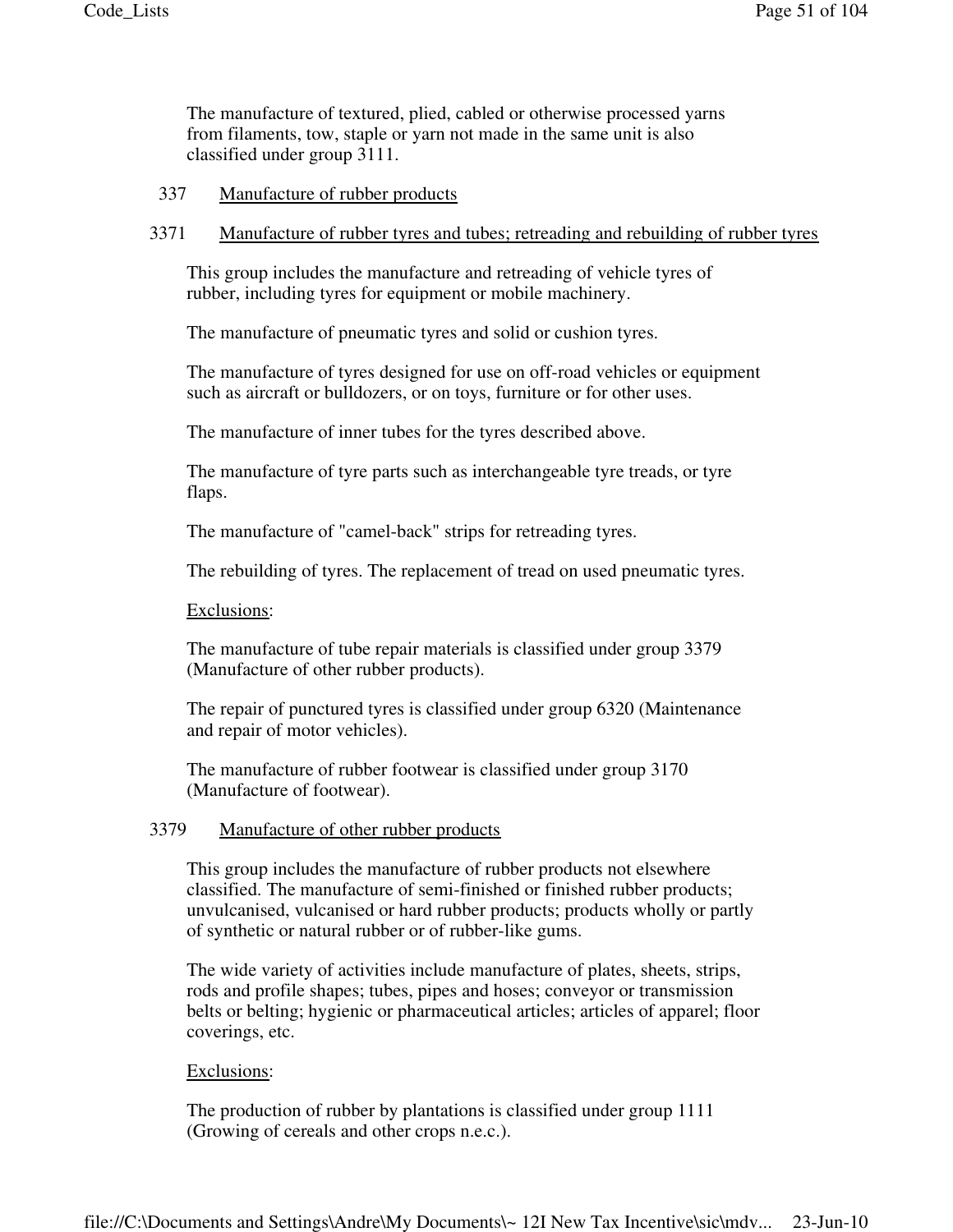The manufacture of apparel of elastic fabrics is classified under group 3140 (Manufacture of wearing apparel, except fur apparel).

The manufacture of footwear is classified under group 3170.

The manufacture of "camel-back" strips for retreading rubber tyres is classified under group 3371 (Manufacture of rubber tyres and tubes; retreading and rebuilding of rubber tyres).

The manufacture of medical, dental and surgical appliances is classified under group 3741 (Manufacture of medical and surgical equipment and orthopaedic appliances).

The manufacture of scientific instruments is classified under group 3742 (Manufacture of instruments and appliances for measuring, checking, testing, navigating and for other purposes, except industrial process control equipment).

The manufacture of inflatable rafts or inflatable pleasure boats is classified under group 3842 (Building and repairing of pleasure and sporting boats).

The manufacture of uncovered cellular rubber mattresses is classified under subgroup 39103 (Manufacture of furniture made predominantly of materials other than metal, plastic or concrete).

The manufacture of sports requisites is classified under group 3923 (Manufacture of sports goods).

The manufacture of games and toys is classified under group 3924.

The reclaiming of rubber is classified under group 3952 (Recycling of nonmetal waste and scrap n.e.c.).

## 3380 Manufacture of plastic products

This group includes the manufacture of plastic products such as plates, sheets, film, foil and strip; tubes, pipes and hoses; hose and pipe fittings; self -adhesive plates, sheets, film, foil, tape, strip and other flat shapes; plastic floor, wall or ceiling coverings in rolls or in the form of tiles; or other primary plastic products.

The manufacture of plastic articles (glassfibre reinforced or not): Sanitary ware, including baths, showers, wash basins, lavatory pans, flushing cisterns etc.; articles for the packing of goods such as bags, sacks, (not made up) boxes, cases, carboys, bottles etc.; tableware, kitchenware and toilet articles; builders' ware, including doors, windows and their frames, shutters, blinds; and other articles such as headgear, insulating fittings, parts of lamps and light fittings, office or school supplies, articles of apparel, fittings for furniture, coachwork etc., statuettes and other ornamental articles.

## Exclusions: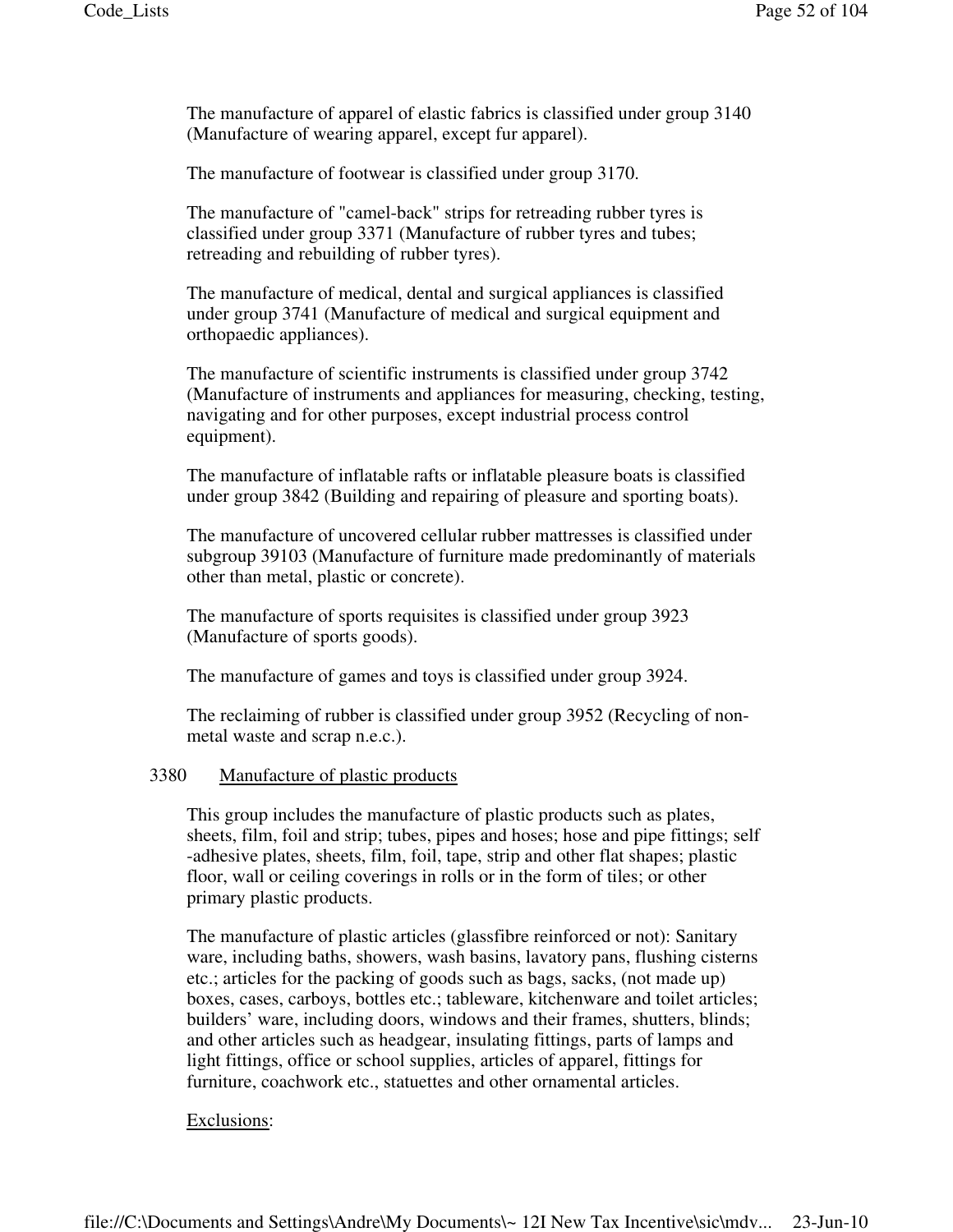The manufacture of woven fabric of artificial fibre is classified under group 3111 (Preparation and spinning of textile fibre; weaving of textiles).

The manufacture of made-up articles from woven artificial textiles such as sacks and bags is classified under group 3121 (Manufacture of made-up textile articles, except apparel).

The manufacture of luggage, handbags and the like from plastic materials is classified under group 3162 (Manufacture of luggage, handbags and the like, saddlery and harness).

The manufacture of footwear is classified under group 3170.

The manufacture of plaits or wickerwork is classified under group 3229 (Manufacture of other products of wood; manufacture of articles of cork, straw and plaiting materials).

The manufacture of plastics in primary form is classified under group 3343.

Manufacture of medical, dental and surgical appliances is classified under group 3741 (Manufacture of medical and surgical equipment and orthopaedic appliances).

The manufacture of scientific instruments is classified under group 3742 (Manufacture of instruments and appliances for measuring, checking, testing, navigating and for other purposes, except industrial process control equipment).

The manufacture of uncovered cellular plastic mattresses is classified under group 3910 (Manufacture of furniture).

The manufacture of sports requisites is classified under group 3923 (Manufacture of sports goods).

The manufacture of games and toys is classified under group 3924.

The manufacture of linoleum and hardsurfaced floor coverings is classified under group 3929 (Other manufacturing n.e.c.).

# DIVISION 34: MANUFACTURE OF OTHER NON-METALLIC MINERAL PRODUCTS

### 341 Manufacture of glass and glass products

This group includes the manufacture of glass in all its forms and articles of glass:

- Glass in bulk and in other states whether or not worked, including sheets, plates, tubes or rods. The manufacture of glass of different chemical composition, including fused quartz and other fused silica. The manufacture of glass of different physical characteristics, including wired, coloured, tinted, toughened or laminated glass.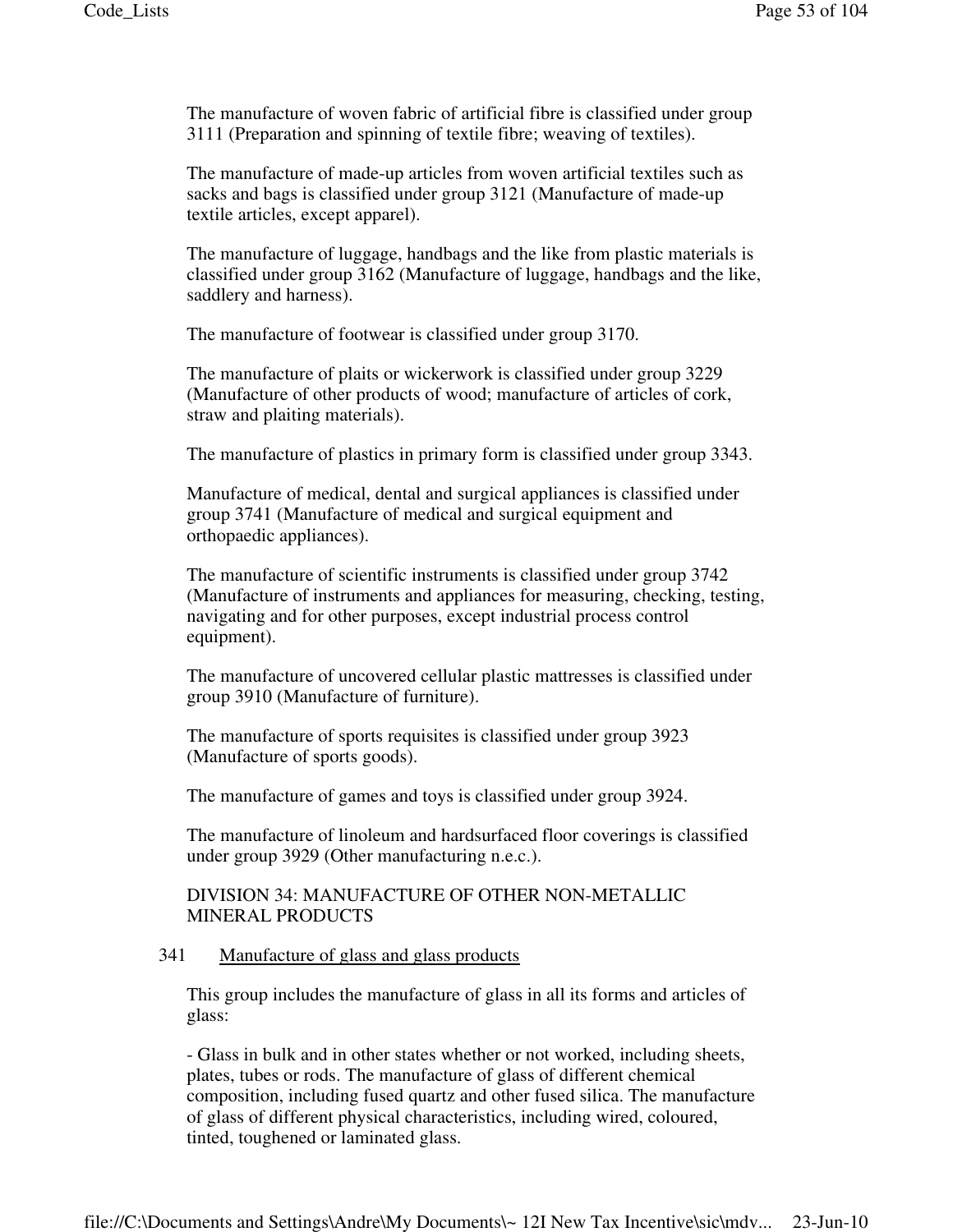- glass by casting, drawing, blowing, rolling or by the float process or other processes.

- articles of glass used in construction such as glass blocks; glass containers, including lids and stoppers, glass envelopes, including inners for various vessels; glass kitchenware or tableware and glass used in the toilet, office or other places; laboratory, hygienic or pharmaceutical glassware, clock or watch glasses, optical glass and optical glass elements not optically worked, etc.

- glassware used in imitation jewellery (but not made-up imitation jewellery).

- glass fibres (including glass wool) and yarn of glass fibres. The manufacture of non-woven glass fabrics, mats, mattresses, boards and similar non-woven products.

## Exclusions:

The manufacture of woven fabric of glass yarn is classified under group 3111 (Preparation and spinning of textile fibres; weaving of textiles).

The manufacture of plastic products re-inforced with glass fibre is classified under group 3380 (Manufacture of plastic products).

The manufacture of products of glass wool for heat-insulating is classified under group 3429 (Manufacture of other non-metallic mineral products n.e.c.).

The manufacture of optical fibre cables made up of individually sheathed fibres is classified under group 3630 (Manufacture of insulated wire and cable) and these made up of not individually sheathed fibres under group 3750 (Manufacture of optical instruments and photographic equipment), respectively.

The manufacture of medical laboratory equipment including syringes, is classified under group 3741 (Manufacture of medical and surgical equipment and orthopaedic appliances).

The manufacture of optical elements optically worked is classified under group 3750 (Manufacture of optical instruments and photographic equipment).

The manufacture of glass toys is classified under group 3924 (Manufacture of games and toys).

- 342 Manufacture of non-metallic mineral products n.e.c.
- 3421 Manufacture of non-structural non-refractory ceramicware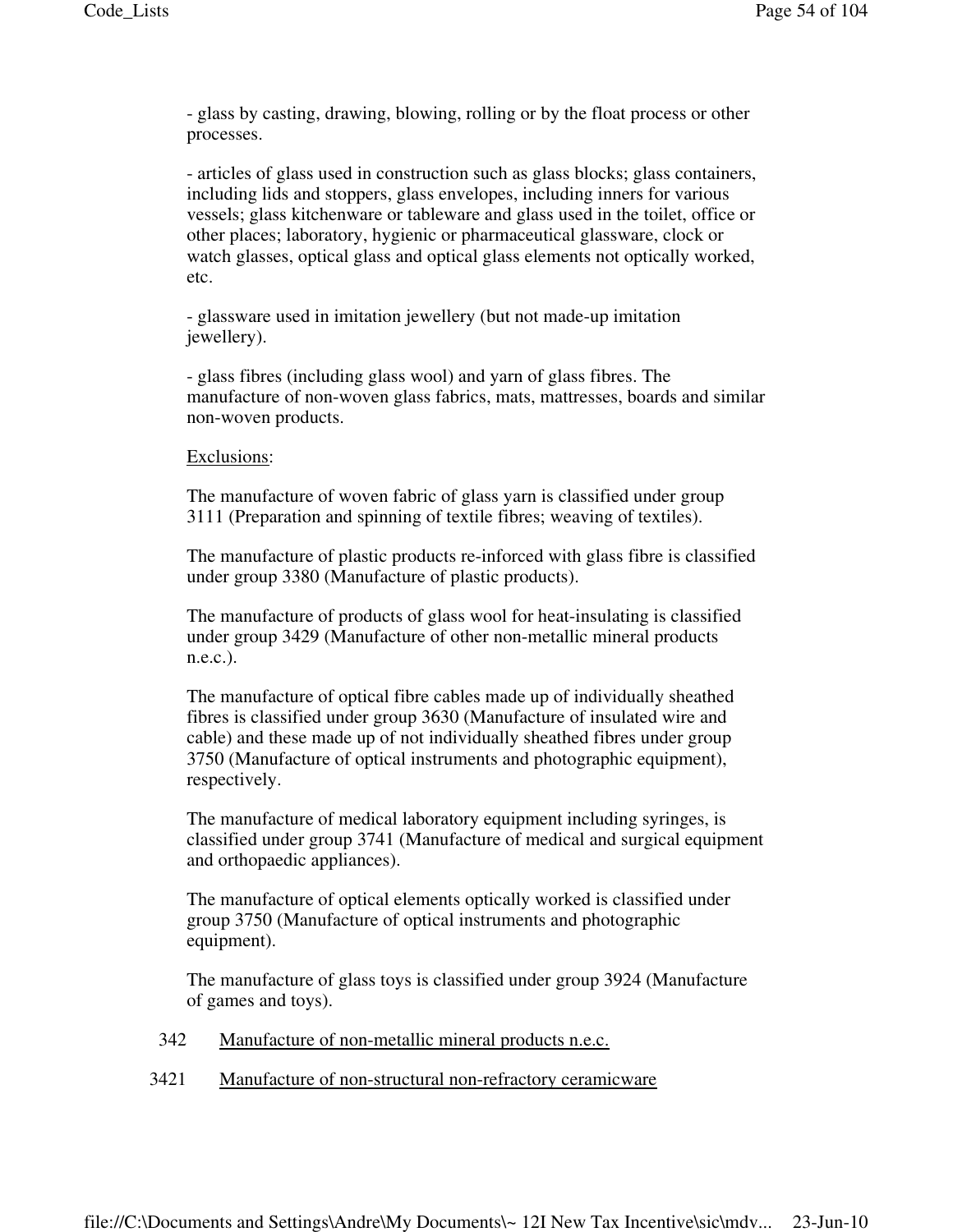This group includes the manufacture of non-structural non-refractory ceramic articles, including the following:

- Articles of porcelain, stoneware, earthenware, imitation porcelain or common pottery;

- tableware and other articles commonly used for domestic or toilet purposes; the manufacture of statuettes and other ornamental ceramic articles;

- ceramic laboratory, chemical and industrial goods;

- ceramic sanitary fixtures and other non-structural ceramic articles;

- electrical insulators of ceramics; and

- the manufacture of insulating fittings, for electrical machines, appliances or equipment, of ceramics.

#### Exclusions:

The manufacture of refractory ceramic goods or ceramic building materials is classified under group 3422 (Manufacture of refractory ceramic products) and group 3423 (Manufacture of structural non-refractory clay and ceramic products), respectively.

The manufacture of artificial teeth is classified under group 3741 (Manufacture of medical and surgical equipment and orthopaedic appliances).

The manufacture of toys is classified under group 3924.

The manufacture of imitation jewellery is classified under group 3929 (Other manufacturing n.e.c.).

### 3422 Manufacture of refractory ceramic products

This group includes the manufacture of heat-insulating ceramic products made by shaping and subsequently firing siliceous fossil material:

- Refractory bricks, blocks, tiles and similar refractory ceramic building materials.

- ceramic products that can withstand the high temperatures encountered in metallurgical operations.

- refractory cements.

- retorts, crucibles, muffles, nozzles, tubes, pipes etc.

## Exclusions: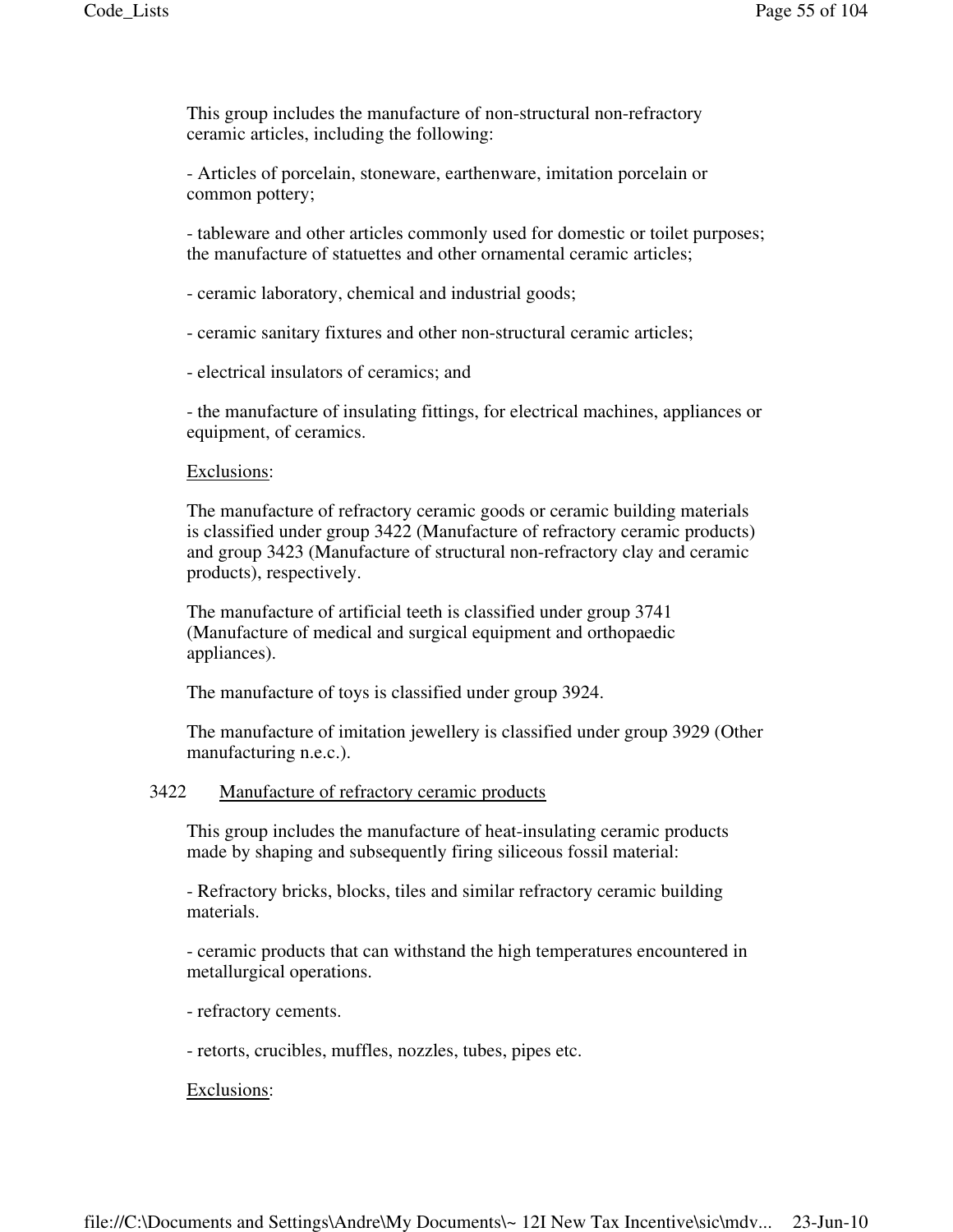The manufacture of ceramic articles other than refractory products is classified under group 3421 (Manufacture of non-structural non-refractory ceramicware) and group 3423 (Manufacture of structural non-refractory clay and ceramic products).

### 3423 Manufacture of structural non-refractory clay and ceramic products

This group includes the manufacture of clay and ceramic building materials such as bricks, floor tiles, roofing tiles and chimney-pots. The manufacture of ceramic pipes, conduits, guttering and pipe fittings. The manufacture of ceramic flags and paving, hearth or wall tiles, mosaic cubes and the like, whether or not glazed.

### Exclusions:

The manufacture of refractory ceramic products is classified under group 3422.

### 3424 Manufacture of cement, lime and plaster

This group includes the manufacture of hydraulic cements, including portland, aluminous slag and superphosphate, whether or not in the form of clinkers.

The manufacture of plaster consisting of calcined gypsum or calcium sulphate.

The further processing of lime and gypsum when not performed in conjunction with the extraction is included.

#### Exclusions:

The manufacture of cement used in dentistry is classified under group 3353 (Manufacture of pharmaceuticals, medicinal chemicals and botanical products).

The manufacture of refractory cement is classified under group 3422 (Manufacture of refractory ceramic products).

The manufacture of articles of cement or plaster is classified under group 3425 (Manufacture of articles of concrete, cement and plaster).

The mining of lime and gypsum is classified under group 2512 (Limestone and limeworks.)

## 3425 Manufacture of articles of concrete, cement and plaster

This group includes the manufacture of the following:

- Concrete, cement or plaster articles for use in construction such as tiles, flagstones, bricks, boards, sheets, panels, pipes and posts;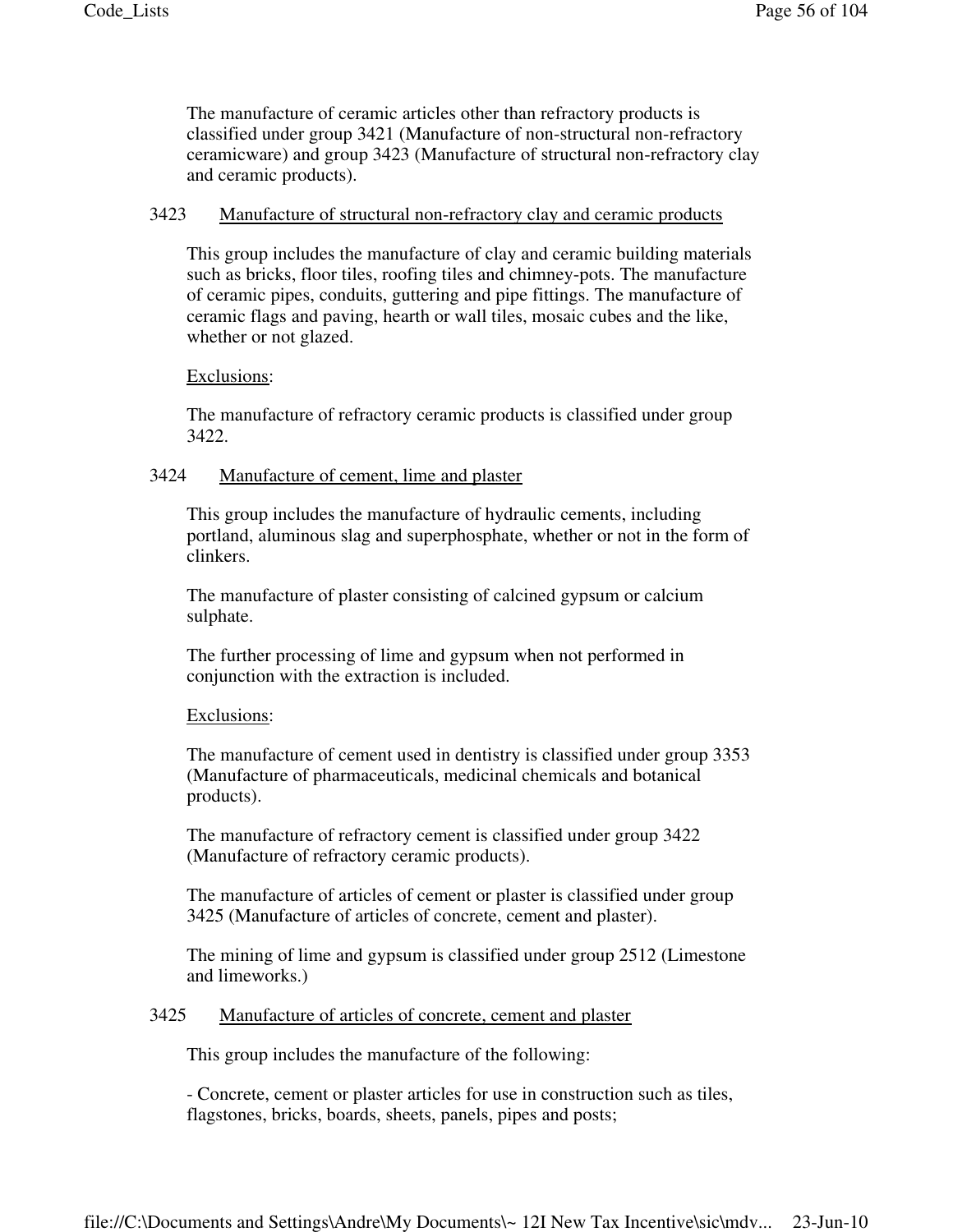- other articles of concrete, cement or plaster, e.g. statues, furniture, low and high reliefs, vases, flowerpots, etc.;

- ready-mixed concrete and mortars;

- building materials of vegetable substances (e.g. wood wool, straw, reeds, rushes) agglomerated with cement, plaster or other mineral binder; and

- articles of asbestos-cement, of cellulose fibre-cement or the like: Corrugated sheets, other sheets, panels, tiles, tubes, pipes, reservoirs, troughs, basins, sinks, jars, furniture, window frames and other articles.

#### 3426 Cutting, shaping and finishing of stone

This group includes the cutting, shaping and finishing of stone for use in construction, in cemeteries, on roads, as roofing and in other applications.

Activities carried out on rough stone delivered by quarries.

### Exclusions:

Activities carried out by operators of quarries, e.g. the production of roughcut stone, are classified under group 2519 (Other stone quarrying, including stone crushing and clay and sandpits). The production of millstones, abrasive stones and similar products is classified under group 3429 (Manufacture of other non-metallic mineral products n.e.c.).

### 3429 Manufacture of other non-metallic mineral products n.e.c.

This group includes the manufacture of the following:

- Asbestos yarn and fabric, and articles of asbestos yarn or fabric such as clothing, headgear, footwear, cord, string, paper or felt;

- friction material with a basis of asbestos or other mineral substances or of cellulose whether or not combined with other materials;

- the manufacture of unmounted articles of such friction materials;

- mineral insulating materials; slag wool, rockwool and similar mineral wools, exfoliated vermiculite, expanded clays and similar heat-insulating, sound-insulating or sound absorbing materials;

- products of glass wool for heat-insulating;

- articles of asphalt or of similar material, e.g. coal tar pitch;

- millstones, sharpening or polishing stones and natural or artificial abrasive products, including abrasive powder or grain on a base of textile material, paper, paperboard or other material; and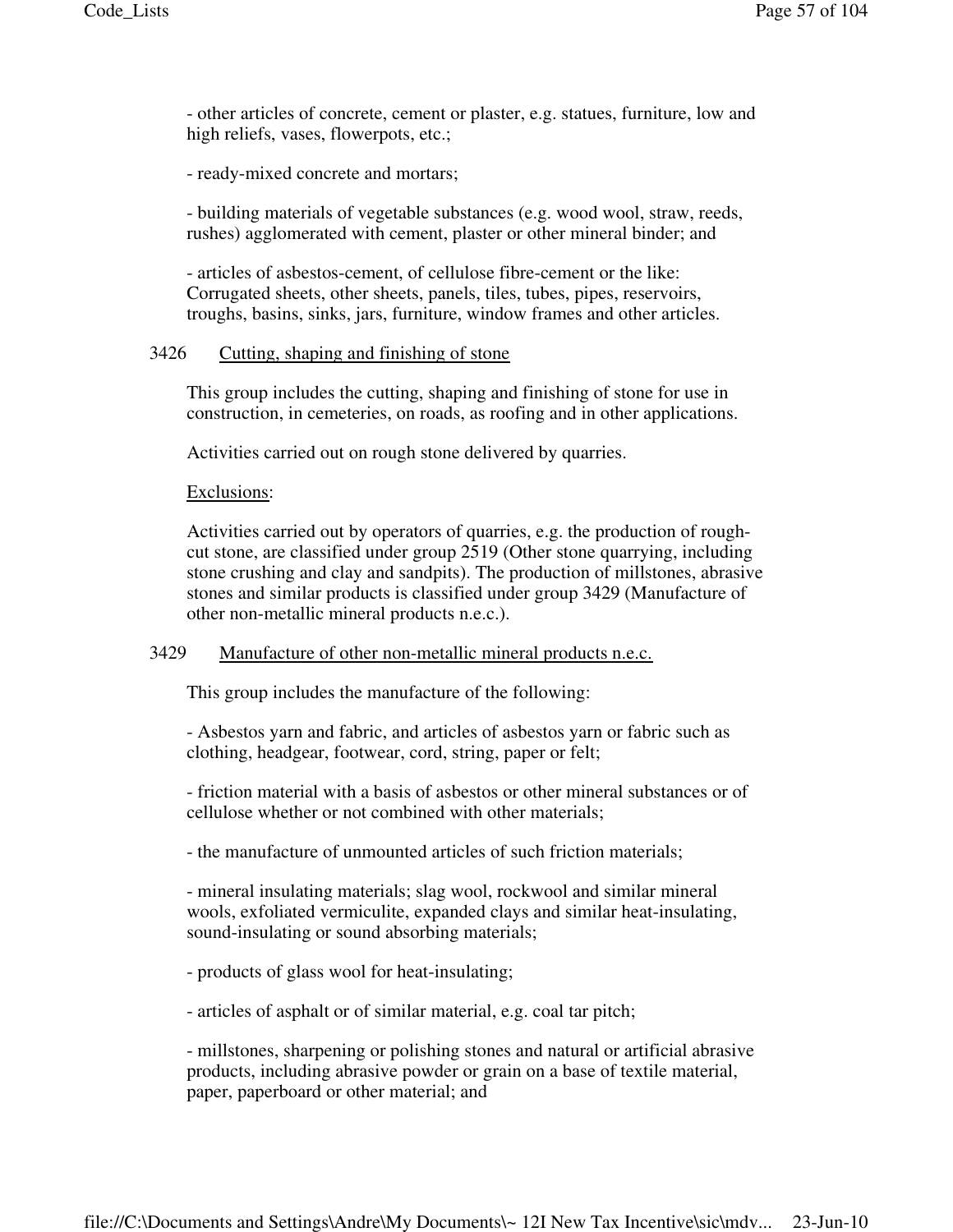- articles of other mineral substances not elsewhere classified, including worked mica and articles of mica, of peat, of graphite (other than electrical articles) or of other mineral materials.

### Exclusions:

The manufacture of glass wool is classified under group 3411 (Manufacture of glass and glass products).

# DIVISION 35: MANUFACTURE OF BASIC METALS, FABRICATED METAL PRODUCTS, MACHINERY AND EQUIPMENT AND OF OFFICE, ACCOUNTING AND COMPUTING MACHINERY

## 351 Manufacture of basic iron and steel

This major group includes the following:

The operation of blast furnaces, steel converters, rolling and finishing mills; and the manufacture of primary iron and steel products, i.e. the production of -

- primary ferrous metal products in granular or powder form or in the form of pigs, blocks, lumps or liquids from ore or scrap;

- iron of exceptional purity by electrolysis or other chemical processes;

- pig iron, including spiegeleisen and ferro-alloys, and of sponge iron;

steel by pneumatic or hearth processes;

- steel or alloy steel ingots;

- blooms, billets, slates, or other forms of semi-finished iron, steel or alloy steel;

- rolled, drawn, extruded or forged iron, steel or alloy steel products. The products may be subjected to treatment while hot or cold or may start hot and end cold. Products of the rolling, finishing and tube mills are sheets, plates, strip coils; bars and rods; hollow drill bars and rods; angles, shapes, sections and wire; tubes, pipes and hollow profiles of iron or steel, seamless, including cast, tubes, pipes and hollow profiles open seam or welded, riveted or similarly closed; railway and tramway track construction material, e.g. unassembled rails; and other finished iron or steel products.

#### Exclusions:

The production of sintered iron ores is classified under group 2410 (Mining of iron ore).

Operation of independent coke ovens is classified under group 3310 (Manufacture of coke oven products).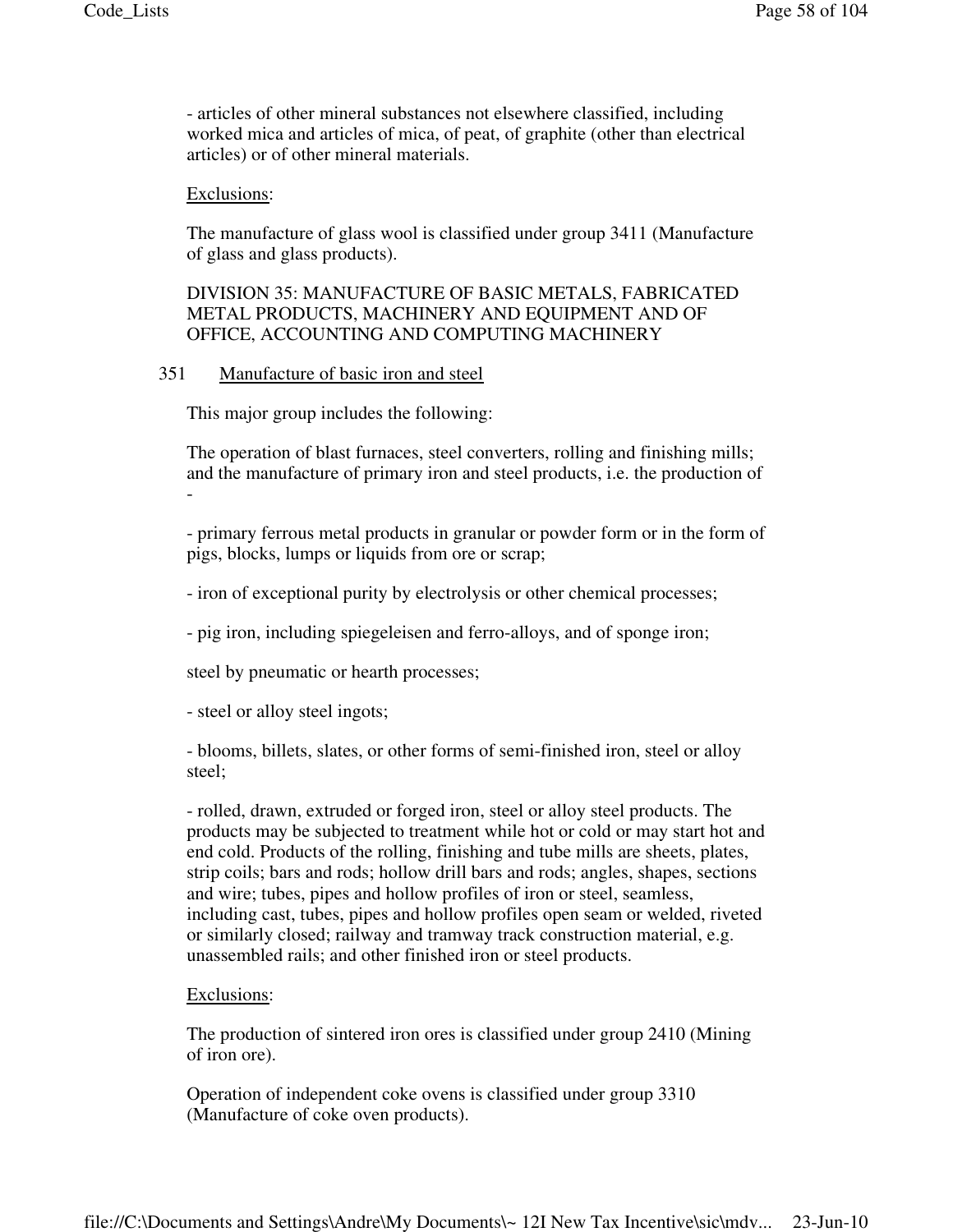Forging or casting activities carried out as part of the manufacture of a given type of goods are classified under the groups manufacturing that type of goods.

## 352 Manufacture of basic precious and non-ferrous metals

This major group includes the manufacture of the precious metals, gold and silver, and metals of the platinum group.

The refining of the above-mentioned precious metals. The production of unwrought or wrought precious metals: Silver in lumps, grains, ingots, cast bars, pellets etc., or in rolled bars, rods, sections, wire, plates, sheets and strip, or in tubes, pipes, hollow bars, foil, powder etc.; gold or platinum and platinum group metals in forms similar to those given for silver.

The production of clad precious metals: Silver rolled on to base metals in the form of bars, rods, sections, sheets, tubes etc.; gold rolled on to base metals or on to silver in forms similar to those given for silver; platinum and platinum group metals rolled onto gold, silver or base metals in forms similar to those given for silver.

The prodction of non-ferrous base metals from ore, mates, other raw materials intermediae between ore and the metal (e.g. alumina) or from scrap.

Operations carried on by smelters, by electrolytic refiners, or by other means to produce unwrought non-ferrous base metals. Smelters and refiners of copper, lead, chrome, manganese, zinc, aluminium, nickel, tin or other nonferrous base metals and alloys of such metals.

The production of alumina and mattes of nickel or of copper.

The manufacture of non-ferrous base metal products by rolling, drawing or extruding.

The manufacture of powders or flakes; foil; plates, sheets or strip; bars, rods or profiles; wire; tubes, pipes and tube or pipe fittings.

The production of monetary gold.

Exclusions:

The manufacure of precious metal watch cases is classified under group 3760 (Manufacture of watches and clocks).

The manufacture of precious metal jewellery or coins is classified under group 3921 (Manufacture of jewellery and related articles).

Forging or casting activities carried out as part of the manufacture of a given type of goods are classified under the class manufacturing that type of goods.

## 353 Casting of metals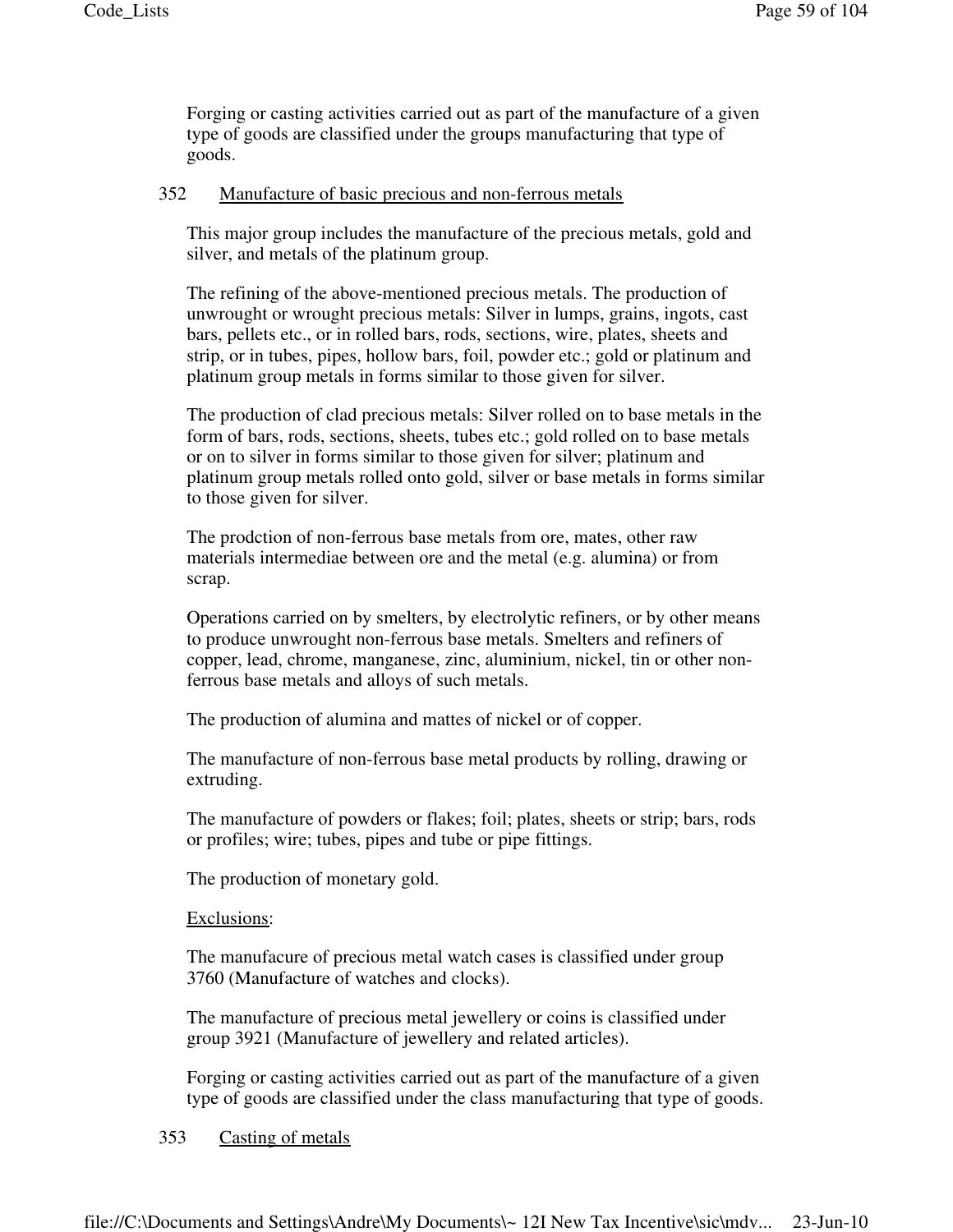# 3531 Casting of iron and steel

This group includes the casting of finished or semi-finished products of cast iron or cast steel. Each of the activities classified here produces a wide variety of goods, all characteristic of other groups.

# 3532 Castng of non-ferrous metals

This group includes the casting of finished or semi-finished products of nonferrous metals. Each of the activities classified here produces a wide variety of goods, all characteristic of other groups.

# 354 Manufacture of structural metal products, tanks, reservoirs and steam generators

# 3541 Manufacture of structural metal products

This group includes the manufacture of metal structures, parts of metal structures, fabricated structural steel and similar products, including bridges and bridge parts, towers, masts, columns, girders, trusses, arches, rafters, pithead frames, telescopic props, sluice gates, piers, jetties.

The manufacture of prefabricated buildings predominantly of metal is included.

The manufacture of metal doors, windows and their frames, shutters, fireescapes, gates, and similar metal work used on buildings.

The manufacture of the articles classified here is predominantly from iron, steel or aluminium. The articles are transportable goods ready for assembly, installation or erection (e.g. at a building site by a construction establishment).

The erection of metal structures from self-manufactured parts, however, remains classified here.

# Exclusions:

The manufacture of parts for marine or power boilers is classified under group 3543 (Manufacture of steam generators, except central heating hot water boilers).

The manufacture of assembled railway and tramway fixtures and fittings is classified under group 3559 (Manufacture of other fabricated metal products n.e.c.).

The manufacture of sections for ships or floating structures is classified under group 3841 (Building and repairing of ships).

# 3542 Manufacture of tanks, reservoirs and similar containers of metal

This group includes manufacture of containers of metal for compressed or liquefied gas.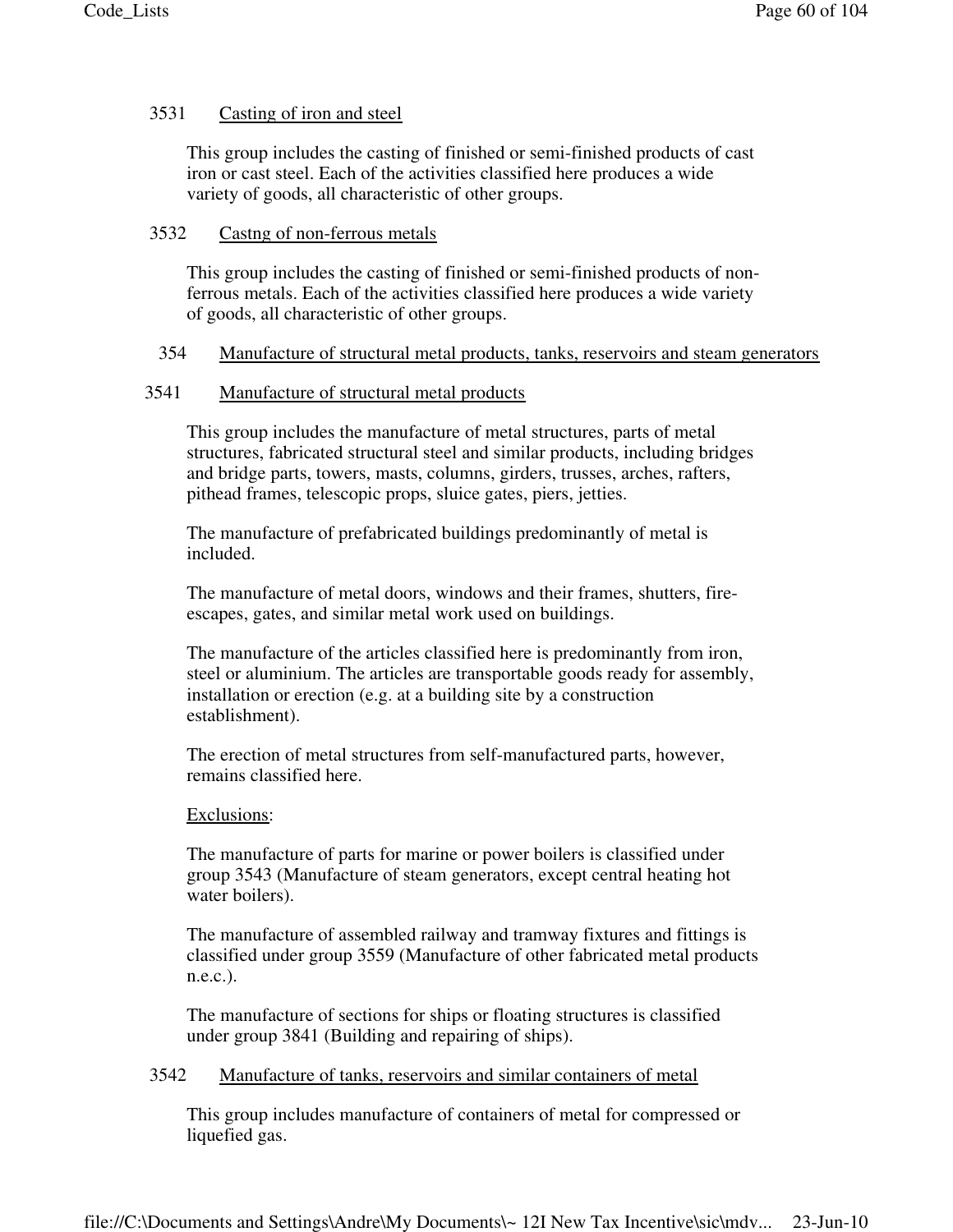Manufacture of central heating boilers and radiators.

Manufacture of reservoirs, tanks, and similar containers of types normally installed as fixtures for storage whether or not fitted with tops, closures, or lined with materials other than iron, steel or aluminium.

### Exclusions:

The manufacture of casks, drums, cans, pails, boxes and so forth, of a kind commonly used for the conveyance or packing of goods, even of large size, is classified under group 3559 (Manufacture of other fabricated metal products n.e.c.).

The manufacture of reservoirs, tanks and similar containers for uses described above but fitted with mechanical or thermal equipment is classified under group 3569 (Manufacture of other general purpose machinery).

The manufacture of containers specially designed and equipped for carriage by one or more modes of transport is classified under group 3820 (Manufacture of bodies (coachwork) for motor vehicles; manufacture of trailers and semi-trailers).

### 3543 Manufacture of steam generators, except central heating hot water boilers

This group includes the manufacture of nuclear reactors for all purposes other than isotope separators. The term "nuclear reactor" covers, in general, all the apparatus and appliances inside the area screened off by the biological shield, including, where appropriate, the shield itself. The term also includes any other apparatus or appliances outside that area provided they form an integral part of those contained inside the screen.

The manufacture of steam or other vapour generating boilers other than central heating hot water boilers even, if also capable of producing low pressure steam.

The manufacture of auxiliary plant for use with boilers, such as economisers, super-heaters, steam collectors and accumulators. Soot removers, gas recoverers and sludge scrapers are included.

#### Exclusions:

The manufacture of nuclear reactor fuel elements is classified under group 3330 (Processing of nuclear fuel).

The manufacture of central heating boilers and radiators is classified under group 3542. (Manufacture of tanks, reservoirs and similar containers of metal).

The manufacture of boiler-turbine set or a stationary steam engine with an integral boiler is classified under group 3561 (Manufacture of engines and turbines, except aircraft, vehicle and motor cycle engines).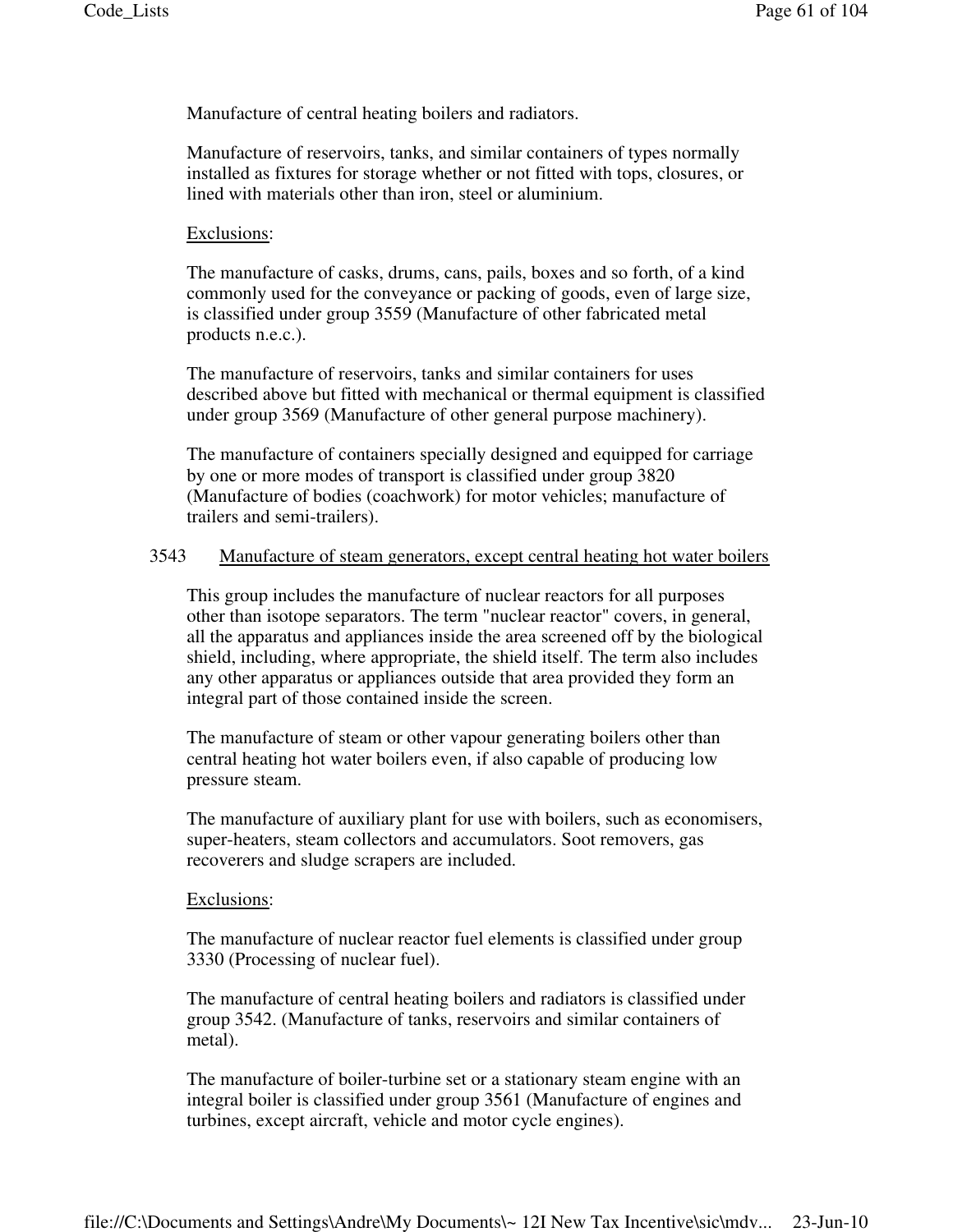The manufacture of steam railway locomotives is classified under group 3850 (Manufacture of railway and tramway locomotives and rolling stock)

## 355 Manufacture of other fabricated metal products; metalwork service activities

## 3551 Forging, pressing, stamping and roll-forming of metal; powder metallurgy

This group includes the manufacture of a wide variety of finished or semifinished metal products by forging, pressing, stamping and roll-forming, i.e. the deformation of metal by compressive forces exerted by rolls, or powder metallurgy, i.e. the production of metal objects directly from metal powders, by heat treatment (sintering) or under pressure, i.e. the manufacture of a range of products which, individually, would be characteristically produced in other activity classes.

# Exclusions:

The manufacture of metal powders is classified under major groups 351 (Manufacture of basic iron and steel) and 352 (Manufacture of basic precious and non-ferrous metals), respectively.

# 3552 Treatment and coating of metals; general mechanical engineering on a fee or contract

# basis

This group includes plating, polishing, anodising, colouring, engraving, printing, hardening, buffing, deburring, sand blasting, tumbling, cleaning, welding, grinding or other specialised activities in respect of metal and metal articles on a fee or contract basis. The cleaning (decalcification) of the interior of pipes and pumps at industrial plants is included. The units classified here generally do not take ownership of the goods nor do they sell them to third parties.

# Exclusions:

The chemical cleaning (decalcification) of boiler interiors is classified under group 3543 (Manufacture of steam generators, except central heating hot water boilers).

The interior cleaning of bulk storage tanks is classified under group 3542 (Manufacture of tanks, reservoirs and similar containers of metal).

The cleaning of industrial plant is classified under group 8893 (Building and industrial plant cleaning activities).

## 3553 Manufacture of cutlery, hand tools and general hardware

This group includes the manufacture of the following:

- Metal articles for use in and about the house: Knives and knife blades; other articles of cutlery, including cleavers and choppers, razors and razor blades, scissors and secateurs, hair clippers and nail clippers; spoons, forks,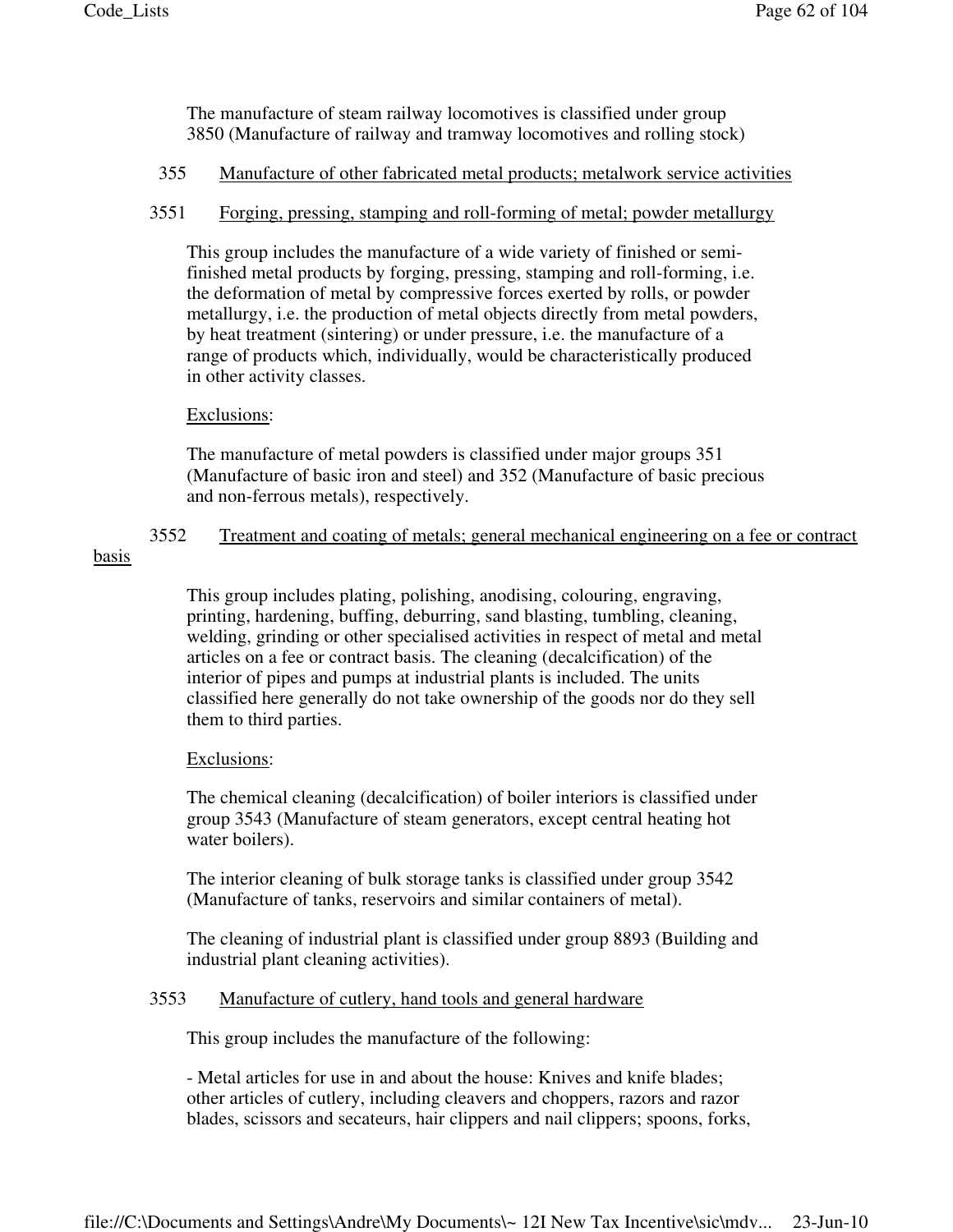ladles, skimmers, fish-knives, tongs and other utensils for use at the table or in the kitchen;

- hand tools of a kind used in agriculture, horticulture or forestry; carpentry, cabinet work or other woodwork; mechanical assembly work; sheet metal work; and in other trades;

- saws and sawblades, including the circular sawblades and chainsaw blades;

- the manufacture of knives and cutting blades for machines or for mechanical appliances;

- interchangeable tools for hand tools, whether or not power operated, or for machine tools: Drills, punches, dies, milling cutters, unmounted tool tips, plates or sticks of sintered metal carbides etc.;

- Blacksmiths' tools including forges and anvils. Manufacture of vices, clamps, blow lamps and the like; and

- locks, padlocks, clasps, keys and other hardware for buildings, furniture, vehicles or other applications.

### Exclusions:

The manufacture of hollowware, dinnerware or flatware is classified under group 3559 (Manufacture of other fabricated metal products n.e.c.) or, if of precious metal, under group 3921 (Manufacture of jewellery and related articles).

The manufacture of power-driven hand tools is classified under group 3572 (Manufacture of machine-tools).

The manufacture of structural metal products such as metal doors, doorframes, etc. is classified under group 3541 (Manufacture of structural metal products).

The manufacture of cutlasses, swords, bayonets and similar arms are classified under group 3559 (Manufacture of other fabricated metal products n.e.c.).

## 3559 Manufacture of other fabricated metal products n.e.c.

This group includes the manufacture of the following:

- Metal fasteners: Nails, rivets, tacks, pins, staples, washers and similar nonthreaded products; nuts, bolts, screws and other threaded products;

- screw machine products;

- metal cable, plaited bands and similar articles made of iron, steel, aluminium or copper;

- articles made of wire: Barbed wire, wire fencing, grill, netting, cloth, etc.;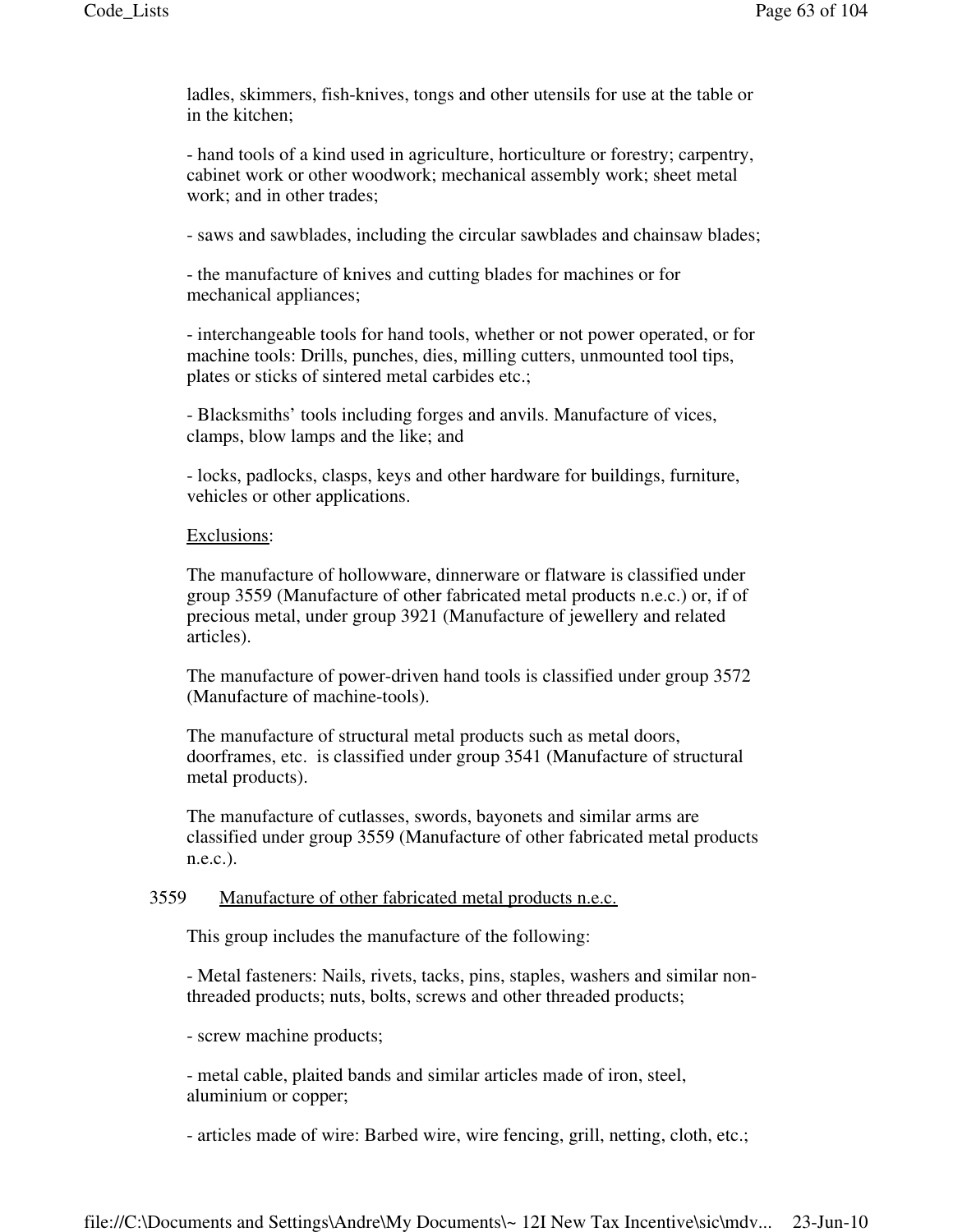- containers used for the packing or conveyance of goods: Casks, drums, pails, cans, boxes, etc.;

- springs, including semi-finished springs for all purposes other than watch springs: Leaf springs, helical springs, torsion bar springs, etc.;

- cutlasses, swords, bayonets and similar arms;

- hollowware, dinnerware or flatware, whether or not of base metal plated with precious metal; frying pans, saucepans and other metal cooking utensils;

- small hand-operated kitchen appliances used in the preparation, conditioning or serving of food;

- metal sanitary ware, including baths, sinks, wash-basins and other metal sanitary and toilet articles, whether or not enamelled;

- metal goods for office use, but not metal furniture;

- metal safety headgear;

- armoured or reinforced safes, strongboxes, strongroom gates and doors, etc.;

- railway or tramway fixtures or fittings (e.g. assembled track, turntables, platform buffers, etc.); and

- other metal goods not elsewhere classified including chain, except power transmission chain, ships' propellers and blades therefor, anchors, bells, picture frames, flexible tubing, clasps, buckles, hooks, metal scouring pads, sign plates, etc., regardless of the metal employed other than precious metal.

#### Exclusions:

The manufacture of containers for the storage or processing of materials is classified under group 3542 (Manufacture of tanks, reservoirs and similar containers of metal).

The manufacture of power transmission chain is classified under group 3563 (Manufacture of bearings, gears, gearing and driving elements).

The manufacture of insulated cable is classified under group 3630 (Manufacture of insulated wire and cable).

The manufacture of metal furniture is classified under subgroup 39101 (Manufacture of furniture made predominantly of metal).

The manufacture of bed springs is classified under group 3910 (Manufacture of furniture).

The manufacture of sports goods is classified under group 3923.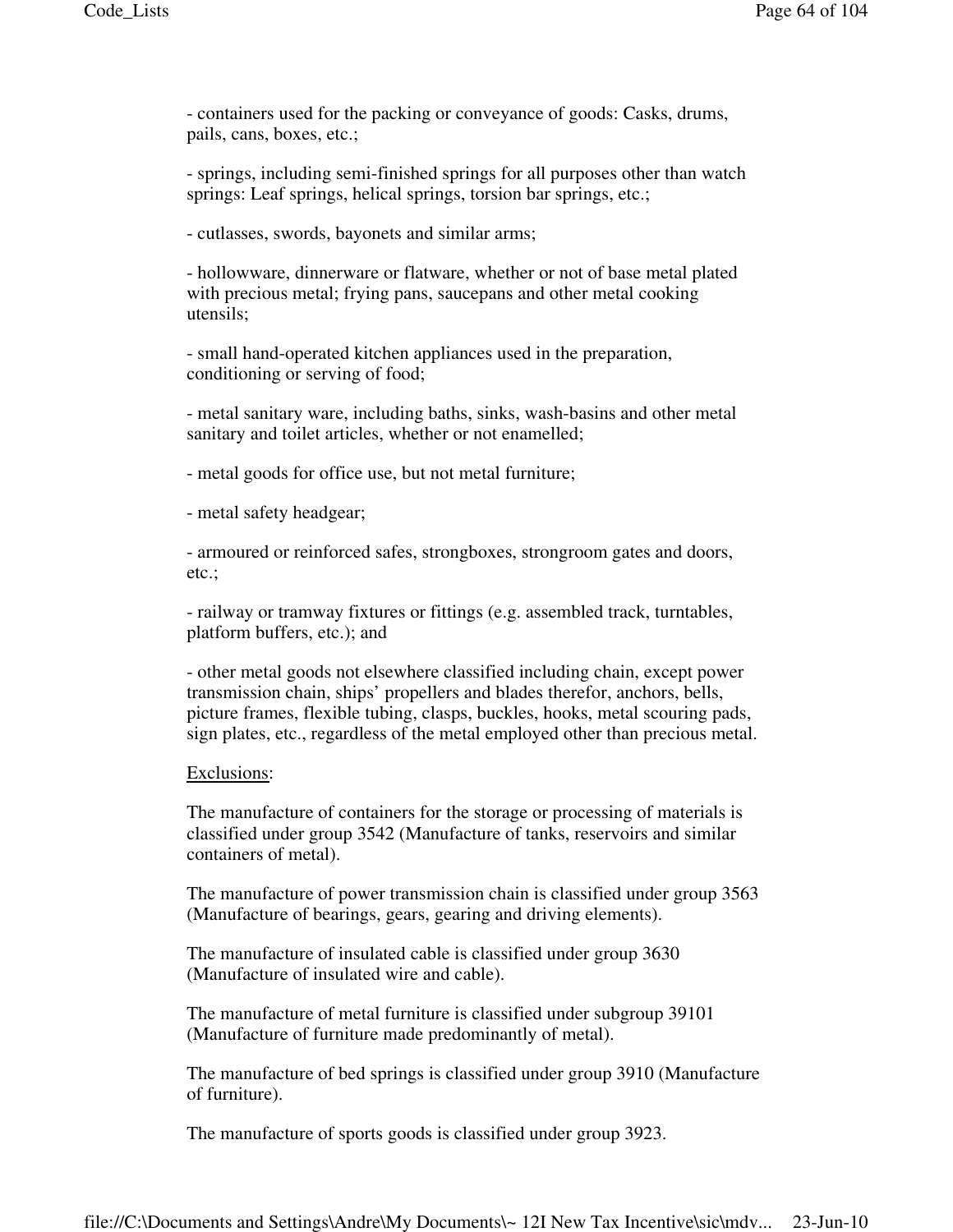The manufacture of games and toys is classified under group 3924.

# 356 Manufacture of general purpose machinery

# 3561 Manufacture of engines and turbines, except aircraft, vehicle and motor cycle engines

This group includes the manufacture of the following:

- Reciprocating or rotary spark-ignition or compression-ignition internal combustion piston engines for use in moving or stationary applications other than for motor vehicle or aircraft propulsion;

- parts for the engines described above, e.g. valves;

- steam turbines and other vapour turbines;

- hydraulic turbines, water wheels, and their regulating machinery;

- gas turbines other than turbojets or turbopropellers intended for use in aircraft propulsion (the turbines included here are used in marine propulsion and as prime movers of electric generators or pumps); and

- boiler-turbine sets or a stationary steam engine with integral boiler.

Exclusions:

The manufacture of electrical and electronic aircraft engine parts is classified under group 3660 (Manufacture of other electrical equipment n.e.c.).

The manufacture of electrical and electronic equipment and components of internal combustion engines is also classified under group 3660.

The manufacture of motor vehicle, aircraft and cycle propulsion engines, including reaction engines, is classified under groups 3810 (Manufacture of motor vehicles), 3860 (Manufacture of aircraft and spacecraft) and 3871 (Manufacture of motor cycles), respectively.

## 3562 Manufacture of pumps, compressors, taps and valves

This group includes the manufacture of-

- hydraulic power engines and motors that consist of powerful pumps;

- pumps for liquids, whether or not fitted with measuring devices, including hand pumps and pumps designed for fitting onto internal combustion piston engines, concrete pumps and others;

- air or vacuum pumps, air or other gas compressors; and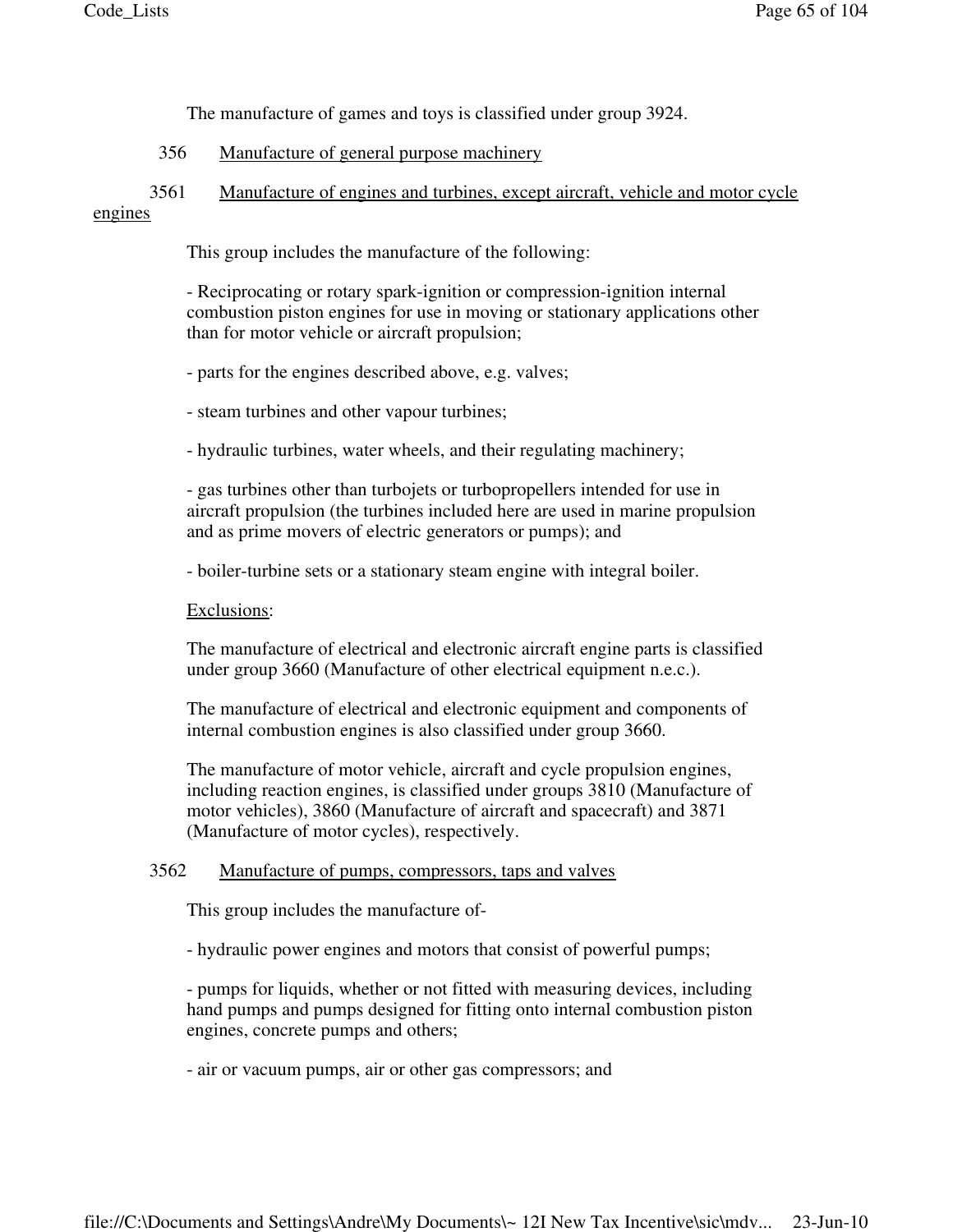- taps, cocks, valves and similar appliances for pipes, boiler shells, tanks, vats or the like, including pressure reducing valves and thermostatically controlled valves.

### Exclusions:

The manufacture of taps, cocks, valves and similar appliances made of unhardened vulcanised rubber, ceramic materials or of glass is classified according to material under groups 3379 (Manufacture of other rubber products), 3421 (Manufacture of non-structural non-refractory ceramicware) and major group 341 (Manufacture of glass and glass products), respectively.

The manufacture of household-type fans, including floor fans, is classified under group 3580 (Manufacture of household appliances n.e.c.).

The manufacture of machine parts known as valves is generally classified under the same group as the machine, e.g. manufacture of inlet and exhaust valves for internal combustion engines for aircraft it classified under group 3860 (Manufacture of aircraft and spacecraft).

## 3563 Manufacture of bearings, gears, gearing and driving elements

This group includes the manufacture of ball and roller bearings, including balls, needles, rollers, races, retaining rings and other parts of bearings.

The manufacture of mechanical power transmission equipment of any material: Cam shafts, crank shafts, cranks; transmission shafts; bearing housings, pillow blocks; plain shaft and other bearing housings; gears and gearing, including friction gears; gear boxes and other variable speed drives; clutches, including automatic centrifugal clutches and compressed air clutches; flywheels, shaft couplings.

The manufacture of articulated link chain.

#### Exclusions:

The manufacture of electromagnetic clutches is classified under group 3660 (Manufacture of other electrical equipment n.e.c.).

The manufacture of sub-assemblies of power transmission equipment identifiable as parts of vehicles or aircraft is classified under the appropriate groups of division 38 (Manufacture of transport equipment).

## 3564 Manufacture of ovens, furnaces and furnace burners

This group includes the manufacture of non-electric furnaces and ovens for roasting, melting or other heat-treatment of ores, pyrites, non-metallic minerals, metals or other materials.

The manufacture of -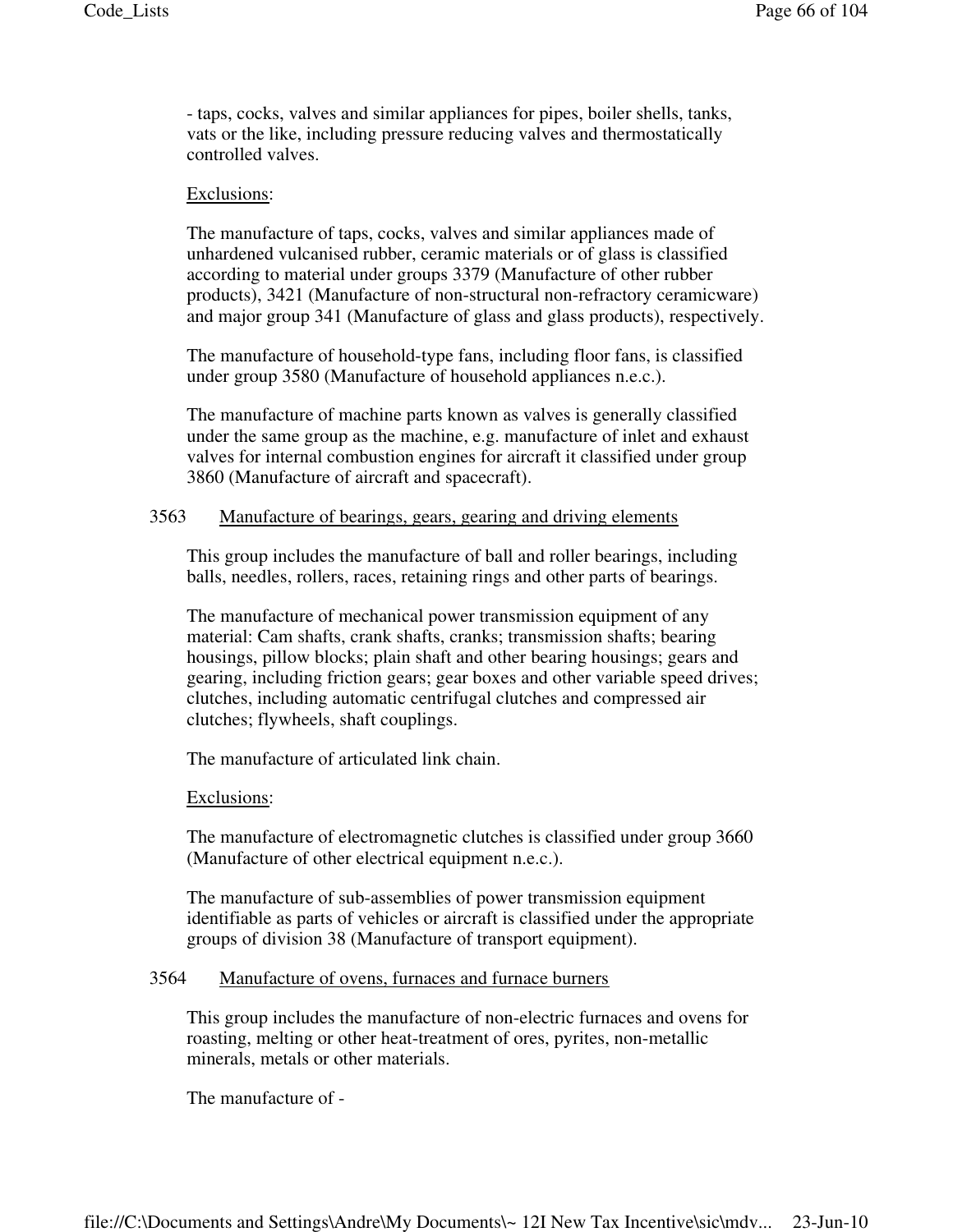- electric furnaces or ovens, including induction or dielectric furnaces and ovens;

- industrial and laboratory electric induction and dielectric heating equipment, including incinerators;

- burners for liquid fuel, for pulverised solid fuel or for gas;

- mechanical stokers, mechanical grates, mechanical ash dischargers and similar appliances.

### Exclusions:

The manufacture of plant and equipment designed to raise the temperature of food, beverages or tobacco is classified under group 3575 (Manufacture of machinery for food, beverage and tobacco processing). The manufacture of non-electric bakery ovens is also classified under group 3575.

The manufacture of plant and equipment designed to raise the temperature of pulp, paper, or other industrial materials is classified under group 3579 (Manufacture of other special purpose machinery).

The manufacture of medical, surgical or laboratory sterilisers is classified under group 3741 (Manufacture of medical and surgical equipment and orthopaedic appliances).

The manufacture of household stoves and ovens are classified under group 3580 (Manufacture of household appliances n.e.c.).

### 3565 Manufacture of lifting and handling equipment

This group includes the manufacture of the following:

- Machines for the mechanical handling of materials, goods or people other than transport equipment; and complex machinery; continuous or intermittent action machines; stationary and mobile machines; and machines integrally mounted on a wheeled chasis;

- pulley tackle and hoists, winches and capstans; and jacks;

- Derricks; cranes, including cable cranes; mobile lifting frames, straddle carriers, works trucks whether or not fitted with a crane or other lifting or handling equipment, whether or not self-propelled, such as are found in factories, warehouses, dock areas, station platforms and elsewhere, including tractors for railway platforms.

- other lifting, handling, loading or unloading machinery (e.g. lifts, elevators, liquid elevators, conveyors); and

- specialised parts for lifting and handling equipment including buckets, shovels, grabs, but not bulldozer or angledozer blades.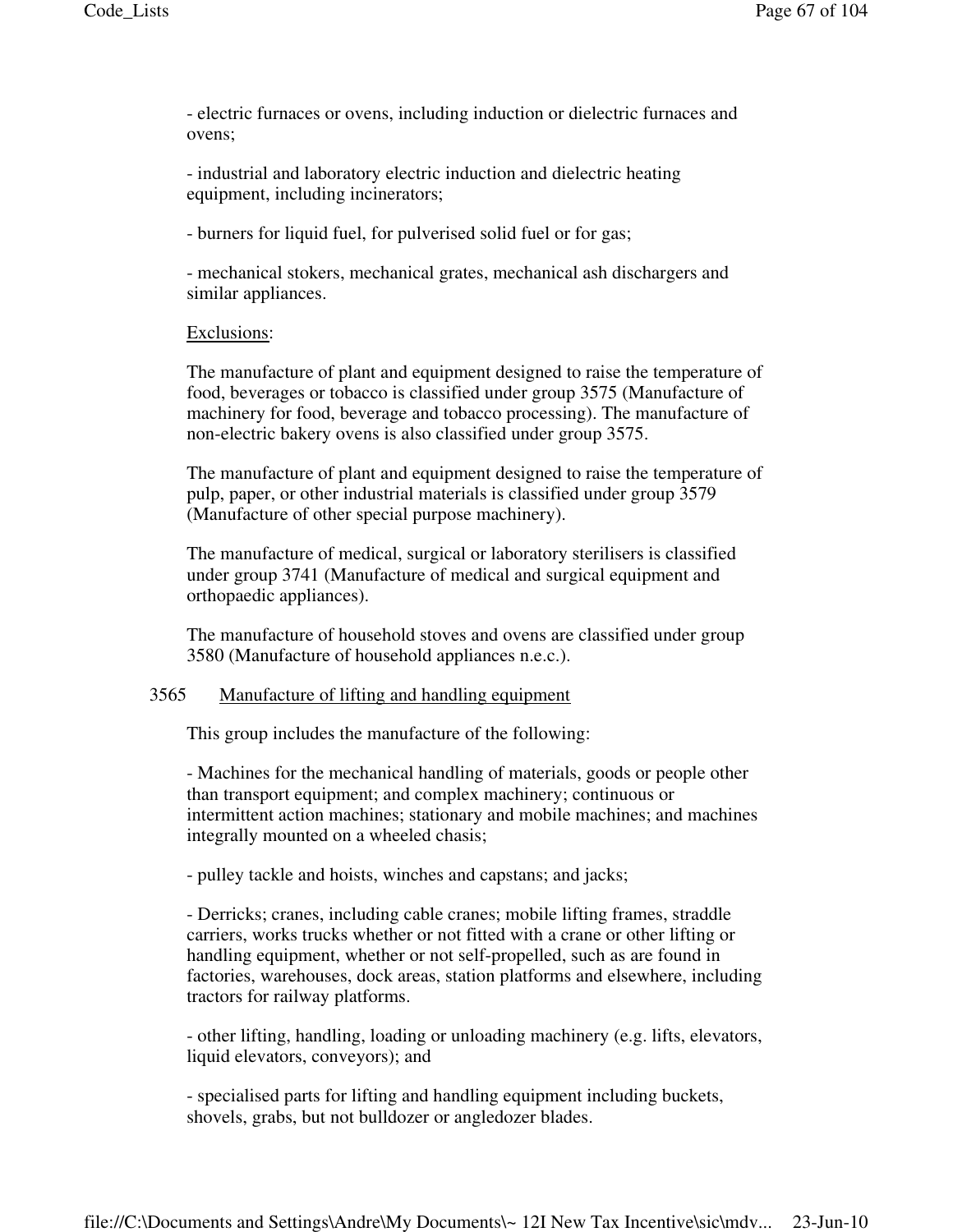## Exclusions:

The manufacture of internal combustion engines for lifting and handling equipment is classified under group 3561 (Manufacture of engines and turbines, except aircraft, vehicle and motor cycle engines).

The manufacture of tractors used in agriculture is classified under group 3571 (Manufacture of agricultural and forestry machinery).

The manufacture of construction equipment is classified under group 3574 (Manufacture of machinery for mining, quarrying and construction).

The manufacture of material handling equipment specifically designed for underground use is also classified under group 3574.

### 3569 Manufacture of other general purpose machinery

This group includes the manufacture of -

- weighing machinery (other than sensitive laboratory balances): Household and shop scales, portable or mobile platform scales, scales for the continuous weighing of goods, scales for weighing a continuous flow of liquid, weighbridges etc.; weighing machinery incorporating calculators, converting weight to counts, or performing other operations based on weight;

- refrigerating or freezing equipment for commercial purposes such as display and dispensing cases; refrigerating or freezing equipment for other purposes; assemblies of major components of the refrigerators and freezers classified here, e.g. compressors and condensers mounted on a common base even though the motor, evaporator or cabinet is absent; furniture designed to accommodate refrigeration or freezing equipment;

- unit air-conditioners;

- filtering or purifying machinery or apparatus for liquids or gases. Such equipment varies greatly in size, function and operating characteristics, and therefore the processes used in their manufacture also vary greatly;

- equipment for projecting, dispersing or spraying liquids or powders, whether or not hand-operated. (In addition to manufacture of spray-guns and similar appliances, the manufacture of fire extinguishers, sand-blasting machines, steam-cleaning machines and similar jet projecting machines are included here.);

- packing and wrapping machinery including machines that perform one or more functions such as filling, closing, sealing, capsuling or labelling containers such as bottles, cans, boxes or bags; machinery for cleaning or drying bottles or other containers or for aerating beverages;

- distilling or rectifying plants; heat exchangers; and machinery for liquefying air or gas;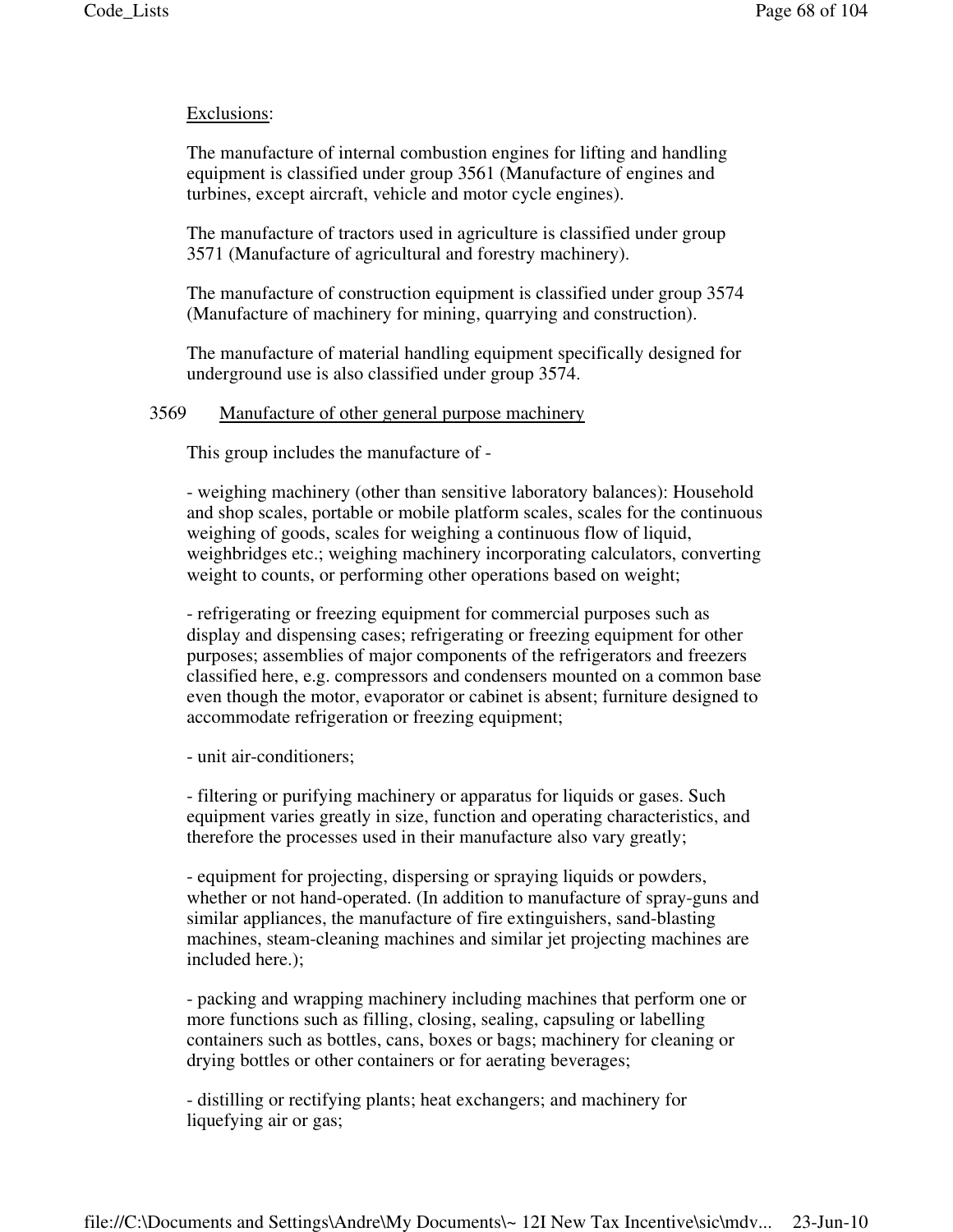- producer gas or water gas and acetylene gas generators;

- fans intended for industrial applications, exhaust hoods for commercial, laboratory or industrial use;

- calendering or other rolling machines other than for metals or glass;

- centrifuges other than cream separators or clothes driers;

- gaskets and similar joints made of a combination of materials or layers of the same material; and

- other general purpose machinery not elsewhere classified including manufacture of specialised parts for general purpose machinery and equipment.

### Exclusions:

In general, the manufacture of machinery or equipment used mainly by a particular industry or by a number of related industries (e.g. machine tools used in metal working units) is classified under the appropriate groups of major group 357 (Manufacture of special purpose machinery).

The manufacture of specialised spraying machinery for use in agriculture is classified under group 3571 (Manufacture of agricultural and forestry machinery).

The manufacture of metal or glass rolling machinery is classified under groups 3573 (Manufacture of machinery for metallurgy) and 3579 (Manufacture of other special purpose machinery), respectively.

The manufacture of cream separators is classified under group 3575 (Manufacture of machinery for food, beverage and tobacco processing).

The manufacture of apparatus for filtering or purifying food is also classified under group 3575.

The manufacture of industrial clothes driers is classified under group 3579 (Manufacture of other special purpose machinery).

The manufacture of domestic refrigerating of freezing equipment is classified under group 3580 (Manufacture of household appliances n.e.c.).

The manufacture of fans used mainly in homes or offices is also classified under group 3580.

The manufacture of sensitive balances is classified under group 3742 (Manufacture of instruments and appliances for measuring, checking, testing, navigating and for other purposes except industrial process control equipment).

357 Manufacture of special purpose machinery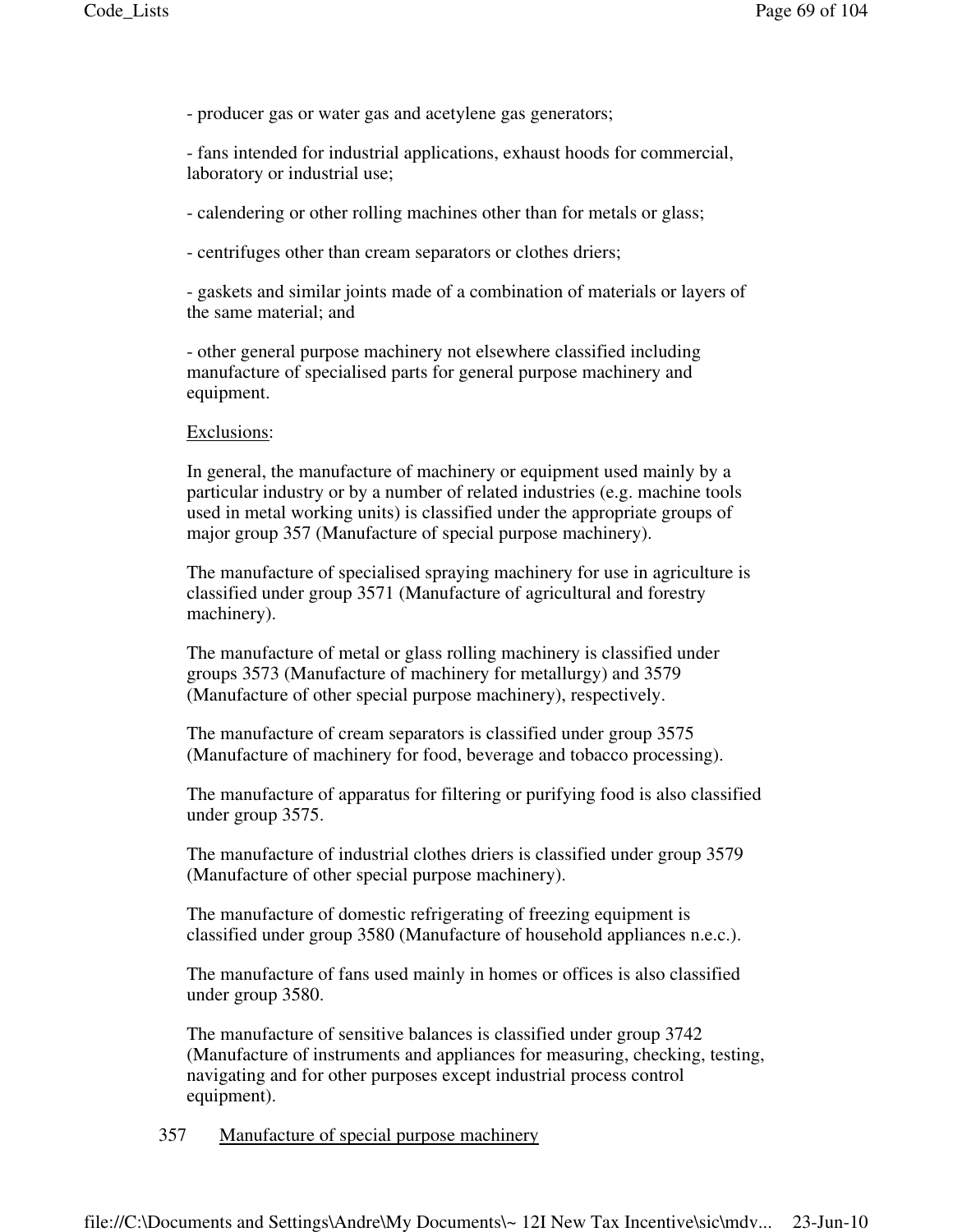# 3571 Manufacture of agricultural and forestry machinery

This group includes the manufacture of -

- tractors used in agriculture or forestry, walking (manually controlled) tractors. Tractors fitted with winches or devices to facilitate the attachment or control of implements or power take-off units, earth-moving or other material handling equipment;

- self-loading or self-unloading trailers or semi-trailers designed for agricultural purposes;

- agricultural, horticultural or forestry machinery for soil preparation, planting or fertilising the crop, including ploughs, harrows, weeders, hoes, seeders, manure spreaders, thinners etc., whether or not self-propelled. (The manufacture of animal drawn machinery is included.);

- harvesting or threshing machinery (combined harvester-threshers; harvesters for cotton, grain, fruit, roots or tuber; mowers (lawn, hay or other mowers including cutter bars); balers; cleaning, sorting or grading machines for eggs, fruit or other crops; self-propelled, tractor or animal-drawn machinery;

- milking machines;

- spraying machinery for agricultural use; and

- other machinery used in agriculture, animal husbandry, horticulture or forestry: Poultry keeping machinery, equipment for preparing fodder, beekeeping machinery, etc.

## Exclusions:

The manufacture of hand tools used in agriculture, horticulture and forestry is classified under group 3553 (Manufacture of cutlery, hand tools and general hardware).

The manufacture of conveyors for farm use is classified under group 3565 (Manufacture of lifting and handling equipment).

The manufacture of works trucks and platform tractors is also classified under group 3565, whereas the manufacture of tractors used in construction or mining is classified under group 3574 (Manufacture of machinery for mining, quarrying and construction).

The manufacture of cream separators is classified under group 3575 (Manufacture of machinery for food, beverage and tobacco processing).

The manufacture of over-the-road tractors for semi-trailers is classified under group 3810 (Manufacture of motor vehicles).

# 3572 Manufacture of machine-tools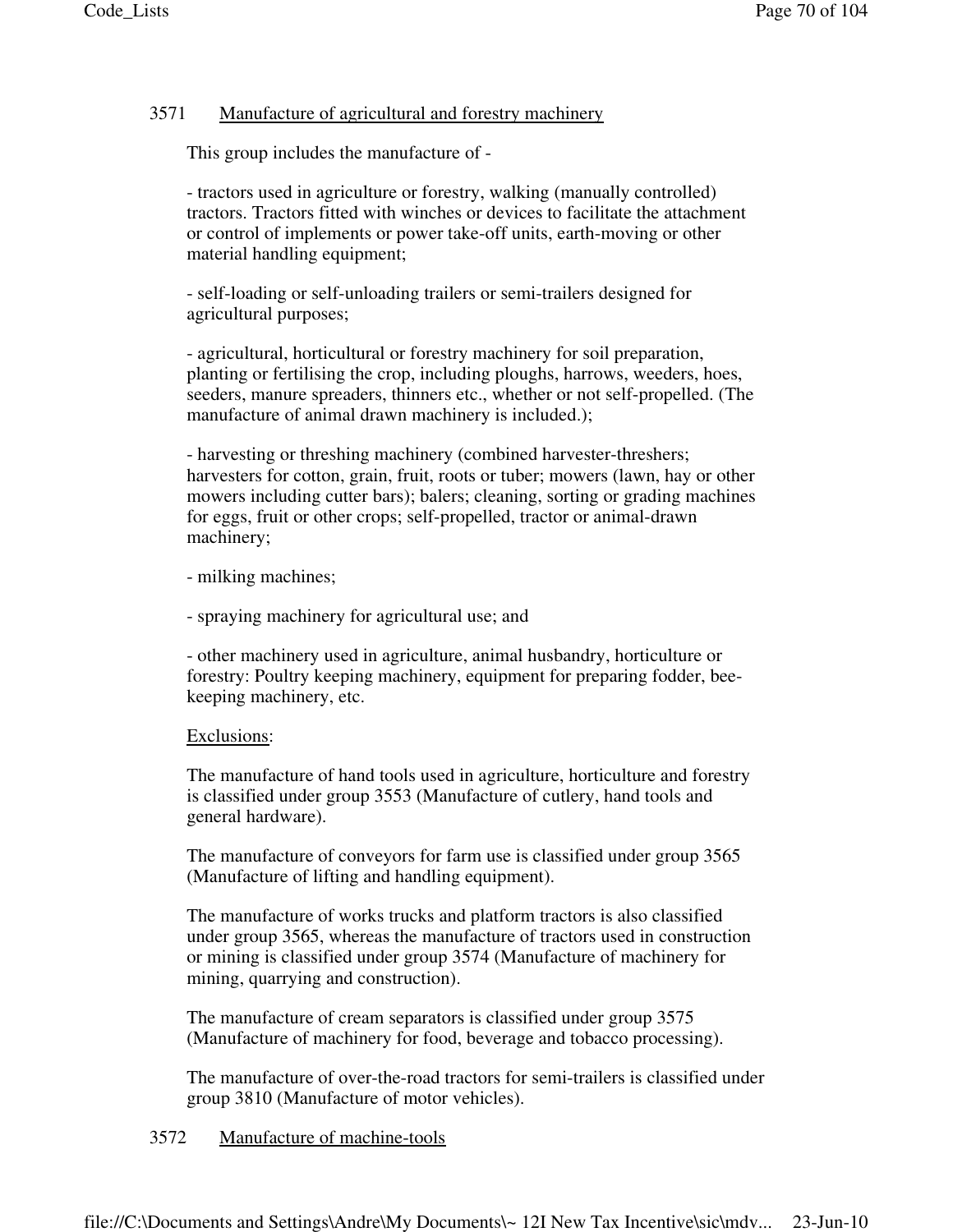This group includes the manufacture of -

- machine-tools for working metal or other material such as wood, stone, cork, bones, hardened rubber, hard plastics, cold glass, etc.;

- machine-tools for turning, drilling, milling, shaping, planing, boring, grinding or performing other operations;

- stamping or pressing machine-tools; punch presses, hydraulic presses, shears, slitters, breaks, drop-hammers, forging machines and so forth; the manufacture of draw-benches, thread rollers or machines for working wire;

- machine-tools of simple design (e.g. foot-operated kick-presses), of traditional design (e.g. manually controlled motor-driven), of advanced design (e.g. numerically controlled, multi-station transfer machines);

- machine-tools for working any material by the removal of material by laser beam or similar processes;

- machines for nailing, stapling, glueing or otherwise assembling wood, cork, bone, hard rubber, hard plastics or similar hard materials;

- gas or electric welding, brazing or soldering machines, whether or not also capable of cutting metal; the manufacture of machines that use a laser or other light or photon beam, ultrasonic waves, an electron beam, a magnetic pulse or a plasma arc;

- hand tools with selfcontained electric or non-electric motor or with pneumatic drive: Rotary or rotary percussion drills, chain saws, filing machines, wire brush machines, hammers, riveters, sheet metal cutters and others;

- presses for the manufacture of particle board or fibre building board of wood or other ligneous materials and other machinery for treating wood or cork; and

- parts and accessories for the machine tools classified here such as work holders (chucks, face plates), dividing heads and other special attachments for machine tools.

#### Exclusions:

The manufacture of interchangeable tools for hand tools or machine tools (drills, punches, dies, taps, milling cutters, turning tools, saw blades, cutting knives, and plates, sticks, tips and the like of sintered metal, carbides or cermets) is classified under group 3553 (Manufacture of cutlery, hand tools and general hardware).

Manufacture of machinery used in metal mills or foundries is classified under group 3573 (Manufacture of machinery for metallurgy).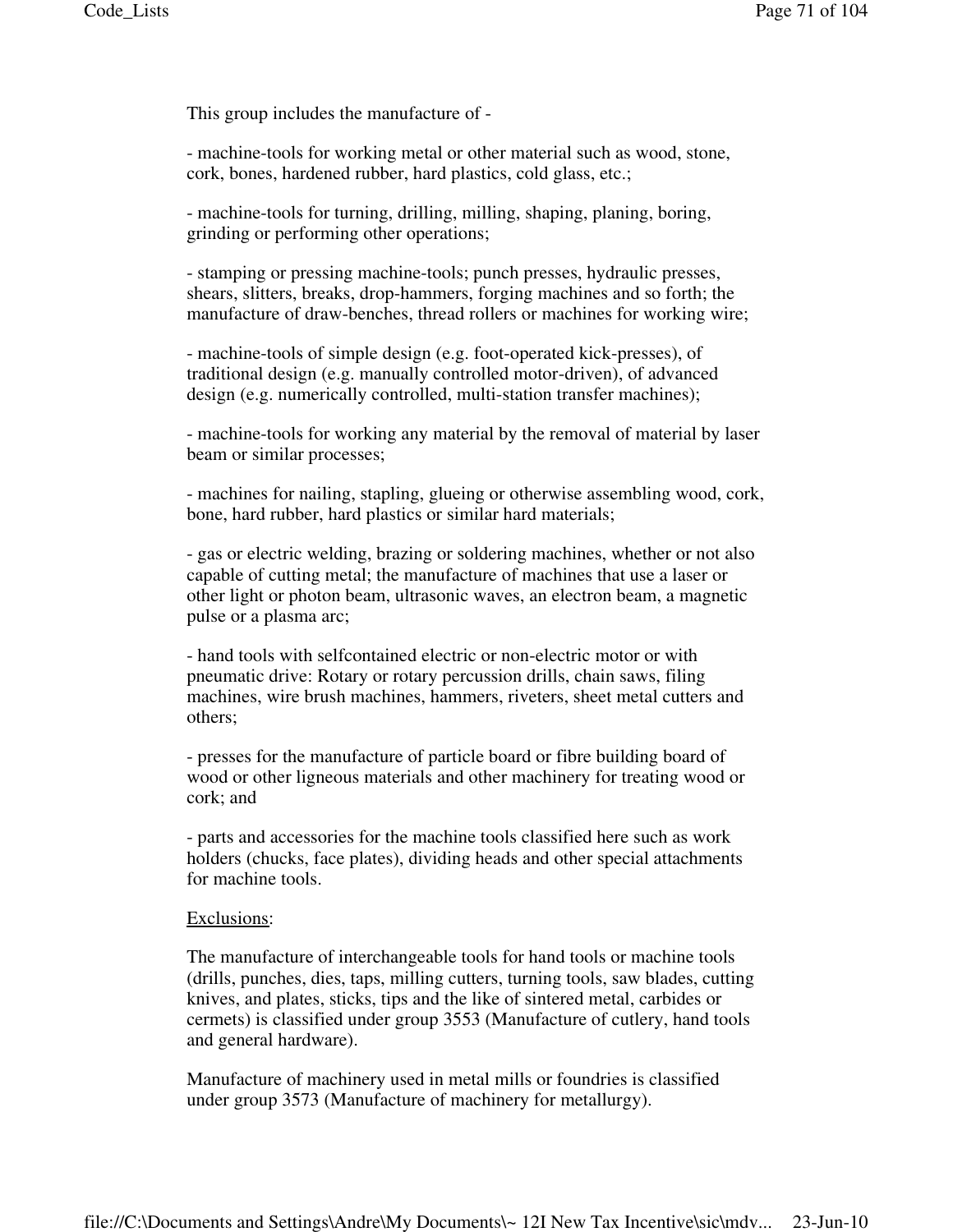The manufacture of machinery for mining, quarrying and construction is classified under group 3574.

The manufacture of a rock drill that cannot be held in the hand when operated is not considered to be a machine tool and is classified under group 3574 (Manufacture of machinery for mining, quarrying and construction) but the manufacture of a hand-held pneumatic rock drill remains classified here.

# 3573 Manufacture of machinery for metallurgy

This group includes the manufacture of machines and equipment for handling hot metals: Converters, ingot moulds, ladles and casting machines of a kind used in metallurgy or in metal foundries. The manufacture of metal -rolling mills and rolls for such mills.

## Exclusions:

The manufacture of draw-benches for bars, tubes, profiles, wire or the like is classified under group 3572 (Manufacture of machine tools).

The manufacture of moulding boxes and moulds (except ingot moulds) and of machines for forming foundry moulds is classified under group 3579 (Manufacture of other special purpose machinery).

# 3574 Manufacture of machinery for mining, quarrying and construction

This group includes the manufacture of -

- lifting and handling machinery specially designed for use underground, e.g. conveyors: Boring or sinking machinery, whether or not intended for use underground;

- machinery for treating minerals by screening, sorting, separating, washing, crushing, grinding, mixing, kneading or similar processes including concrete or mortar mixers, moulders, extruders, etc.;

- track-laying tractors and tractors used in construction or mining;

- bulldozers and angledozers: Other earth-moving machinery, whether or not self-propelled: Graders, levellers, scrapers, mechanical shovels, excavators, shovel loaders, tamping machines and road rollers;

- pile-drivers and pile-extractors, and compacting machines;

- machines used in construction not elsewhere classified or included: Mortar spreaders, road building equipment (e.g. bitumen spreaders) machinery for surfacing concrete (grooving, smoothing, checkering) etc.; and

- bulldozer and angledozer blades and other specialised parts for the machines mentioned above.

Exclusions: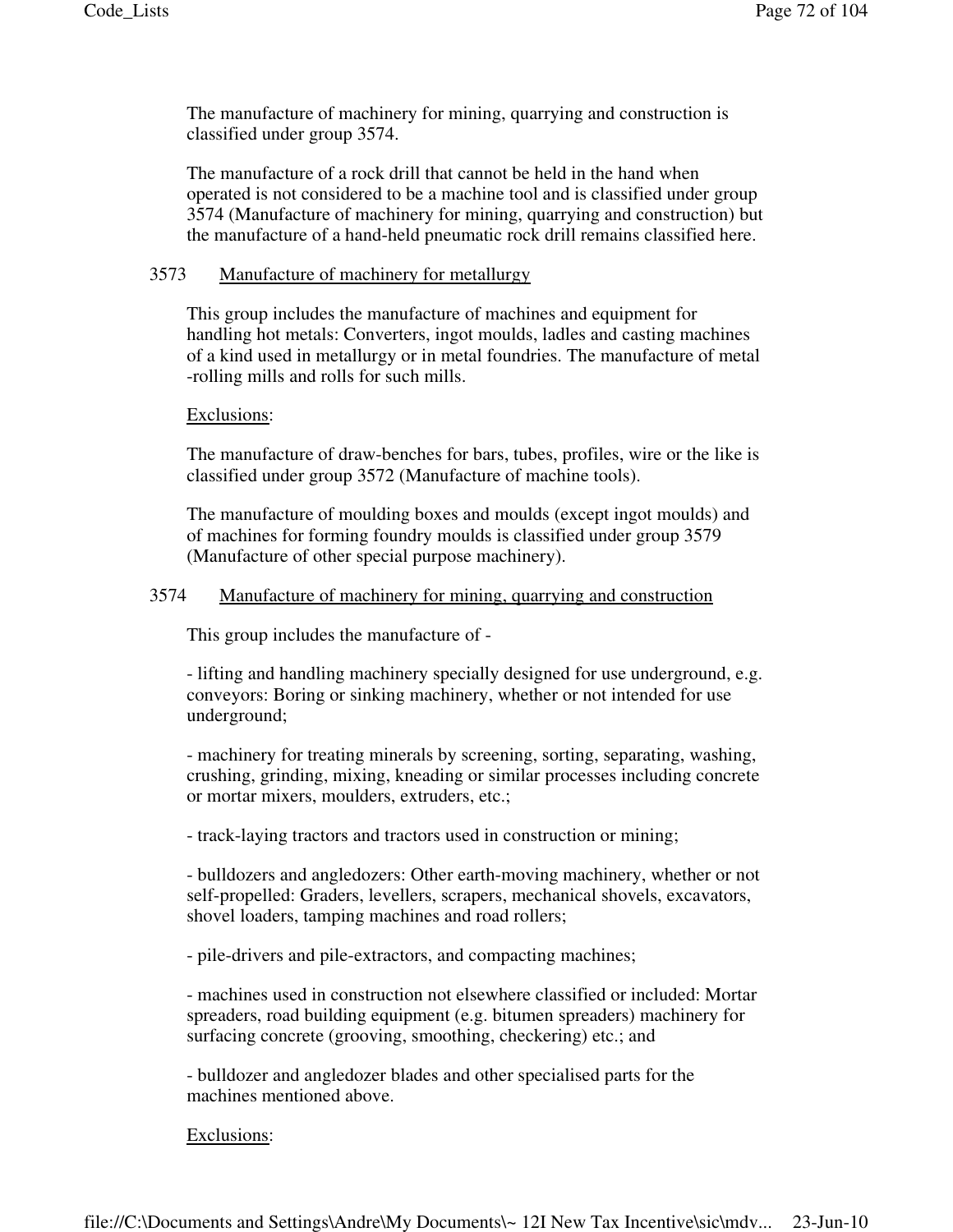The manufacture of agricultural tractors is classified under group 3571 (Manufacture of agricultural and forestry machinery).

The manufacture of machine tools for working stone, including machines for splitting or cleaving stone, is classified under group 3572 (Manufacture of machine tools).

### 3575 Manufacture of machinery for food, beverage and tobacco processing

This group includes the manufacture of -

- machinery used mainly by the dairy industry: Cream separators; milk processing machinery (homogenisers and irradiators); milk converting machinery (butter churns, butter workers and moulding machines); cheesemaking machines (homogenisers, moulders, presses);

- machinery chiefly employed by the grain milling industry: Machinery to clean, sort or grade seed, grain or dried leguminous vegetables (winnowers, sieving belts, cyclone separators, aspirator separators, grain brushing machines and the like); machinery used to produce flour, meal or other ground products (grinding mills, "breaking" rolls or mills, feeders, sifters, bran cleaners, blenders, rice hullers, pea splitters etc.);

- presses, crushers and similar machinery used to make wine, cider, fruit juices or similar beverages;

- specialised machinery for use in the bakery industry or for making macaroni, spaghetti or similar products: Dough mixers, dough dividers, moulders, slicers, etc.;

- machinery, plants or equipment, including these electrically heated, for the treatment of food or drink by a change of temperature: Milk pasteurising, concentrating or cooking plants; vats for processing or curing cheese; for mashing, for concentrating or for other processes involving heating or cooling; autoclaves and plants for steaming, boiling, cooking, frying or drying food; non-electric bakery ovens;

- machinery for the extraction or preparation of animal or fixed vegetable fats or oils;

- machinery for the preparation of tobacco and for the making of cigarettes or cigars, or for pipe or chewing tobacco or snuff; and

- machines and equipment to process food not elsewhere classified: Machinery to make confectionery, cocoa or chocolate; to manufacture sugar; for breweries; to process meat or poultry (dehairing or plucking, cutting or chopping, mincing or dicing, meat beating machines etc.); to prepare fruit, nuts or vegetables; to prepare fish, shellfish or other sea foods; filtering or purifying machinery; other machinery for the industrial preparation or manufacture of food or drink.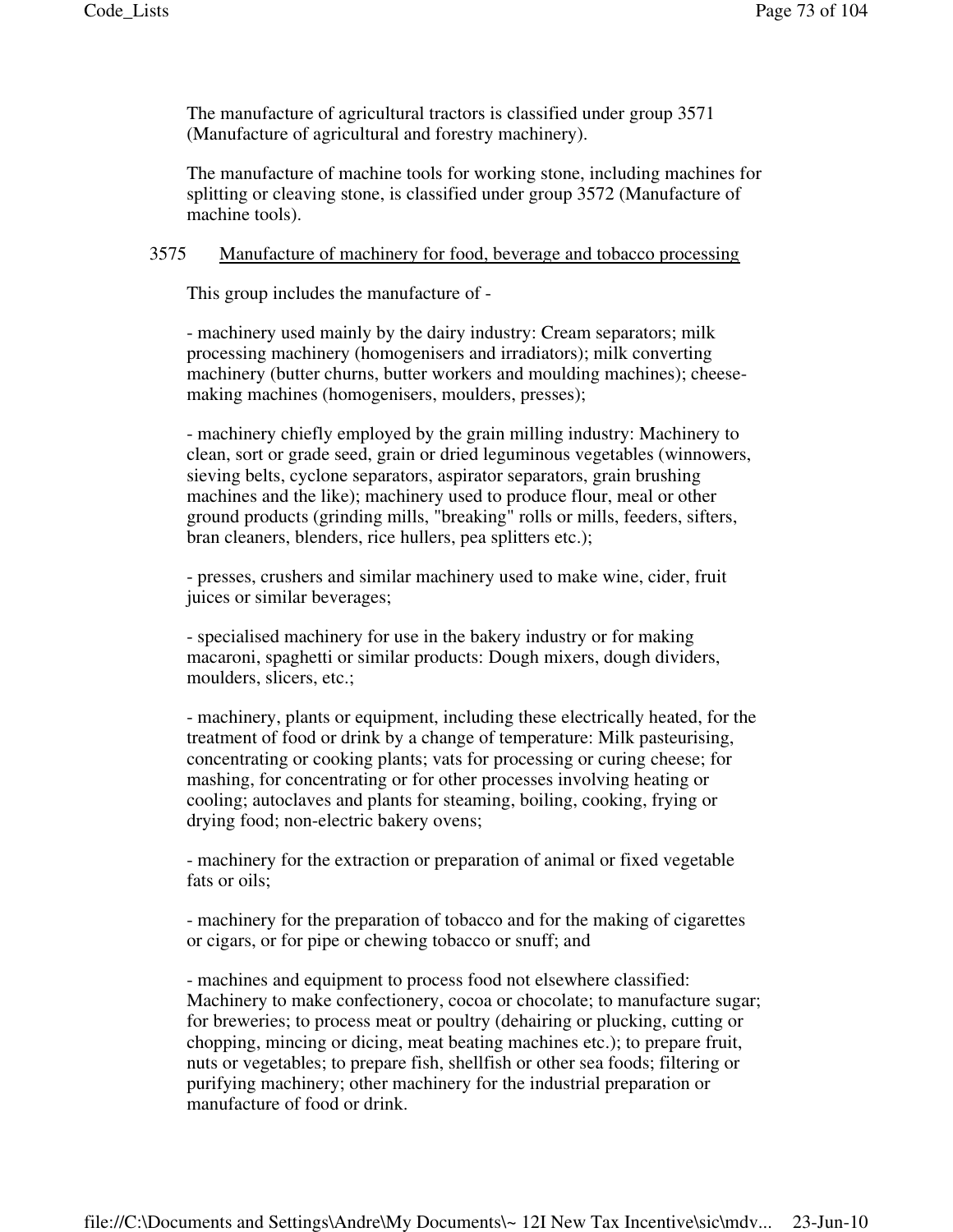### Exclusions:

The manufacture of vats and tanks not fitted with thermal or mechanical equipment is classified under group 3542 (Manufacture of tanks, reservoirs and similar containers of metal).

The manufacture of general purpose machinery is classified under the appropriate group of major group 356: Pumps or compressors - 3562; packing and wrapping machinery, weighing machinery - 3569 (Manufacture of other general purpose machinery).

The manufacture of cleaning, sorting or grading machinery for eggs, fruit or other crops is classified under group 3571 (Manufacture of agricultural and forestry machinery).

### 3576 Manufacture of machinery for textile, apparel and leather production

This group includes the manufacture of -

- machines for preparing textile fibres (natural or short man-made) up to the spinning stage and similar machines which prepare fibres for use as stuffing or for the manufacture of felt or wadding: Cotton gins, bale breakers, garnetters, cotton spreaders, wool scourers, wool carbonisers, combs, carders, roving frames etc.;

- spinning machines for converting rovings into yarn, including machines to form double, multiple or cabled yarns;

- machines for preparing textile yarns for use on weaving machines (looms) or knitting machines: Reelers, warpers and related machines;

- weaving machines (looms), including hand looms; knitting machines (flat or circular); machines for making knotted net, tulle, lace, braid and other special fabrics, including gimped yarn;

- auxiliary machines or equipment for the machines described above: Warp beam stands or creels, dobbies and jacquards, shuttle changing mechanisms, automatic spool changers, wool degreasing agitators; and parts for the above machines such as slides, combs and slide bars; metallic healds, needles for knitting machines; shuttles for weaving machines; warping beams; spindles for braiding machines etc.;

- machinery for washing, bleaching, dyeing, dressing, finishing, coating or impregnating textile yarns or fabrics or made-up textile articles; machines for applying paste to the base fabric or other support used in the manufacture of linoleum or similar floor coverings; machines for reeling, unreeling, folding, cutting or pinking textile fabrics;

- ironing machines, including fusing presses;

- laundry-type washing and drying machines and dry-cleaning machines;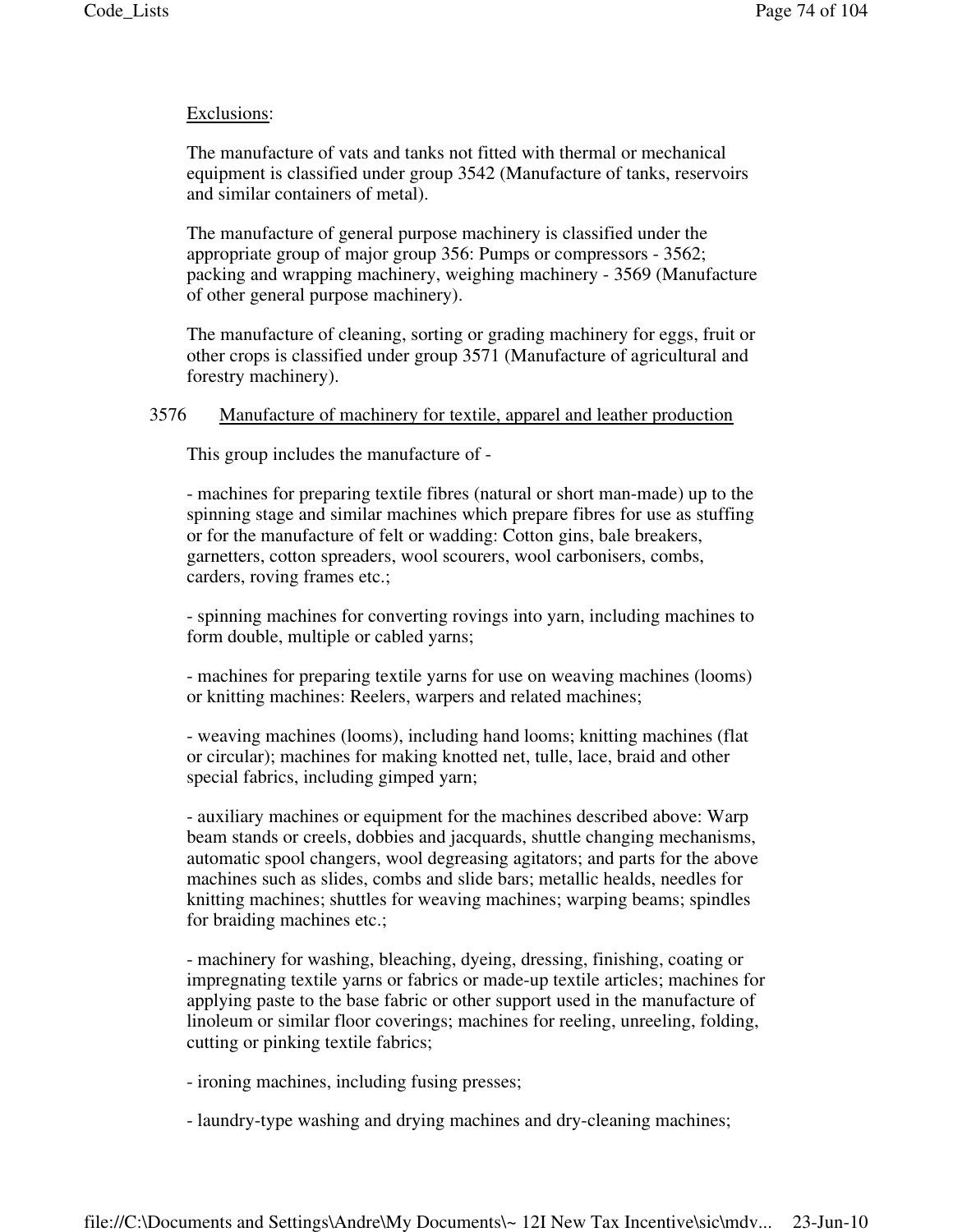- sewing machines and sewing machine heads, whether or not for household use: Machines for sewing together textile material, leather, furs, etc., to produce apparel, shoes, embroidery, luggage, headgear, sacks, etc.;

- sewing machine needles;

- machines for producing or finishing felt or non-wovens in the piece or in shapes, including machines for making felt hats;

- machinery for preparing, tanning or working hides, skins or leather, including dehairing machines, fleshing machines, hammer mills and hammering machines, shaving machines, and finishers such as machines that brush, glaze or grain leather; and

- machinery for making or repairing footwear or other articles of hides, skins, leather or furs.

#### Exclusions:

The manufacture of paper or paperboard cards for use on Jacquard machines is classified under group 3239 (Manufacture of other articles of paper and paperboard).

The manufacture of ironing machines of the calender type is classified under group 3569 (Manufacture of other general purpose machinery).

The manufacture of machines for producing wire net or wire cloth, which operate on principles different from textile looms, is classified under group 3572 (Manufacture of machine tools).

The manufacture of sewing machines used in bookbinding is classified under group 3579 (Manufacture of other special purpose machinery).

#### 3577 Manufacture of weapons and ammunition

This group includes the manufacture of -

- tanks and other fighting vehicles including armoured cars, tank recovery vehicles and armoured supply vehicles;

- heavy weapons, artillery, mobile guns including railway mounted guns; rocket projectors and launchers; torpedo tubes, depth charge throwers; heavy machine guns, etc.;

- small arms such as light machine guns, rifles, carbines, shot guns, revolvers or pistols. Small arms designed for use by the defence forces, the police, other organised services, or by hunters or sports persons;

- air or gas guns and pistols;

- firearms which fire blank cartridges, signal flares or capture-bolts and other non-projectile firing pistols or other "guns", and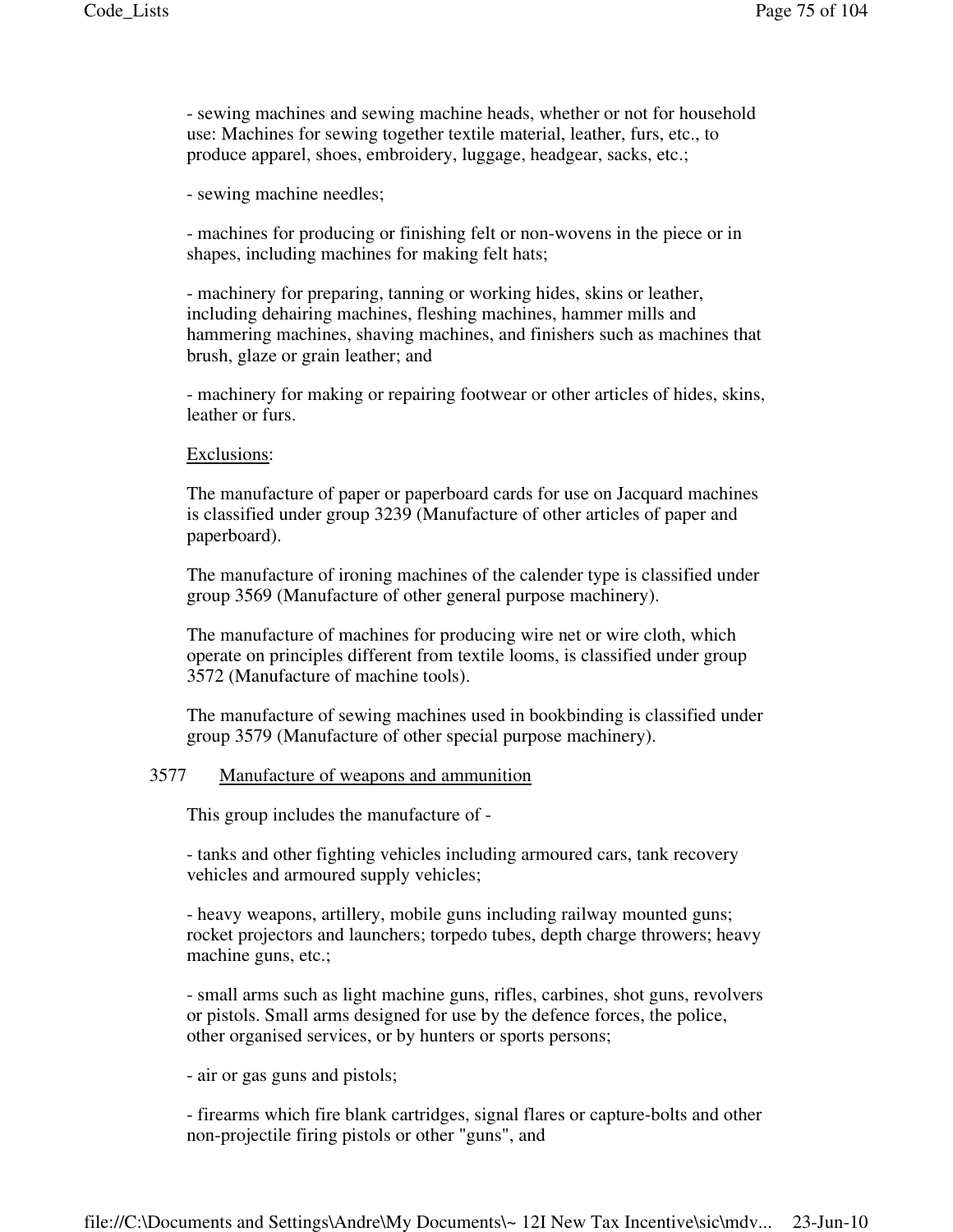- munitions for the weapons described above and for delivery by other means: Bombs, grenades, torpedoes, mines, rockets and similar munitions of war; cartridges, shotgun shells and other ammunition; projectiles; military ballistic and guided missiles.

### Exclusions:

The manufacture of percussion caps, detonators or signalling flares is classified under group 3359 (Manufacture of other chemical products n.e.c.).

The manufacture of cutlasses, swords, bayonets and similar arms is classified under group 3559 (Manufacture of other fabricated metal products n.e.c.).

The manufacture of metal parts for ammunition and bombs is also classified under group 3559.

The manufacture of control equipment for guided missiles is classified under group 3742 (Manufacture of instruments and appliances for measuring, checking, testing, navigating and for other purposes, except industrial process control equipment).

The manufacture of vehicles for the transport of bank notes or valuables, sometimes called "armoured cars", is classified under group 3810 (Manufacture of motor vehicles).

Missile silos are considered structures that are produced at the construction site and are therefore classified under group 5022 (Construction of civil engineering structures).

# 3579 Manufacture of other special purpose machinery

This group includes the manufacture of special purpose machinery and equipment not elsewhere classified, such as -

- machines for extruding, drawing, texturing, manufacturing or cutting manmade textile fibres, materials or yarns;

- machinery for working rubber or plastics or for the manufacture of products of these materials: Extruders, moulders, pneumatic tyre making or retreading machines and other machines for making a specific rubber or plastic product such as gramophone records;

- machinery for the pulp, paper and paperboard industries: Machinery that uses heat specially designed for the pulp, paper and paperboard industries (e.g. digesters); cutters, grinders or crushers specially designed for preparing wood, bamboo, esparto, straw, rags, waste paper etc., for pulp, paper or paperboard manufacture; machines that convert cellulose bearing materials to pulp (e.g. beaters, refiners, strainers); paper or paperboard making machinery; corrugating machinery; machinery for finishing paper or paperboard (e.g. coating machines, ruling machines, crêping machines);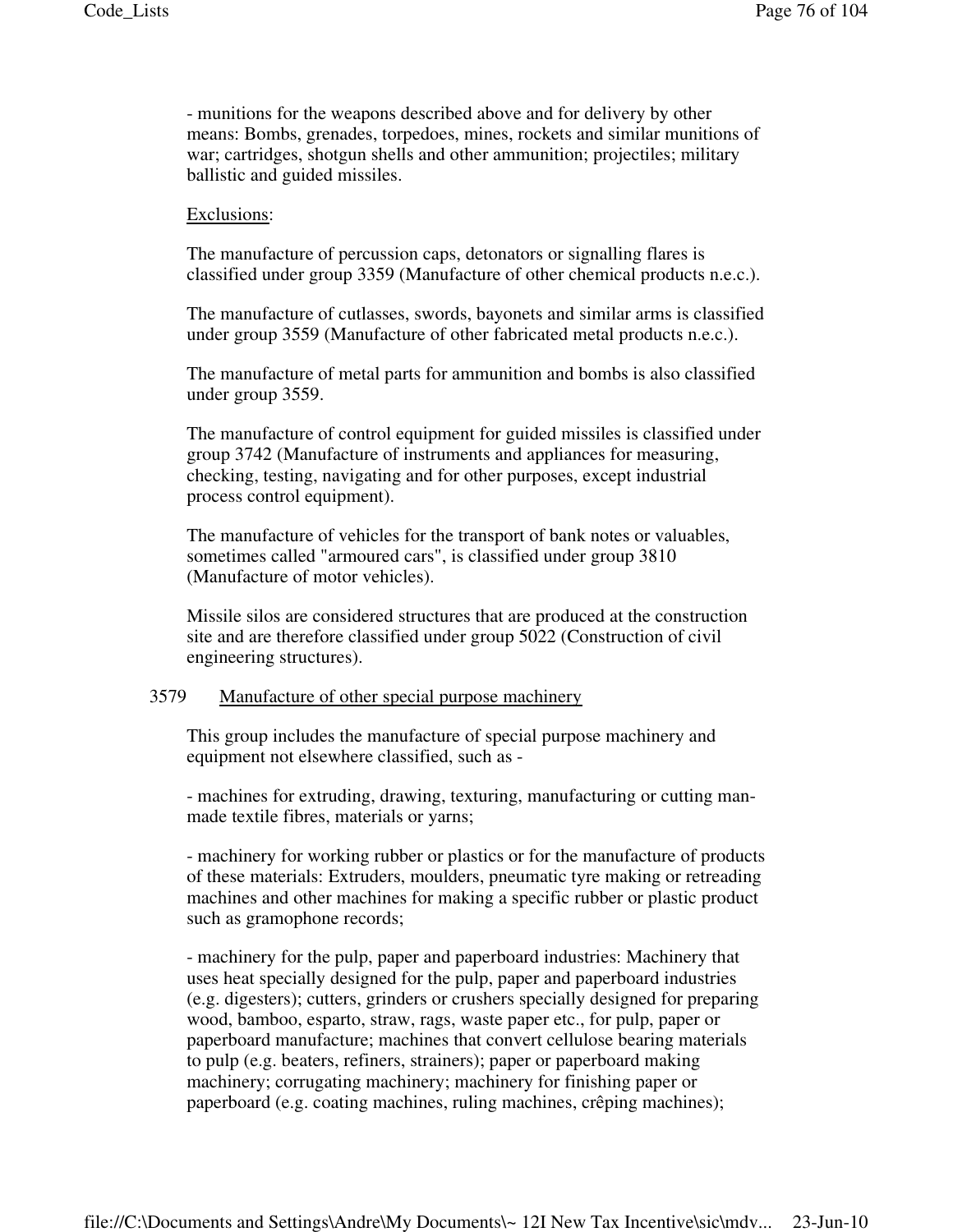- machinery for producing paper of a given size or shape or for producing articles such as envelopes, paper bags, boxes or cartons (e.g. slitters, rulers, perforators, die-cutters, folders, stockers, winders, paper cup making machines, paper pulp moulders);

- type-founding machinery (e.g. automatic type founders, type-casting machines); type-setting machinery (e.g. monotype machines, other keyboard machines for casting and setting type); printing type of wood, metal or plastics; machines for making impressed flongs, stereotyping plates, machines for acid etching plates and phototype-setting and composing machines; blocks, plates, cylinders and other printing components treated to render them suitable for engraving or impressing (e.g. lithographic stones, polished or grained metal cylinders, metal or plastic masters for use on offset machines, photogravure plates);

- printing machinery (e.g. ordinary presses, platen presses, cylinder presses, rotary presses and special printing machines such as screen printers and yarn printers, machines for printing on cork, clothing or other unusual materials); machines for uses ancillary to printing (e.g. stockers, feeders, folders, gummers, staplers);

- bookbinding machinery, including booksewing machines and machines for assembling paper by means of metal or plastic spirals and page numbering machines;

- machinery for producing tiles, bricks, shaped ceramic pastes, pipes, graphite electrodes, blackboard chalk, foundry moulds, etc.;

- moulding boxes for metal foundry; mould bases; moulding patterns; moulds for metal (other than ingot moulds), metal carbides, glass, mineral materials, rubber or plastics;

- centrifugal clothes driers; machines to assemble electric or electronic lamps, tubes (valves) or bulbs in glass envelopes; machines for production or hotworking of glass or glassware, glass fibre or yarn, e.g. glass rolling machinery; machinery or apparatus for isotopic separation; and

- other special purpose machinery and equipment not elsewhere classified.

#### Exclusions:

The manufacture of calenders (other than rolls for metal or glass), even if specially designed to work a particular material, is classified under group 3569 (Manufacture of other general purpose machinery).

The manufacture of machinery or equipment to work hard rubber, hard plastics or cold glass (mainly machine tools) is classified under group 3572 (Manufacture of machine tools).

Manufacture of household appliances is classified under group 3580 (Manufacture of household appliances n.e.c.).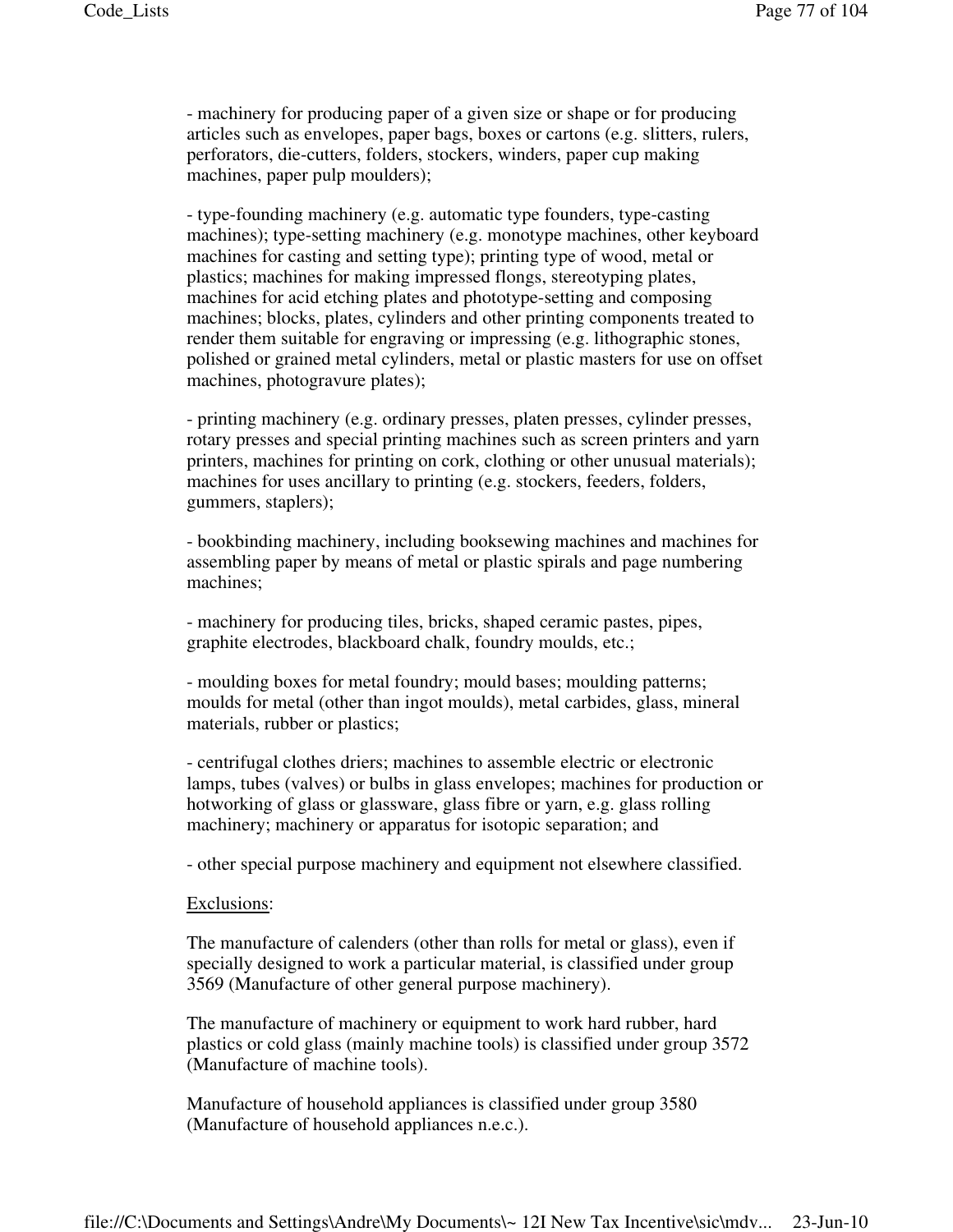The manufacture of office duplicating equipment is classified under group 3590 (Manufacture of office, accounting and computing machinery).

# 3580 Manufacture of household appliances n.e.c.

This group includes the manufacture of -

- household electric appliances: Electric blankets, refrigerators and freezers, dishwashers, laundry equipment (clothes washers, washer-dryers, dryers), vacuum cleaners, floor polishers, waste disposers, appliances to prepare or process food (grinders, blenders, juice squeezers, tin openers, etc.), and other household electric appliances (electric razors, electric tooth brushes, knife sharpeners, ventilating or recycling hoods, etc.);

- electro-thermic household appliances such as electric instantaneous storage or immersion heaters; electro-thermic hair dressing appliances (dryers, combs, brushes, curlers); electric smoothing irons; space heaters and household type fans; cooking appliances (ovens, microwave ovens, cookers, hot plates, toasters, coffee or tea makers, frying pans, roasters, grills, etc.); and electric heating resistors; and

- non-electric household space heaters, cooking ranges, grates, stoves and domestic central heating plants. The manufacture of non-electric water heaters, cooking appliances and plate warmers.

# Exclusions:

The manufacture of industrial or commercial equipment similar to but usually heavier, larger and sturdier than the appliances described above is classified under the appropriate group of major group 356 (Manufacture of general purpose machinery) or 357 (Manufacture of special purpose machinery), e.g. -

- refrigerating or freezing equipment for commercial purposes is classified under group 3569 (Manufacture of other general purpose machinery);

- fans intended for industrial applications is also classified under group 3569; and

- laundry-type washing and drying machines is classified under group 3576 (Manufacture of machinery for textile, apparel and leather production).

The manufacture of sewing machines, whether or not for household use, is classified under group 3576 (Manufacture of machinery for textile, apparel and leather production).

# 3590 Manufacture of office, accounting and computing machinery

This group includes the manufacture of -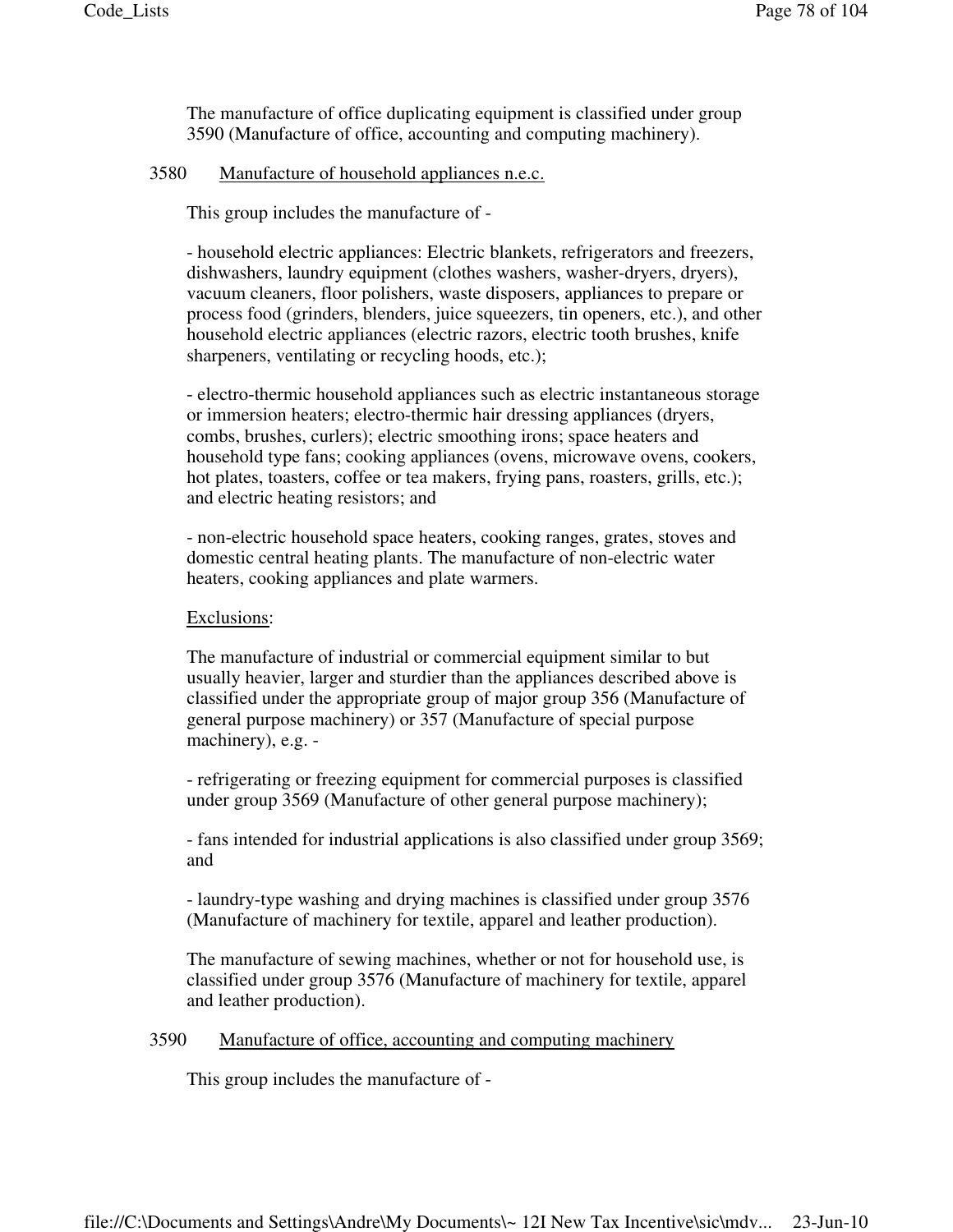- hectograph or stencil duplicating machines, addressing machines and sheetfed office-type offset printing machines;

- manual or electric typewriters; automatic typewriters, i.e. typewriters through which a previously perforated band is run, causing it to type a stock message; machines with a limited memory able to correct and retype texts automatically; machines incorporating a device for transmitting typed figures to a separate calculating machine; word-processing machines;

- photocopying apparatus incorporating an optical system or of the contact type and thermo-copying apparatus;

- hand-held or desktop electronic calculating machines; other calculators; accounting machines, cash registers, postage franking machines, ticketissuing machines and similar machines incorporating a calculating device;

- other office machinery or equipment: Machines that sort, wrap or count coins; automatic banknote dispensers; machines that stuff envelopes, sort mail; pencil sharpeners, perforating or stapling machines, etc.;

- automatic data-processing machines of the digital, analogue or hybrid type;

- complete digital systems comprising a central processing unit, an input unit and an output unit; digital systems which include peripheral units such as additional input/output units, additional storage units, etc.; units of the central processing system or peripherals;

- analogue data-processing machines comprising analogue elements, control elements and programming elements; additional elements for analogue computers having an input or an output function;

- peripheral units for analogue machines such as punch tape readers, curve followers, graph plotters, etc.;

- hybrid (analogue/digital) machines; and

- magnetic or optical readers; machines for transcribing data on to data media in coded form; machines for processing data, decoding and giving the result in clear.

#### Exclusions:

The manufacture of electronic parts of computing machinery is classified under group 3710 (Manufacture of electronic valves and tubes and other electronic components).

The manufacture of electronic games (e.g. video games, checkers) is classified under group 3924 (Manufacture of games and toys).

The maintenance and repair of office, accounting and computing machinery are classified under subgroup 86500.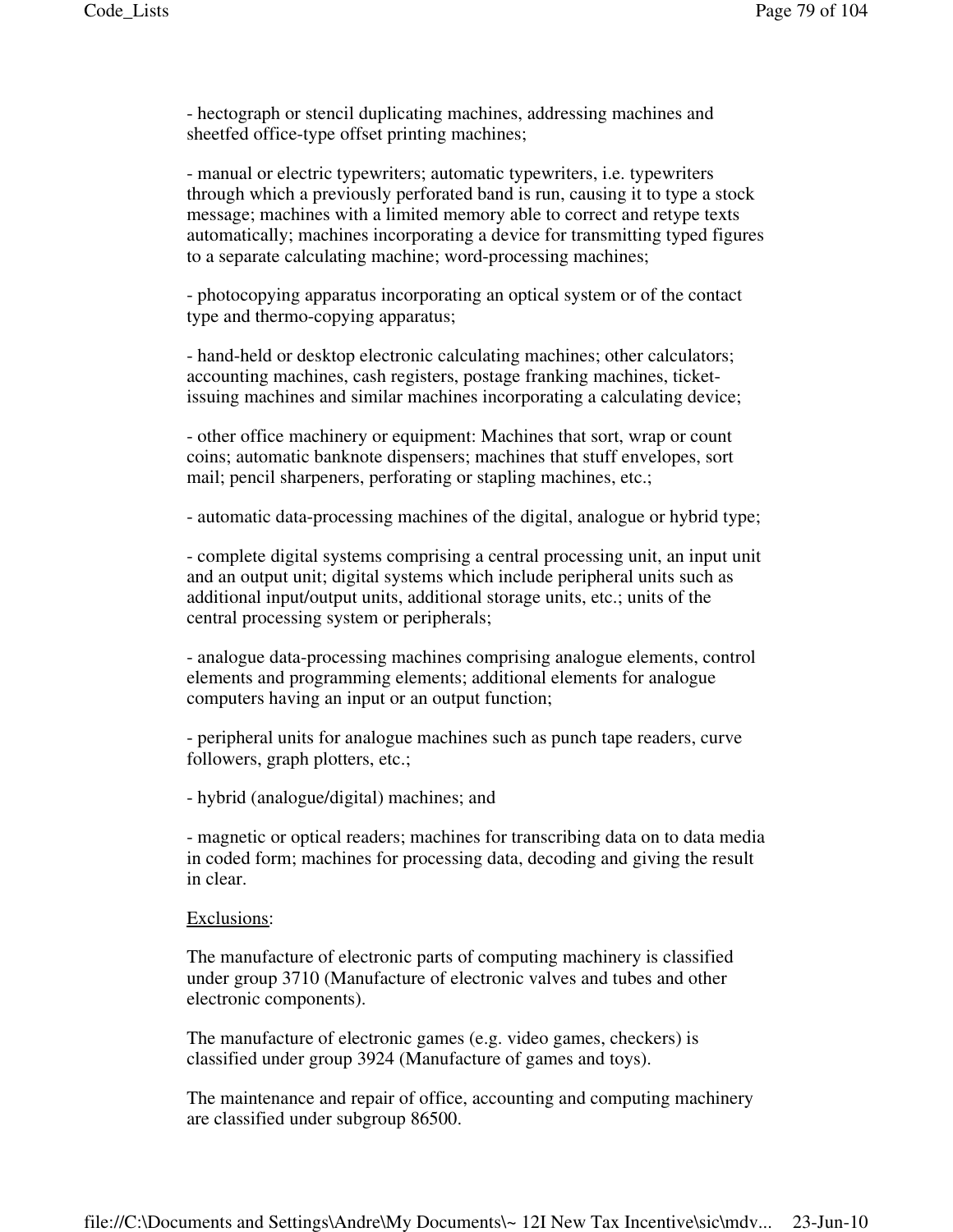# DIVISION 36: MANUFACTURE OF ELECTRICAL MACHINERY AND APPARATUS N.E.C.

3610 Manufacture of electric motors, generators and transformers

This group includes the manufacture of -

- alternating or direct current (DC) generator sets;
- alternating current (AC) generators;
- universal AC/DC motors;
- DC motors or generators;
- rotary converters; and

- electrical transformers of all sizes and types; static converters; apparatus based on mercury arc rectifiers, diode rectifiers, metal or crystal rectifiers, battery chargers, high tension generators, synchronous mechanical contact rectifiers and other static converters; inductors.

#### Exclusions:

The manufacture of vehicle generators and cranking motors is classified under group 3660 (Manufacture of other electrical equipment n.e.c.).

The manufacture of diodes is classified under group 3710 (Manufacture of electronic valves and tubes and other electronic componets).

# 3620 Manufacture of electricity distribution and control apparatus

This group includes the manufacture of -

- electrical apparatus for switching or protecting electrical circuits, or for making connections to or in electrical circuits (e.g. switches, fuses, lightning arresters, voltage limiters, surge suppressors, plugs, junction boxes), for a voltage exceeding 1 000 volts such as are generally used in power distribution systems;

- apparatus for switching or protecting electrical circuits, similar to the apparatus described above, but including relays, sockets, lamp holders, etc., for a voltage not exceeding 1 000 volts, such as are generally used for dwellings, industrial equipment or household appliances; and

- boards, panels (including numerical control panels), consoles, desks, cabinets and other bases, equipped with two or more of the apparatus described above, for electricity control or the distribution of electricity, including those incorporating instruments or apparatus of group 3742 (Manufacture of instruments and appliances for measuring, checking, testing, navigating and for other purposes, except industrial process control equipment).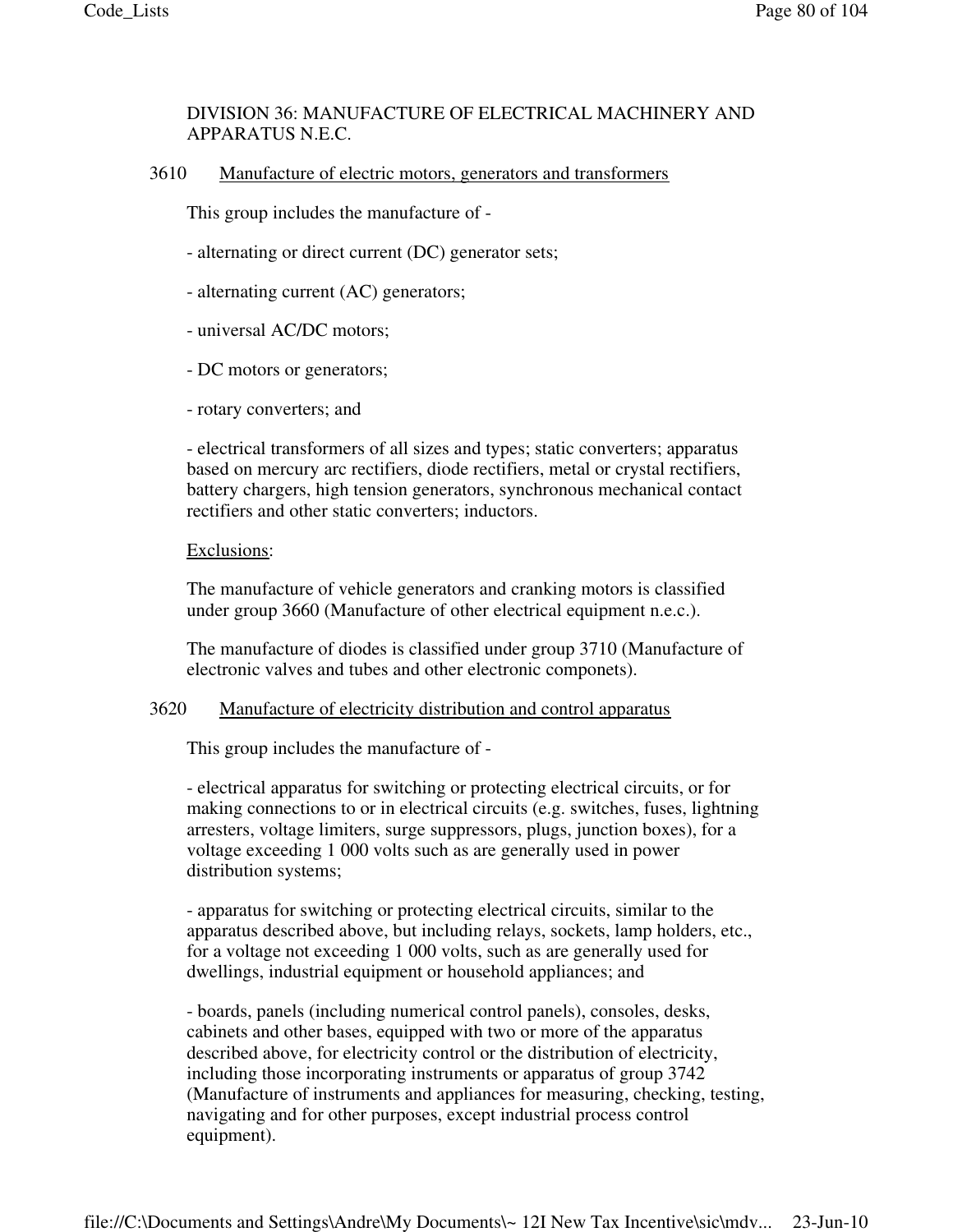# Exclusions:

The manufacture of parts of moulded plastics, of glass or of ceramic material is classified under group 3380 (Manufacture of plastic products), major group 341 (Manufacture of glass and glass products) and group 3421 (Manufacture of non-structural non-refractory ceramicware), respectively.

The manufacture of fuse wire or strip is classified under major group 352 (Manufacture of basic precious and non-ferrous metals).

The manufacture of carbon or graphite electrodes is classified under group 3660 (Manufacture of other electrical equipment n.e.c.).

The manufacture of boards, panels, consoles, etc., for use in line telephony or line telegraphy is classified under group 3720 (Manufacture of television and radio transmitters and apparatus for line telephony and line telegraphy).

### 3630 Manufacture of insulated wire and cable

This group includes the manufacture of -

- insulated (including enamelled or anodised) wire, cable (including co-axial cable) and other insulated conductors, whether or not fitted with connectors;

- insulated strip such as is used in large capacity machines or control equipment; and

- optical fibre cables made up of individually sheathed fibres, whether or not assembled with electric conductors or fitted with connectors.

# Exclusions:

The manufacture of uninsulated non-ferrous metal wire is classified under major group 352 (Manufacture of basic precious and non-ferrous metals).

The manufacture of uninsulated metal cable or insulated cable not capable of being used as a conductor is classified under group 3559 (Manufacture of other fabricated metal products n.e.c.).

The manufacture of wiring sets is classified under group 3660 (Manufacture of other electrical equipment n.e.c.).

The manufacture of optical fibres and of cables of optical fibres not individually sheathed is classified under group 3750 (Manufacture of optical instruments and photographic equipment).

# 3640 Manufacture of accumulators, primary cells and primary batteries

This group includes the manufacture of -

- primary cells and primary batteries: Cells containing manganese dioxide, mercuric oxide, silver oxide or other material; and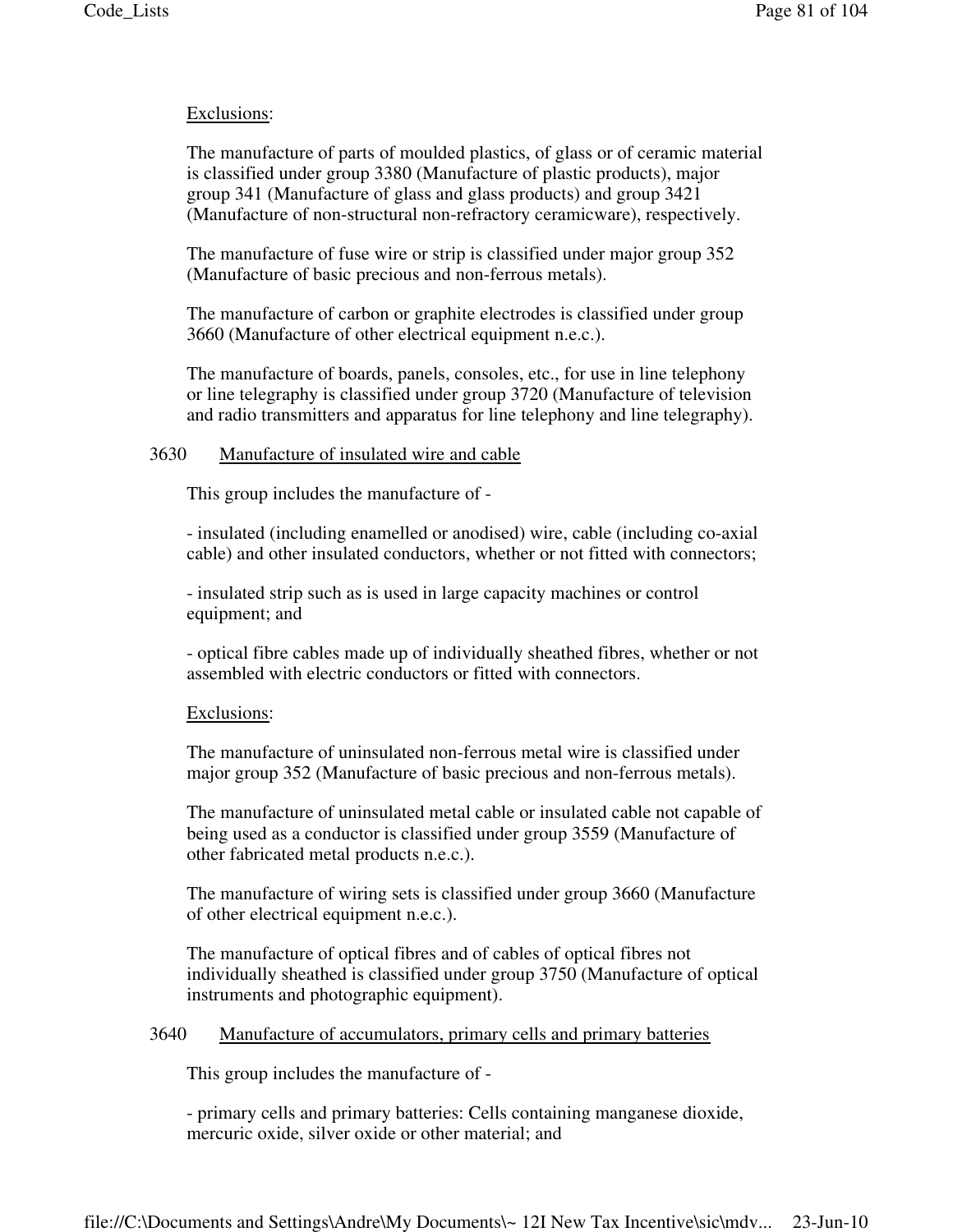- electric accumulators including parts of accumulators such as separators, containers, covers, lead plates and grids. The manufacture of lead-acid, nickel-cadmium, nickel-ron or other accumulators.

3650 Manufacture of electric lamps and lighting equipment

This group includes the manufacture of the following:

- Electric filament lamps including sealed beam lamp units;
- ultra-violet or infra-red lamps;
- discharge lamps: Fluorescent, hot cathode or other discharge lamps;
- arch lamps;
- lighting equipment, including non-electric;
- flash bulbs used in photography;
- illuminated signs, illuminated nameplates and the like; and
- lighting sets of a kind used for christmas trees.

#### Exclusions:

The manufacture of lighting equipment for cycles and motor vehicles is classified under group 3660 (Manufacture of other electrical equipment n.e.c.), whereas the manufacture of lighting equipment for other vehicles remains classified here.

### 3660 Manufacture of other electrical equipment n.e.c.

This group includes the manufacture of -

- electrical ignition or starting equipment of a kind used for spark-ignition or compression-ignition internal combustion engines: Ignition magnetos, magneto-dynamos, ignition coils, sparking plugs, glow plugs, starter motors, generators (dynamos, alternators) cutouts, voltage regulators, etc., cranking motors;

- ignition wiring sets of a kind used in vehicles, aircraft, ships and other machinery;

- specialised electrical lighting or signalling equipment for use on cycles and motor vehicles: Headlamps (other than sealed beam lamp units) and lamps or lights for parking, warning, turning, inspecting, interior lighting, external indicators for taxis, police, ambulances, etc.;

- sound signalling devices such as horns, sirens and other electrical sound signalling appliances; other electrically activated sound or visual signalling apparatus (e.g. bells, indicator panels, burglar or fire alarms);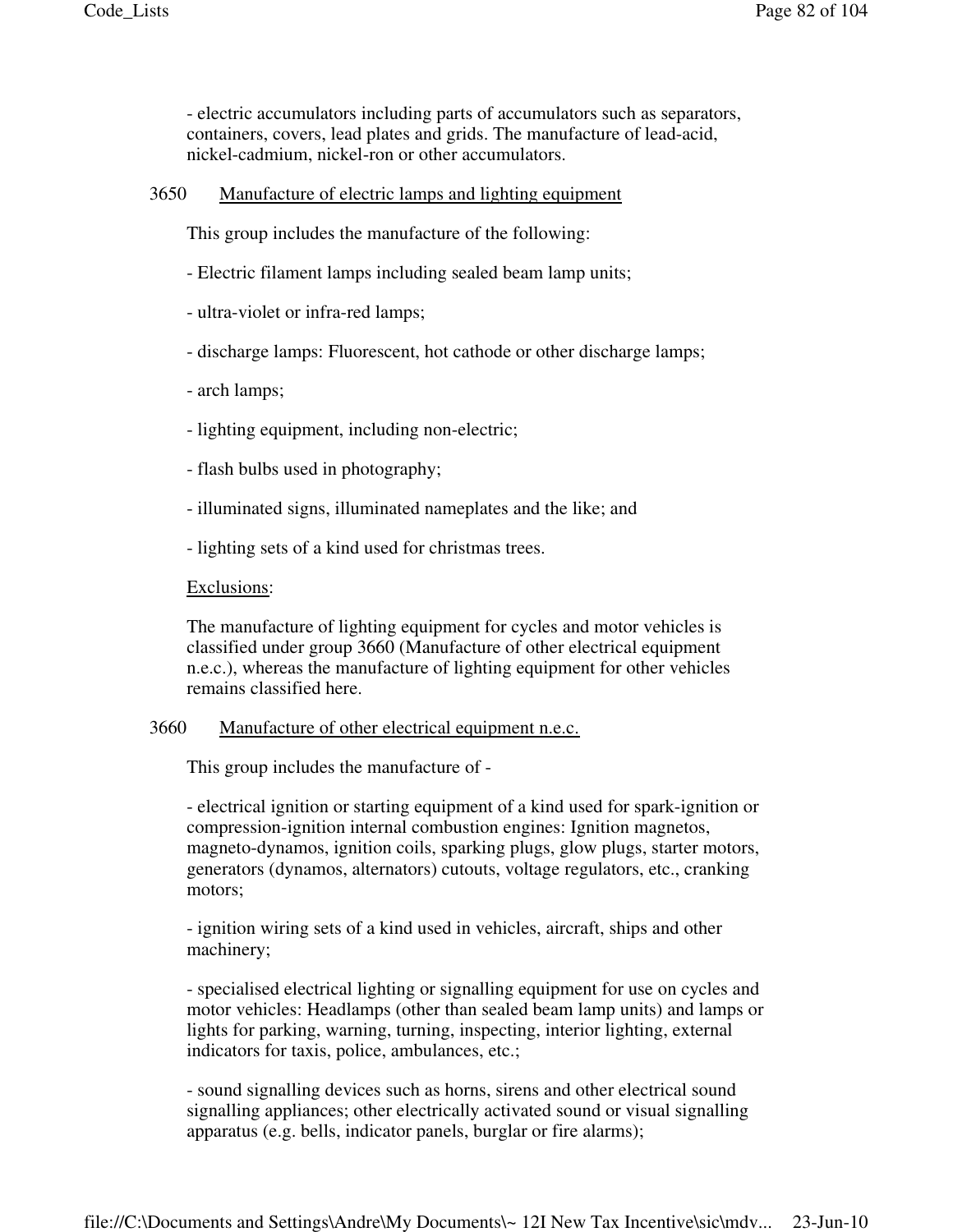- windscreen wipers and electrical defrosters and demisters;

- dynamos for cycles;

- electrical signalling, safety or traffic control equipment for motorways, roads or streets; railways and tramways; inland waterways, ports and harbours and airports;

- electro-magnets; electro-magnetic or permanent magnet chucks, clutches, brakes, couplings, clamps or lifting heads;

- electrical insulators, except of glass or ceramics; insulating fittings for electrical machines or equipment, except of ceramics or plastic; carbon or graphite electrodes; electrical conduit tubing and joints for such tubing, of base metal lined with insulating material;

- electrical machines and apparatus not elsewhere classified: Particle accelerators, signal generators, mine detectors, electrical mine detonators, defrosters and demisters with electrical resistors for aircraft, ships, trains and other vehicles, and other electrical machines and apparatus;

- electronic engine parts; and

- electronic equipment not elsewhere classified.

#### Exclusions:

The manufacture of glass envelopes for lamps is classified under group 3411 (Manufacture of glass and glass products).

The manufacture of electrically operated handheld spray-guns is classified under group 3569 (Manufacture of other general purpose machinery).

The manufacture of electric lawnmowers is classified under group 3571 (Manufacture of agricultural and forestry machinery).

The manufacture of electric razors is classified under group 3580 (Manufacture of household appliances n.e.c.).

The manufacture of electronic valves and tubes (including cold cathode valves) is classified under group 3710 (Manufacture of electronic valves and tubes and other electronic components).

The manufacture of electrically operated handheld medical or dental instruments is classified under group 3741 (Manufacture of medical and surgical equipment and orthopaedic appliances).

DIVISION 37: MANUFACTURE OF RADIO, TELEVISION AND COMMUNICATION EQUIPMENT AND APPARATUS AND OF MEDICAL, PRECISION AND OPTICAL INSTRUMENTS, WATCHES AND CLOCKS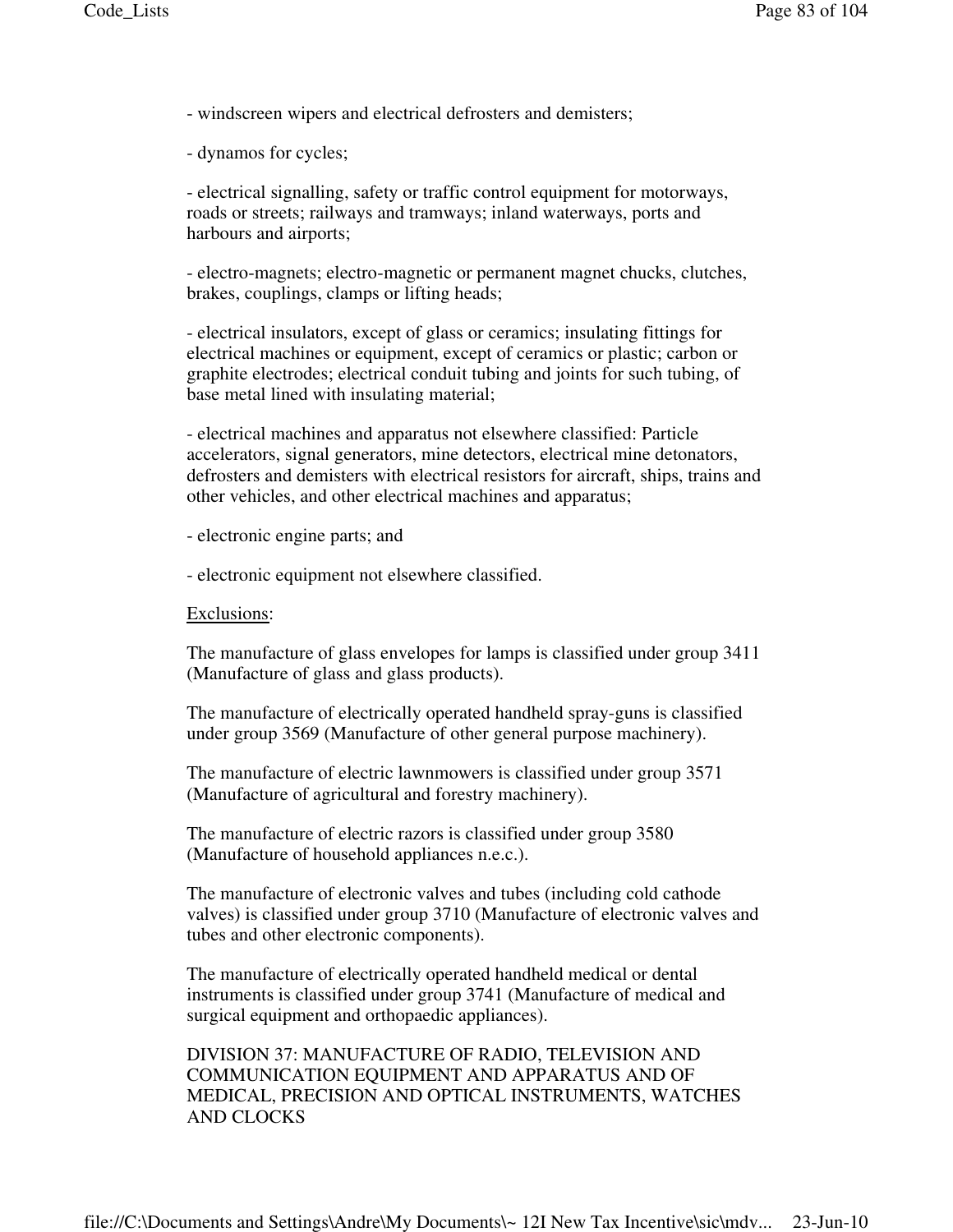# 3710 Manufacture of electronic valves and tubes and other electronic components

This group includes the manufacture of -

- thermionic, cold cathode or photo-cathode valves or tubes (e.g. television picture tubes, television camera tubes, image converters and intensifiers, microwave tubes, reciver or amplifier valves or tubes, etc.);

- diodes, transistors and similar semi-conductor devices; photosensitive semi -conductor devices including photo-voltaic cells; mounted piezo-electric crystals;

- electronic integrated circuits and micro-assemblies: Monolithic integrated circuits, hybrid integrated circuits and electronic micro-assemblies of moulded module, micromodule or similar types;

- printed circuits, i.e. circuits which are made by forming on an insulating base, by conventional or non-conventional printing process, conductor elements, contacts or other printed "passive" elements such as inductances, resistors and capacitors, among other things;

- electrical capacitors (or condensers); fixed, variable or adjustable; and

- resistors, including rheostats and potentiometers, other than heating resistors.

# Exclusions:

The manufacture of an assembly consisting of a number of electronic microcircuits mounted on an appropriate carrier, e.g. one designed as a part of a digital data processing machine, is generally classified under the same class as the complete machine.

The manufacture of transformers is classified under group 3610 (Manufacture of electric motors, generators and transformers).

The manufacture of switches is classified under group 3620 (Manufacture of electricity distribution and control apparatus).

# 3720 Manufacture of television and radio transmitters and apparatus for line telephony and line telegraphy

This group includes the manufacture of -

- apparatus for radio-broadcasting by means of electromagnetic waves without any line connection. The manufacture of apparatus for television transmission whether or not by line. Included is the manufacture of relay transmitters and television transmitters for industrial use;

- transmission apparatus for radio-telephony, radio-telegraphy, whether or not incorporating reception apparatus or sound recording or reproducing apparatus: Fixed transmitters and transmitter-receivers, radio-telephony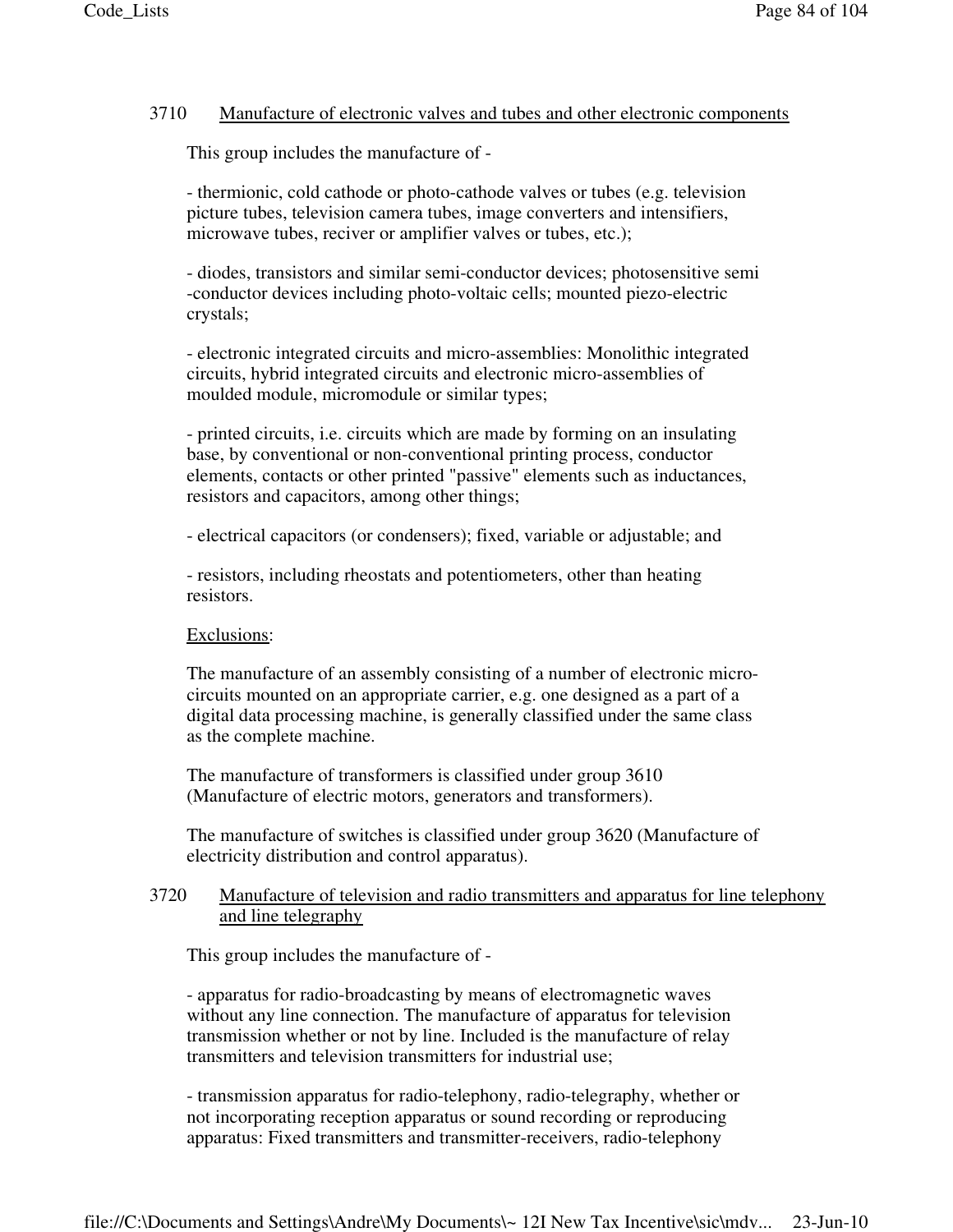apparatus for transport equipment, radio-telephones, other transponders, "facsimile" radio-telegraphic apparatus, etc.;

- television cameras of all kinds; and

- apparatus for line telephony or line telegraphy, including such apparatus for carrier-current line systems; reception apparatus for radio-telephony or radiotelegraphy including apparatus combined with sound recording or reproducing apparatus or a clock. Included is the manufacture of telephone sets, automatic and non-automatic switchboards and exchanges; and Morse or Morse-type keys, other telegraphic transmitters, Morse-type recorders, printer-type receivers, picture telegraphic transmitters and receivers, etc.

### Exclusions:

The manufacture of general purpose parts (e.g. primary batteries or insulated wire) is classified under the appropriate group of Division 36 (Manufacture of electrical machinery and apparatus n.e.c.) or under group 3710 (Manufacture of electronic valves and tubes and other electronic components).

# 3730 Manufacture of television and radio receivers, sound or video recording or reproducing

#### apparatus and associated goods

This group includes the manufacture of -

- television receivers (including video monitors and video projectors), whether or not combined in the same housing with radio-broadcast receivers or sound or video recording or reproducing apparatus;

- reception apparatus for radio-broadcasting including apparatus with sound recording or reproducing apparatus or a clock;

- magnetic tape recorders and other sound recording appliances, including those incorporating a sound reproducing device: Telephone answering machines, cassette type recorders, etc.:

- video recording or reproducing apparatus;

- turntables (record decks), record players, cassette players and other sound reproducing apparatus;

- microphones, loudspeakers, headphones, earphones, amplifiers and sound amplifier sets, regardless of the particular purpose for which the apparatus may be designed; and

- specialized parts for the equipment resulting from the activities classified in this classification: Pick-ups, tone-arms, sound-heads, tables for turntables, record cutters, aerials of all kinds and aerial reflectors and aerial rotors.

#### Exclusions: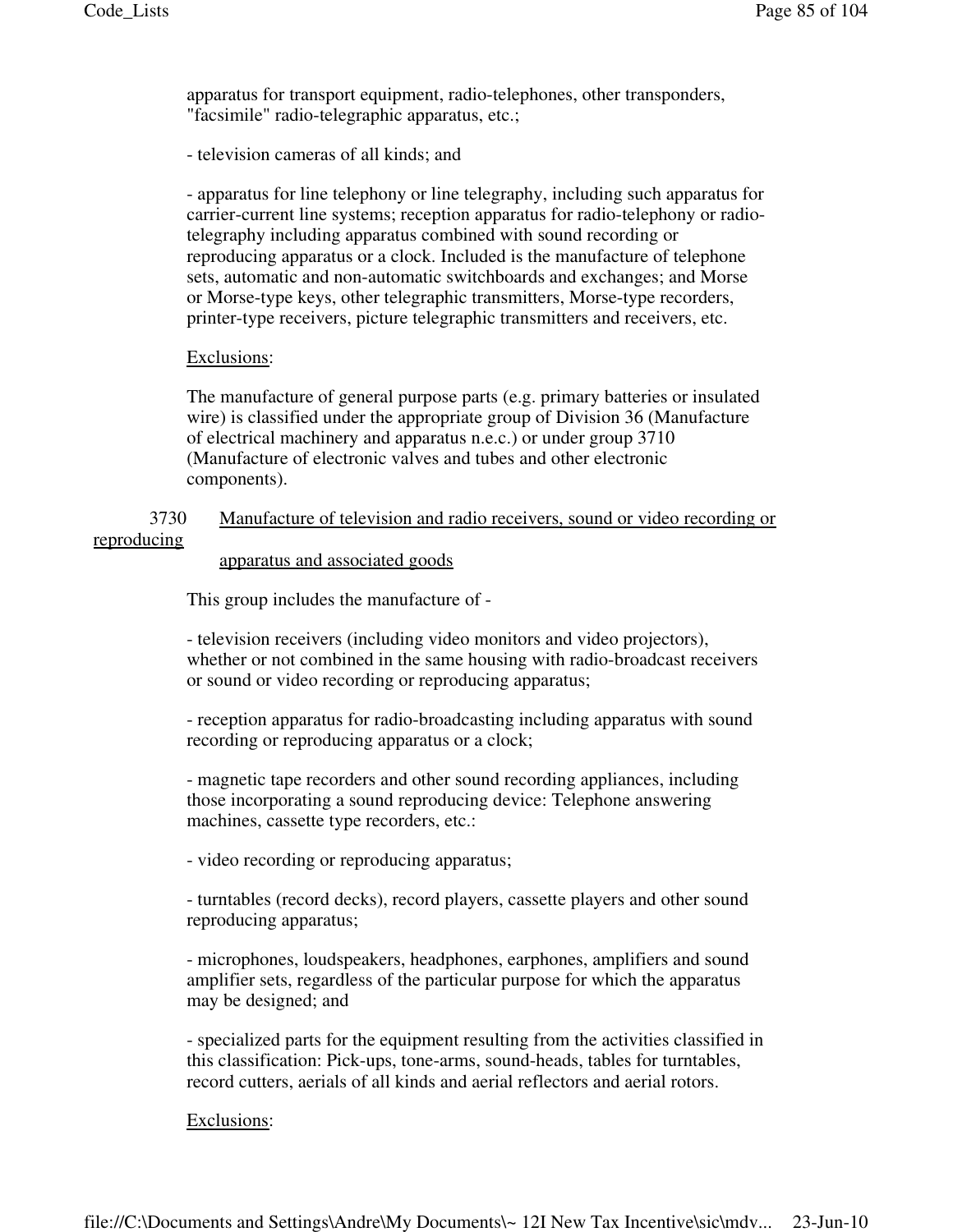The manufacture of television cameras is classified under group 3720 (Manufacture of television and radio transmitters and apparatus for line telephony and line telegraphy).

 374 Manufacture of medical appliances and instruments and appliances for measuring, checking,

testing, navigating and for other purposes, except optical instruments

# 3741 Manufacture of medical and surgical equipment and orthopaedic appliances

This group includes the manufacture of -

- instruments and appliances used in medical, surgical, dental or veterinary practice or science, including electro-diagnostic apparatus such as electrocardiographs, dental drill engines, ophthalmic instruments, including sight testing sets, syringes, with or without needles, needles used in medicine and other instruments and appliances, including optical instruments such as mirrors and reflectors, endoscopes, etc.;

- apparatus based on the use of X-rays or alpha, beta or gamma radiations, whether or not for use in human or animal medicine. Included is the manufacture of X-ray tubes, high-tension generators, control panels, desks, screens and the like;

# - sterilisers;

- mechano-theraphy appliances; massage apparatus; psychological testing apparatus; ozone therapy, oxygen therapy, artificial respiration or other therapeutic respiratory apparatus; other breathing appliances and gas masks other than simple protective masks;

- orthopaedic appliances including crutches, surgical belts and trusses, orthopaedic corsets and shoes; splints and other fracture appliances; appliances worn, carried or implanted (e.g. hearing aids or pace-makers);

- artificial teeth, artificial limbs and other artificial parts of the body; and

- medical, surgical, dental or veterinary furniture such as operating tables, hospital beds with mechanical fittings, dentists' chairs and barbers' chairs with the same or similar movement capability.

# Exclusions:

The manufacture of surgical dressings, medicated wadding, fracture bandages, catgut, and other prepared sutures is classified under group 3353 (Manufacture of pharmaceuticals, medicinal chemicals and botanical products). The manufacture of cement used in dentistry is also classified under group 3353.

The manufacture of thermometers is classified under group 3742 (Manufacture of instruments and appliances for measuring, checking, testing,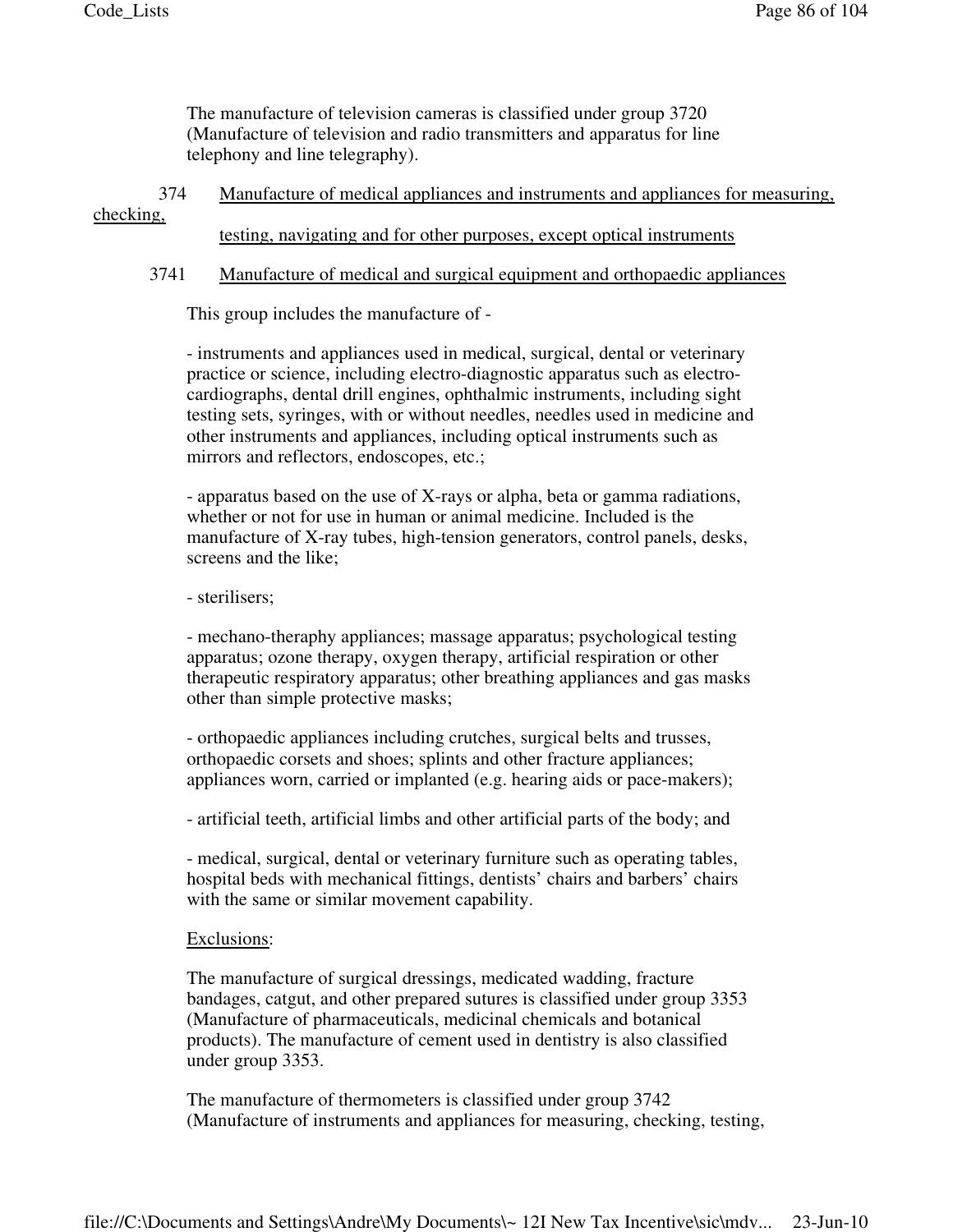navigating and for other purposes, except industrial process control equipment).

The manufacture of corrective spectacle lenses and of their frames or of compound optical microscopes is classified under group 3750 (Manufacture of optical instruments and photographic equipment).

The activity of denture fitting by dentists or the fitting of spectacles by optometrists is classified under the appropriate groups of major group 931 (Human health activities).

# 3742 Manufacture of instruments and appliances for measuring, checking, testing, navigating and for other purposes, except industrial process control equipment

This group includes the manufacture of -

- sensitive balances;

- drawing, marking-out or mathematical calculating instruments, including instruments for measuring length by hand (e.g. measuring rods and tapes, micrometers, callipers and gauges);

- microscopes other than optical microscopes and diffraction apparatus;

- apparatus for measuring and checking electrical quantities (e.g. oscilloscopes, spectrum analysers; and instruments for checking current, voltage, resistance) with or without a recording device;

- apparatus for measuring or checking non-electrical quantities (e.g. radiation detectors and counters, instruments and apparatus specially designed for telecommunication, such as cross-talk meters and apparatus for testing and regulating vehicle motors);

- automatic regulating or controlling instruments and apparatus (e.g. thermostats, pressure controllers, level regulators, humidity regulators, ovendraught regulators; and automatic regulators of electrical quantities), except industrial process control equipment;

- navigational, meteorological, geophysical and related instruments and apparatus (e.g. surveying instruments such as theodolites) oceanographic or hydrological instruments, seismometers, rangefinders, automatic pilots, sextants, ultrasonic sounding instruments and special instruments for air navigation;

- radar apparatus and radio remote control apparatus;

- electricity supply meters and supply meters for water and gas;

- machines and appliances for testing the physical properties of materials: Machines and apparatus for testing hardness and other properties of metals; for testing wear and tear and other properties of textiles; aid for testing the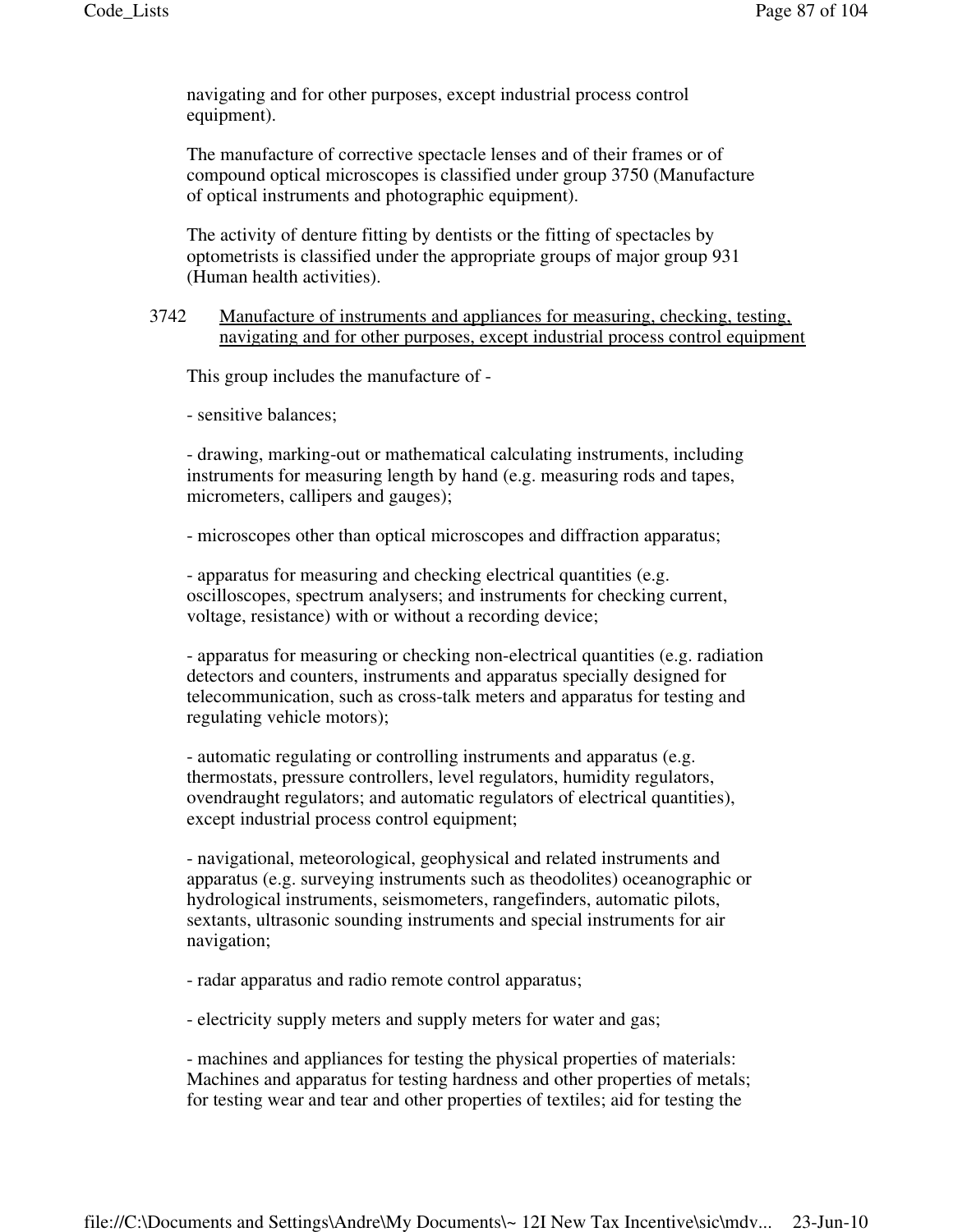physical properties of paper, linoleum, plastics, rubber, wood, concrete and other materials;

- instruments and apparatus for carrying out physical or chemical analyses (e.g. polarimeters, refractometers, colorimeters, Orsob's apparatus, pHmeters, viscometers, surface tension instruments);

- instruments and apparatus for measuring or checking the flow, level, pressure or other variables of liquids or gases (e.g. flow meters, level gauges, manometers, heat meters), except industrial process control equipment; and

- other measuring, checking or testing instruments, apparatus or machines (e.g. hydrometers, thermometers, barometers, revolution counters, taximeters, pedometers, tachometers, balancing machines, test benches, comparators (including optical comparators and other optical-type measuring and checking appliances and instruments)), instruments for checking watches or watch parts, etc., except industrial process control equipment.

# Exclusions:

The manufacture of pumps incorporating measuring devices is classified under group 3562 (Manufacture of pumps, compressors, taps and valves).

The manufacture of medical and surgical instruments is classified under group 3741 (Manufacture of medical and surgical equipment and orthopaedic appliances).

The manufacture of industrial process control equipment is classified under group 3743.

The manufacture of binoculars, monoculars and similar optical devices is classified under group 3750 (Manufacture of optical instruments and photographic equipment).

# 3743 Manufacture of industrial process control equipment

This group includes the manufacture of instruments and apparatus used for the automatic continuous measurement and control of variables, such as temperature, pressure, viscosity and the like of materials of products as they are being manufactured or otherwise processed.

# 3750 Manufacture of optical instruments and photographic equipment

This group includes the manufacture of -

- optical elements of glass or of any other material (e.g. quartz, fluorspar, plastic or metal);

- prisms and lenses, mirrors constituting optical elements, colour filters, polarising elements, etc.;

- ophthalmic lenses, including contact lenses;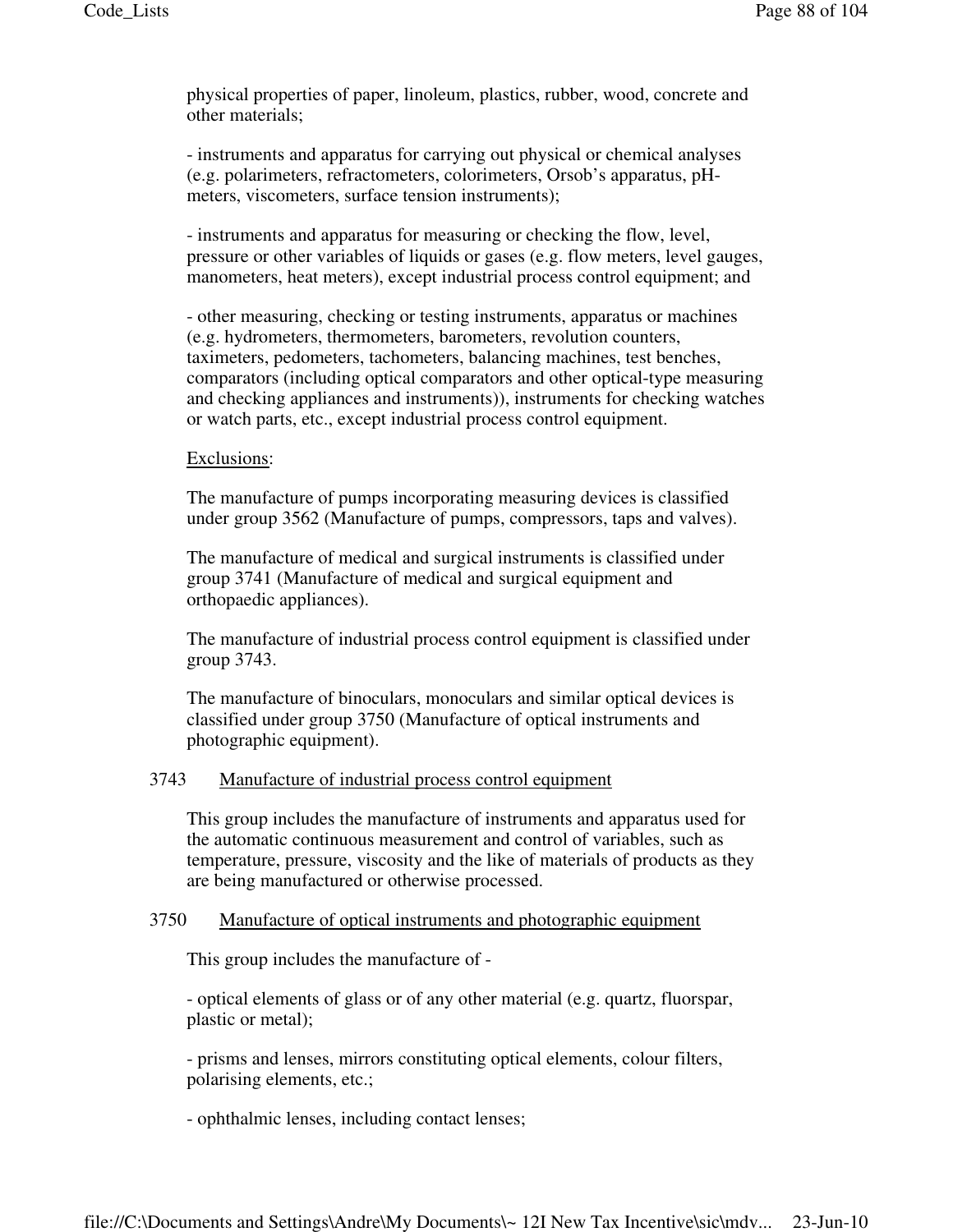- optical fibres and cables of optical fibres not individually sheathed;

- mounted optical elements;

- spectacle frames and frames fitted with lenses whether or not the lenses are optically worked: Sunglasses, protective glasses and corrective glasses;

- optical instruments such as binoculars, monoculars, other optical telescopes and their mountings; optical astronomical instruments;

- compound optical microscopes, including those for photomicrography and microprojection;

- other optical appliances and instruments (e.g. telescopic sights for fitting to arms, machines or appliances; lasers other than laser diodes; hand magnifying glasses and magnifiers; mounted, optically worked glass mirrors, door eyes);

- still or cinematographic cameras; cameras of all types for all purposes, including those used to prepare printing plates for underwater or aerial photography, or for producing microfilm or microfiche; cinematographic sound cameras;

- image projectors, enlargers and reducers including microfilm, microfiche or other microfilm readers;

- cinematographic projectors, including those incorporating sound reproducing apparatus;

- discharge lamps ("electronic") and other flashlight apparatus, but not flash bulbs;

- apparatus and equipment for photographic (including cinematographic) laboratories; and

- apparatus for the projection of circuit patterns on sensitised semi-conductor materials; projection screens.

#### Exclusions:

The manufacture of photo chemical products is classified under group 3359 (Manufacture of other chemical products n.e.c.).

The manufacture of unworked glass optical elements is classified under major group 341 (Manufacture of glass and glass products), but unworked optical elements of other materials remain classified under this group.

The manufacture of photocopying apparatus incorporating an optical system or of the contact type and thermo-copying apparatus is classified under group 3590 (Manufacture of office, accounting and computing machinery).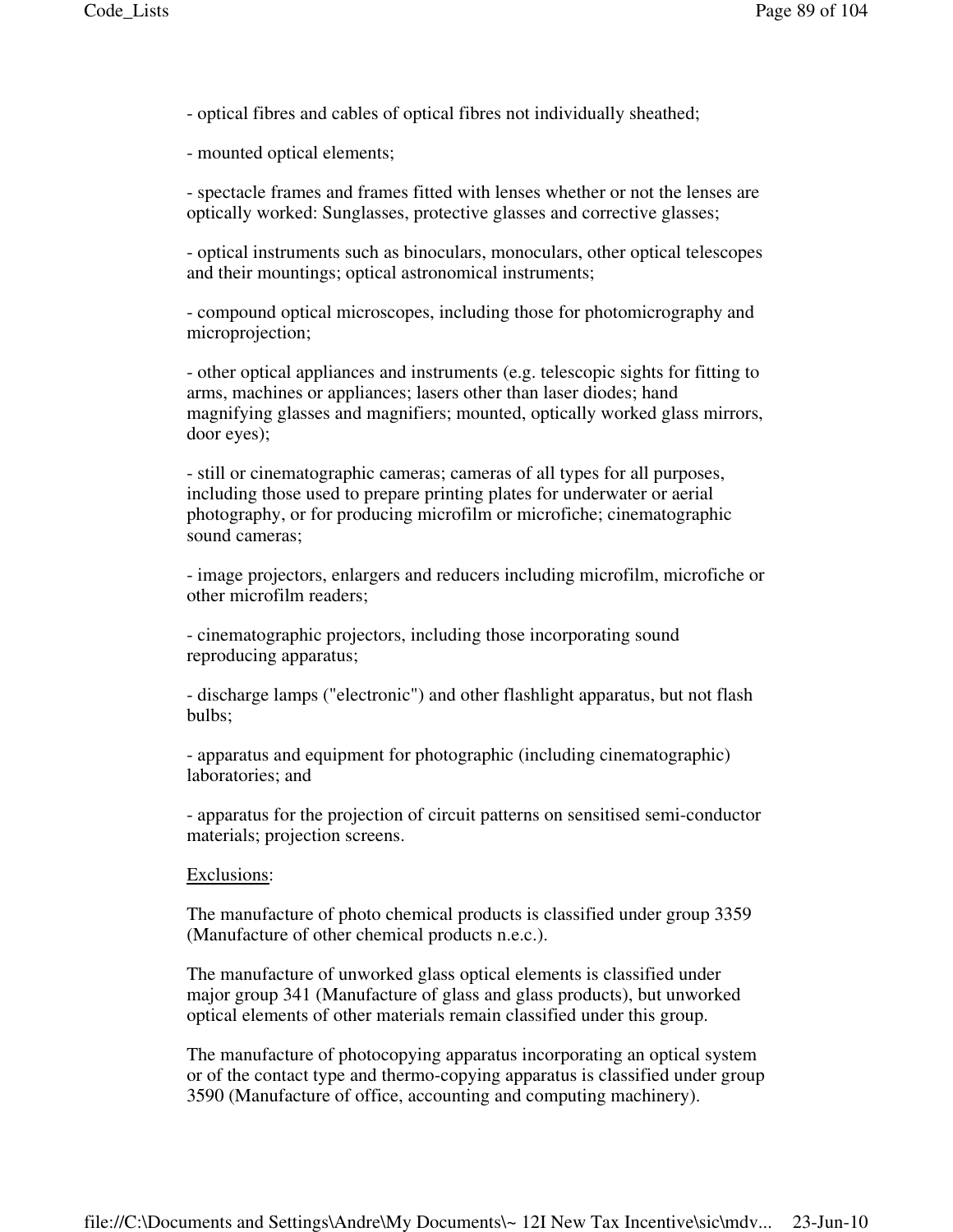The manufacture of optical fibre cables made up of individually sheathed fibres is classified under group 3630 (Manufacture of insulated wire and cable).

The manufacture of photographic flash bulbs is classified under group 3650 (Manufacture of electric lamps and lighting equipment).

The manufacture of television cameras is classified under group 3720 (Manufacture of television and radio transmitters and apparatus for line telephony and line telegraphy).

The manufacture of video cameras is classified under group 3730 (Manufacture of television and radio receivers, sound or video recording or reproducing apparatus and associated goods).

The manufacture of medical and surgical instruments containing optical elements (e.g. endoscopes) is classified under group 3741 (Manufacture of medical and surgical equipment and orthopaedic appliances) and the manufacture of measuring or checking appliances containing optical elements under group 3742 (Manufacture of instruments and appliances for measuring, checking, testing, navigating and for other purposes, except industrial process control equipment), if for other uses (e.g. theodolites).

Optical dispensers are classified under group 9319 (Other human health activities).

#### 3760 Manufacture of watches and clocks

This group includes the manufacture of -

- watches and clocks of all kinds; watch and clock cases, including cases of precious metals; parts of watches and clocks, including watch and clock movements;

- apparatus for recording the time of day and apparatus for measuring, recording or otherwise indicating intervals of time, with a watch or clock movement or with a synchronous motor; time switches with a clock or watch movement or with a synchronous motor;

- metal watch straps, watch bands and watch bracelets including those of precious metal; and

- watch and clock parts such as springs, jewels, dials, plates, bridges and other parts.

#### Exclusions:

The manufacture of watch bands of materials other than metal is classified under group 3162 (Manufacture of luggage, handbags and the like, saddlery and harness).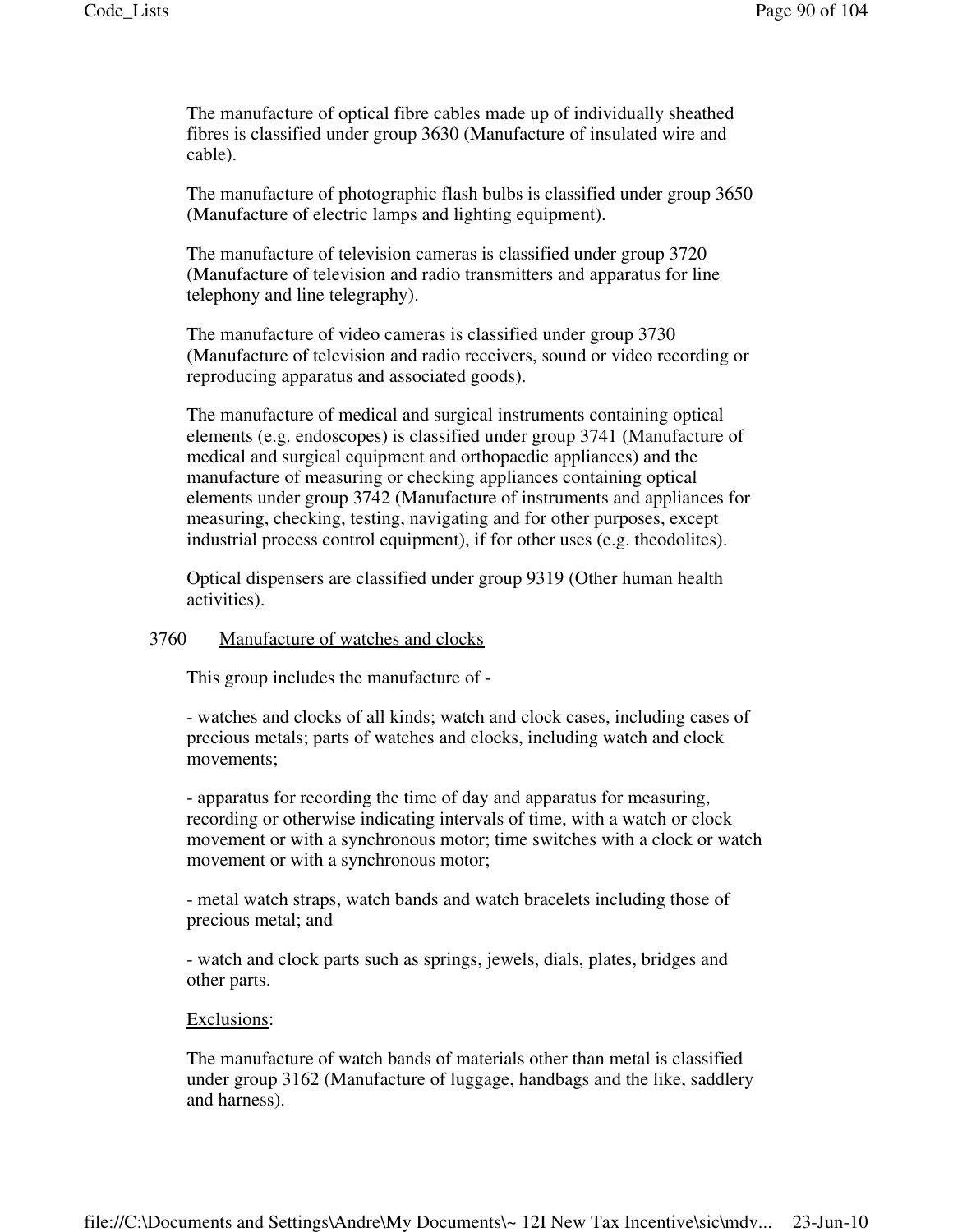### DIVISION 38: MANUFACTURE OF TRANSPORT EQUIPMENT

#### 3810 Manufacture of motor vehicles

This group includes the manufacture of -

- motor cars and other motor vehicles principally designed for the transport of persons: Personal passenger motor cars, passenger motor vehicles designed to negotiate unusual terrain (snow mobiles, golf carts, crosscountry cars, amphibian motor vehicles) and public transport type passenger motor vehicles, e.g. buses;

- motor vehicles for the transport of goods: Ordinary lorries and vans (flat, tarpaulin covered, closed, etc.); lorries with automatic discharging devices, tankers, drop frame lorries, refuse collectors, etc.; special purpose motor lorries and trucks (motor breakdown lorries, armoured cars, fire-engines, street sweepers, mobile medical and dental clinics, travelling libraries, etc.);

- over-the-road tractors for semi-trailers;

- chassis fitted with engines for the motor vehicles described above; and

- reciprocating or rotary internal combustion piston engines with compression or spark ignition used mainly to power motor vehicles. Also included are the activities of specialised automotive engineers engaged in the reconditioning and/or rebuilding of motor vehicle engines described above for the motor trade.

#### Exclusions:

The manufacture of electrical equipment for motor vehicles is classified under group 3660 (Manufacture of other electrical equipment n.e.c.).

The conversions of motor vehicle bodies or the building of bodies on chassis fitted with engines for motor vehicles is classified under group 3820 (Manufacture of bodies(coachwork) for motor vehicles; manufacture of trailers and semi-trailers).

The manufacture of parts and accessories for motor vehicles and their engines is classified under group 3830 (Manufacture of parts and accessories for motor vehicles and their engines).

# 3820 Manufacture of bodies (coachwork) for motor vehicles; manufacture of trailers and semi-trailers

This group includes the manufacture of -

- bodies (including cabs) designed to be mounted on motor vehicle chassis, bodies for vehicles without chassis and unit construction bodies; bodies for passenger vehicles, lorries and special purpose vehicles; bodies of metal, wood, plastic or combinations of these or other materials;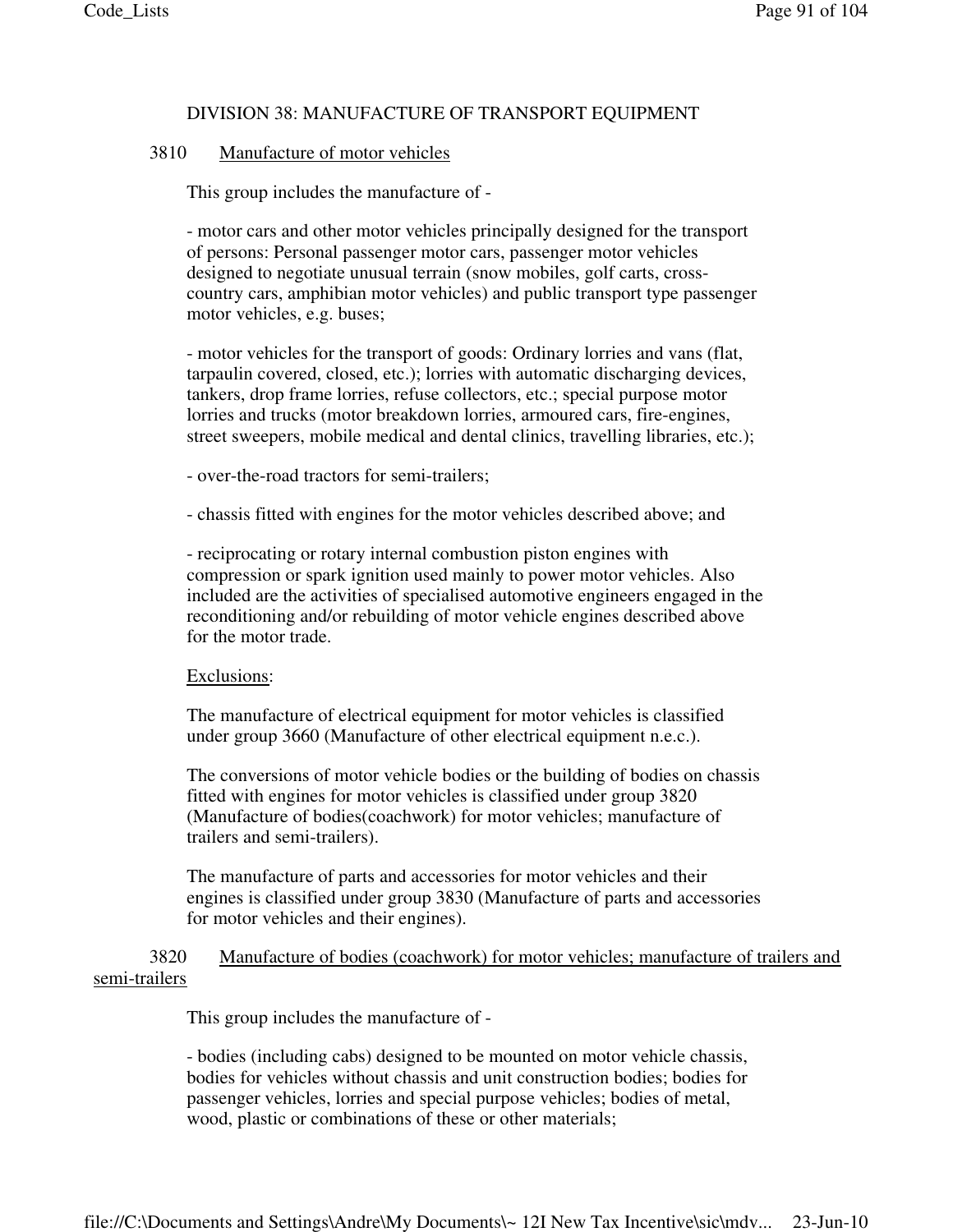- trailers and semi-trailers designed to be drawn by motor vehicles; trailers and semi-trailers of the caravan type used for housing or camping, for the transport of goods (e.g. tankers, removal trailers, motor car carriers, ammunition limbers, etc.) for the transport of passengers and for other purposes including "road-rail" trailers;

- part of trailers and semi-trailers; and

- containers (including containers for the transport of fluids) specially designed and equipped for carriage by one or more modes of transport.

# Exclusions:

The manufacture of trailers and semi-trailers specially designed for use in agriculture is classified under group 3571 (Manufacture of agricultural and forestry machinery). Trailers of that type are frequently provided with couplings permitting the attachment of choppers, spreaders, or other devices or are fitted with attachments.

The manufacture of trailer mounted agricultural machinery is classified under group 3571.

The manufacture of transportable (mobile) homes and offices is classified under group 3222 (Manufacture of builders' carpentry and joinery) if made predominantly of wood and under group 3541 (Manufacture of structural metal products) if made predominantly of metal.

The manufacture of parts and accessories of bodies for motor vehicles is classified under subgroup 38309 (Manufacture of other motor vehicle parts and accessories)

# 3830 Manufacture of parts and accessories for motor vehicles and their engines

This group includes the manufacture of parts and accessories for motor vehicles, including their bodies and engines: Brakes, gear boxes, axles, road wheels, suspension shock absorbers, radiators, silencers, exhaust pipes, clutches, steering wheels, steering columns and steering boxes and other parts and accessories not elsewhere classified.

Also included are the activities of specialised automotive engineers engaged in the reconditioning and/or rebuilding of automotive parts such as differentials, gear boxes, clutches and brake-shoes, primarily for the motor trade.

# Exclusions:

The manufacture of motor vehicle engines and the reconditioning and rebuilding of such engines by specialised motor engineering workshops working primarily for the motor trade are classified under group 3810 (Manufacture of motor vehicles).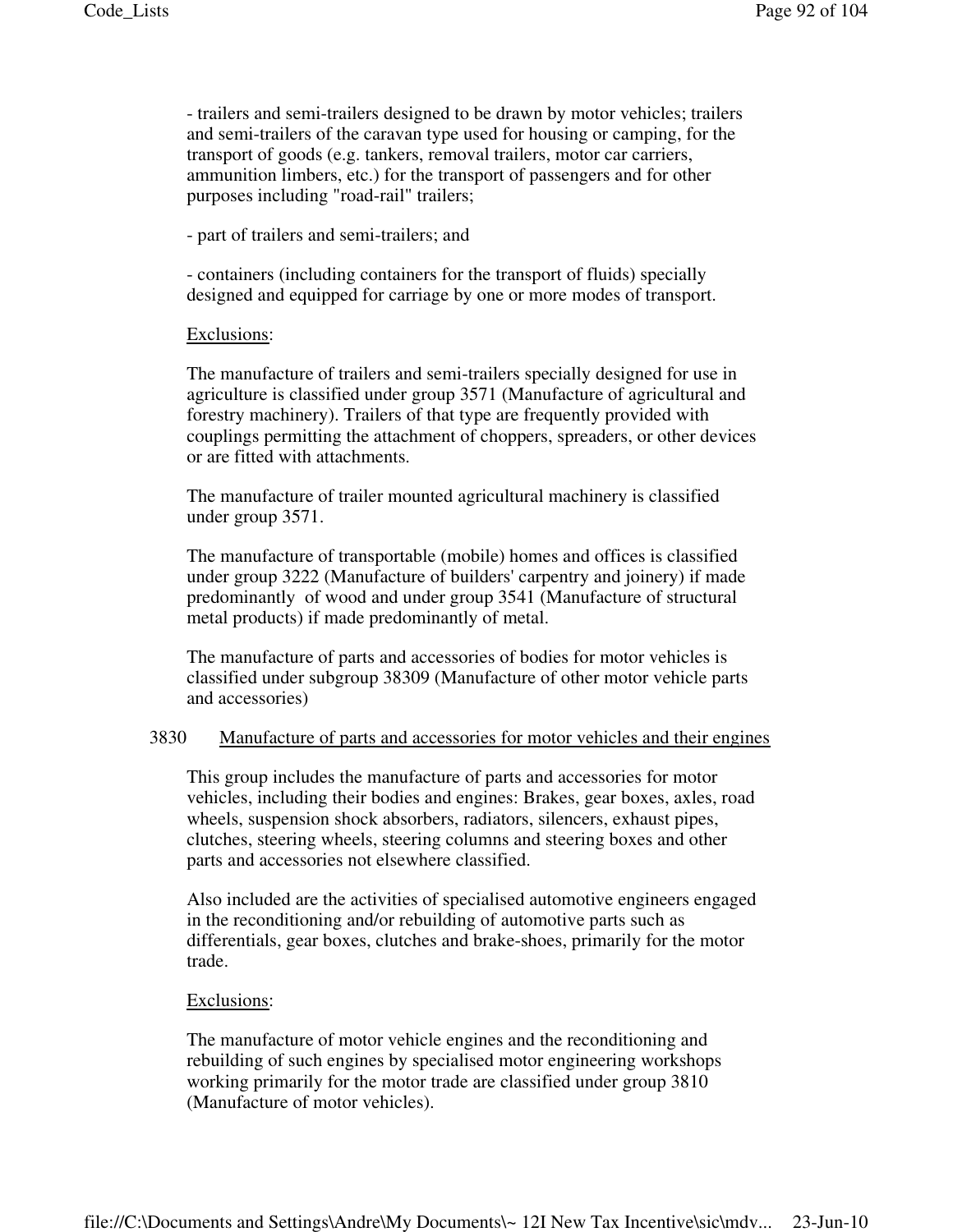The manufacture of chassis fitted with engines is also classified under group 3810.

The manufacture of bodies for motor vehicles is classified under group 3820.

The manufacture of springs for motor vehicles is classified under group 3559 (Manufacture of other fabricated metal products n.e.c.).

The manufacture of motor seats is classified under group 3910 (Manufacture of furniture).

# 384 Building and repairing of ships and boats

## 3841 Building and repairing of ships

This group includes the building and repairing of ships (other than yachts and other vessels for pleasure or sports) and the construction and repair of floating structures. The manufacture of sections for ships or floating structures. The building of vessels used in commerce, in pursuits related to commerce or in the carriage of passengers including multi-purpose vessels. The building of vessels designed for ocean, coastal or inland waters.

The building of passenger vessels. The building of fishing boats and fish processing factory vessels. The building of tugs and pusher craft. The building of non-motorised vessels (e.g. barges). The building of vessels designed to be stationary (e.g. lightships). The building of vessels the main activity of which is not navigation (e.g. dredgers, floating docks, floating or submersible drilling platforms).

The building of hovercraft.

The building of boats with hulls resembling pleasure boats, but specially equipped for commercial service or services related to commerce.

The building of warships and auxiliary naval vessels (e.g. troop-ships and hospital ships).

The building of vessels built or equipped for scientific investigation.

The construction of floating structures: Pontoons, inflatable rafts, cofferdams, landing stages, buoys, floating tanks, etc.

The maintenance, overhaul and repairing of ships of floating structures.

The breaking-up of ships.

#### Exclusions:

The manufacture of parts of vessels, other than major hull assemblies, is classified either according to material used e.g. sails, group 3121 (Manufacture of made-up textile articles, except apparel), iron or steel anchors, group 3559 (Manufacture of other fabricated metal products n.e.c.)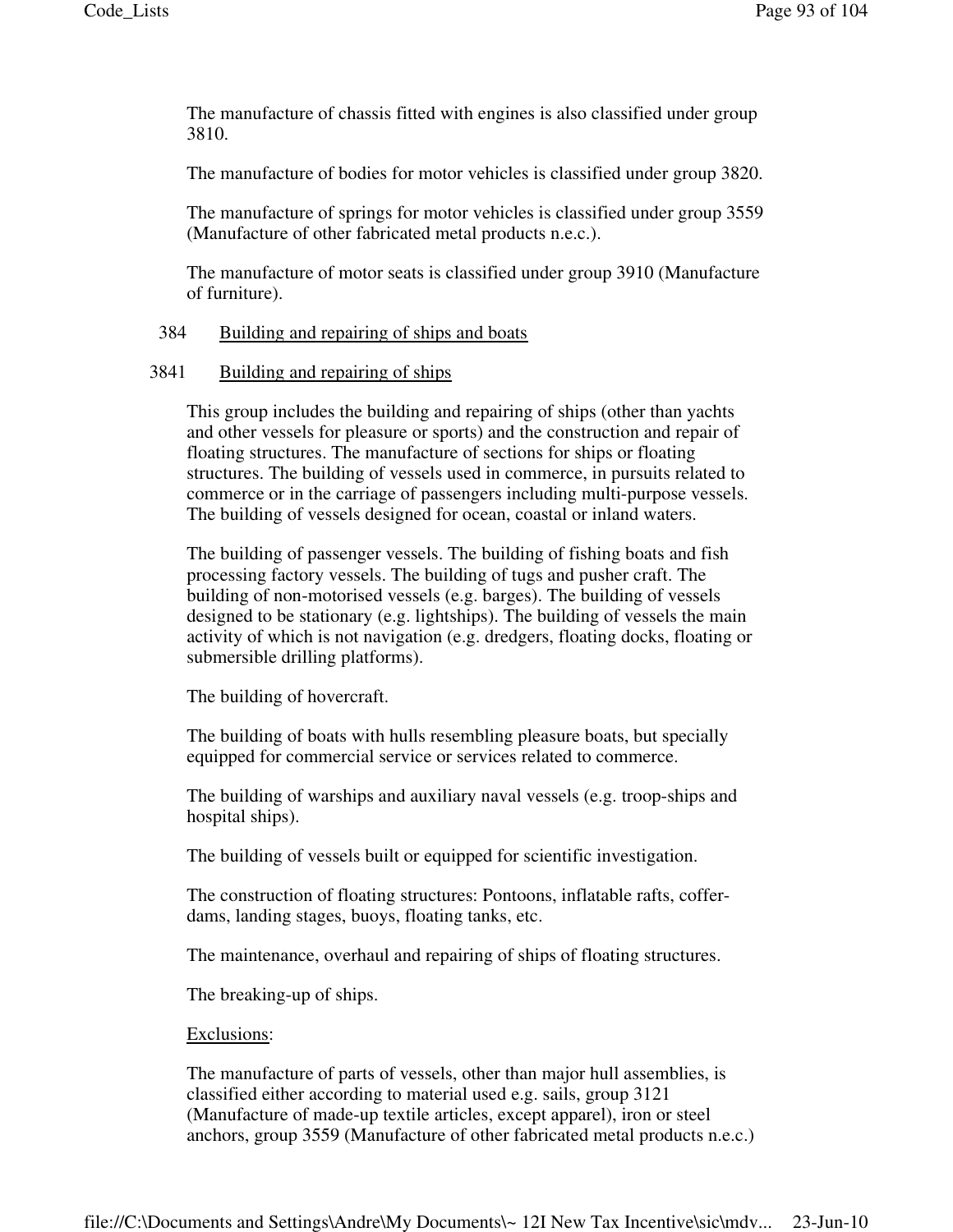or according to type of article e.g. compression ignition engines, group 3561 (Manufacture of engines and turbines, except aircraft, vehicle and motor cycle engines).

The manufacture of navigational and other instruments used aboard ships is classified under group 3742 (Manufacture of instruments and appliances for measuring, checking, testing, navigating and for other purposes, except industrial process control equipment).

The manufacture of amphibian motor vehicles is classified under group 3810 (Manufacture of motor vehicles).

# 3842 Building and repairing of pleasure and sporting boats

This group includes the building and repairing of yachts and other vessels for pleasure or sport, including rowing boats, canoes and inflatable boats.

The building of pleasure boats designed to accept inboard or outboard motors or to be propelled by wind, paddles or oars.

The building of yachts, cabin cruisers, sport, fishing and other pleasure boats, some of which may be quite large, although boats are generally smaller than ships.

The building of dories, skiffs, oared lifeboats, cutters, kayaks, canoes, racing shells, pedalos, etc.

Exclusions:

The manufacture of boats with hulls resembling pleasure boats but different from pleasure boats in that they are equipped for commercial service is classified under group 3841 (Building and repairing of ships). See also exclusions to group 3841.

### 3850 Manufacture of railway and tramway locomotives and rolling stock

This group includes the manufacture of -

- rail locomotives: Rail locomotives powered from an external source of electricity or by electric accumulators, diesel-electric locomotives, rail locomotives powered by compression ignition engines or rail locomotives powered by other means (e.g. gas turbine, steam engine, spark-ignition engine), and locomotive tenders;

- self-propelled railway or tramway coaches, vans and trucks, regardless of the power source. Included is the manufacture of self-propelled railway or tramway maintenance or service vehicles (e.g. workshops, cranes, testing coaches);

- railway or tramway rolling stock, not self-propelled: Passenger coaches, goods vans, tank wagons, self-discharging vans and wagons, and workshop vans, crane vans, etc.;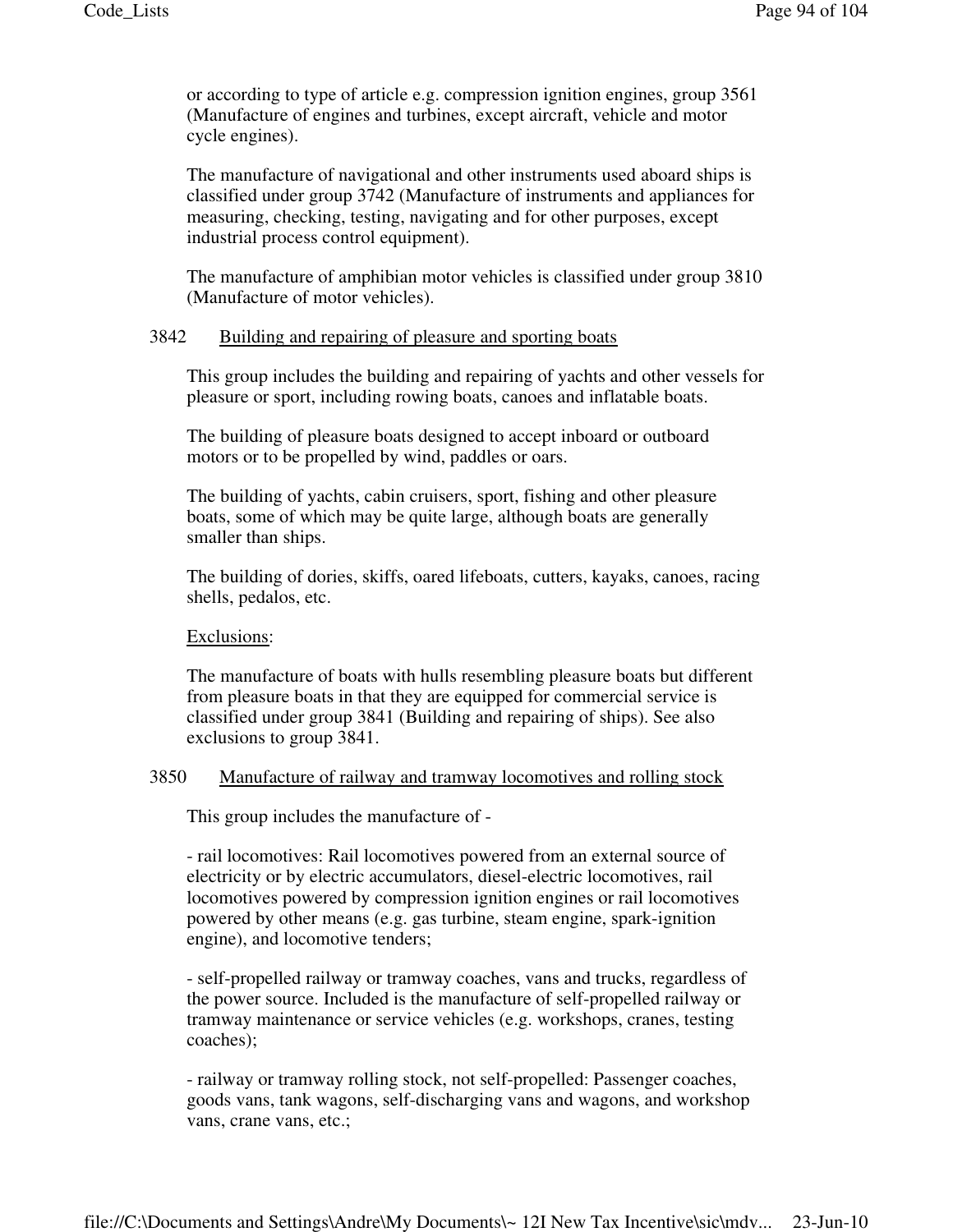- specialised parts of railway or tramway locomotives or of rolling-stock: Bogies, axles and wheels, brakes and parts of brakes; hooks and coupling devices, buffers and buffer parts; shock absorbers (but not springs); wagon and locomotive frames; bodies; corridor connections, etc.; and

- mechanical (including electro-mechanical) signaling, safety or traffic control equipment for railways, tramways, roads, inland waterways, parking facilities, port installations or airfields. The activities classified here result in apparatus in which the signal, etc., is operated from a control point, generally at some distance, by the movement of cranks, levers, rods, wires, chains, etc., by hydro-pneumatic devices or electric motors (e.g. signal box equipment, point locks, railbrakes, automatic fog-signaling apparatus, level crossing control gear).

#### Exclusions:

The manufacture of unassembled rails is classified under major group 351 (Manufacture of basic iron and steel).

The manufacture of engines and turbines is classified under group 3561. The manufacture of electric motors is classified under group 3610 (Manufacture of electric motors, generators and transformers).

The manufacture of electrical signaling, safety or traffic control equipment is classified under group 3660 (Manufacture of other electrical equipment n.e.c.).

The manufacture of springs is classified under group 3559 (Manufacture of other fabricated metal products).

The manufacture of furniture for railway or tramway coaches is classified under group 3910 (Manufacture of furniture).

### 3860 Manufacture of aircraft and spacecraft

This group includes the manufacture of -

- heavier-than-air aeroplanes, whether or not motorised, lighter-than-air flying machines, balloons, spacecraft and spacecraft launch vehicles;

- fixed-wing, manned motorised aeroplanes for the transport of goods or passengers, for use by the defence forces, for sport or other purposes;

- rotary-wing aircraft for all purposes;

- gliders, hang-gliders and other non-powered aircraft;

- dirigibles; balloons used in aeronautics and meteorology;

- spacecraft, whether or not equipped to sustain life in space; spacecraft launch vehicles other than military launch vehicles;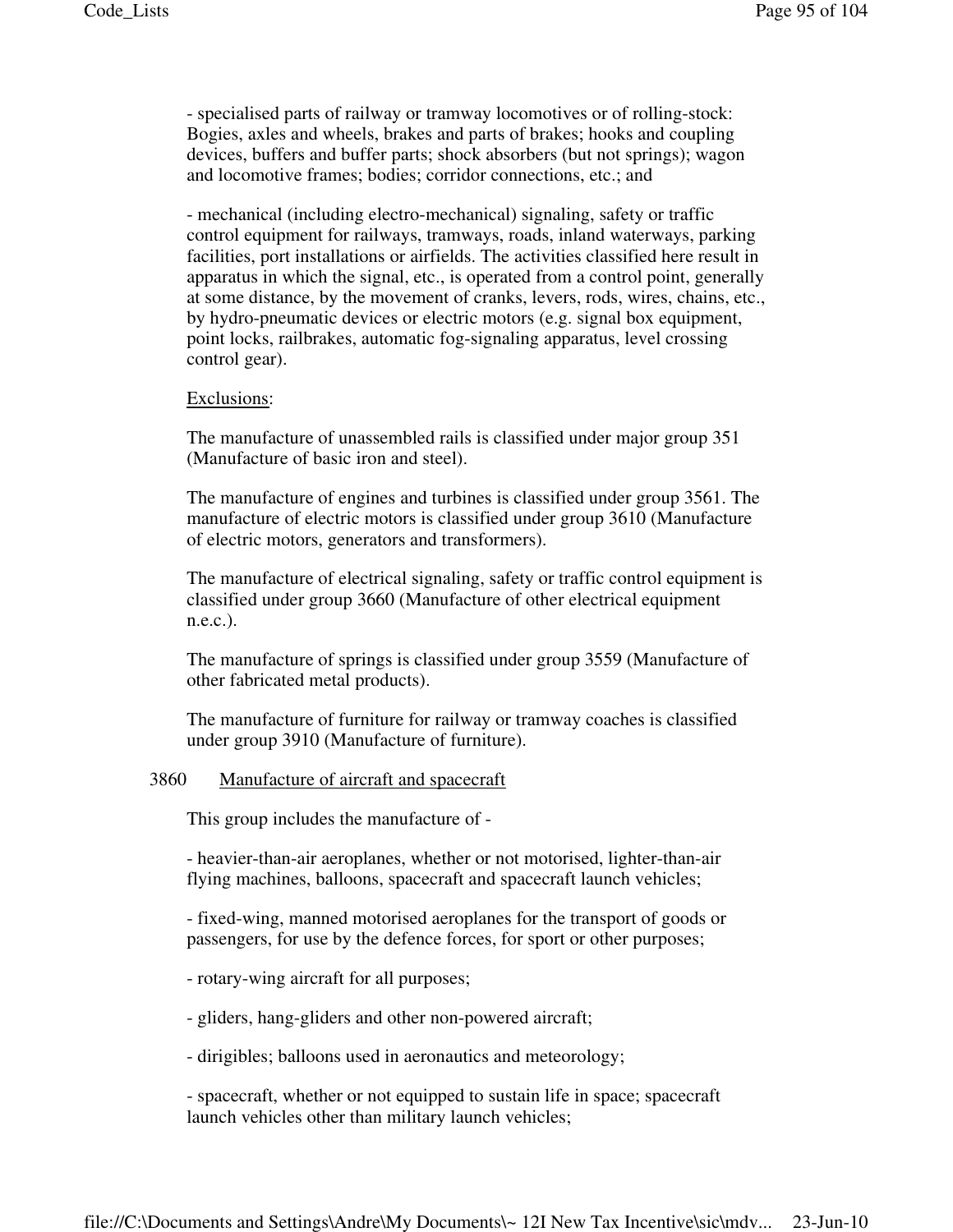- aircraft launching gear; deck-arrestor or similar gear, ground flying trainers;

- parts and accessories of the aircraft of this group; major assemblies such as fuselages, wings, doors, control surfaces, landing gear including seaplane floats, fuel tanks, nacelles, etc.; specialised parts of the major assemblies for installation on aircraft; parts of balloons and airships, and parts of spacecraft and launch vehicles;

- airscrews, helicopter rotors and propelled rotor blades;

- motors and engines of a kind typically found on aircraft;

- spark-ignition reciprocating or rotary internal combustion aircraft engines;
- turbojets or turbopropellers for aircraft;
- reaction engines: Ram jets and pulse jets, and rocket engines; and
- parts of turbojets and turbopropellers.

Included are the maintenance, repair and alteration of aircraft or aircraft engines.

### Exclusions:

The manufacture of military ballistic missiles is classified under group 3577 (Manufacture of weapons and ammunition).

The manufacture of ignition parts and other electrical parts for such engines is classified under group 3660 (Manufacture of other electrical equipment n.e.c.).

The manufacture of navigational and other instruments used on aircraft is classified under group 3742 (Manufacture of instruments and appliances for measuring, checking, testing, navigating and for other purposes, except industrial process control equipment).

The manufacture of furniture for aircraft and spacecraft is classified under group 3910 (Manufacture of furniture).

# 387 Manufacture of transport equipment n.e.c.

# 3871 Manufacture of motor cycles

This group includes the manufacture of -

- motor cycles (including mopeds) and cycles fitted with an auxiliary engine, whether or not with attached side-car; delivery or sporting motor cycles;

- engines for motor cycles; and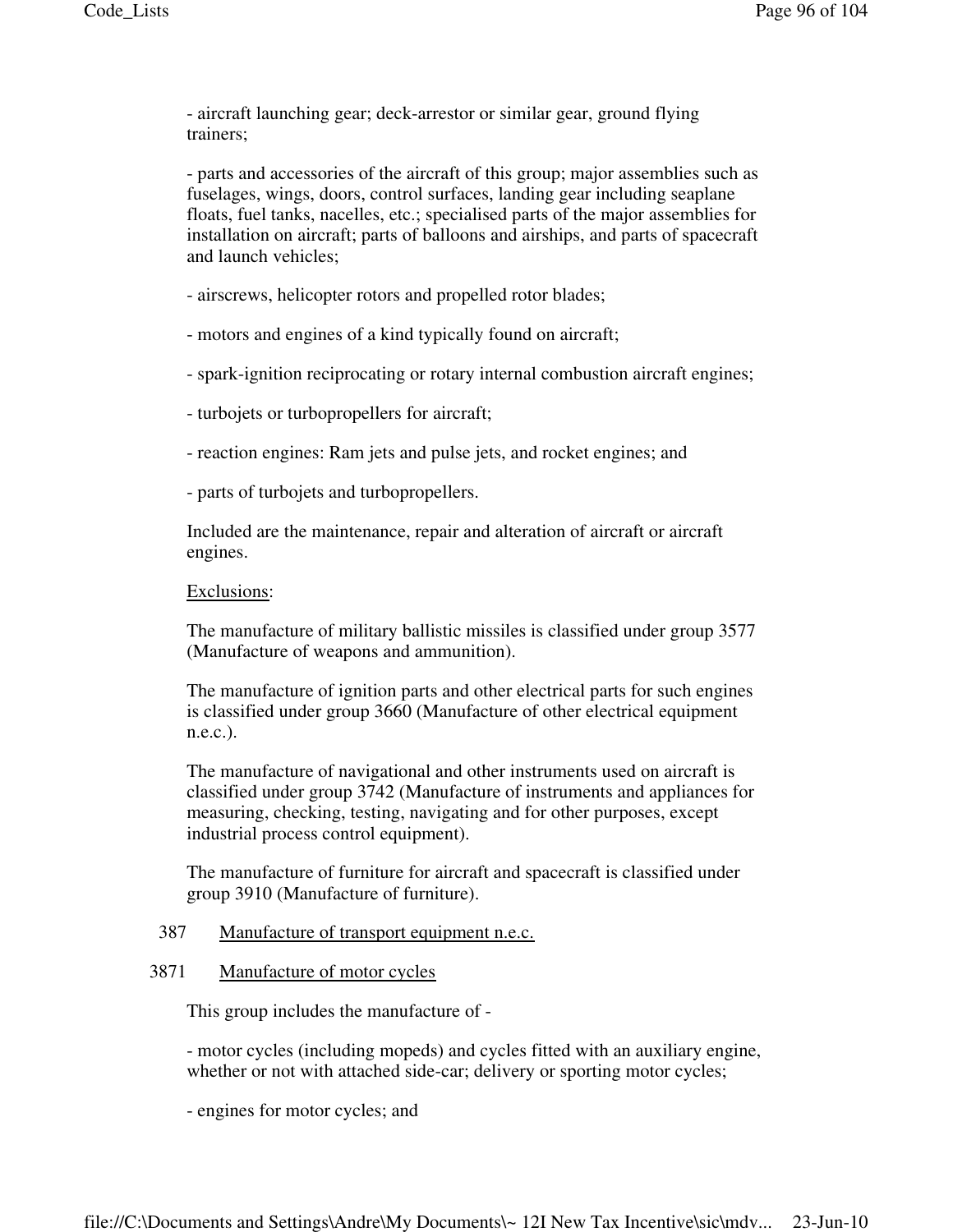- side-cars; parts and accessories of motor cycles.

### Exclusions:

The manufacture of bicycles or of motorised invalid carriages is classified under group 3872.

## 3872 Manufacture of bicycles and invalid carriages

This group includes the manufacture of -

- non-motorised cycles, i.e. pedal operated vehicles equipped with one or more wheels; delivery tricycles, bicycles with a side-car, tandem bicycles, racing bicycles and children's bicycles, but not other types of children's cycles;

- invalid carriages, whether or not motorised or otherwise mechanically propelled; and

- parts of bicycles (including saddles) and invalid carriages.

### Exclusions:

The manufacture of bicycles with an auxiliary motor is classified under group 3871 (Manufacture of motor cycles). The manufacture of side-cars for motor cycles is also classified under group 3871.

The manufacture of children's cycles (other than bicycles) is classified under group 3924 (Manufacture of games and toys).

### 3879 Manufacture of other transport equipment n.e.c.

This group includes the manufacture of vehicles not elsewhere classified.

The manufacture of hand-propelled vehicles; Supermarket trolleys, wheelbarrows, luggage trucks, sledges, wheeled baskets, handcarts, trucks and trolleys of various sorts, including those specialised for particular industries.

The manufacture of vehicles drawn by animals: Sulkies, donkey-carts, spraying and sprinkling carts, etc.

#### Exclusion:

The manufacture of baby carriages is classified under group 3929 (Other manufacturing n.e.c.).

DIVISION 39: MANUFACTURE OF FURNITURE; MANUFACTURING N.E.C.; RECYCLING

#### 3910 Manufacture of furniture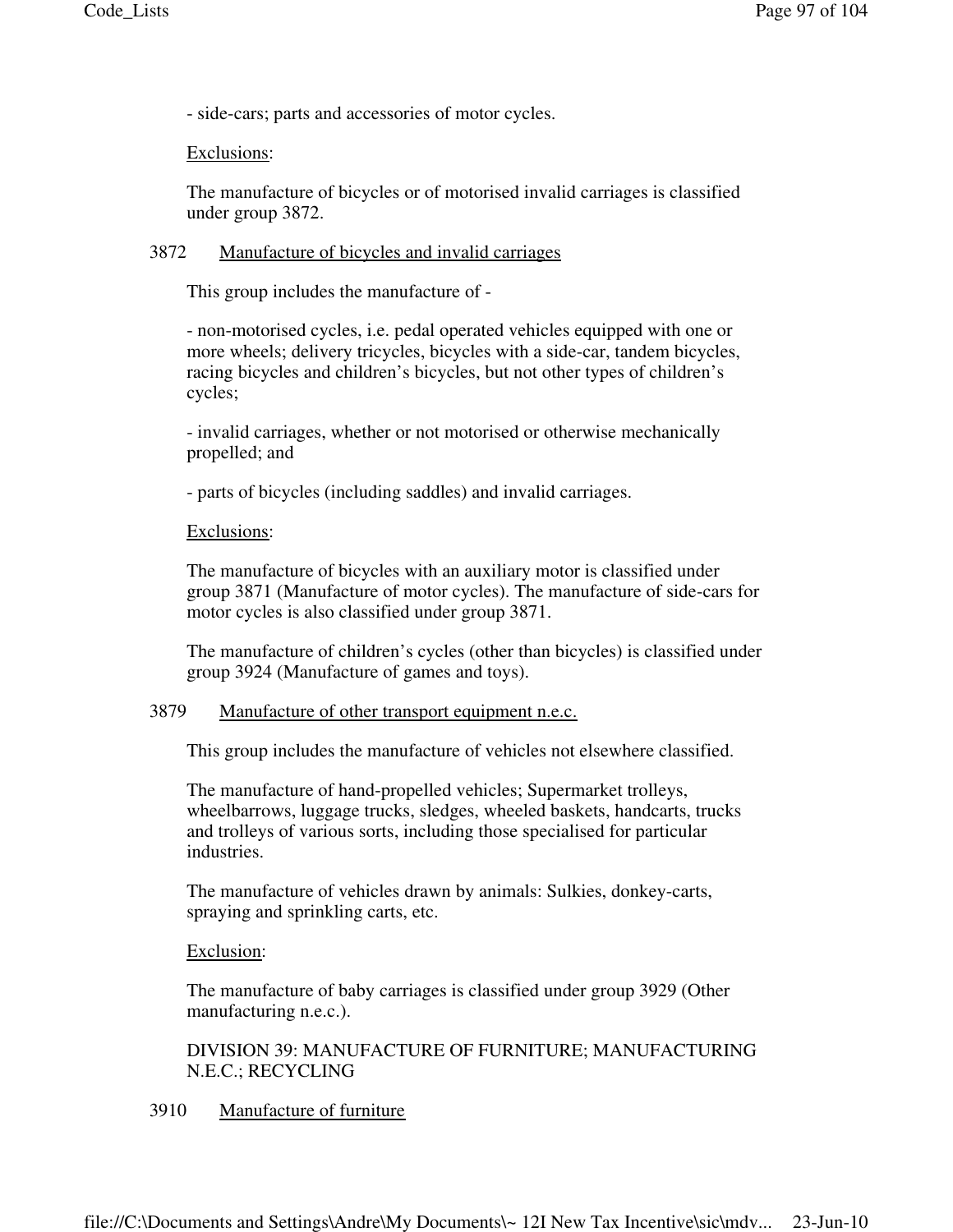This group includes the manufacture of furniture of all kinds (household, office, hotel, restaurant and institutional furniture; fixtures; bed springs and mattresses), of any material (wood, osier, bamboo, base metal, glass, leather, plastics, etc., other than of stone, concrete or ceramics), for any place (dwellings, hotels, theatres, offices, churches, schools, restaurants, hospitals, ships, aircraft, motor vehicles, etc., other than furniture to which scientific, medical or laboratory equipment is attached) or for such purposes as cooking or dining, sitting or sleeping, storing (including filing cabinets) or displaying, working or resting.

The manufacture of the different kinds of mattresses: Mattresses fitted with springs or stuffed or internally fitted with supporting material; uncovered cellular rubber or plastic mattress.

#### Exclusions:

The manufacture of furniture of ceramics, concrete or stone is classified under groups 3421 (Manufacture of nonstructural non-refractory ceramicware), 3425 (Manufacture of articles of concrete, cement and plaster) and 3426 (Cutting , shaping and finishing of stone), respectively.

The manufacture of kitchen cabinets, bookcases, wardrobes and other nonstanding furniture is classified under group 3229 (Manufacture of other products of wood; manufacture of articles of cork, straw and plaiting materials).

The manufacture of light fittings or lamps is classified under group 3650 (Manufacture of electric lamps and lighting equipment).

The manufacture of medical, surgical, dental or veterinary furniture and barbers' chairs is classified under group 3741 (Manufacture of medical and surgical equipment and orthopaedic appliances).

# 392 Manufacturing n.e.c.

### 3921 Manufacture of jewellery and related articles

This group includes the production of worked pearls, i.e. pearls that have been ground to remove defects, drilled or sawn.

The production of precious and semi-precious stones (including diamonds) in the work state (i.e. in a state beyond simply sawn, cleaned or bruted). Included is the working of industrial quality stones and synthetic or reconstructed precious or semi-precious stones.

Manufacture of -

- jewellery of precious metal, of precious or semi-precious stones, or of combinations of precious metal and precious or semi-precious stones;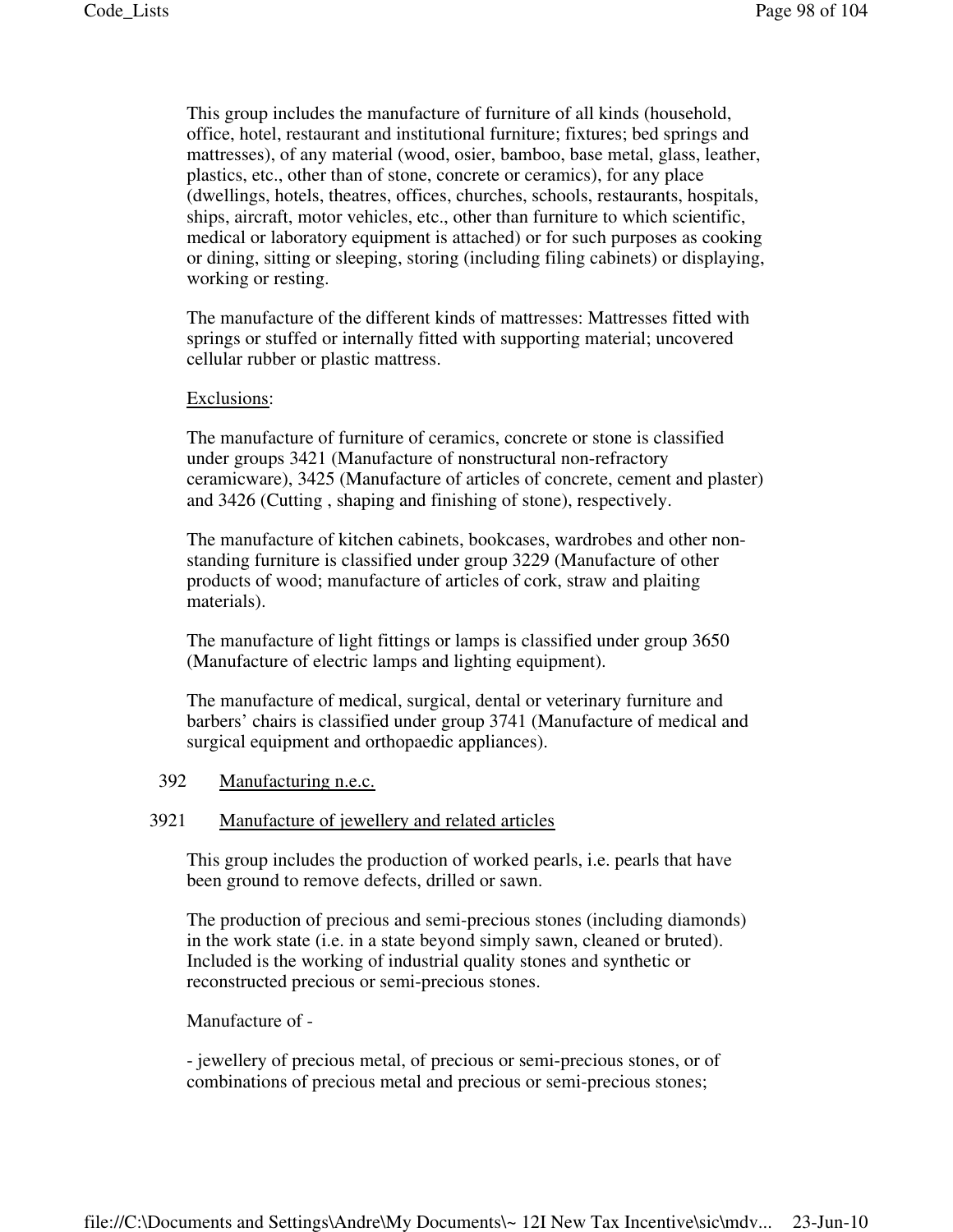- goldsmiths' articles of precious metals: Dinnerware, flatware, hollowware, toilet articles, stationary articles for religious use, etc.;

- parts of jewellery or goldsmiths' wares;

- technical or laboratory articles of precious metal (but not instruments or parts of instruments): Crucibles, cupels, spatulas, platinum grill for use as a catalyst and electro-plating anodes; and

- coin (including coin for use as legal tender), other coin, and medals and medallion, whether or not of precious metal.

### Exclusions:

The manufacture of dental fillings and sterile suture materials is classified under group 3353 (Manufacture of pharmaceuticals, medicinal chemicals and botanical products).

The manufacture of abrasives is classified under group 3429 (Manufacture of other non-metallic mineral products n.e.c.).

The manufacture of articles of base metal plated with precious metal is classified under the appropriate groups of major groups 354 (Manufacture of structural steam generators) and 355 (Manufacture of other fabricated metal products; metalwork service activities).

The manufacture of watch cases and jewels for watches is classified under group 3760 (Manufacture of watches and clocks).

The manufacture of imitation jewellery is classified under group 3929 (Other manufacturing n.e.c.).

# 3922 Manufacture of musical instruments

This group includes the manufacture of -

- keyboard stringed instruments, including automatic pianos, and other stringed instruments;

- keyboard pipe organs, and harmoniums and similar keyboard instruments with free metal reeds;

- accordions and similar instruments, including mouth organs;

- wind instruments including woodwind and brass instruments;

- percussion musical instruments such as drums, xylophones, castanents;

- musical instruments, the sound of which is produced or must be amplified electrically;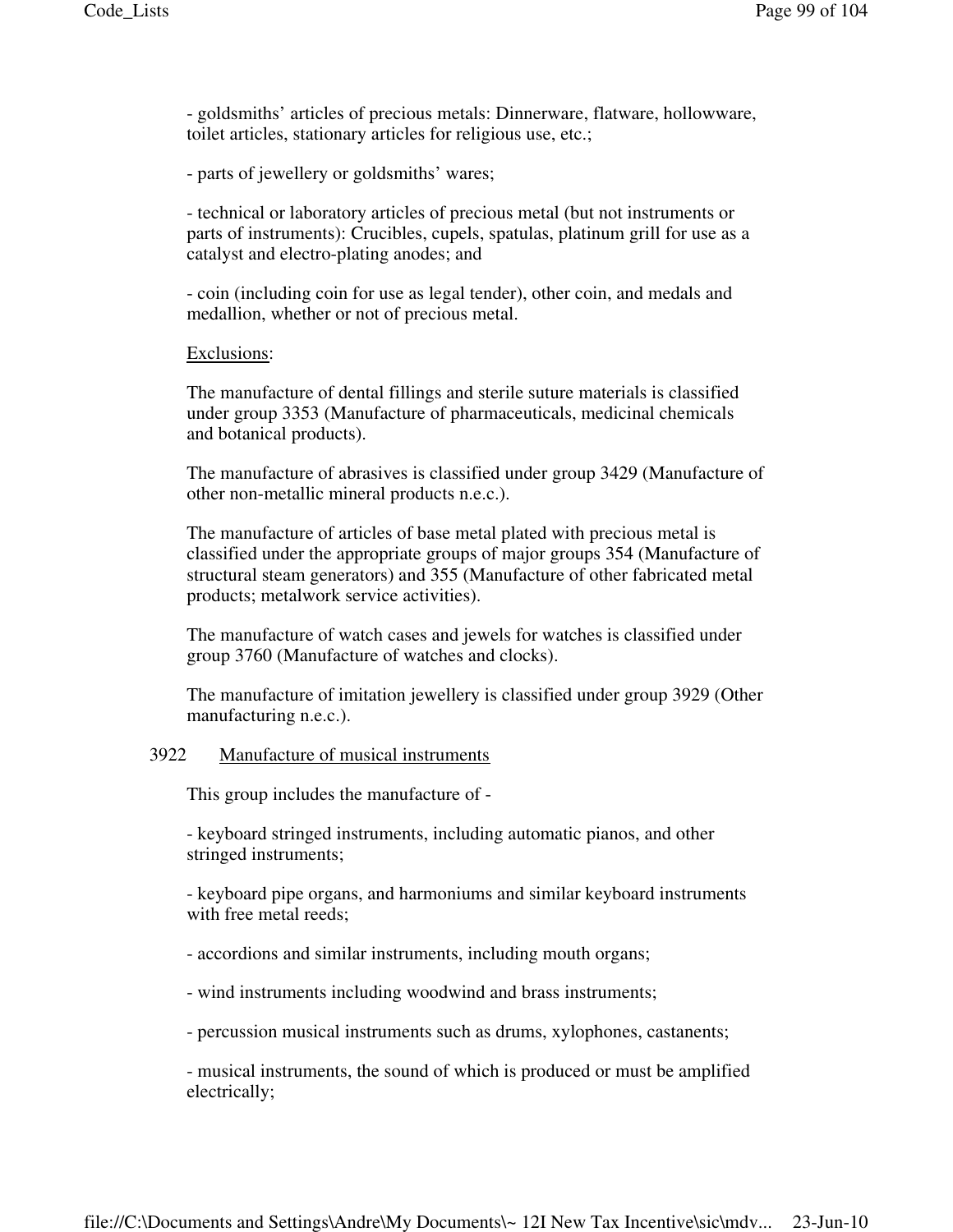- musical boxes, fairground organs, singing birds, musical saws and other instruments not elsewhere classified;

- whistles, call horns, and other mouth blown sound signaling instruments; and

- instrument parts and accessories, including metronomes, tuning forks, pitch pipes and cards, discs and rolls for mechanical instruments.

# Exclusions:

The manufacture of microphones, loudspeakers, headphones and similar components is classified under group 3730 (Manufacture of television and radio receivers, sound or video recording or reproducing apparatus and associated goods).

The manufacture of toy instruments is classified under group 3924 (Manufacture of games and toys).

# 3923 Manufacture of sports goods

This group includes the manufacture of -

- articles and equipment for gymnastics, athletics, outdoor and indoor games, and swimming and paddling pools;

- hard, soft and inflatable balls;
- rackets, bats and clubs;
- requisites for sport fishing including landing nets;
- requisites for hunting, mountain climbing and other sporting activities; and
- sports gloves and sports safety headgear.

#### Exclusions:

The manufacture of boat sails is classified under group 3121 (Manufacture of made-up textile articles, except apparel).

The manufacture of sports clothing is classified under group 3140 (Manufacture of wearing apparel, except fur apparel).

The manufacture of saddlery and harness is classified under group 3162 (Manufacture of luggage, handbags and the like, saddlery and harness).

The manufacture of sports footwear is classified under group 3170 (Manufacture of footwear).

The manufacture of arms is classified under group 3577 (Manufacture of weapons and ammunition).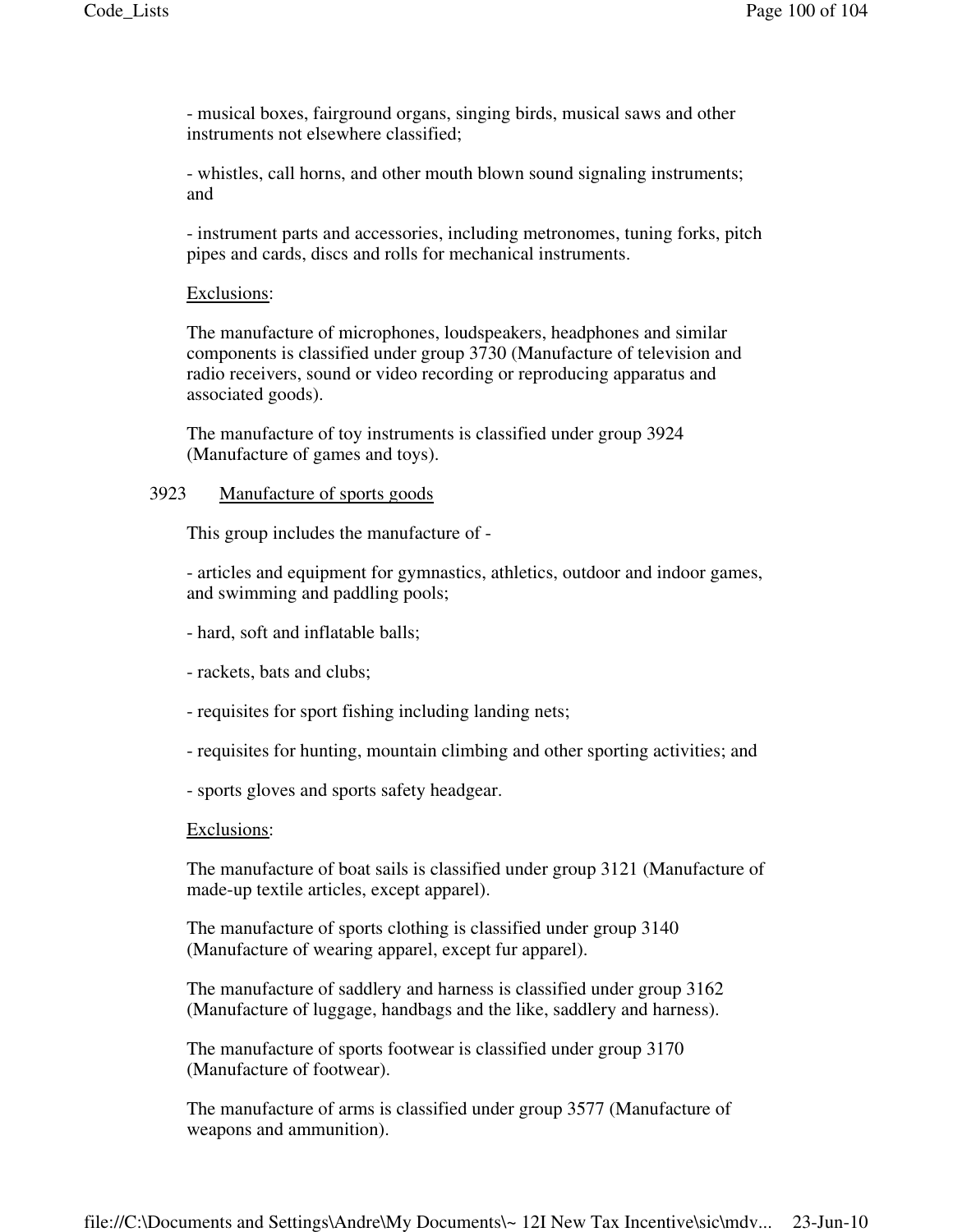The manufacture of sports vehicles other than toboggans and the like is classified under the appropriate groups of Division 38 (Manufacture of transport equipment).

The manufacture of boats is classified under group 3842 (Building and repairing of pleasure and sporting boats).

The manufacture of billiard tables or bowling equipment is classified under group 3924 (Manufacture of games and toys).

The manufacture of whips and riding crops is classified under group 3929 (Other manufacturing n.e.c.).

# 3924 Manufacture of games and toys

This group includes the manufacture of -

- dolls representing people or other creatures and doll garments and accessories;

- wheeled toys designed to be ridden (other than bicycles but including tricycles);

- toy instruments;

- articles for funfair, table or parlour games, including pin-tables, billiards, special tables for casino games and automatic bowling alley equipment;

- electronic games (video games, checkers); and

- reduced-size ("scale") models and similar recreational models, working or not; puzzles of all kinds; other toys.

#### Exclusions:

The manufacture of children's bicycles is classified under group 3872 (Manufacture of bicycles and invalid carriages).

The manufacture of jokes and novelties is classified under group 3929 (Other manufacturing n.e.c.).

### 3929 Other manufacturing n.e.c.

This group includes the manufacture of -

- pens and pencils of all kinds, whether or not mechanical;

- pencil leads;

- date, sealing or numbering stamps (including hand-operated devices for printing or embossing labels and hand-printing sets);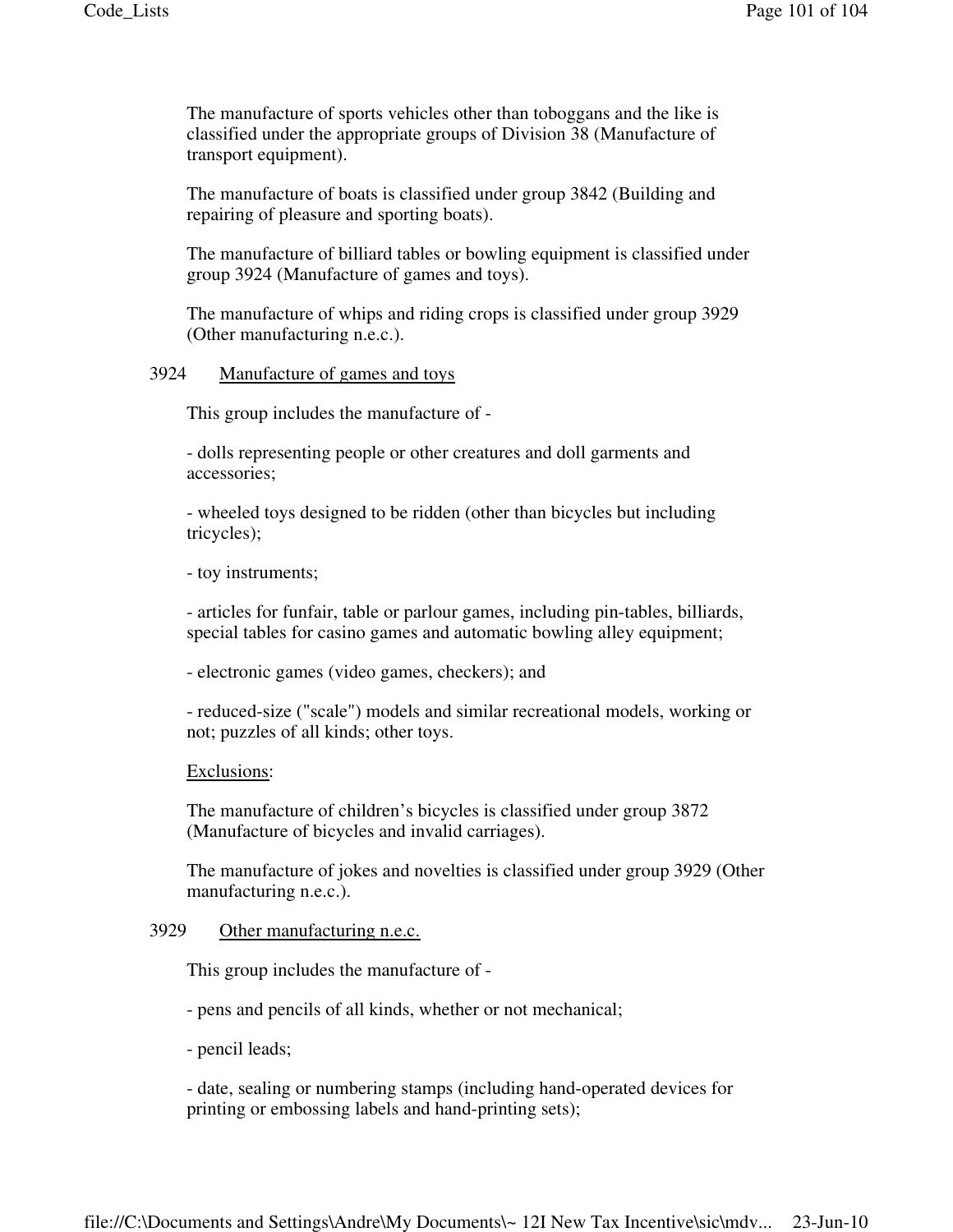- prepared typewriter ribbons and inked pads;
- baby carriages;

- umbrellas, sun-umbrellas, walking-sticks, seat-sticks, whips, riding-crops, buttons, press-fasteners, snap-fasteners, press-studs and slide fasteners;

- cigarette lighters, whether or not mechanical or electrical;

- articles of personal use: smoking pipes; combs, hair slides and similar articles; scent sprays; vacuum flasks and other vacuum vessels for personal or household use; articles of human hair (wigs, false beards, eyebrows);

- brooms and brushes (including brooms constituting parts of machines); hand-operated mechanical floor sweepers; mops and feather dusters; paint pads and rollers; squeegees and other brushes, brooms, mops, etc.;

- roundabouts, swings, shooting galleries and other fairground amusements;

- linoleum and hard-surfaced floor coverings;
- imitation jewellery; and

- candles, tapers and the like; skins and other parts of birds with their feathers and down; artificial flowers, fruit and foliage; rotor chutes; jokes and novelties; hand sieves and hand riddles; tailor's dummies; and other articles not elsewhere classified.

#### Exclusions:

The manufacture of lighter wicks is classified under group 3129 (Manufacture of other textiles n.e.c.).

# 395 RECYCLING N.E.C.

#### 3951 Recycling of metal waste and scrap n.e.c.

This group includes the processing of metal waste and scrap and of metal articles, whether or not used, into a form which is readily transformed into new raw materials. Typical is that, in terms of commodities, both input and output consist of waste and scrap, the input being sorted or unsorted but always unfit for further direct use in an industrial process, whereas the output is made fit for further processing and is then to be considered as an intermediate product. A more or less "industrial" process is required, either mechanical or chemical.

Characteristic products are all metal waste and scrap, although it should be recognised that, as a matter of course, waste and scrap belong to the characteristic output of all industries manufacturing metals, metal products and machines and equipment.

#### Exclusions: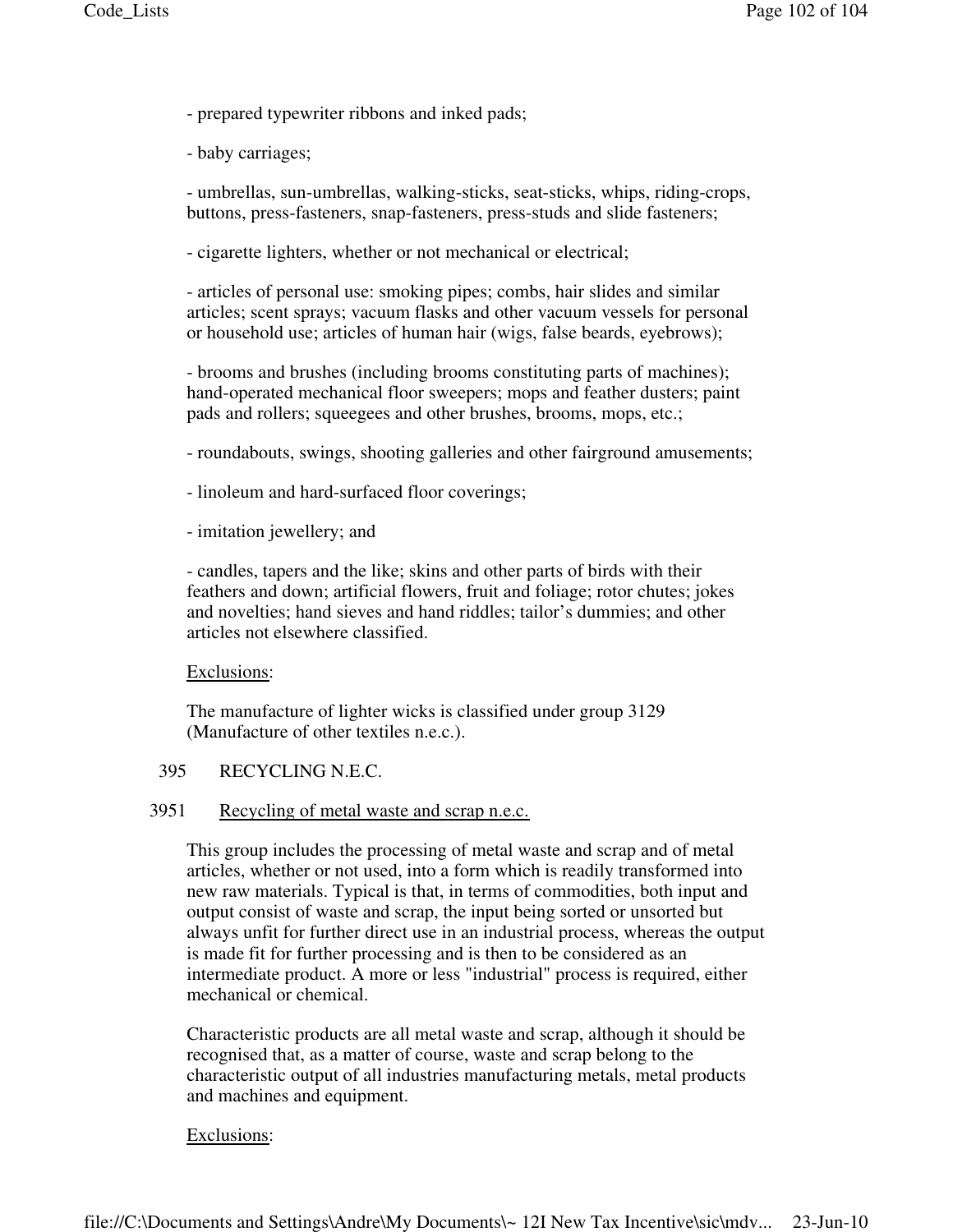The manufacture of new material from waste and scrap is classified under the appropriate groups of Division 35 (Manufacture of basic metals, fabricated metal products, machinery and equipment and of office, accounting and computing machinery).

Wholesale trade in waste and scrap is classified under Division 61 (Wholesale trade and commission trade, except of motor vehicles and motor cycles). This may include collecting, sorting, packing, dealing, etc., without an industrial process.

Wholesale or retail trade in second-hand goods is classified under Divisions 63 (Sale, maintenance and repair of motor vehicles and motor cycles; retail trade in automotive fuel), 61 (Wholesale trade and commission trade, except of motor vehicles and motor cycles) and major group 624 (Retail trade in second-hand goods in stores), respectively.

# 3952 Recycling of non-metal waste and scrap n.e.c.

This group includes mutatis mutandis the same types of activities as those classified under group 3951. The recycling process should not be carried out as part of or in the same unit as the further processing of the products into new materials, in which case the whole activity should be classified in the appropriate place. The characteristic products of this group can be a wide variety of goods. The products can also be characteristic of many other industries.

# Exclusions:

The treatment of food, beverages and tobacco waste is classified under the appropriate groups of Division 30 (Manufacture of food, beverages and tobacco products). The production of new materials or products from waste and scrap, such as the spinning of yarn from garnetted stock or making pulp from waste paper or retreading tyres is classified under the appropriate group of manufacturing, e.g. 3111 (Preparation and spinning of textile fibres; weaving of textiles), 3231 (Manufacture of pulp, paper and paperboard) and 3371 (Manufacture of rubber tyres and tubes; retreading and rebuilding of rubber tyres).

The processing of depleted thorium or uranium is classified under group 3330 (Processing of nuclear fuel).

Wholesale trade in waste and scrap is classified under group 6149 (Wholesale trade in other intermediate products, waste and scrap). This may include collecting, sorting, packing, dealing, etc. without an industrial process.

Wholesale or retail trade in second-hand goods is classified under Division 63 (Sale, maintenance and repair of motor vehicles and motor cycles; retail trade in automotive fuel), Division 61 (Wholesale trade and commission trade, except of motor vehicles and motor cycles) and major group 624 (Retail sale of second-hand goods in stores), respectively.